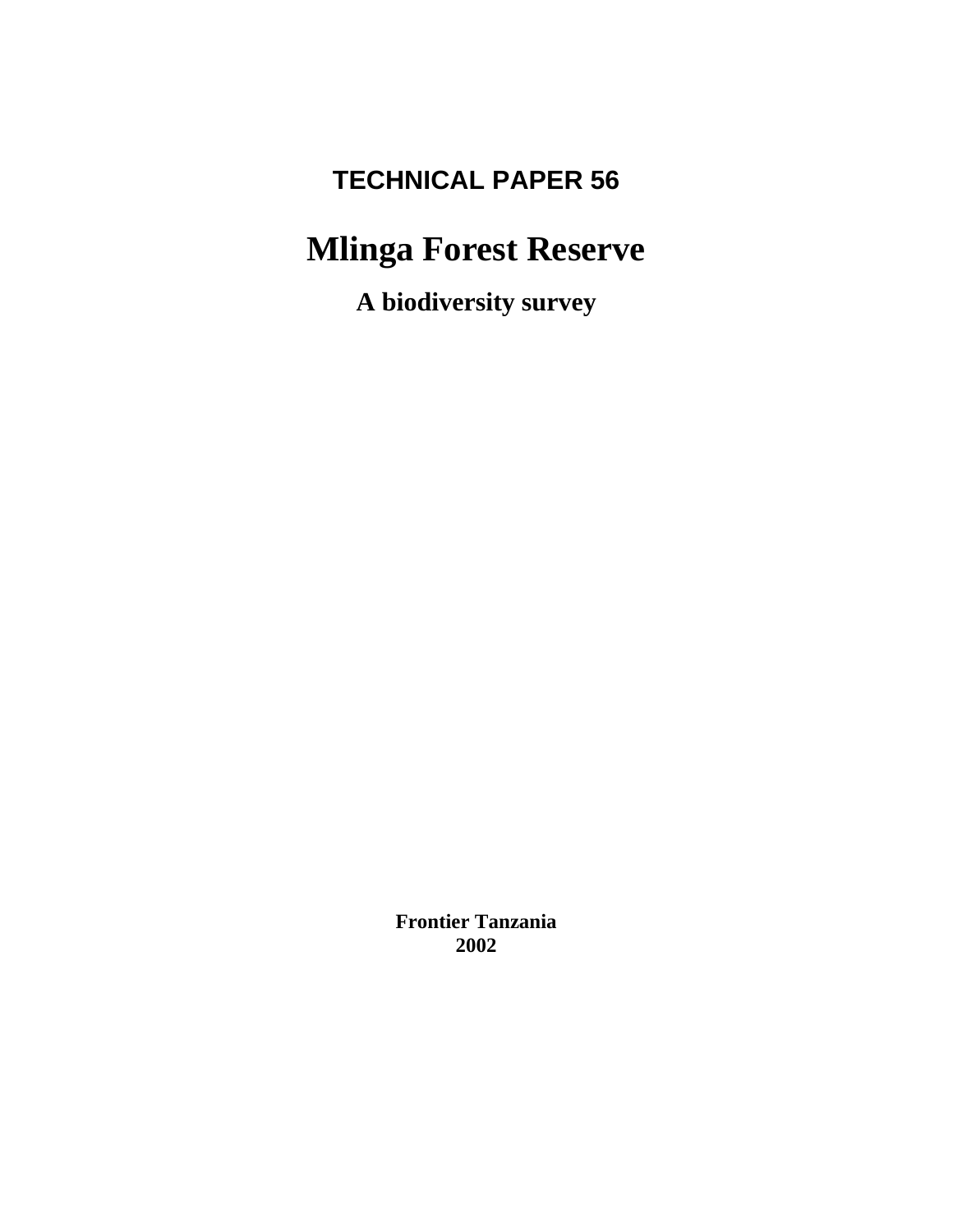**East Usambara Conservation Area Management Programme**

**Technical Paper 56** 

# **Mlinga Forest Reserve**

**A biodiversity survey**

**Hall, S.M., Fanning, E., Howell, K. M., and Pohjonen, V. (eds.)** 

> **Ministry of Natural Resources and Tourism, Tanzania Forestry and Beekeeping Division**

**Ministry for Foreign Affairs, Finland Indufor / Metsähallitus Group, Finland** 

**Frontier-Tanzania University of Dar es Salaam Society for Environmental Exploration**

**Tanga 2002**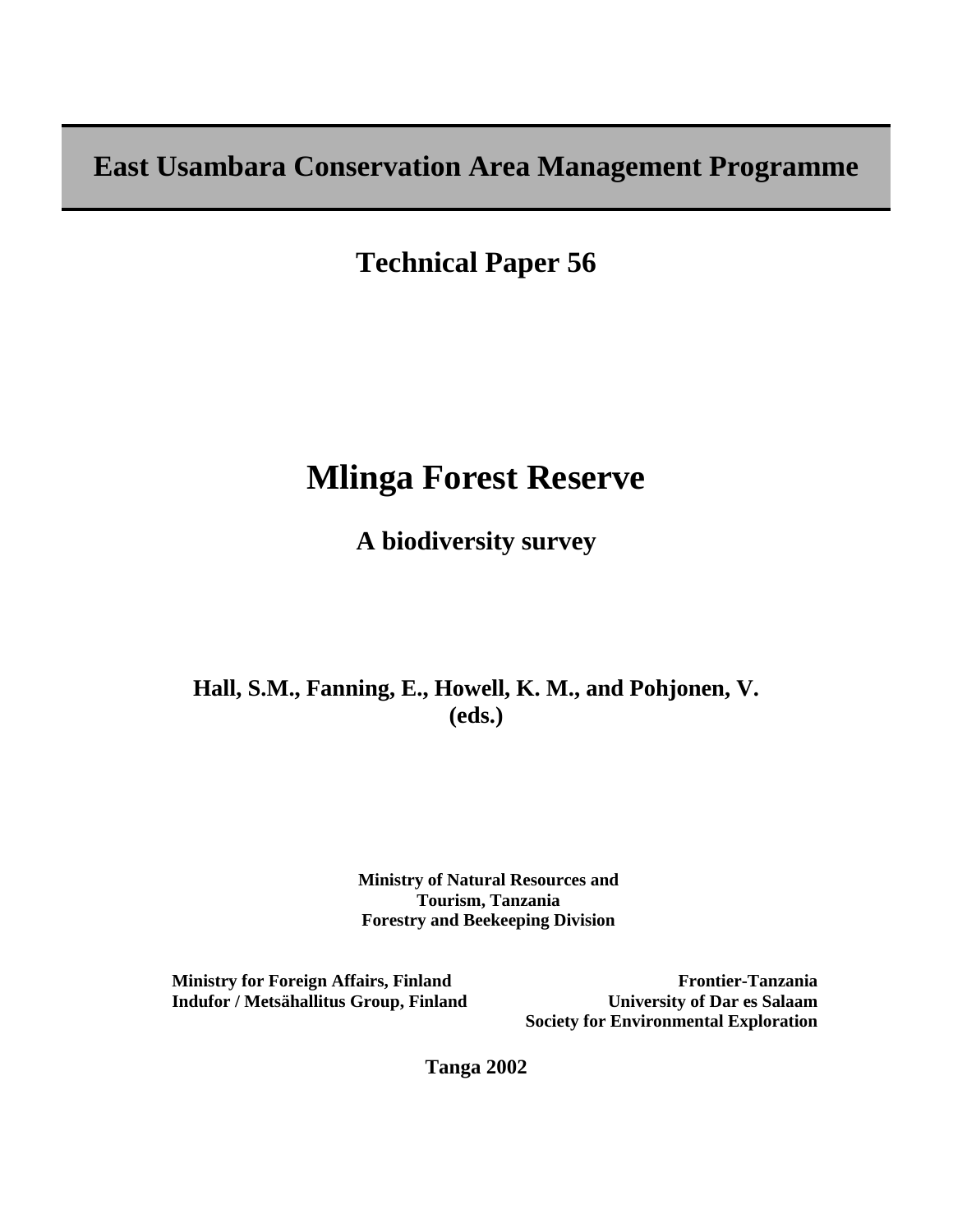#### **Suggested Technical Paper citation:**

**Frontier Tanzania (2002)** Hall, S.M., Fanning, E., Howell, K.M., and Pohjonen, V. (eds.). Mlinga Forest Reserve: A biodiversity survey. East Usambara Conservation Area Management Programme Technical Paper No. 56. Frontier Tanzania; Forestry and Beekeeping Division, Dar es Salaam, Tanzania and Indufor / Metsähallitus Group, Vantaa, Finland.

#### **Suggested Section citations:**

Hall, S.M., Ntemi, S.A., Oliver, S., Smith, J. and Murphy, A. (2002) *Vegetation*: In Mlinga Forest Reserve: A biodiversity survey. pp. 11-56. East Usambara Conservation Area Management Programme, Technical Paper 56. Frontier Tanzania; Forestry and Beekeeping Division, Dar es Salaam, Tanzania and Indufor / Metsähallitus Group, Vantaa, Finland.

Oliver, S., Hall, S.M., Smith, J. and Murphy, A. (2002) *Fauna*: In Mlinga Forest Reserve: A biodiversity survey. pp. 57-82. East Usambara Conservation Area Management Programme, Technical Paper 56. Frontier Tanzania; Forestry and Beekeeping Division, Dar es Salaam, Tanzania and Indufor / Metsähallitus Group, Vantaa, Finland.

Hall, S. M. and Oliver, S. (2002) *Conclusions*: In Mlinga Forest Feserve: A biodiversity survey. pp. 83- 84. East Usambara Conservation Area Managmenet Programme, Technical Paper 56. Frontier Tanzania; Forestry and Beekeeping Division, Dar es Salaam, Tanzania and Indufor / Metsähallitus Group, Vantaa, Finland.

# **© Indufor - Metsähallitus Group**

Cover painting: Jaffary Aussi (1995)

**ISBN 9987-646-12-3 ISSN 1236 620X**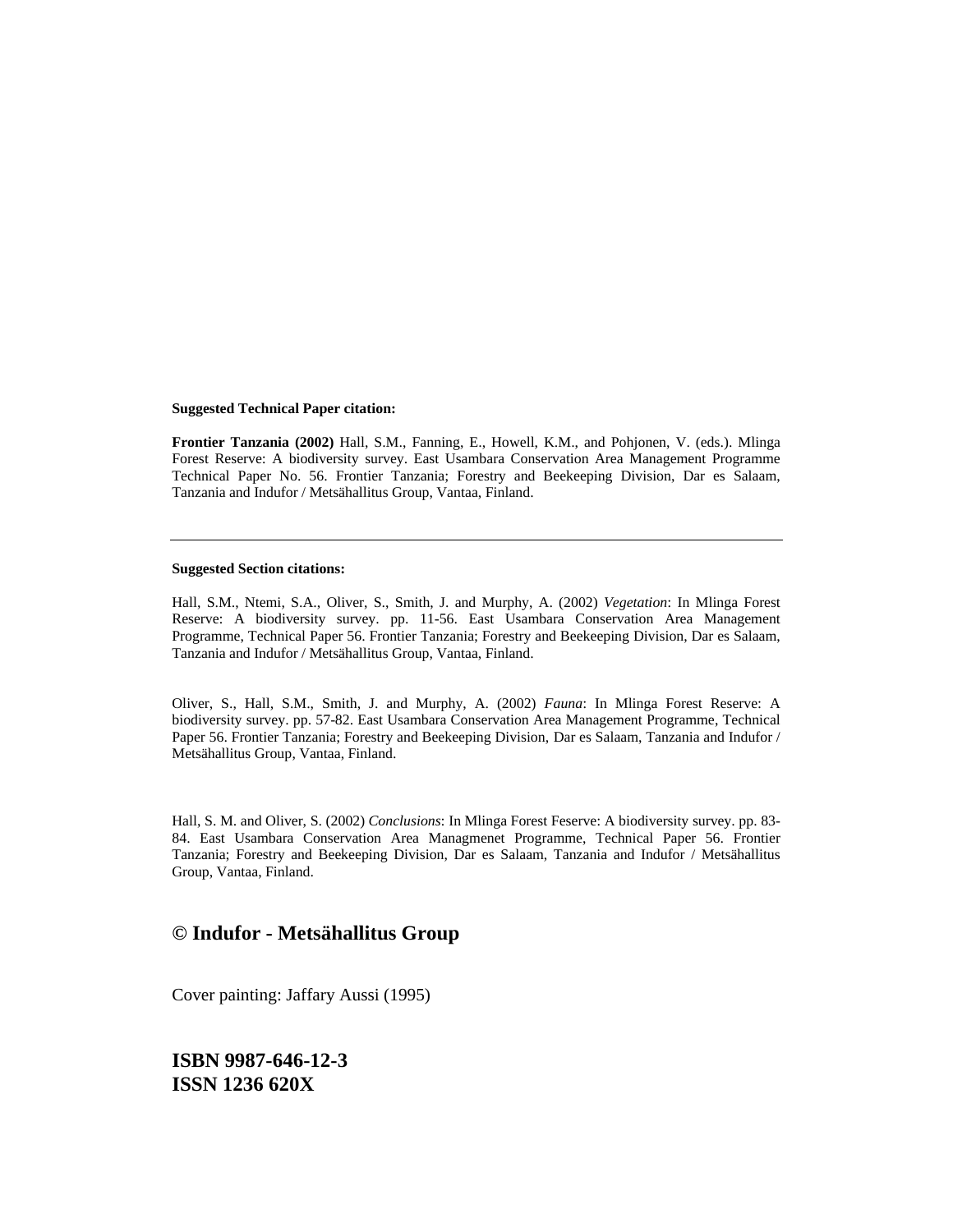#### **East Usambara Conservation Area Management Programme (EUCAMP)**

The East Usambara rain forests are one of the most valuable conservation areas in Africa. Several plant and animal species are found only in the East Usambara mountains. The rain forests secure the water supply of 200,000 people and the local people in the mountains depend on these forests. The East Usambara Conservation Area Management Programme has established the Amani Nature Reserve and aims; at protecting water sources; establishing and protecting forest reserves while sustaining villager's benefits from the forest. The programme is implemented by the Forestry and Beekeeping Division of the Ministry of Natural Resources and Tourism with financial support from the Government of Finland, and implementation support from Indufor / Metsähallitus Group. To monitor the impact of the project, both baseline biodiversity assessments and development of a monitoring system are needed. The present activity is aimed at establishing baseline information on biological diversity in selected East Usambara forests.

#### **The University of Dar es Salaam (UDSM)**

The University of Dar es Salaam was established in July 1970 as a centre for learning and research in the arts and the physical, natural, earth, marine, medical and human sciences. The University is surveying and mapping the flora and fauna of Tanzania and is conducting research into the maintenance and improvement of the environment and the sustainable exploitation of Tanzania's natural resources.

#### **The Society for Environmental Exploration (SEE)**

The Society is a non-profit making company limited by guarantee and was formed in 1989. The Society's objectives are to advance field research into environmental issues and implement practical projects contributing to the conservation of natural resources. Projects organised by The Society are joint initiatives developed in collaboration with national research agencies in co-operating countries.

#### **Frontier Tanzania Forest Research Programme (FT FRP)**

The Society for Environmental Exploration and the University of Dar es Salaam have been conducting collaborative research into environmental issues since July 1989 under the title of Frontier Tanzania, of which one component is the Frontier Tanzania Forest Research Programme (FT FRP). Since July 1994, the FT FRP has been working in the forests of the East Usambara mountains in collaboration with the East Usambara Conservation Area Management Programme (EUCAMP). This survey of selected forests collects baseline biodiversity data and assists the EUCAMP in the management of the East Usambara forests.

#### **FOR MORE INFORMATION:**

Forestry and Beekeeping Division P.O. Box 426, Dar es Salaam, Tanzania Tel: 255-22-2111 062/3/4 Fax: 255-22-2114 659 E-mail: misitu@twiga.com

East Usambara Conservation Area Management Indufor / Metsähallitus Group Programme P.O. Box 5869, Tanga, Tanzania Tel: 255-27-2643453, 2646907, 2643820 Fax: 255-27-2643820 E-mail: usambara@twiga.com Internet: www.usambara.com

Dept. of Zoology & Marine Biology University of Dar es Salaam P.O. Box 35064, Dar es Salaam, Tanzania Tel: 255-22-2410462 E-mail: zoology@udsm.ac.tz

Department for Development Co-operation Ministry for Foreign Affairs Katajanokanlaituri 3 FIN-00160 Helsinki, Finland Tel: 358-9-134 161 Fax: 358-9-1341 6293

Töölönkatu 15, FIN-00100 Helsinki, Finland Tel: 358-9-6840 1122 Fax: 358-9-135 2552 E-mail: indufor@indufor.fi

Society for Environmental Exploration 50-52 Rivington Street, London, U.K. Tel: +44 20 76 13 24 22 Fax: +44 20 76 13 29 92 E-mail: info@frontier.ac.uk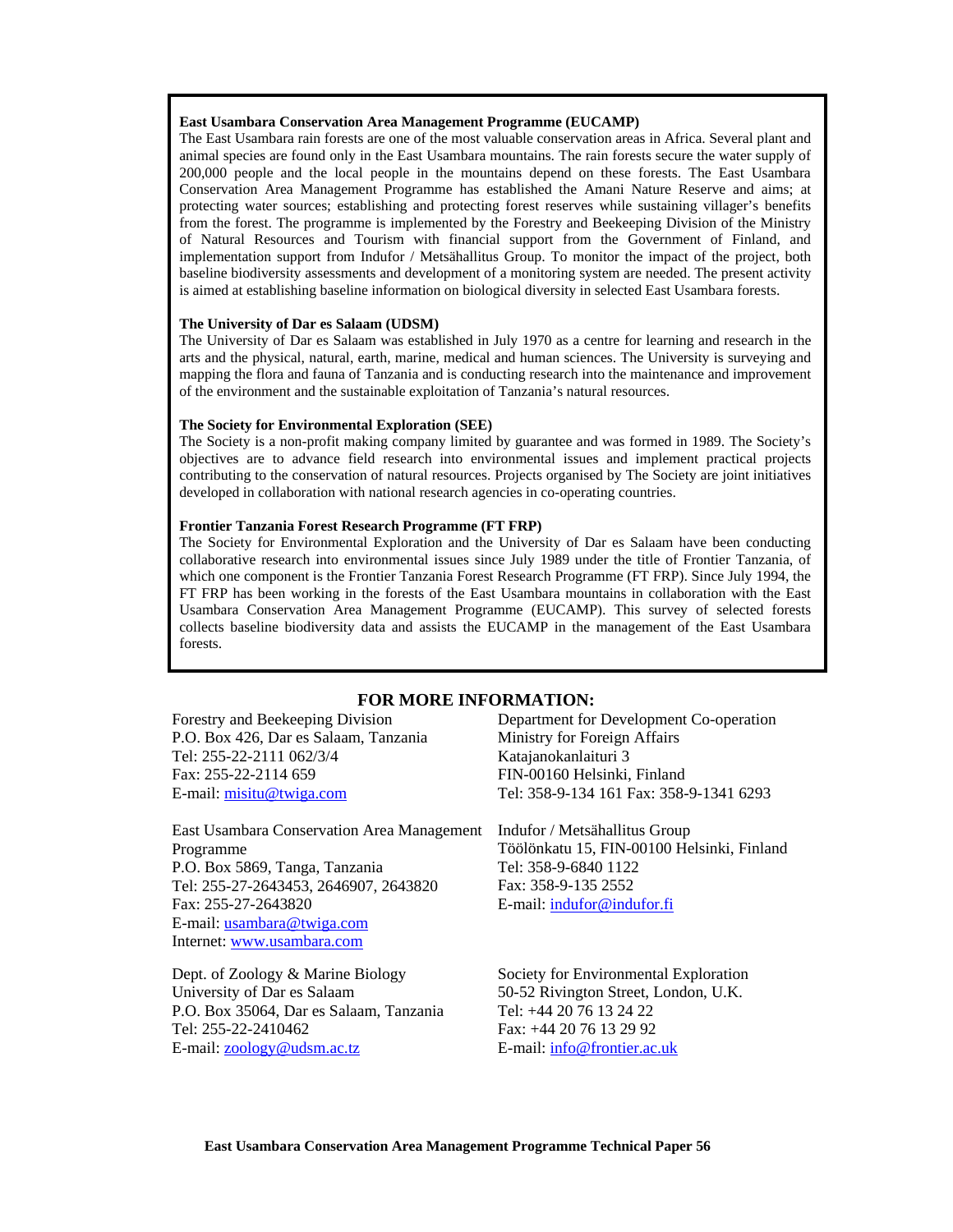# **TABLE OF CONTENTS**

| 1.0 |               |             |     |
|-----|---------------|-------------|-----|
|     | 1.1           |             |     |
|     | 1.2           |             |     |
|     |               |             |     |
|     |               |             |     |
|     | 1.3           |             |     |
|     | 1.4           |             |     |
|     | $1.5^{\circ}$ |             |     |
| 2.0 |               |             |     |
| 3.0 |               |             |     |
|     | 3.1           |             |     |
|     |               |             |     |
|     |               |             |     |
|     |               |             |     |
|     |               |             |     |
|     |               |             |     |
| 4.0 |               |             |     |
|     | 4.1           |             |     |
|     | 4.2           |             |     |
|     | 4.3           |             |     |
|     |               |             |     |
|     |               |             |     |
|     | 4.4           |             |     |
|     |               |             |     |
|     | 4.4.2         |             |     |
|     |               |             |     |
|     |               |             |     |
|     |               |             |     |
|     |               |             |     |
|     |               |             |     |
|     |               |             |     |
|     |               |             |     |
|     | 4.4.10        |             |     |
|     | 4.4.11        |             |     |
| 5.0 |               |             |     |
|     | 5.1           | 5.2 METHODS | .57 |
|     |               |             |     |
|     |               |             |     |
|     |               |             |     |
|     |               |             |     |
|     |               |             |     |
|     |               |             |     |
|     |               |             |     |
|     |               |             |     |
|     |               |             |     |
|     | 5.3           |             |     |
|     | 5.4           |             |     |
|     |               |             |     |
|     |               |             |     |
|     |               |             |     |
|     |               |             |     |

East Usambara Conservation Area Management Programme Technical Paper 56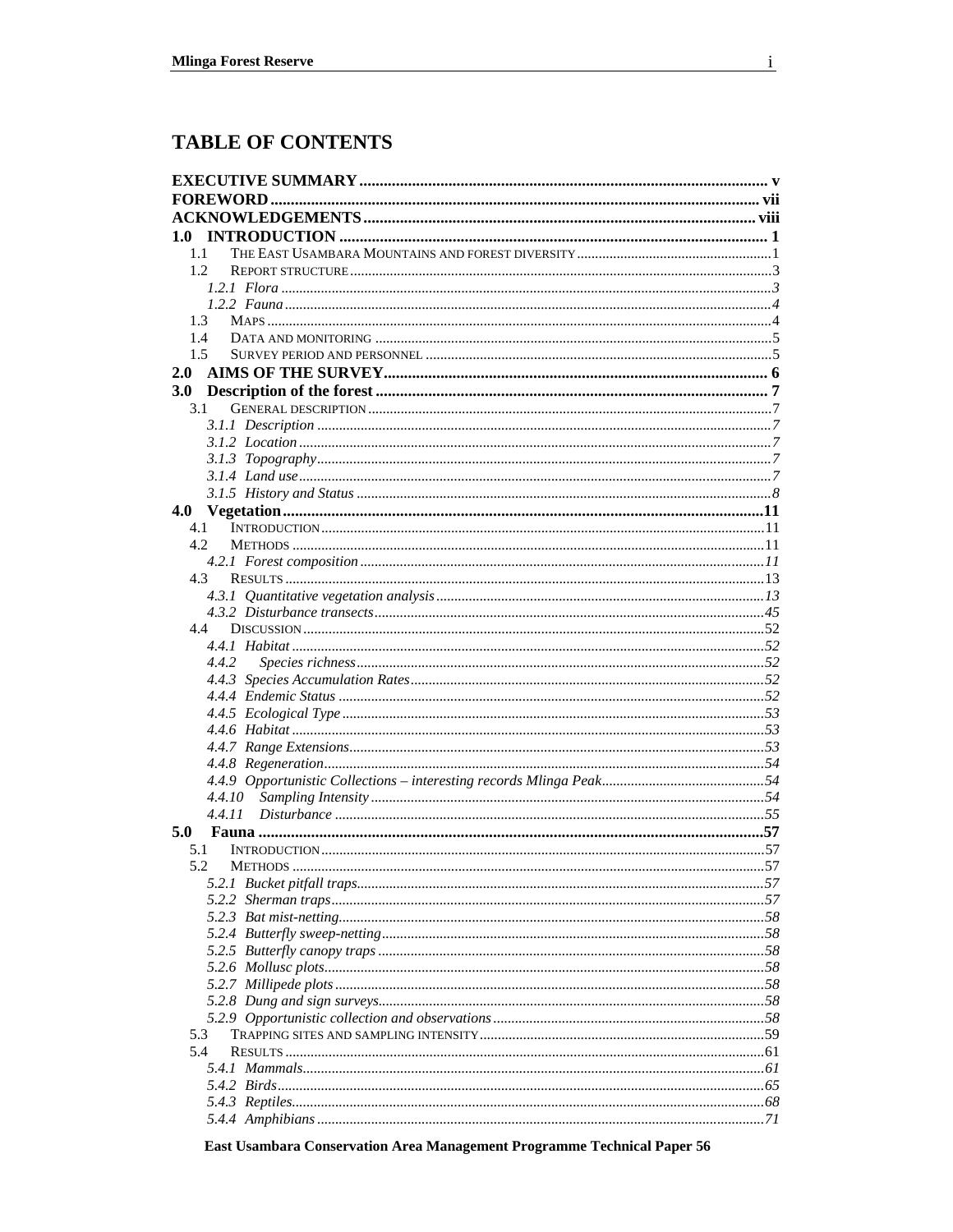|     | 5.4 |                                                                             |      |
|-----|-----|-----------------------------------------------------------------------------|------|
|     |     |                                                                             |      |
|     |     |                                                                             |      |
|     |     |                                                                             |      |
|     |     |                                                                             |      |
|     |     |                                                                             |      |
| 6.0 |     |                                                                             |      |
|     | 6.1 |                                                                             |      |
|     | 6.2 |                                                                             |      |
|     | 6.3 |                                                                             |      |
|     | 6.4 |                                                                             |      |
|     | 6.5 |                                                                             |      |
| 7.0 |     |                                                                             |      |
| 8.0 |     |                                                                             |      |
|     |     |                                                                             |      |
|     |     |                                                                             |      |
|     |     |                                                                             |      |
|     |     | APPENDIX 4: NEW FLORA FOR THE EAST USAMBARA PLANT BIODIVERSITY DATABASE 93  |      |
|     |     |                                                                             |      |
|     |     |                                                                             |      |
|     |     |                                                                             |      |
|     |     |                                                                             |      |
|     |     |                                                                             |      |
|     |     |                                                                             |      |
|     |     |                                                                             |      |
|     |     |                                                                             |      |
|     |     | APPENDIX 13: EAST USAMBARA CONSERVATION AREA MANAGEMENT PROGRAMME TECHNICAL |      |
|     |     |                                                                             | .109 |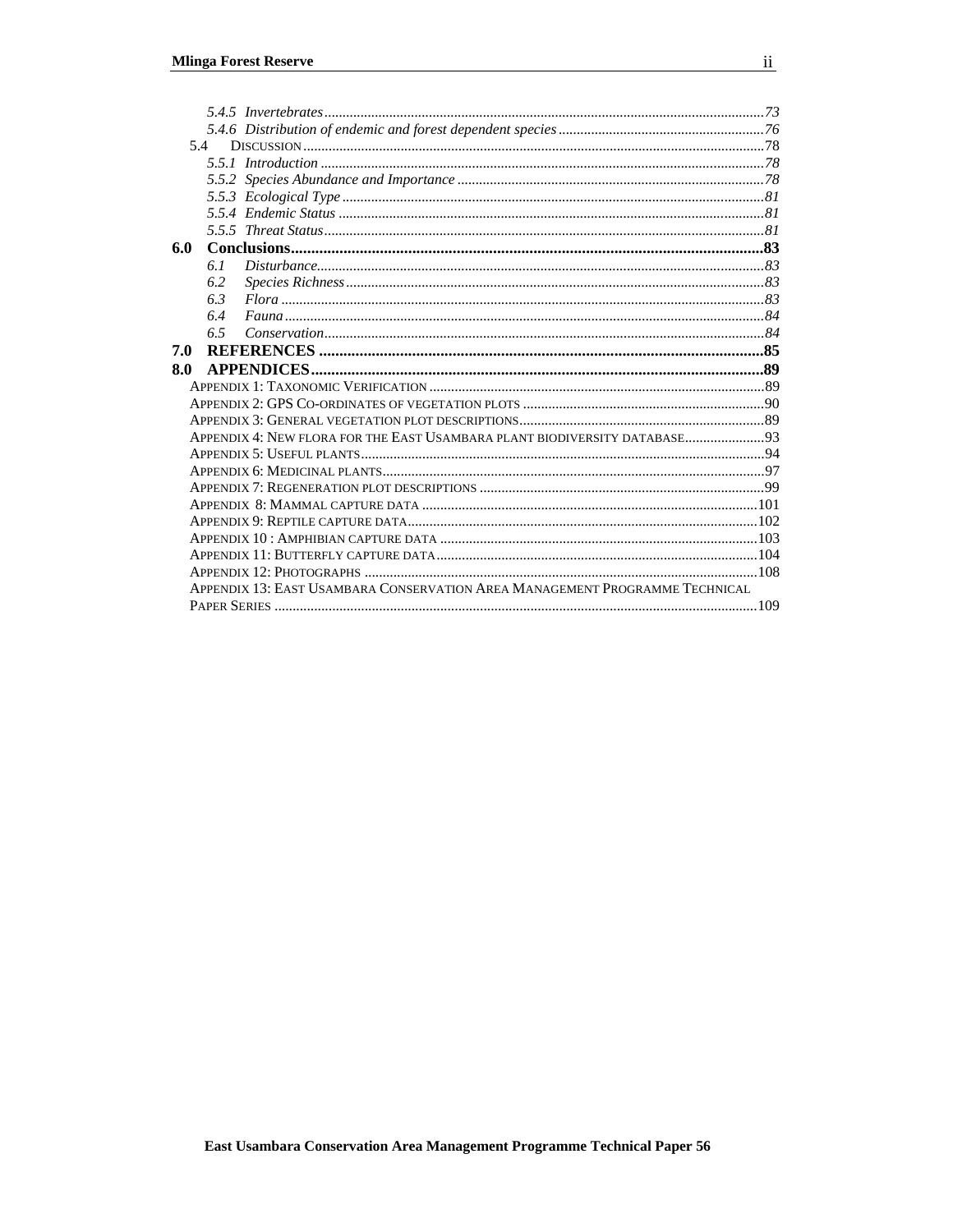# **TABLE OF FIGURES**

| Figure 5 Species accumulation rates of trees and shrubs (10cm dbh and larger) by vegetation plot for    |  |
|---------------------------------------------------------------------------------------------------------|--|
|                                                                                                         |  |
| Figure 6 Distribution of endemic and near-endemic tree and shrub individuals in Mlinga FR. 24           |  |
| Figure 7 Distribution of endemic and near-endemic tree and shrub species in Mlinga FR24                 |  |
|                                                                                                         |  |
|                                                                                                         |  |
|                                                                                                         |  |
|                                                                                                         |  |
| Figure 12 Distribution of submontane and montane tree and shrub individuals in Mlinga FR29              |  |
|                                                                                                         |  |
| Figure 14 Relative abundance of live, naturally dead and cut poles in Mlinga FR. 46                     |  |
|                                                                                                         |  |
|                                                                                                         |  |
|                                                                                                         |  |
|                                                                                                         |  |
|                                                                                                         |  |
|                                                                                                         |  |
| Figure 22 Distribution of forest dependent, endemic and near-endemic plant species in relation to areas |  |
|                                                                                                         |  |
|                                                                                                         |  |
| Figure 24 Distribution of endemic, near-endemic and forest dependent fauna in comparison with the 12    |  |
|                                                                                                         |  |
| Figure 25 Distribution of endemic or near-endemic species found at trapsites 1-477                      |  |
|                                                                                                         |  |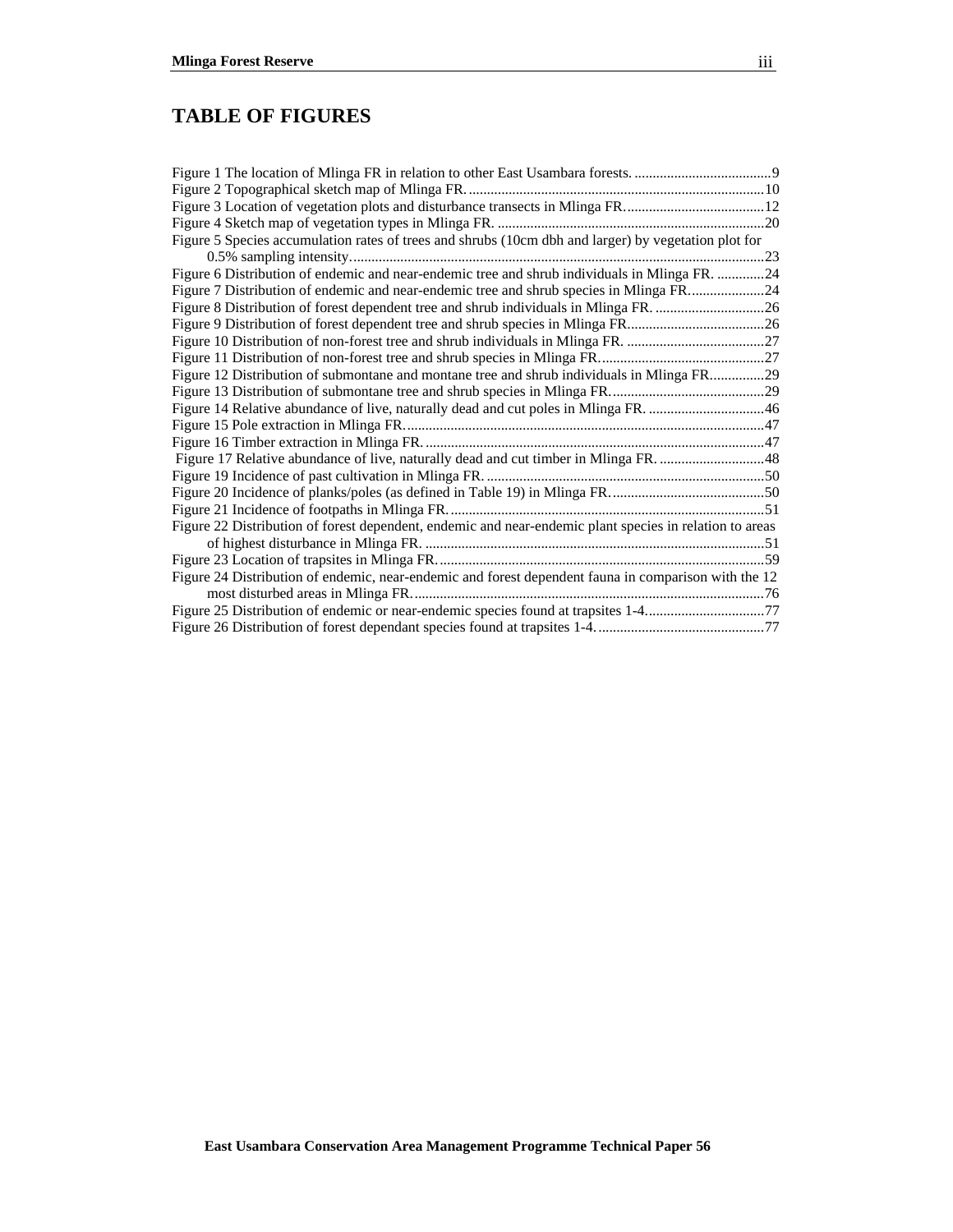# **TABLE OF TABLES**

| Table 2 Forest area in the East Usambara Mountains (based on Johansson and Sandy, 1996)2                                                                                                  |  |
|-------------------------------------------------------------------------------------------------------------------------------------------------------------------------------------------|--|
|                                                                                                                                                                                           |  |
|                                                                                                                                                                                           |  |
| Table 5 Ranked abundance of tree and shrub individuals within vegetation plots21                                                                                                          |  |
| Table 6 Ranked abundance of tree and shrub species occurrence within vegetation plots22                                                                                                   |  |
| Table 7 Summary of endemism for tree and shrub species recorded in the 50m x 20m vegetation plots.                                                                                        |  |
| Table 8 Summary of ecological type of tree and shrub species recorded in the 50m x 20m vegetation                                                                                         |  |
| Table 9 Summary of habitat type for tree and shrub species recorded in the 50m x 20m vegetation                                                                                           |  |
| Table 10 Submontane and montane species sampled in lowland areas, and the altitudes at which they                                                                                         |  |
| Table 11 Tree and shrub species found outside their previously recorded range in the East Usambara<br>Mountains, and those species not listed by the 1986/7 survey (Ruffo et al., 1989)30 |  |
|                                                                                                                                                                                           |  |
| Table 13 Comparison of results obtained from vegetation sampling as a consequence of increase of                                                                                          |  |
|                                                                                                                                                                                           |  |
| Table 15 Comparison of results obtained from regeneration sampling as a consequence of increasing                                                                                         |  |
| Table 16 Checklist of opportunistic plant collection and observation within Mlinga FR. 38                                                                                                 |  |
| Table 17 Disturbance transect results showing total pole counts and average pole counts per hectare45                                                                                     |  |
| Table 18 Disturbance transect results showing total timber counts and average timber counts per                                                                                           |  |
|                                                                                                                                                                                           |  |
|                                                                                                                                                                                           |  |
|                                                                                                                                                                                           |  |
|                                                                                                                                                                                           |  |
|                                                                                                                                                                                           |  |
|                                                                                                                                                                                           |  |
|                                                                                                                                                                                           |  |
|                                                                                                                                                                                           |  |
|                                                                                                                                                                                           |  |
|                                                                                                                                                                                           |  |
| Table 28 Summary of forest specialist birds with corresponding threat status categories. 67                                                                                               |  |
|                                                                                                                                                                                           |  |
|                                                                                                                                                                                           |  |
|                                                                                                                                                                                           |  |
|                                                                                                                                                                                           |  |
| Table 33 Summary of pitfall and opportunistic amphibian captures in Mlinga FR71                                                                                                           |  |
|                                                                                                                                                                                           |  |
| Table 35 Restricted ranges for endemic and near-endemic amphibians (UDSM, 1997)                                                                                                           |  |
|                                                                                                                                                                                           |  |
| Table 37 Summary of faunal families and species (identified to date) and inclusive of casual                                                                                              |  |
|                                                                                                                                                                                           |  |
| Table 38 Summary of ecological type of mammal, bird, reptile, amphibian and butterfly species81                                                                                           |  |
| Table 39 Summary of endemic status of mammal, bird, reptile, amphibian and butterfly species81                                                                                            |  |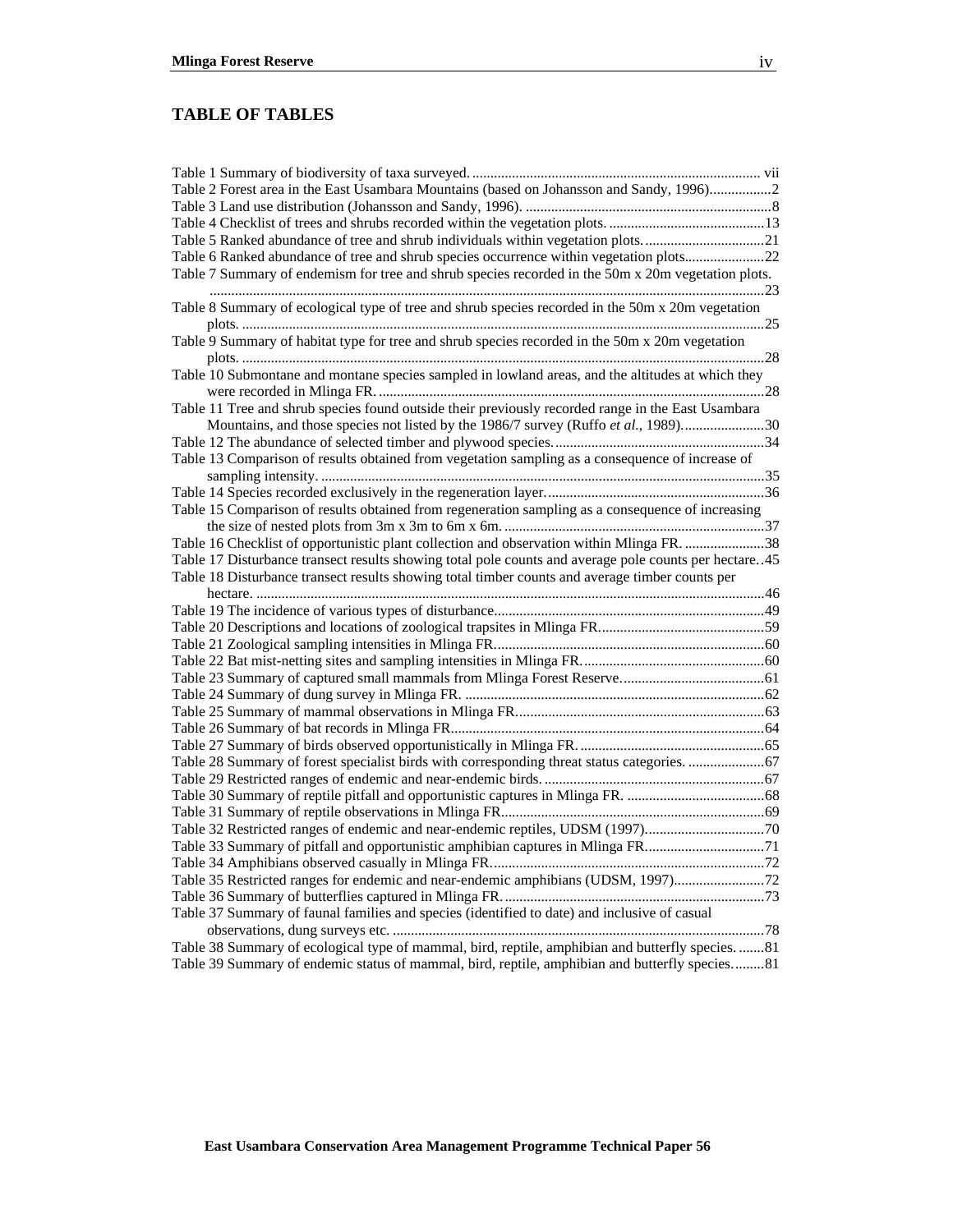# **EXECUTIVE SUMMARY**

Mlinga Forest Reserve, located to the east of the main East Usambara Mountain range of northeast Tanzania, covers an area of 8.9 km<sup>2</sup> (890ha), situated in Muheza District, Tanga Region. Its steep rocky slopes and peak area characterise the Reserve. Altitudes range from 220m to 1069m above sea level (asl). The Forest Reserve contains submontane, lowland forest, open wooded grassland and montane peak. Mlinga Forest Reserve was gazetted as a Catchment Forest Reserve in 1996 primarily to protect the headwaters of Mruka (a tributary of the Sigi) and Mkulumzi Rivers and to conserve the interesting forest and rocky summit surrounding Mlinga peak (Hamilton, 1989). Mlinga is surrounded by Misozwe, Magula and Mwembeni villages.

As part of the East Usambara Conservation Area Management Programme, (EUCAMP), (formerly the East Usambara Catchment Forest Project), Frontier-Tanzania conducted a biological survey of Mlinga Forest Reserve between October and December 2001 for a total of 10 research weeks. The systematic vegetation survey covered all parts of the reserve with a sampling intensity of 0.5%, the zoological survey was focussed on 5 trapping sites. This report provides an inventory of the trees, shrubs, herbs, mammals, reptiles, amphibians, birds and butterflies recorded during the survey. The report also describes patterns of human disturbance within the reserve. The species richness, endemism and ecological affinities of the taxa recorded are summarised in Table 1.

| <b>Taxon</b>       | Total no. of<br>species | % forest<br>dependent | No. of<br>non-forest<br>species | No. of<br>endemic<br>species | No. of<br>near-<br>endemic<br>species | No. of forest<br>dependent<br>endemics and<br>near-endemics |
|--------------------|-------------------------|-----------------------|---------------------------------|------------------------------|---------------------------------------|-------------------------------------------------------------|
| Trees and          | $135*$                  | 23%                   | $10*$                           | $5*$                         | $12*$                                 | $13*$                                                       |
| shrubs             | $11**$                  |                       | $23***$                         | $4***$                       | $14***$                               | $8***$                                                      |
|                    | $123***$                |                       |                                 |                              |                                       |                                                             |
| <b>Mammals</b>     | 32                      | 29%                   | 10                              | $\theta$                     |                                       | 2                                                           |
| <b>Birds</b>       | 47                      | 17%                   | 18                              |                              | 6                                     |                                                             |
| Reptiles           | 25                      | 36%                   | 6                               | $\Omega$                     | 8                                     | 8                                                           |
| Amphibians         | 21                      | 49%                   | $\overline{4}$                  | $\Omega$                     | 11                                    | 10                                                          |
| <b>Butterflies</b> | 103                     | 34%                   | 34                              | $\Omega$                     | 2                                     |                                                             |
| <b>Total</b>       | 497                     | n/a                   | 103                             | 10                           | 58                                    | 47                                                          |

| Table 1 Summary of biodiversity of taxa surveyed. |  |  |  |  |  |  |  |  |  |  |
|---------------------------------------------------|--|--|--|--|--|--|--|--|--|--|
|---------------------------------------------------|--|--|--|--|--|--|--|--|--|--|

\* Species recorded in vegetation plots \*\* Species recorded in the regeneration plots only,

\*\*\* Species recorded opportunistically

Relative to other reserves surveyed by Frontier-Tanzania, Mlinga Forest Reserve has average floral and faunal diversity. Of most interest are the species that are restricted to the unique rocky ridge and peak habitats.

In terms of flora, Mlinga FR is made up of a mosaic of different habitats. A large proportion of species recorded within Mlinga FR were categorised as non-forest dwelling (Table 1). Submontane and lowland riverine forests, unaffected by fire, were the most important habitats for endemic, near-endemic and forest dependent plant species. A total of 9 endemic plants were recorded within Mlinga Forest Reserve. Mlinga peak area supported the only population of the tree *Podocarpus latifolius* (Gymnospermae) occurring naturally in the East Usambara mountains. Also of interest, was the sighting of one *Sanraffaelia ruffonammari* tree specimen, a species only previously recorded in Kwamgumi Forest Reserve, and the tree *Cola luckei*  previously only recorded in Bamba, Kwamgumi and Segoma forest reserves. Rocky areas within Submontane Forest are also important habitats for the following African violet species: *Saintpaulia magungensis* and *S. diplotricha.* These species are of utmost conservation concern.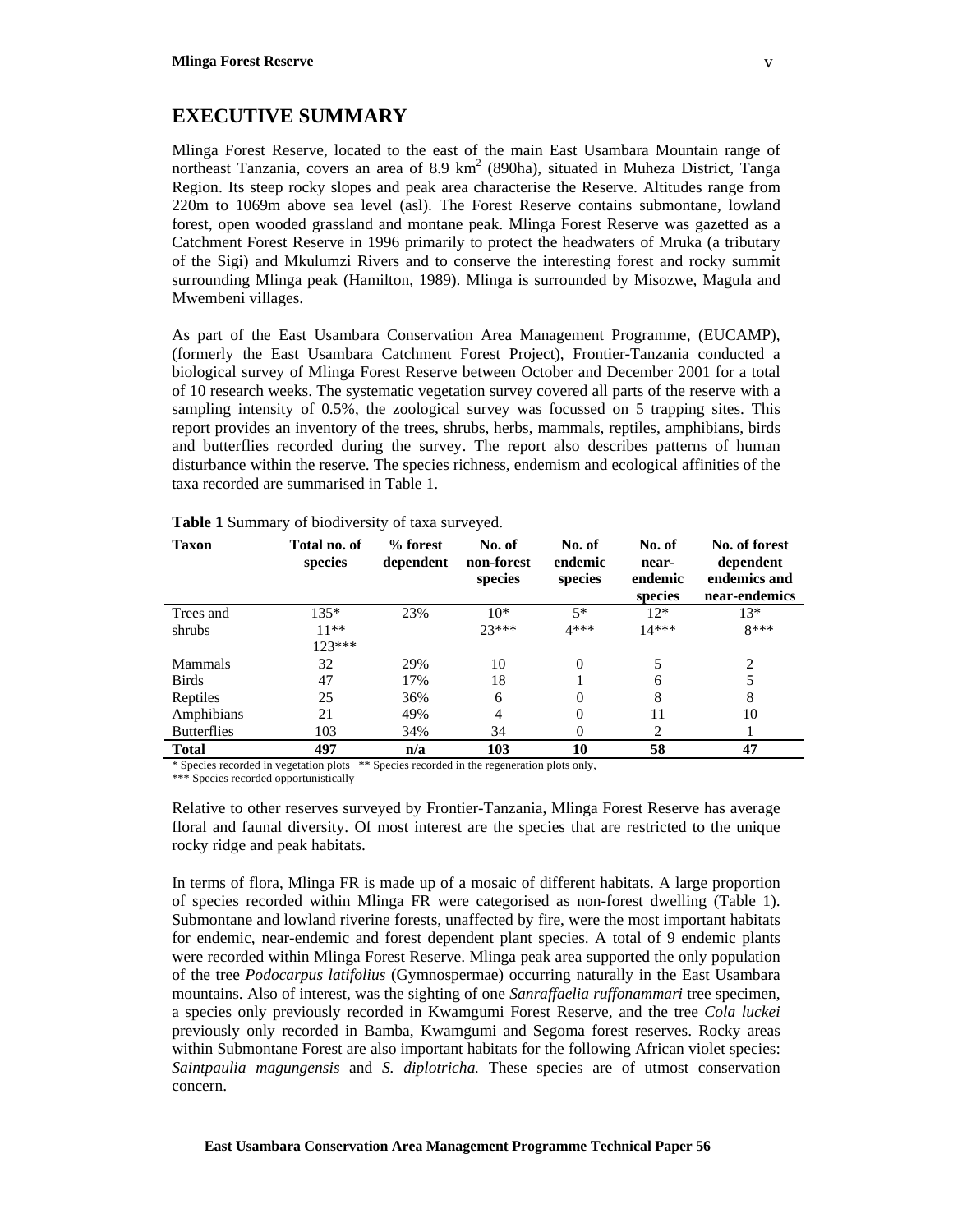Despite its small size, Mlinga Forest Reserve supports a high diversity of mammal and butterfly species and a high number of near-endemic amphibian and reptile species. The reserve is home to 4 endangered and 23 vulnerable species according to the National Biodiversity Database (UDSM, 1997) and IUCN categories (Hamilton-Taylor, 2000).

Mlinga Forest Reserve produced the first records of the toad *Schismaderma carens* in the East Usambara mountains. These records are believed to represent the most northerly record of this species to date.

Mlinga Forest Reserve continues to be of spiritual value to local Washambaa communities. The forest serves as a source of medicinal plants and non-timber forest products. Ritual areas were witnessed to still be in use today.

The greatest threat to Mlinga Forest Reserve, is fire disturbance that has threatened the forest annually and extensively in recent years. Pole cutting and animal hunting continue illegally on a small scale within the forest reserve. Local concern for the future of the forest reserve is apparent amongst elders in village communities.

The information collected by this survey will be used for management planning by the EUCAMP. The survey results are also available as a baseline for monitoring. The data are stored on a Microsoft Access (version Windows 2000) database in the EUCAMP library in Tanga, and parts of it will be available on the Internet at the following address: www.usambara.com

Animal specimens have been deposited at: the Department of Zoology and Marine Biology, University of Dar es Salaam; Natural History Museum, London; Zoological Museum of Copenhagen, Denmark; Frankfurt Zoological Museum, Germany and The Natural History Museum of Zimbabwe, Bulawayo. Contact names and addresses are listed in Appendix 2.

Botanical specimens are held at the National Herbarium of Tanzania (NHT) in Arusha, Missouri Botanical Gardens, USA and Kew Royal Botanical Gardens, UK.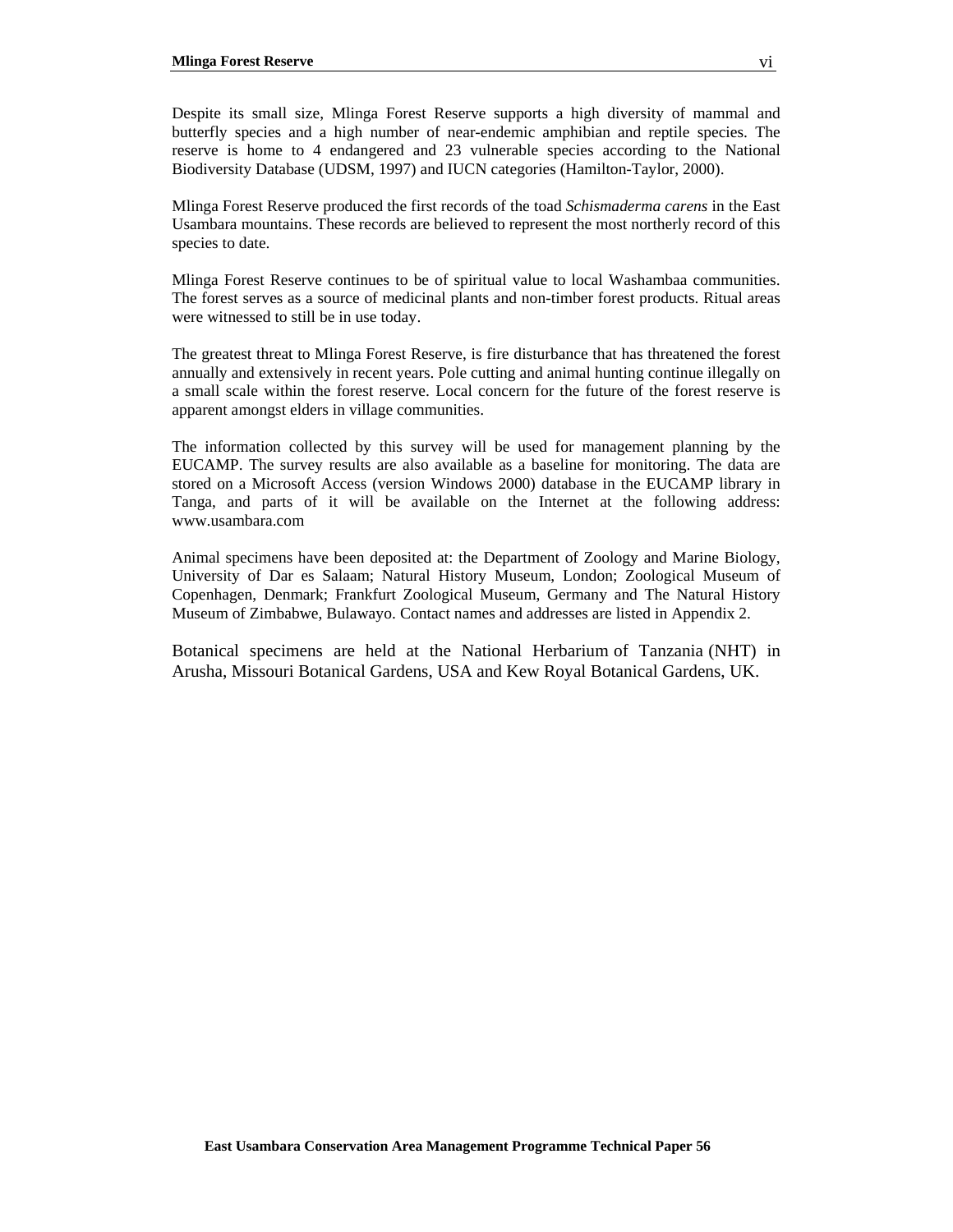# **FOREWORD**

The East Usambara forests in northeastern Tanzania are part of the Eastern Arc mountains. More than one hundred years of biological interest and research have shown that these forests have a unique diversity of flora and fauna, and an exceptionally high degree of endemism. They have gained global recognition as being part of a Biodiversity Hotspot (Conservation International), an Endemic Bird Area (BirdLife), a Centre of Plant Diversity (WWF and IUCN) and a Globally Important Ecoregion (WWF). Since 1990, the East Usambara Conservation Area Management Programme (EUCAMP) (formerly known as the East Usambara Catchment Forest Project (EUCFP)) has worked in the East Usambara Mountains with the mission to protect these natural forests. The project is implemented by the Forestry and Beekeeping Division (FBD) of the Ministry of Natural Resources and Tourism (MNRT) with financial support from the Government of Finland, and technical support from Indufor / Metsähallitus Group.

Although a considerable amount of biological information exists from the East Usambara Mountains much of this is restricted to the Amani area and systematic surveys elsewhere are few. In order to get more comprehensive information on the forests, biodiversity surveys were initiated and contracted in July 1995. The surveys are conducted by Frontier Tanzania, a joint venture between the University of Dar es Salaam and the Society for Environmental Exploration, together with EUCAMP. The aim of the surveys is to provide systematic baseline information on the biological values of different forests as a basis for management planning and long-term monitoring, as well as training forestry staff in the use of biological inventory techniques. They will also help setting priorities in the conservation of this valuable area.

The programme involves locally employed field assistants, permanent EUCAMP, Frontier-Tanzania, University of Dar es Salaam, and Tanzania Forestry Research Institute staff, as well as an international network of taxonomists and other experts. The surveys have become progressively more systematic and quantitative, and have already resulted in the discovery of several previously unknown taxa. This will further raise awareness of the unique conservation values of the East Usambara Mountains. EUCAMP has also commissioned the development of a biodiversity database, a work which also contributed the maps to these reports. All data collected during the surveys is entered into this database, which is linked to the Tanzanian national biodiversity database held at the Department of Zoology and Marine Biology, University of Dar es Salaam.

The reports are the result of the work of many people – too many to be listed here. We would like to thank all of them for their invaluable effort. We hope that the surveys will make yet another contribution to the long historic chain of efforts to study and understand these unique forests. Perhaps even more than that we hope that this information will contribute to better management and conservation of the East Usambara Mountains so that the beauty of the area will continue to amaze coming generations and that the light in the tunnel will become the bright future.

Mathias Lema Veli Pohjonen

Project Manager Chief Technical Adviser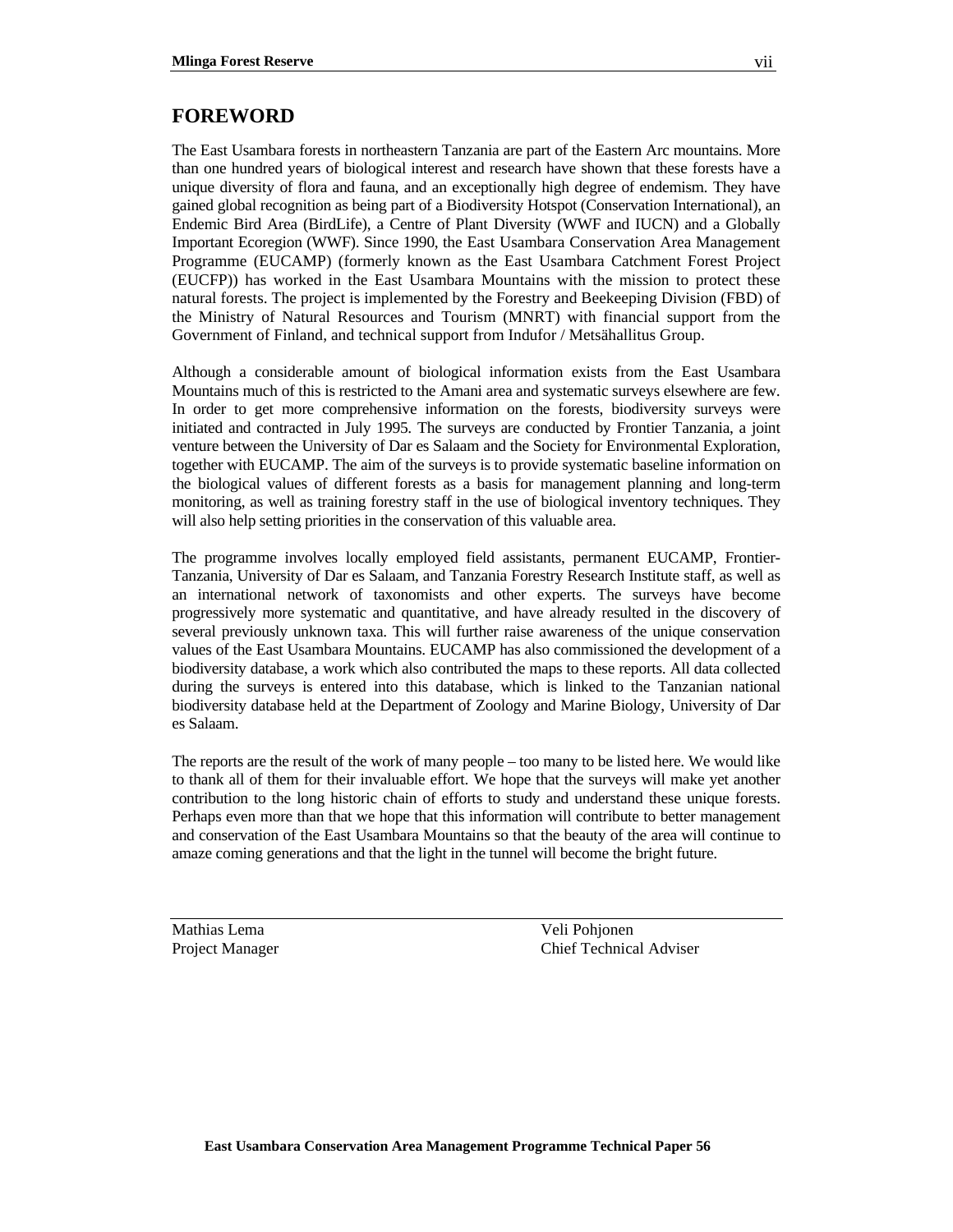# **ACKNOWLEDGEMENTS**

This report is the culmination of the advice, co-operation, hard work and expertise of many people. In particular acknowledgments are due to the following:

| <b>EUCAMP</b>                                |                                                                                                                                                             |
|----------------------------------------------|-------------------------------------------------------------------------------------------------------------------------------------------------------------|
| Project Manager:                             | Mr. Mathias Lema                                                                                                                                            |
| Chief Technical Adviser:                     | Dr. Veli Pohjonen                                                                                                                                           |
| Monitoring and Planning Officer:             | Ms. Luciana Mshana                                                                                                                                          |
| Biodiversity Co-ordinator:                   | Mr. Raymond R. Killenga.                                                                                                                                    |
| <b>Biodiversity Co-ordinator:</b>            | Mr. Albert Ntemi Sallu                                                                                                                                      |
| Foresters:                                   | Mr. Albert Ntemi Sallu, Mr. Selemani Hamadi, Mr.<br>Johari Mr. Mtango, Mr. Juma Ndege, Mrs. Asia<br>Ezekiel, Mr. Frank Mahenge and Mr. Raymond<br>Killenga. |
| <b>SOCIETY FOR ENVIRONMENTAL EXPLORATION</b> |                                                                                                                                                             |
| <b>Managing Director:</b>                    | Ms. Eibleis Fanning                                                                                                                                         |
| Development Programme Manager:               | Ms. Elizabeth Humphreys                                                                                                                                     |

Research Programme Manager: Dr. Damon Stanwell-Smith Operations Manager: Mr. Matthew Willson

**UDSM** 

FT Co-ordinators: Dr. M. Muruke & Prof. K. M. Howell.

#### **FRONTIER-TANZANIA** Project Co-ordinator: Ms. Nicola Beharrell Research Co-ordinator: Ms. Susannah Hall Assistant Research Co-ordinators: Ms. Sophie Oliver, Ms. Jillian Smith, Mr. Adam Murphy Logistics Managers: Ms. Claire Latham Field Assistants: Mr. Hassani Abedi, Mr. Ramathan Rajabu, Ms. Zahara Rashidi, Mr. Ashraf Omari, Mr. Francis Kiondo, Mr. Godfrey Mathew, Mr. Iddi Selemani, Mr. Lawrence Balua, Mr. Amiri Saidi FT Driver: Mr. Betram Hyera Research Assistants: Ms. Sarah Bassett, Ms. Emma Hughes, Ms. Sarah Ms. Jane Lloyd, Ms. Martha Jolly, Ms. Jackie Norris, Mr. Richard Pearce, Ms. Jane Wheeler

#### **TECHNICAL SUPPORT**

We would also like to thank the following: UDSM: Dr. C. Msuya, Department of Zoology and Marine Biology. EUCAMP: Mr. Albert Ntemi Sallu, Botanist NHT: Dr. W. Mziray, Mr. E. Mboya and Mr. W. Kindekata. Kew Royal Botanical Gardens: Dr. Aaron Davis.

We are also grateful to all of the taxonomists listed in Appendix II for providing us with the identifications of zoological specimens.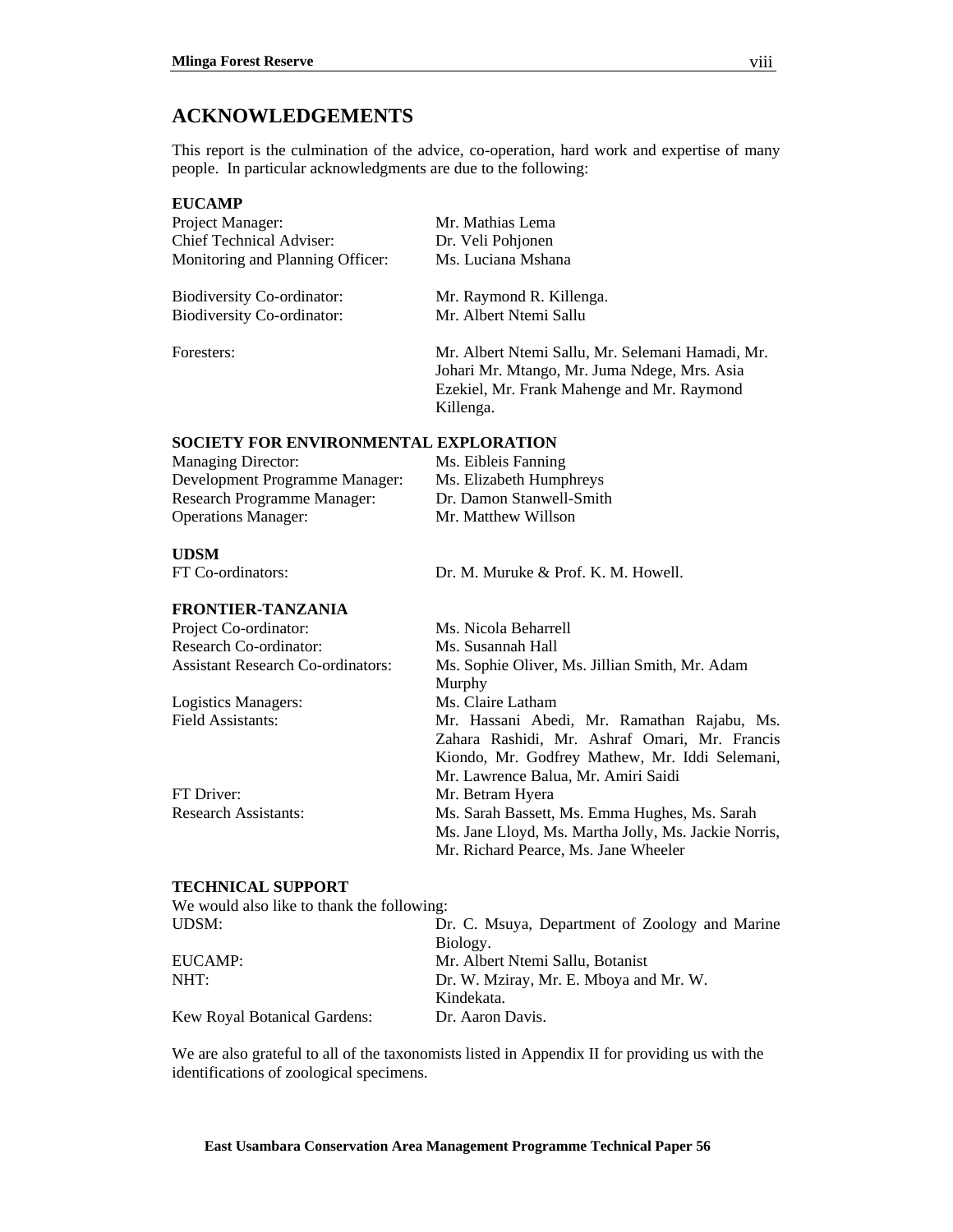# **1.0 INTRODUCTION**

#### **1.1 The East Usambara Mountains and forest diversity**

The East Usambara Mountains are situated in northeastern Tanzania within 40 km of the coastal town of Tanga between  $4^{\circ}48'$ -5 $^{\circ}13'$ S and  $38^{\circ}32'$ -38 $^{\circ}48'$ E. These mountains form part of a chain known as the Eastern Arc that stretches down the coast of East Africa from southern Kenya to southern Tanzania. This is a chain of isolated mountains composed of Precambrian rock exposed by block faulting and slow uprising (Griffiths, 1993). Being adjacent to the Indian Ocean, considerable orographic rainfall occurs in this area. The rainfall distribution is bi-modal, peaking between March and May and between September and December. The dry seasons are from June to August and January to March. However precipitation occurs in all months. Rainfall is greatest at higher altitudes and in the southeast of the mountains, increasing from 1,200 mm annually in the foothills to over 2,200 mm at higher altitudes. Due to topographic and climatic interactions, the west-facing slopes of the mountains are drier compared to the east-facing slopes. Due to their age, isolation and their role as condensers of the moisture from the Indian Ocean, the East Usambara Mountains support ancient and unique forests, rich in endemic species (Hamilton, 1989).

Research in the East Usambara Mountains began in the late 1890s with substantial botanical collections being undertaken. Later, in 1928, surveys were undertaken on amphibians and by the 1930s detailed ornithological work had begun. Since these early studies biological research in the mountains has steadily increased. Recently, work in the area has also included an attempt to understand the drainage and catchment value of the mountain's forests (Bruen, 1989; Litterick, 1989).

The East Usambara forests have been likened to the African equivalent of the Galapagos Islands in terms of their endemism and biodiversity (Rodgers and Homewood, 1982; Howell, 1989). They are considered to be one of the most important forest blocks in Africa (Tye, 1994). In 1991, Iversen documented at least 3450 species of vascular plants that had been recorded in the Usambara Mountains, of which it was suggested that over one quarter were endemic or near-endemic (Iversen, 1991a). Many of these species were recorded as threatened (Rodgers, 1996). Recent botanical research such as Beharrell *et al.* (2002) has shown that plant species are still being discovered, some of which are more threatened than ever before.

The forests of the East Usambara Mountains are not only important for their biodiversity, they also play an important role in maintaining the hydrological cycle that feeds the Sigi River. This river is a vital water source for the local communities as well as supplying water for the large coastal town of Tanga. Deforestation in the area will lead to increased soil erosion, particularly from the steeper slopes. Soil erosion is liable to result in a more irregular run off and deterioration in water quality due to siltation.

The latest survey of the East Usambara Mountains, conducted by Johansson and Sandy (1996) shows that approximately 45,137 ha of the East Usambara Mountains remain as natural forest. This can be divided into two types: submontane rain forest and lowland forest. Altitude is the factor differentiating these two forest types (Hamilton, 1989), with submontane forest generally occurring above 850m. The area recorded as forest in the East Usambara Mountains according to these categories is described in Table 2.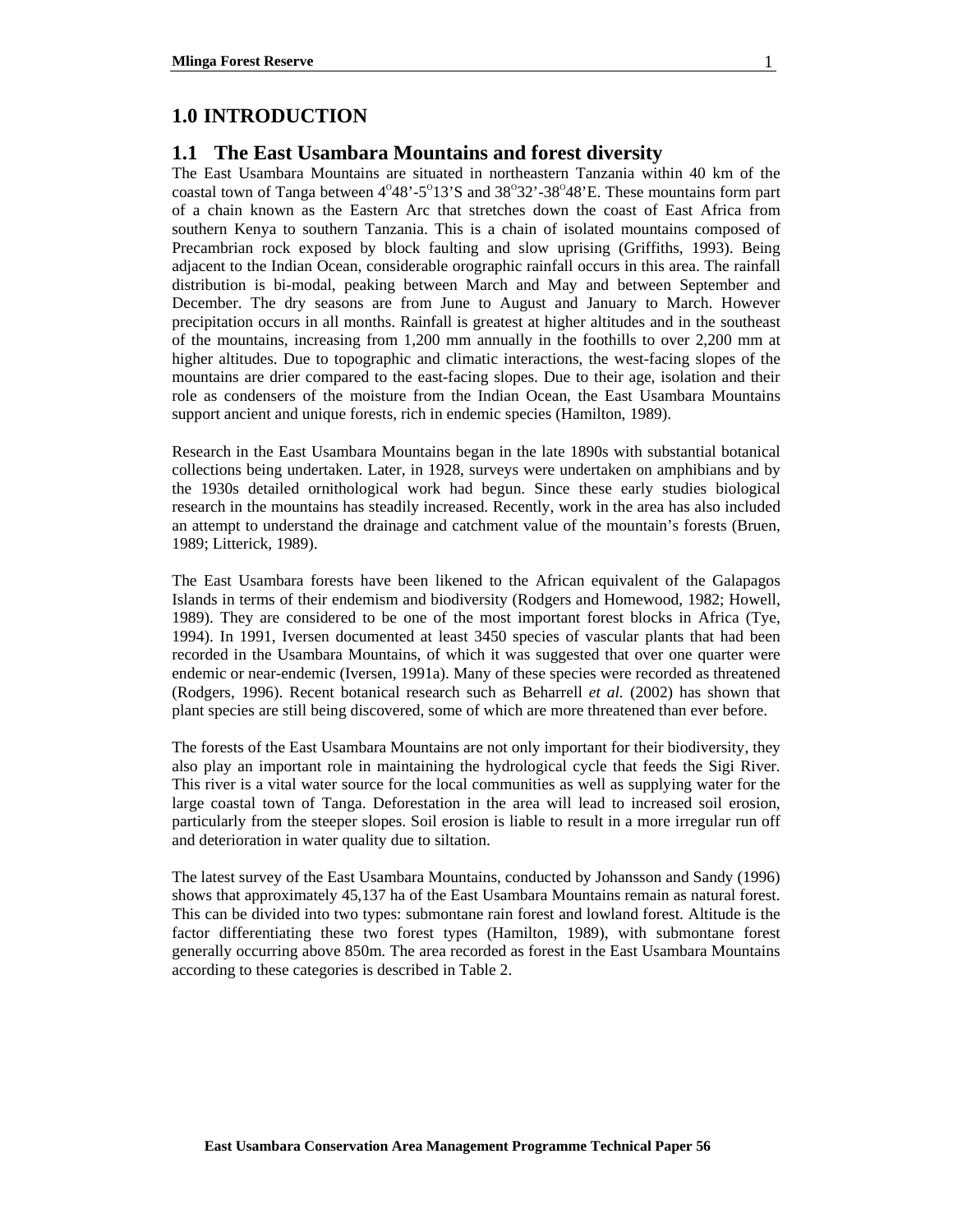| Table 2 Forest area in the East Usambara Mountains (based on Johansson and Sandy, 1996). |  |  |
|------------------------------------------------------------------------------------------|--|--|
|------------------------------------------------------------------------------------------|--|--|

| <b>Forest type</b> | Area    | % of area |
|--------------------|---------|-----------|
| Lowland forest     | 29497.4 | 62.9      |
| Submontane forest  | 12916.6 | 30.6      |
| Forest plantation  | 2723.6  | 6.5       |
| <b>TOTAL</b>       | 45137.6 |           |

The mammals of the East Usambara Mountains show limited endemism (Kingdon and Howell 1993). However, there are several species of special interest. These include: the restricted Zanj elephant shrew, *Rhynchocyon petersi,* which is common in the Usambara Mountains (Collar and Stuart, 1987) yet listed as globally 'Endangered' by IUCN due to a decline in habitat extent and quality; Eastern tree hyrax, *Dendrohyrax validus*, listed as 'Vulnerable' by IUCN (Hilton-Taylor, 2000), and the Lesser pouched rat, *Beamys hindei*  which is also considered 'Vulnerable' by IUCN (Hilton-Taylor, 2000).

There are at least 11 species of reptiles and amphibians endemic to the East and West Usambara Mountains (Howell, 1993). The East Usambara Biodiversity Surveys provide further information on new species and species' range extensions. A new species of snake, *Prosymna semifasciata,* was recently found in Kwamgumi and Segoma Forest Reserves (Broadley, 1995) and a recently described amphibian species; *Stephopaedes usambarae* (Poynton and Clarke, 1999) has been recorded by the surveys in Mtai and Kwamgumi Forest Reserves.

The forest avifauna of the East Usambara Mountains has a high diversity with at least 110 species (Stuart, 1989). The total number of observed bird species in the mountain range is 350 (Pohjonen, V. pers.comm.). Six species occurring in lowland forests such as Mlinga, are considered 'vulnerable' to global extinction: Sokoke scops owl, *Otus ireneae*; the endemic Usambara eagle owl, *Bubo vosseleri*; Swynnerton's robin, *Swynnertonia swynnertoni*; East coast akalat, *Sheppardia gunningi*; Amani sunbird, *Anthreptes pallidigaster* and the Banded green sunbird, *Anthreptes rubritorques* (IUCN*,* 1996).

The East Usambara Mountains are essentially forest 'islands' (Lovett, 1989). There has been natural forest in the area for several million years. The Usambara Mountains harbour many species that have been geographically separated from their closest relatives for long periods. They also serve as a refuge for formerly widespread flora and fauna that have become extinct over much of their former area (Iversen, 1991a).

These forests have been under continuous exploitative human pressure for at least 2,000 years (Schmidt, 1989). Until recently, especially before the past 50 years, (Kikula, 1989), this pressure was sustainable. However, the growing human population in the area is leading to increased pressure on the remaining natural forest, and represents the main threat to their survival.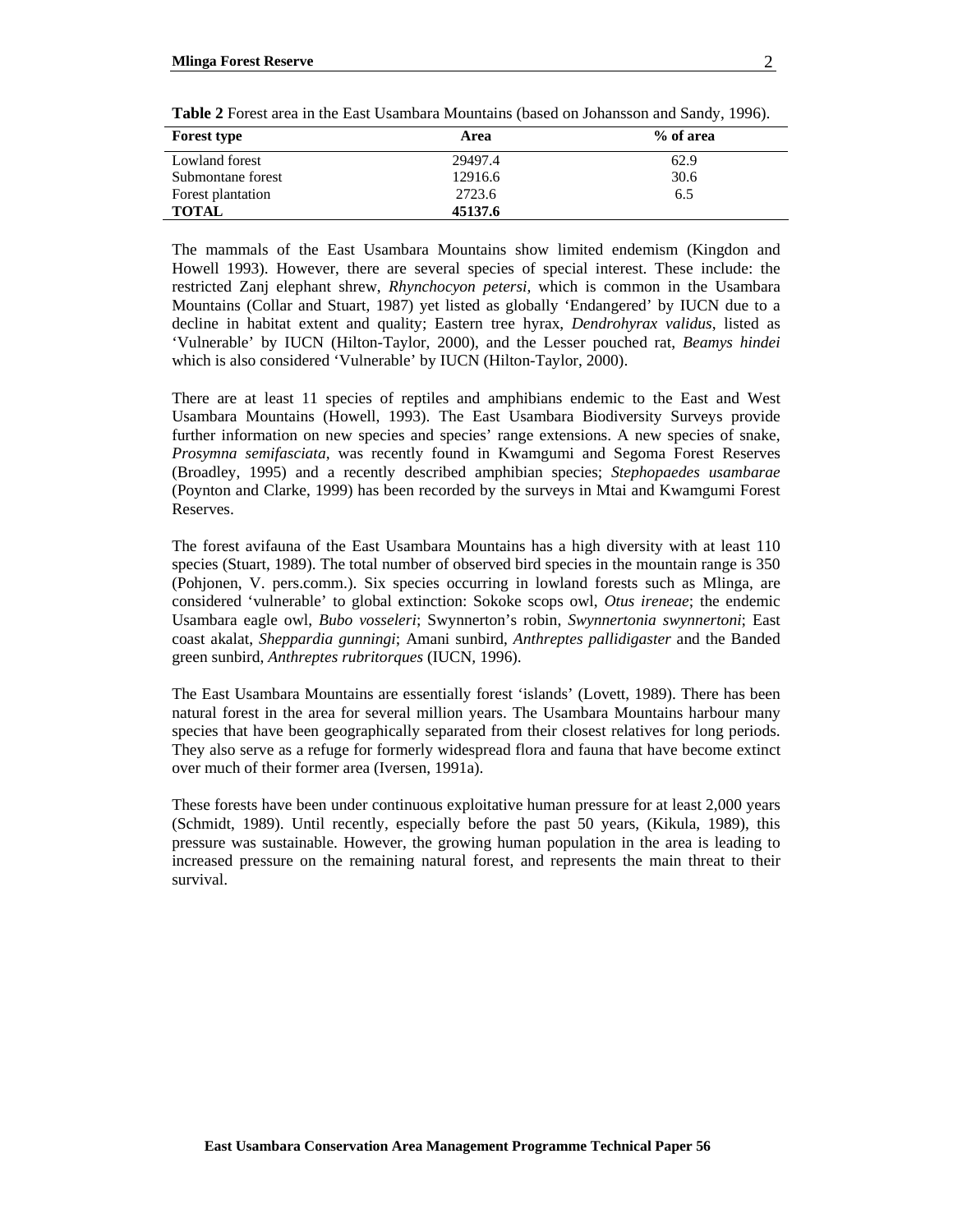# **1.2 Report structure**

This report provides a floral and faunal inventory of Mlinga Forest Reserve (Mlinga FR). Each species is described in terms of its ecological requirements and its endemic status.

Ecological requirements are defined as:

- **Forest dependent species (F)**: Species dependent on primary forest only. This category does not include forest edge or secondary forest species;
- **Forest non-dependent species (f)**: Forest dwelling but not dependent on primary forest: species occurring in primary forest as defined above as well as other vegetation types. It should be emphasised that many of these species are still dependent on a forest habitat albeit forest edge or disturbed forest. Most species in this category will still be adversely affected by forest destruction.
- **Non-forest species (O)**: These are species that do not normally occur in primary or secondary forest or forest edge.

Levels of endemism are defined as:

- **Usambara Endemic (E):** Occurring only in the Usambara Mountains;
- **Near-endemic (N):** Species with ranges restricted to the Eastern Arc Mountains and the adjacent coastal forests (occurring only in the East African biodiversity hotspot);
- **Widespread (W):** Species with ranges extending beyond the Eastern Arc and adjacent coastal forests.

The typical habitat association of plant species is categorised as either:

- Lowland (L): Species occurring at altitudes of <850m.
- **Submontane (S):** Species occurring at altitudes of >850m but <1250m.
- **Montane (M):** Species occurring at altitudes of >1250m.

This refers to the habitat(s) in which they are typically found in East Africa, rather than to where they have been recorded in the reserve.

These three criteria are used to analyse the uniqueness of the biodiversity of the reserve and its vulnerability to disturbance. The categories are based on information from various sources.

#### **1.2.1 Flora**

Floral nomeclature generally follows the following databases located on the internet: www.mobot.org (TROPICOS database in University of Missouri, Botanical Garden) www.ipni.org (International Plant Names Index) Family organisation follows Iversen (1991b).

For plants, the ecological type and endemic status are primarily based on Iversen (1991b). Forest dependent species refers to those species listed as being exclusively associated with Iversen's categories 1a (wet evergreen forest), 1b (dry evergreen forest) and / or 1c (riverine forest). Species defined as forest dwelling also occur in other habitats.

Definitions of habitat type are based on Hamilton (1989). For those species not listed by Iversen (1991b) or Hamilton (1989), the information is taken from the Flora of Tropical East Africa and from the List of East African Plants (LEAP), Knox (2000).

Endemic and near-endemic status for plants was taken from Iversen (1991b) and FTEA categories Tanzania T3, T6, T8 and Kenya K7.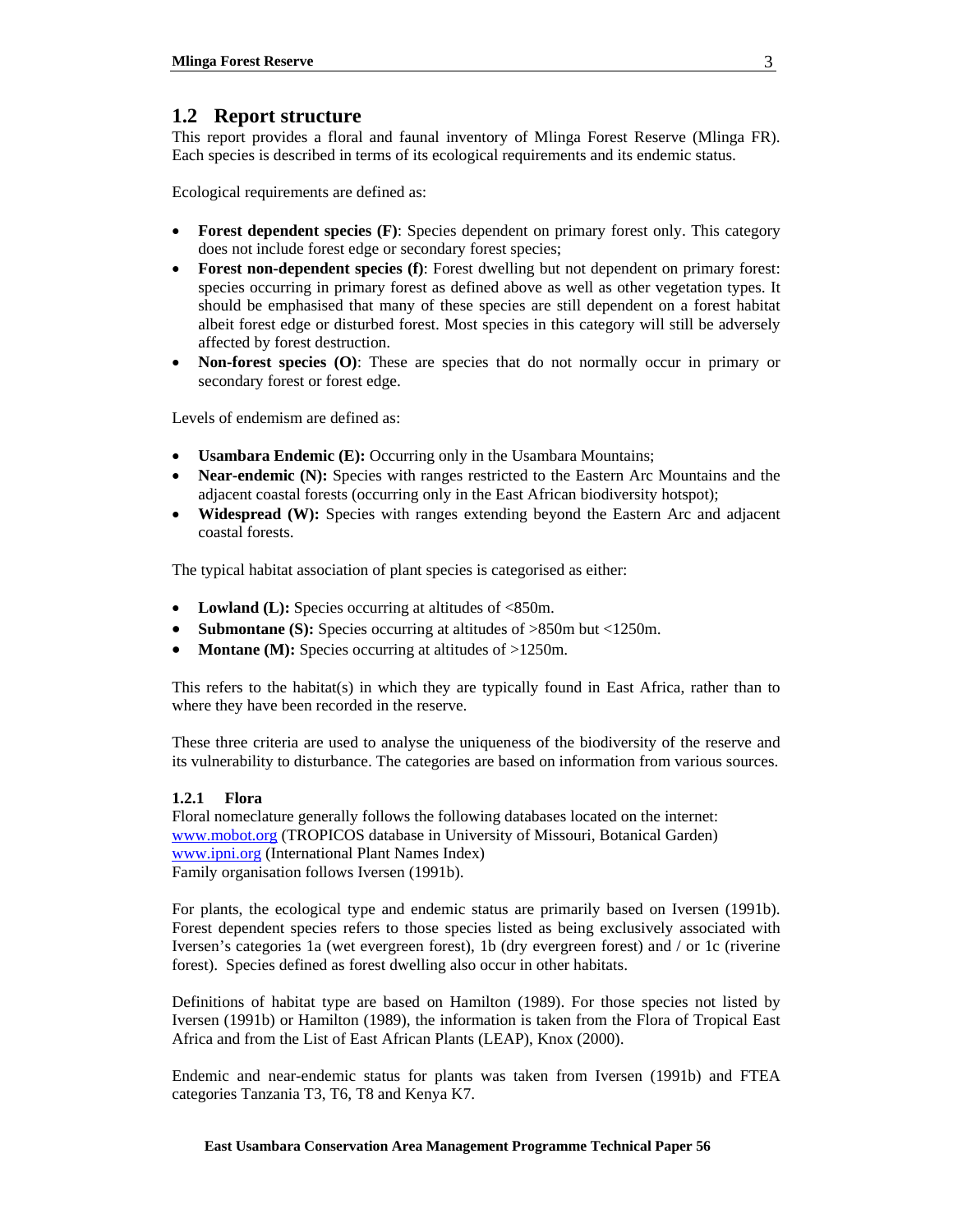#### **1.2.2 Fauna**

For fauna, the following references were used:

| Mammals:     | Kingdon (1997), Kingdon (1974), Walker (1998).                      |
|--------------|---------------------------------------------------------------------|
| Birds:       | Zimmerman et al. (1996), Stattersfield et al (1998), Mlingwa et al. |
|              | $(2000)$ , Stuart $(1989)$ .                                        |
| Reptiles:    | Spawls <i>et al.</i> (2002).                                        |
| Amphibians:  | Passmore and Carruthers (1995).                                     |
| Butterflies: | Kielland (1990) and Larsen (1996).                                  |

For animals, the endemic and near-endemic status was gleaned from the Tanzanian National Biodiversity Database (NBD) (UDSM, 1997).

#### *1.2.2.1 Birds*

Ecological type of bird species recorded were based on, Mlingwa *et al.* (2000) which in turn is based on Bennum *et al.* (in press). Those species not included in the above were categorised by Zimmerman *et al.* (1996) and Stuart (1989).

Forest dependence Mlingwa *et al.* (2000):

- **Forest specialist (FF):** Species that are typical of forest interior and likely to disappear when the forest is modified to any extent.
- **Forest generalist (F):** Species that can occur in undisturbed forest but which are able to exist (and may even be numerous) at the forest edge or in modified and fragmented forests. However, these generalists continue to depend upon forests for some of their resources, such as nesting sites.
- **Forest visitors (f):** Species that occur outside forest areas but which might visit forest.

Stuart (1989) categorises species by adaptability:

- 1. those which live in forest but are not dependent upon it for their survival
- 2. those which live in forest and 'overspill' into adjacent habitats, but are dependent upon forest for their continued survival
- 3. those that can only survive in forest and hardly 'overspill' into adjacent habitats.

The NBD (UDSM, 1997) and IUCN 2000 were used to categorise threat status of the animals listed. The NBD lists were compiled with regard to status and threat within Tanzania and East Africa. *The status of most species are currently undergoing national and international evaluation.* IUCN categorises species in terms of global threat and produces Red data books, available from 1996 and earlier. However, a new IUCN 2000 CD-Rom has been released. Many Tanzanian species are not included in the 2000 IUCN Red data CD-Rom. IUCN 2000 status is given, where available, in addition to NBD for all taxa groups and is the main source of threat status for bird species.

#### **1.3 Maps**

The distribution of plant species within the reserve is presented as a series of maps. These are thematic maps where the size of each spot is directly proportional to the value that they represent. In the plots where no spot is shown, the relevant taxa were either not found or not surveyed. Only one map summarises animal data. Not enough capture data was available to produce useful thematic maps for each animal taxa.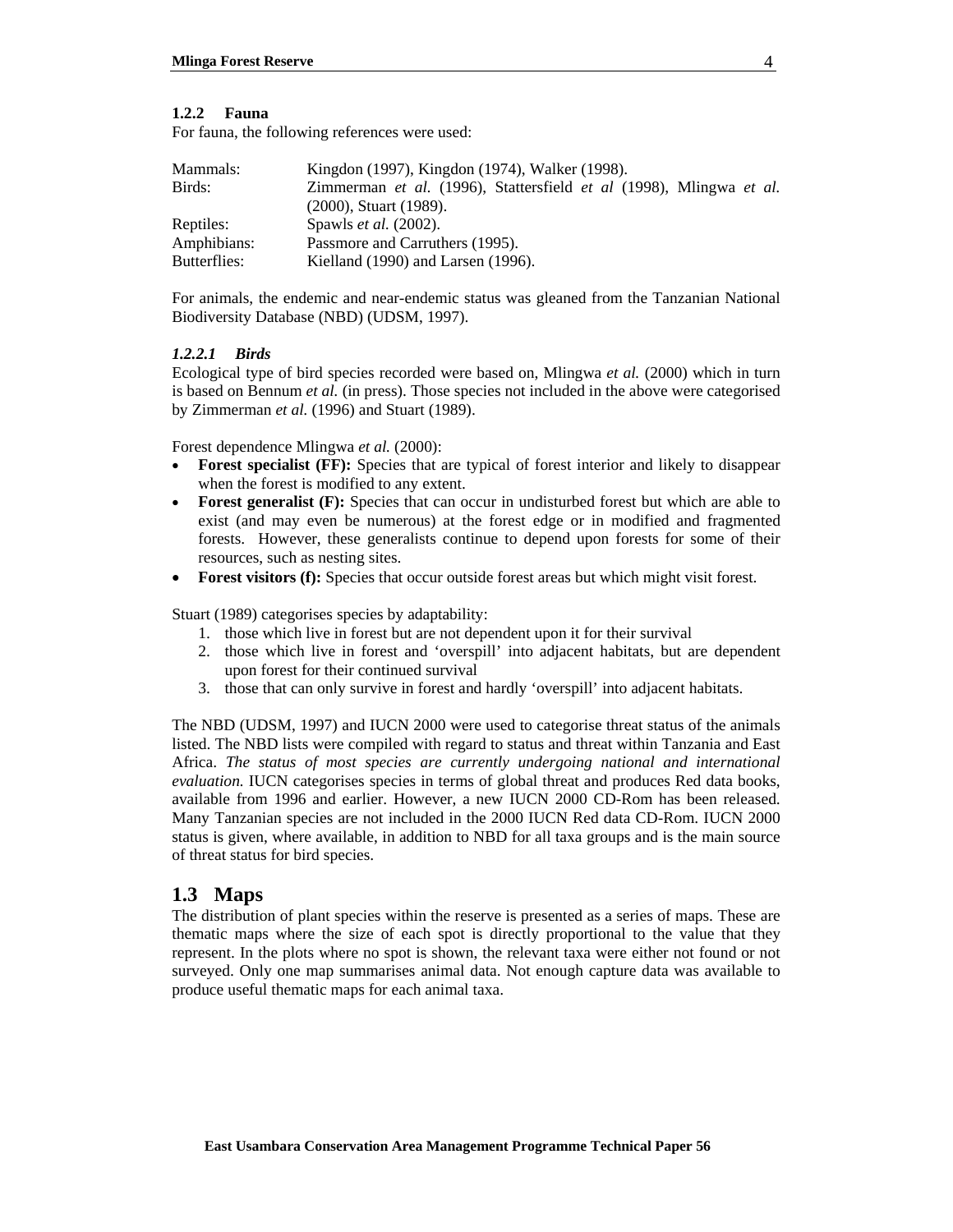### **1.4 Data and monitoring**

Data are stored in a Microsoft Access (version Windows 2000) database currently stored at the East Usambara Conservation Area Management Programme and Frontier-Tanzania. Parts of it are now available on the Internet. Zoological data are also stored on the National Biodiversity Database at the Department of Zoology and Marine Biology, University of Dar es Salaam. This is also a Microsoft Access database. The data are geographically referenced and so can be used as a baseline for biodiversity monitoring.

### **1.5 Survey period and personnel**

The survey of Mlinga Forest Reserve was conducted between  $8<sup>th</sup>$  October and  $12<sup>th</sup>$  December 2001 for a total of 10 research weeks. Frontier-Tanzania staff, EUCAMP Forest Officers, and locally employed field assistants from Maramba, Tanga, Amani and Misozwe conducted the survey.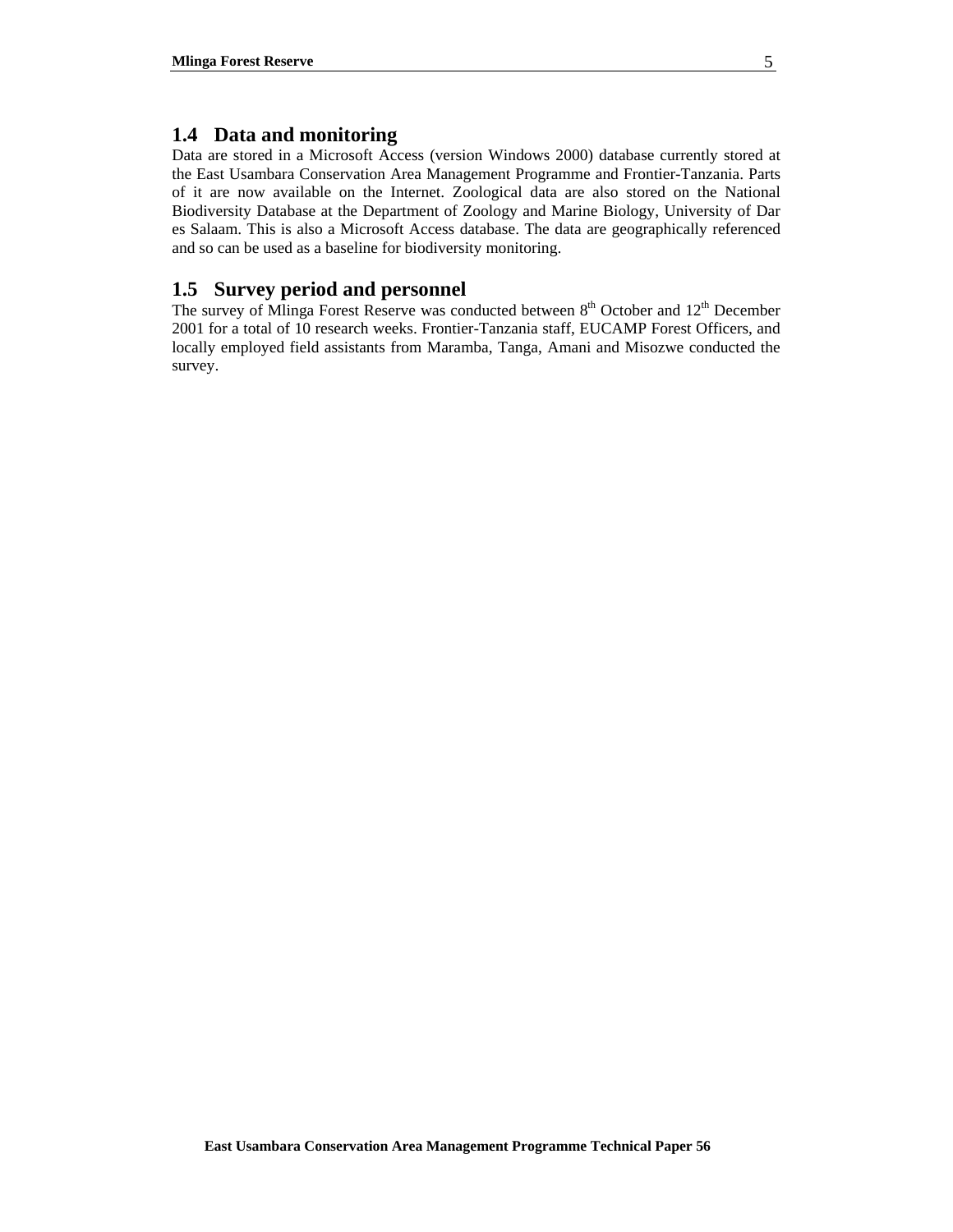# **2.0 AIMS OF THE SURVEY**

The specific aims of the biodiversity survey as outlined in the Terms of Reference between the Frontier Tanzania Forest Research Programme and the East Usambara Conservation Area Management Programme (EUCAMP) are:

- to conduct biological baseline surveys in selected forests as a baseline against which to monitor future changes in biodiversity status;
- to provide information on the biological value and importance of these forests in order to assist in the development of management plans and practices for these forests;
- to provide information on human disturbance and levels of resource use in different areas of the forest;
- to develop specific, quantitative methods of monitoring key biodiveristy indicators, and assist in establishing long term monitoring procedures to address specific aspects of the forest ecology and management such as regeneration and hunting;
- to train Tanzanian personnel from EUCAMP and the Forestry and Bee Keeping Division in forest survey work;
- to contribute to global biodiversity assessment and conservation efforts through collaboration with specialists elsewhere, and the sharing of information, data and material collected during surveys.

Furthermore, the aims of the survey methods applied are:

- to sample the vegetation and tree species composition of selected forests of the East Usambara Mountains using systematic sampling techniques along systematically located vegetation transects, which sample 0.25% or 0.5% of the area of each forest reserve;
- to assess levels of disturbance by systematically sampling the incidence of tree cutting, animal trapping and other illegal activities along the vegetation transects;
- to use standardised and repeatable methods to record biodiversity values of the forest in terms of small mammal, reptile, amphibian, and invertebrate species;
- to collect opportunistic data on all other groups of vertebrate and invertebrates. Species lists resulting from this will be compared against IUCN categories of threat and other conservation criteria in order to assess the overall biodiversity values of each forest.

By using standardised and repeatable methods these surveys provide an assessment of the biodiversity value of the forests, enabling their importance to be determined and their biodiversity value to be monitored in future.

An additional aim of the project that is covered in a separate report includes:

• to provide small scale feedback with regard to the survey findings through environmental education activities within school and village committee networks, in co-operation with the EUCAMP Farm Forestry Activities.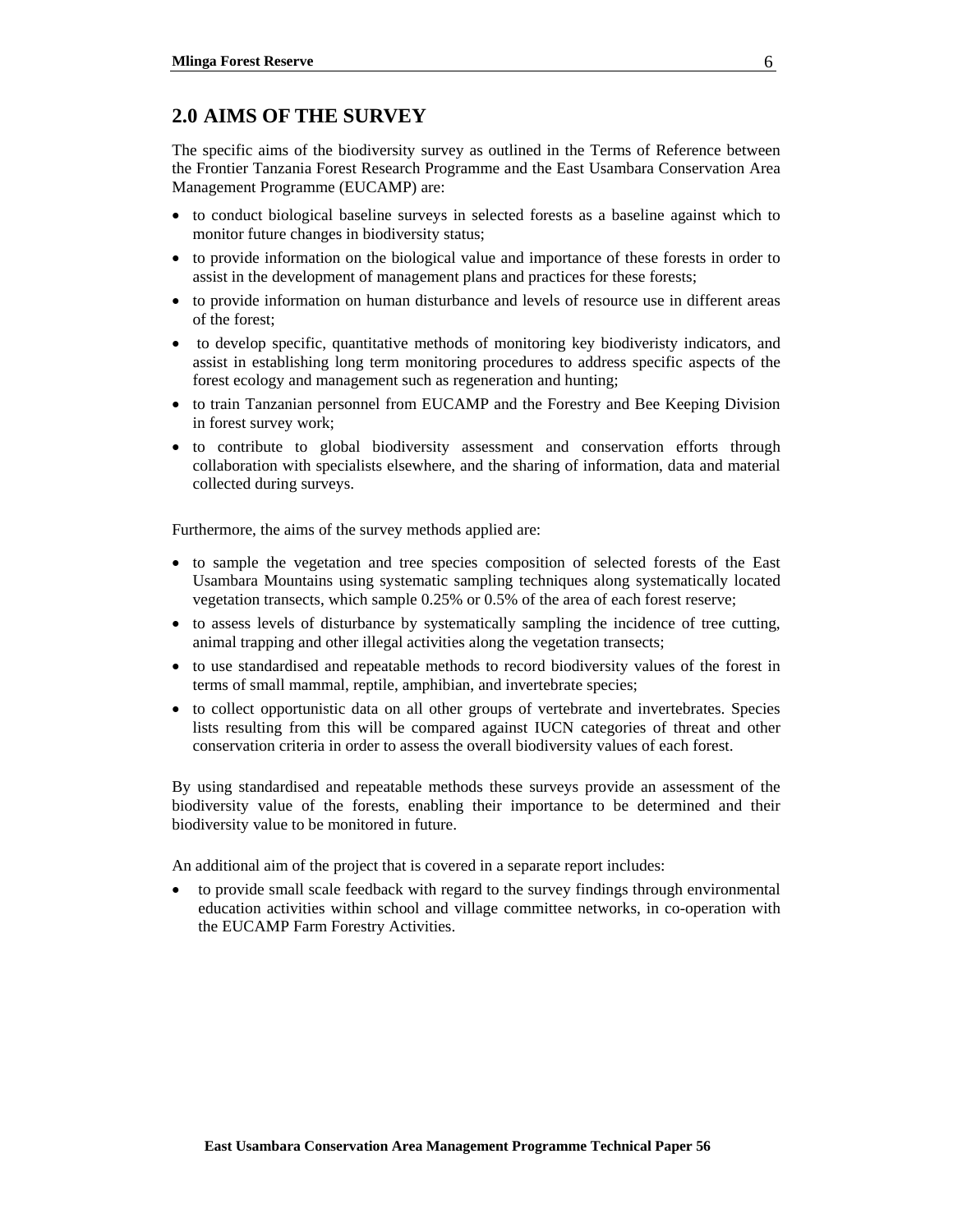# **3.0 DESCRIPTION OF THE FOREST**

# **3.1 General description**

| <b>3.1.1</b><br>Name: | <b>Description</b><br>Mlinga Forest Reserve<br>Muheza District, Tanga Region, Tanzania.                                                                                                                                     |
|-----------------------|-----------------------------------------------------------------------------------------------------------------------------------------------------------------------------------------------------------------------------|
| Area:                 | 890 ha                                                                                                                                                                                                                      |
| Status:               | <b>Catchment Forest Reserve</b><br>Chain and Compass Survey 5 <sup>th</sup> December 1992<br>Gazetted 5 <sup>th</sup> October, 1996 Gazettement notice GN 443.<br><b>Central Authority Status</b>                           |
| Maps:                 | Ordnance Survey topographic maps 1: 50 000 Series Y742 (DOS 422)<br>Sheet 130/1 'Mnyuzi' of 1989 and Sheet 130/2 'Muheza' of 1989<br>Forest and Bee Keeping Division maps:<br>Jb 2213 1994 'Mlinga Forest Reserve' 1:10,000 |
| 3.1.2                 | Location                                                                                                                                                                                                                    |
| Lat/Long:             | $S 05^{\circ}04'00'' - S 5^{\circ}05'00''$ E 38°44'30'' - 38°46'00'' E                                                                                                                                                      |

UTM/UPS: 94 4200 - 94 3800 S 04 6900 - 47 4000 E

Elevation: 220m – 1069 m above sea level

Mlinga Forest Reserve (Mlinga FR) is located in the east of the main East Usambara mountain range (Figure 1), approximately 20 km directly west from Tanga. The forest reserve is one of the smallest and most isolated blocks of forest reserve in the East Usambara Mountains. Public forest and farms surround the reserve. Mlinga FR is surrounded by Misozwe, Magula and Mwembeni villages and associated sub-villages.

#### **3.1.3 Topography**

The reserve encompasses Mlinga peak at 1069m above sea level, and the surrounding rocky ridge and outcrops (Figure 2). Much of the reserve is inaccessible by foot. The forest reserve protects headwaters of Mruka (a tributary of the Sigi) and Mkulumzi Rivers.

Flat lowland valleys surround Mlinga FR on all sides. Manga FR rises to the north, Kwamarimba to the north west, Magoroto FR to the south.

#### **3.1.4 Land use**

The latest survey of the area was carried out by Hyytiäinen (1995), and updated by Johansson and Sandy (1996). The most common habitat within Mlinga FR was recorded as dense Lowland forest (Table 3).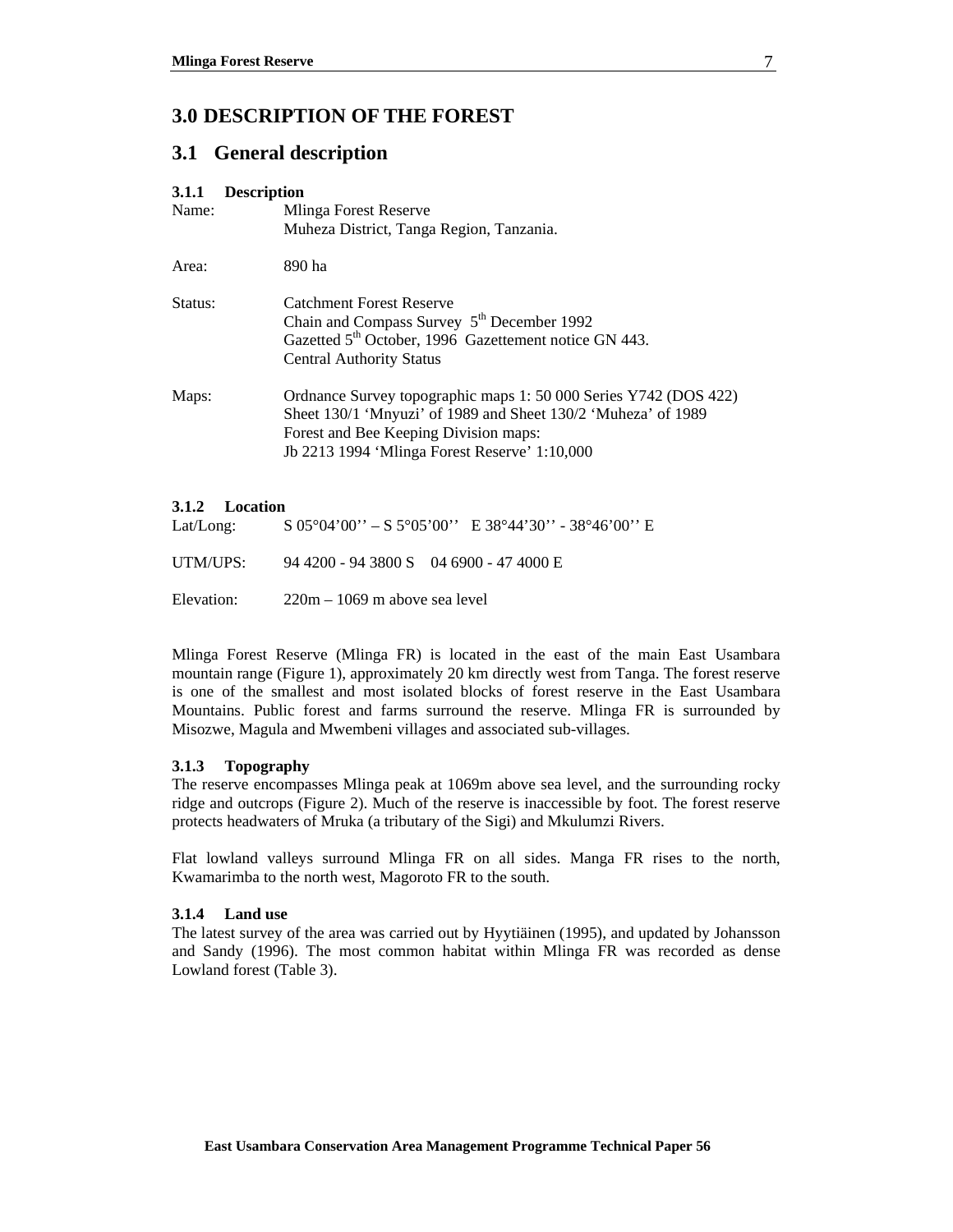| <b>Mlinga Forest Reserve</b>     | Area       | % of area |  |
|----------------------------------|------------|-----------|--|
|                                  | (hectares) |           |  |
| Dense Lowland forest             | 419.0      | 49.9      |  |
| Poorly Stocked Lowland forest    | 198.5      | 23.6      |  |
| Cultivation under Lowland forest | 4.8        | 0.6       |  |
| Dense Submontane forest          | 47.4       | 5.6       |  |
| Barren land                      | 77.0       | 9.2       |  |
| Peasant cultivation              | 92.7       | 11.0      |  |
| <b>Total</b>                     | 839.4      | 100       |  |

**Table 3** Land use distribution (Johansson and Sandy, 1996).

#### **3.1.5 History and Status**

There has been human pressure in the East Usambara Mountains for at least 2000 years. In the  $19<sup>th</sup>$  Century it appears populations were markedly lower in the East Usambara Mountains relative to the West Usambara Mountains with much of the area remaining forested.

Mlinga FR is one of the most recently gazetted forest reserves within the East Usambara mountains. Mlinga FR was gazetted in 1996 primarily to protect the headwaters of Mruka (a tributary of the Sigi) and Mkulumuzi Rivers and to conserve the interesting forest and rocky summit surrounding Mlinga peak (Hamilton, 1989).

Before Tanzanian independence (1961), the forest surrounding Mlinga peak was successfully protected traditionally. Large animals such as lion, leopard, Colobus monkey, bush pig and duiker once roamed the hillsides of Mlinga. Primarily a famous mkilindi (special elder) looked after the forest, with the aim of worshipping, extracting medicine, water and for other cultural beliefs. Cutting trees, setting fires, hunting, cultivation and grazing were restricted within the forest. People believed that the forest would punish anyone harming it. People were scared to harvest trees and hunt animals for fear of their life. Myth said that they would lose their path out of the forest if they were to cut a tree or kill an animal (pers. comm. Mzee Semwaza, Mwembene village and Woodcock, 1995).

Mlinga forest quality and expanse began to decline following independence, as a consequence of population growth and immigration. Cardamom (*Illeteria cadamon*) cultivation, extraction of valuable timber such as *Milicia excelsa* (Moraceae), *Afzelia quanzensis* (Caesalpinoideae) and *Albizia* species (Mimosoideae) and fire were the most serious threats.

The inaccessible nature of Mlinga FR meant that mechanical logging was limited to lowland areas. No logging roads were visible within the forest reserve. Pitsawing, and the extraction of non-timber forest products such as poles, medicines, fibres and honey were commonplace, particularly before gazettment.

Since gazettment, the forest has continued to be used for the collection of cultural resources and worshipping. Regular and extensive fires in recent years have occurred within the Forest Reserve and have significantly reduced the quality and expanse of closed forest habitat.

In comparison with other Forest Reserves in the East Usambara mountains, little research has been conducted within Mlinga FR. This survey is the first comprehensive, systematic and comparable survey of all accessible parts of the forest reserve.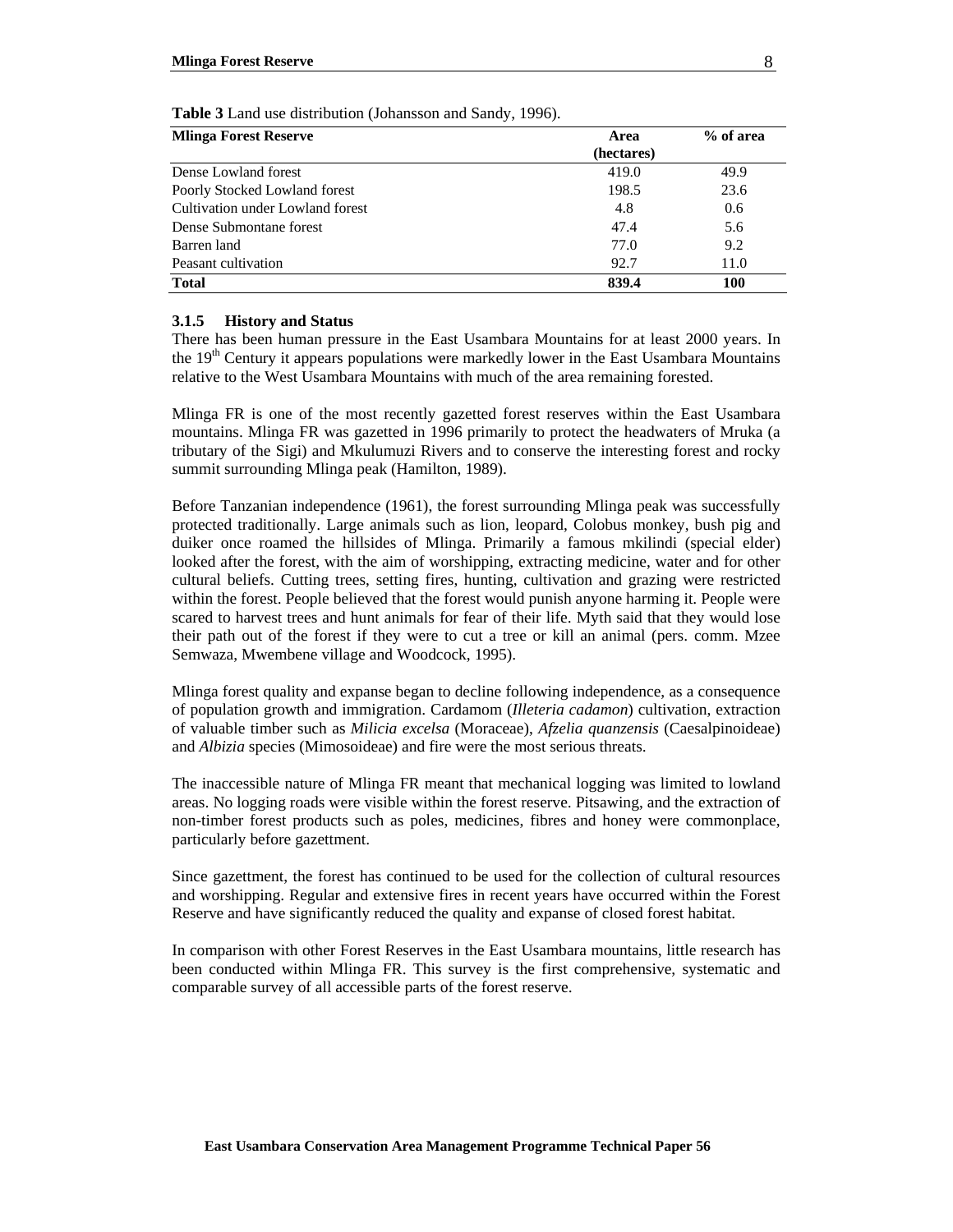

**Figure 1** The location of Mlinga FR in relation to other East Usambara forests.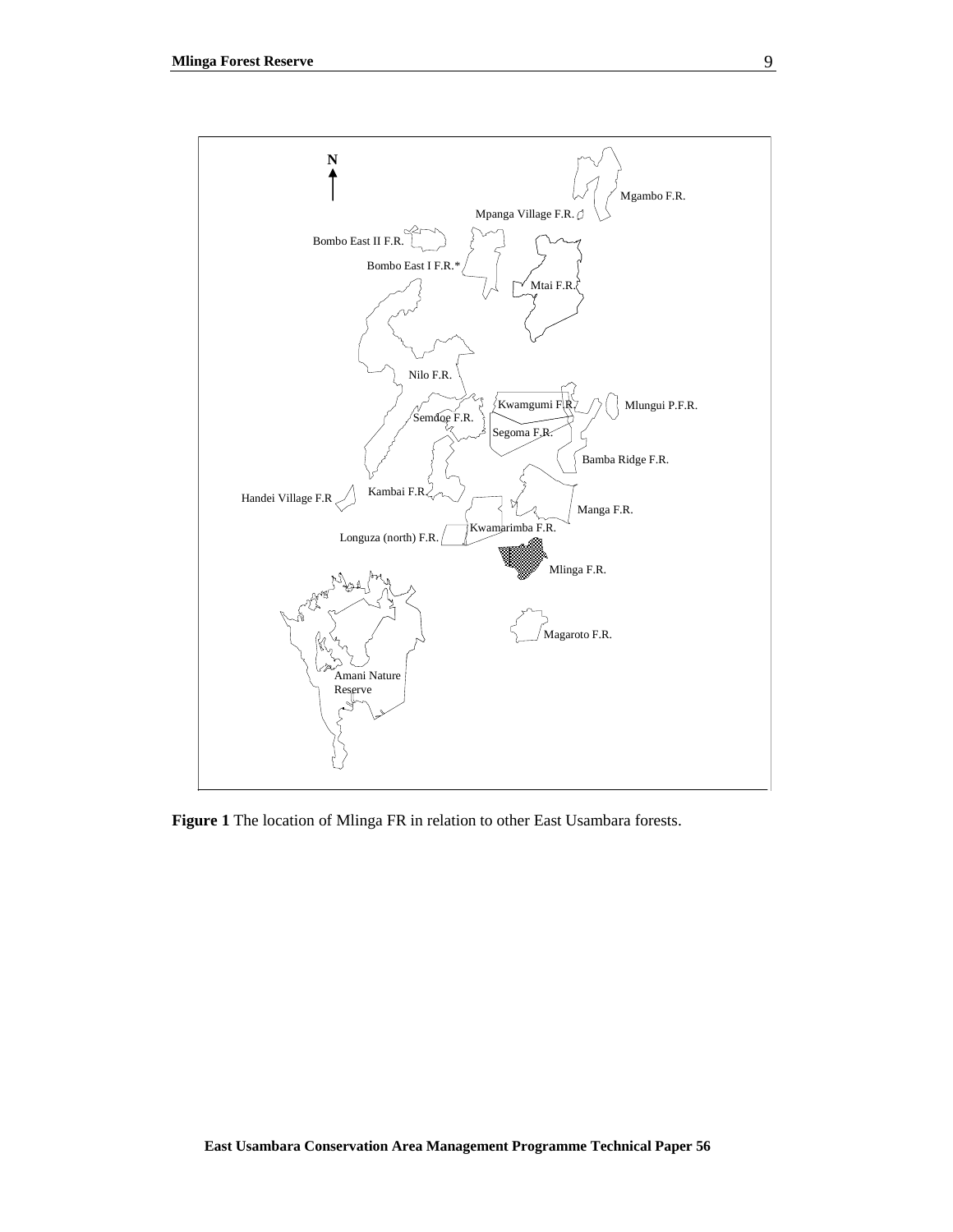

**Figure 2** Topographical sketch map of Mlinga FR.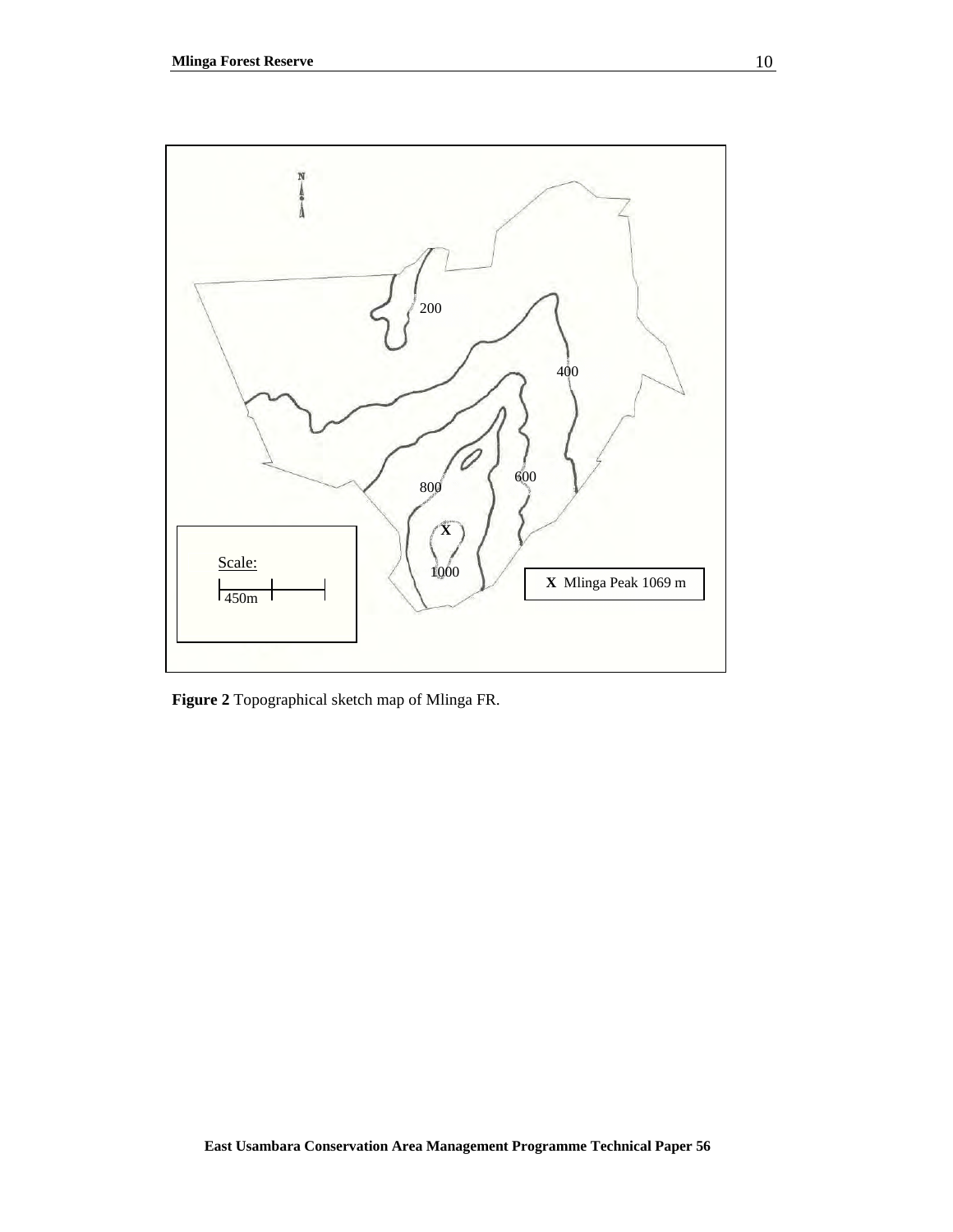# **4.0 VEGETATION**

### **Authors: Hall, S.M., Ntemi, A.S., Oliver, S., Smith, J. and Murphy, A. pp. 11-56**

# **4.1 Introduction**

A species inventory was compiled of the trees and shrubs found within the forest reserve. Simple, quantitative and repeatable methods were employed and the results are comparable with other forest surveys undertaken by FT FRP. Human disturbance within the forest was also documented. Botanical and disturbance data collected by this survey have been entered onto the EUCAMP database.

# **4.2 Methods**

The forest reserve was divided into a grid of numbered squares marked in the field by tagged transect lines. All methods are based on this grid system and are detailed in the FT FRP methodologies report (SEE, 1998). A brief description is presented below. The location of vegetation plots and disturbance transects (Figure 3) were recorded using Global Positioning System (GPS). GPS co-ordinates are presented in Appendix 2.

#### **4.2.1 Forest composition**

Three methods were used to analyse forest composition: (1) quantitative vegetation analysis; (2) opportunistic observations and (3) disturbance transects.

#### *4.2.1.1 Quantitative vegetation analysis*

The vegetation survey was based on a 450m x 450m grid marked in the field using tagged transect lines. The small size of the forest reserve meant that intensification of the 450m x 900m grid system used, most recently, to sample Mtai FR, Segoma FR, Semdoe FR, Amani Nature Reserve and Nilo FR was necessary to document all habitats adequately. One plot 50m x 20m was sampled in each grid square, giving an approximate sampling intensity of 0.5%. The 20m x 50m vegetation plots were located in the southeast corner of each of the 450m x 450m grid rectangles. Within each sample (vegetation) plot, every tree with a diameter at breast height (dbh) of 10cm and over was recorded, marked with red paint and identified. A botanist from EUCAMP provided the field identification of plant species. Specimen collection was made of fertile individuals, and individuals that proved difficult to identify in the field.

The regeneration layer was sampled within 3m x 3m (and 6m x 6m) nested subplots at the centre of each vegetation plot. All trees and shrubs with a dbh below 10cm were counted and identified within these plots. The ground cover (of herbaceous vegetation, bare soil, leaf litter and rocks), and the dominance of other vegetation (such as grasses, forbs, mosses, lichens and ferns) were documented as percentages. Systematically sampled vegetation data is presented in the form of checklists and analytical calculations summarised in tables, graphs and maps.

#### *4.2.1.2 Opportunistic collection and observation*

Opportunistic collections and observations of ground, shrub and tree species were made throughout the survey. Fertile individuals were collected as specimens and dried in the field using a kerosene stove. Detailed field notes were made of each specimen and are stored with the specimens. All botanical specimens are held at the National Herbarium, Arusha and Missouri Botanical Gardens, USA. Some specimens are also kept at Royal Botanical Gardens Kew, UK. Opportunistic data is presented as a checklist.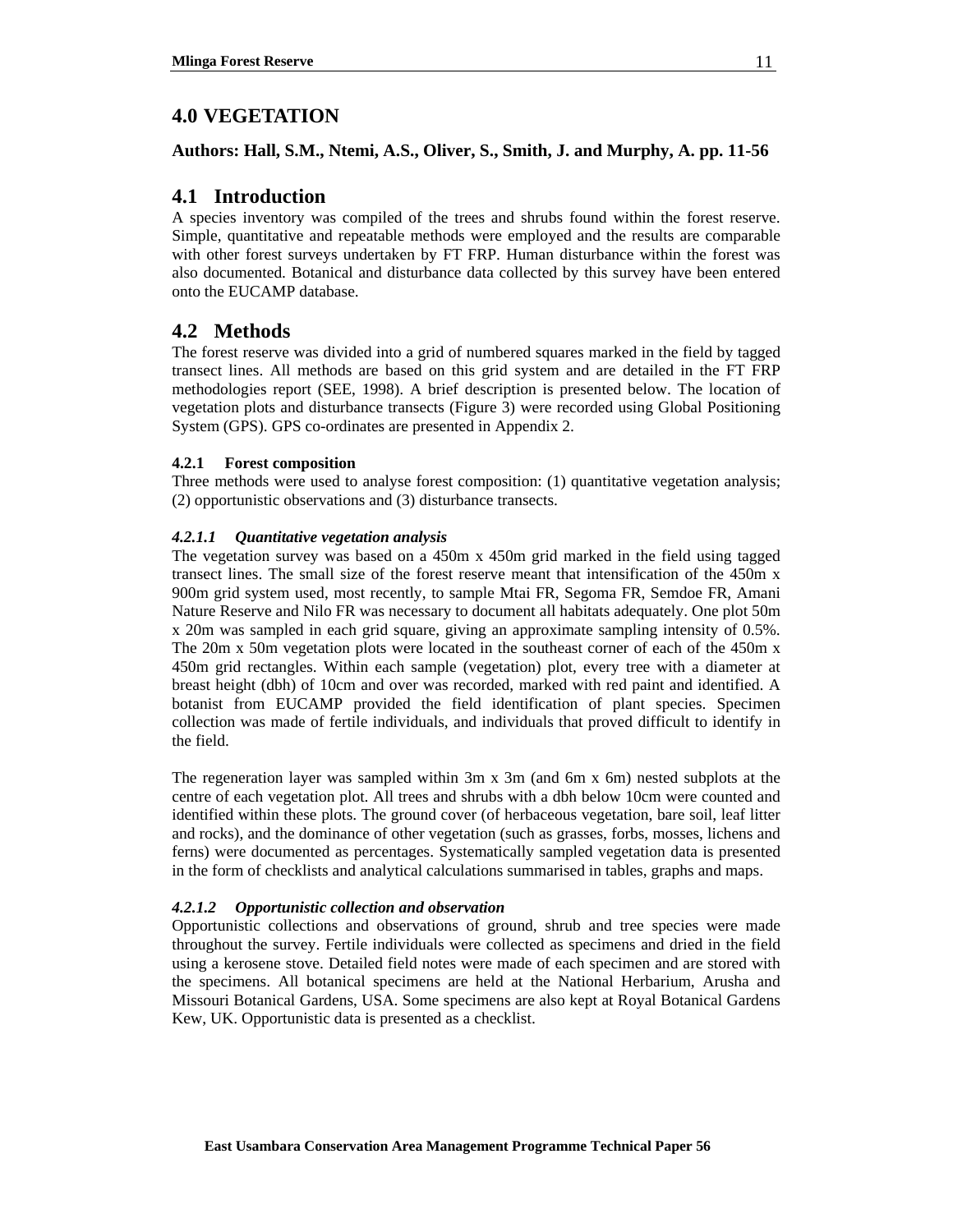#### *4.2.1.3 Disturbance transects*

Disturbance transects were used to record the intensity of pole and timber cutting and incidence of other disturbance types in the forest reserve. The disturbance transects were based on the 450m x 450m grid prepared for the vegetation plots (Figure 3). Each transect running east-west was sampled from border to border where accessible. Disturbance was recorded by 50m section along each transect.

Every self-standing tree and sapling (not lianas or creepers) above 5cm dbh was measured within 5m either side of each transect line. Each plant was recorded under one of four categories: live, old cut, new cut or naturally dead. Within these categories a distinction was made between poles and timbers. Poles were classified as having a dbh (diameter at breast height) between 5 and 15cm and a minimum of 2m relatively straight trunk. Timber was classified as having a dbh  $> 15$ cm with a minimum 3m relatively straight trunk. These divisions were based on differences in use. New cut stems were determined by cream coloured slash and classified as freshly cut within recent months (approximately within the past 6 months). Old cut stems were determined by black coloured slash and classified as old cut (approximately more than 6 months old). Timber and pole cutting data are presented as an average per hectare and summarised in graphs and maps.

The incidence of other signs of disturbance (such as fire, cultivation, animal trapping, pitsawing) were documented every 50m section and summarised in a table and maps. The most disturbed plots were calculated using pole and timber cutting counts and incidence figures for 'other signs of disturbance'. Pole and timber cutting counts were combined, summed and then ranked, with the most disturbed plot ranked 1. All incidence records of 'other signs of disturbance' were summed and ranked, with the most disturbed plot ranked 1. The top six plots in each data set were combined to give the top twelve disturbed plots. Three additional border plots were additionally considered to be worthy of consideration.



Figure 3 Location of vegetation plots and disturbance transects in Mlinga FR. (GPS co-ordinates of vegetation plots are summarised in Appendix 2).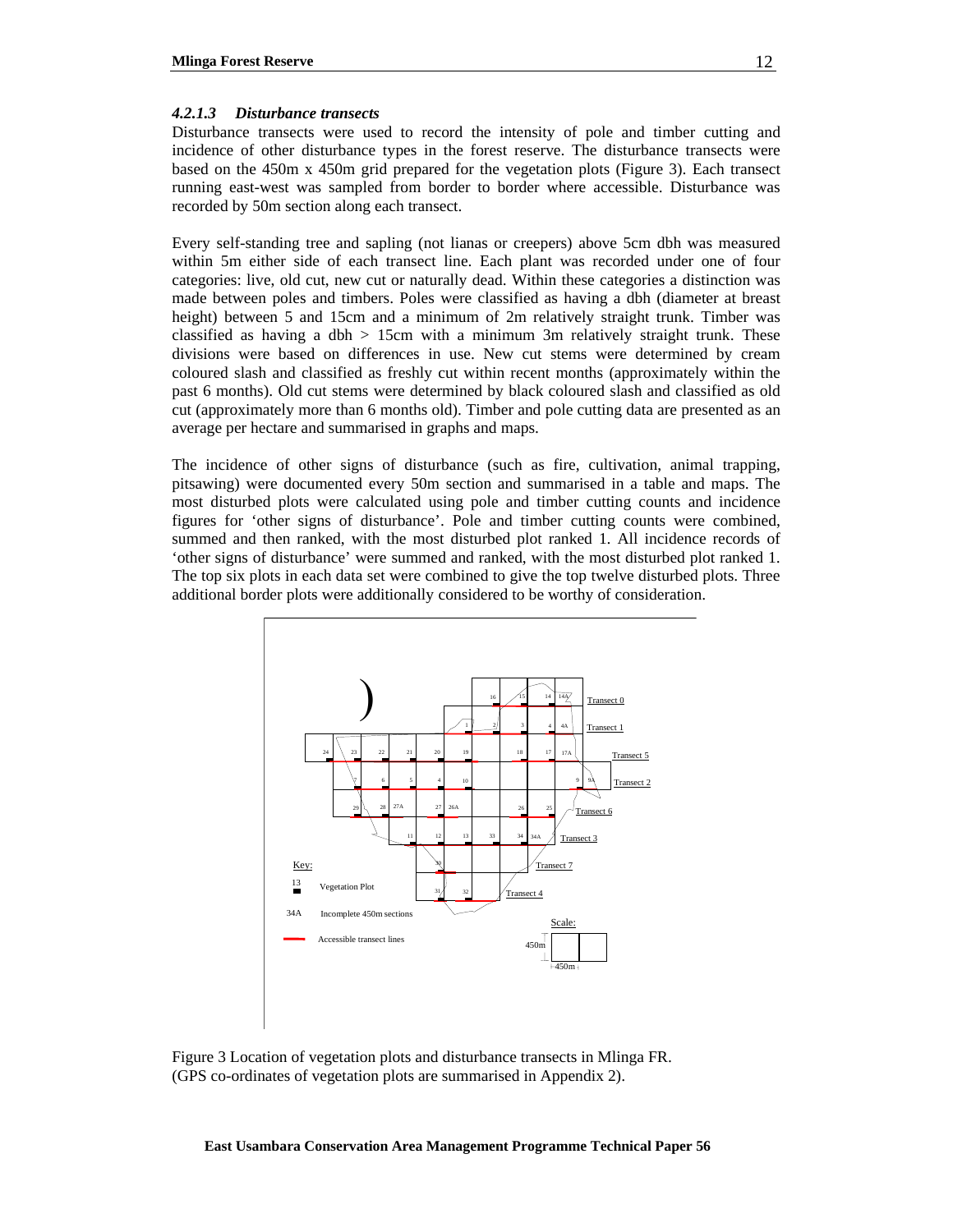### **4.3 Results**

#### **4.3.1 Quantitative vegetation analysis**

#### *4.3.1.1 Vegetation Plots*

A total of 34 20x50m vegetation plots were established. The dominant vegetation types within vegetation plots were lowland forest (35% of plots) and open woodland (29% of plots). Only three vegetation plots were classified as undisturbed submontane forest. Almost half (48%) of all vegetation plots had an average canopy height of less than 10m. Only six vegetation plots were recorded with canopy heights greater than 20m. Approximately two-thirds of vegetation plots had been affected by fire and 59% contained rock outcrops. Only four vegetation plots were positioned at submontane altitudes, greater than 850m above sea level. The average slope for all accessible vegetation plots was moderately steep at 19.5  $(^{+}10.8)$  degrees. Vegetation plot descriptions are summarised in Appendix 3 and a vegetation map shown in Figure 4.

A total of 780 individuals, representing 39 families and 135 species were recorded in thirty four 20m x 50m vegetation plots. Five individuals were unable to be identified. Data is presented for both 0.25% and 0.5% sampling intensities. Species are described, where adequate information exists, in terms of their ecological type, their habitat and their endemic status. Nomenclature follows Iversen (1991b), the Flora of Tropical East Africa (Polhill *et al.*, 1988) and the LEAP database (Knox, 2000). Table 4 presents a checklist of these tree and shrub species.

|                                                                                                             | Ecol.<br><b>Type</b> | <b>Habitat</b> | End.<br><b>Status</b> | Total no. of Present in<br>individuals | n plots          |
|-------------------------------------------------------------------------------------------------------------|----------------------|----------------|-----------------------|----------------------------------------|------------------|
| Angiospermae - Dicotyledonae                                                                                |                      |                |                       |                                        |                  |
| <b>ANACARDIACEAE</b>                                                                                        |                      |                |                       |                                        |                  |
| Lannea schweinfurthii (Engl.) Engl. 1897                                                                    | $\mathbf f$          | L&S            | W                     | $\mathbf{2}$                           | $\mathbf{1}$     |
| Lannea schweinfurthii var. stuhlmannii (Engl.)<br>Kokwaro 1980                                              | $\mathbf f$          | $L&S\&M1$      | W                     | 5                                      | 3                |
| <i>Rhus natalensis</i> Bernh. 1844*                                                                         | $\mathbf f$          | $L&S\&M^2$     | W                     | 10                                     | 3                |
| Sorindeia madagascariensis Thouars ex DC.<br>1825*                                                          | f                    | L&S            | W                     | 8                                      | $\boldsymbol{4}$ |
| <b>ANNONACEAE</b>                                                                                           |                      |                |                       |                                        |                  |
| Annona senegalensis Pers. 1806*                                                                             | f                    | L&S            | W                     | 35                                     | 9                |
| Annickia kummeriae (Engl. & Diels) Setten &<br>Maas 1990 (basionym Enantia kummeriae Engl.<br>& Diels 1900) | $\mathbf F$          | S              | N                     | $\overline{2}$                         | 1                |
| <b>APOCYNACEAE</b>                                                                                          |                      |                |                       |                                        |                  |
| Funtumia africana (Benth.) Stapf 1899*                                                                      | F                    | L&S&M          | W                     | 20                                     | 5                |
| Hunteria zeylanica (Retz.) Gardner ex Thwaites<br>1860                                                      | $\mathbf{F}$         | $L^2$          | W                     | 2                                      | 1                |
| Rauvolfia caffra Sonder 1850*                                                                               | F                    | L&S&M          | W                     | 2                                      | 2                |
| Sarcopharyngia stapfiana (Britten) P. Boiteau<br>1981 (basionym Tabernaemontana stapfiana<br>Britten 1894)  | f                    | L&S&M          | W                     | 6                                      | 3                |
| Tabernamontana ventricosa Hochst. ex A. DC.<br>1844                                                         | $\mathbf{F}$         | L&S&M          | W                     | 51                                     | 6                |

**Table 4** Checklist of trees and shrubs recorded within the vegetation plots.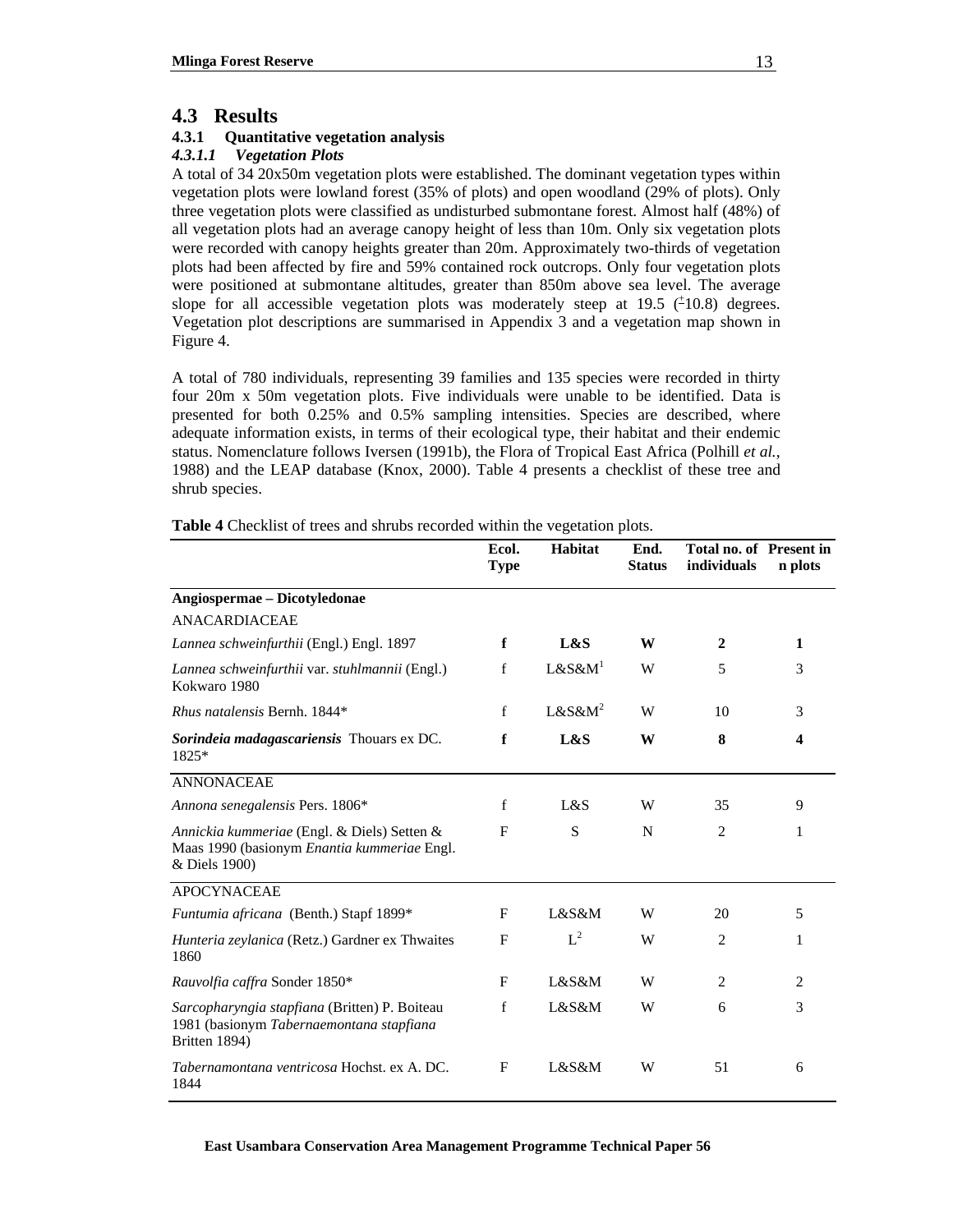|                                                                                                           | Ecol.<br><b>Type</b> | Habitat                  | End.<br><b>Status</b> | Total no. of Present in<br>individuals | n plots        |
|-----------------------------------------------------------------------------------------------------------|----------------------|--------------------------|-----------------------|----------------------------------------|----------------|
| <b>ARALIACEAE</b>                                                                                         |                      |                          |                       |                                        |                |
| Cussonia arborea Hochst. ex A. Rich. 1847                                                                 | $\mathbf f$          | L&S&M                    | W                     | 12                                     | $\tau$         |
| <b>BIGNONIACEAE</b>                                                                                       |                      |                          |                       |                                        |                |
| Markhamia lutea (Benth.) K. Schum. 1895*                                                                  | f                    | L&S                      | W                     | 12                                     | 6              |
| Markhamia obtusifolia (Baker) Sprague 1919                                                                | f                    | S                        | W                     | 1                                      | 1              |
| Stereospermum kunthianum Cham. 1832*                                                                      | f                    | L&S                      | W                     | 83                                     | 5              |
| <b>BOMBACEAE</b>                                                                                          |                      |                          |                       |                                        |                |
| Rhodognaphalon schumannianum A. Robyns<br>1963 (basionym Bombax rhodognaphalon K.<br>Schum.ex Engl. 1895) | f                    | $L^2$                    | $W^2$                 | 5                                      | 1              |
| <b>BORAGINACEAE</b>                                                                                       |                      |                          |                       |                                        |                |
| Cordia africana Lam. 1792                                                                                 | f                    | $L\&S^2$                 | $W^2$                 | 1                                      | 1              |
| Fernandoa magnifica Seem. 1870                                                                            | $\gamma$             | $L^2$                    | N                     | 1                                      | 1              |
| Gerascanthus monoicus (Roxb.) A. Borhidi 1988<br>(basionym Cordia monoica Roxb. 1796)                     | f <sup>1</sup>       | $L&S\&M1$                | $\mathbf{W}^1$        | 1                                      | 1              |
| <b>CELASTRACEAE</b>                                                                                       |                      |                          |                       |                                        |                |
| Maytenus undata (Thunb.) Blakelock 1956                                                                   | f                    | $L&S\&M^2$               | W                     | 4                                      | $\overline{c}$ |
| <b>COMBRETACEAE</b>                                                                                       |                      |                          |                       |                                        |                |
| Combretum molle R. Br. ex G. Don 1827                                                                     | $\Omega$             | L                        | W                     | 1                                      | 1              |
| Combretum schumannii Engl. 1895                                                                           | f                    | $L\&S^2$                 | W                     | 5                                      | 1              |
| Terminalia sambesiaca Engl. & Diels 1900                                                                  | f                    | L                        | W                     | 3                                      | 3              |
| <b>COMPOSITAE</b>                                                                                         |                      |                          |                       |                                        |                |
| Solanecio mannii (Hook.f.) C.Jeffrey 1986                                                                 | $\Omega$             | $\overline{\mathcal{L}}$ | $W^2$                 | 1                                      | 1              |
| <b>EBENACEAE</b>                                                                                          |                      |                          |                       |                                        |                |
| Diospyros abyssinica (Hiern) F. White 1956                                                                | f                    | $L&S\&M^2$               | W                     | 1                                      | 1              |
| Diospyros natalensis (Harv.) Brenan 1954*                                                                 | f                    | L&S&M                    | W                     | 3                                      | 3              |
| <b>EUPHORBIACEAE</b>                                                                                      |                      |                          |                       |                                        |                |
| Antidesma membranaceum Müll. Arg. 1866                                                                    | $\mathbf f$          | L&S                      | W                     | 2                                      | $\overline{2}$ |
| Bridelia cathartica G. Bertol. 1854                                                                       | f                    | $L&S\&M^2$               | W                     | $\mathbf{1}$                           | 1              |
| Bridelia micrantha (Hochst.) Baill 1862*                                                                  | f                    | L&S&M                    | W                     | 20                                     | 5              |
| Croton sylvaticus Hochst. 1845                                                                            | f                    | $L&S\&M^2$               | W                     | $\boldsymbol{2}$                       | 2              |
| Drypetes usambarica (Pax) Hutch 1912**                                                                    | f                    | L&S&M                    | N                     | 3                                      | 1              |
| Macaranga capensis (Baill.) Benth. ex Sim 1907                                                            | F                    | L&S&M                    | W                     | 14                                     | 4              |
| Mildbraedia sp.*                                                                                          | $\ddot{\cdot}$       | $\ddot{\cdot}$           | $\ddot{\cdot}$        | 1                                      | 1              |
| Phyllanthus sp.                                                                                           | ?                    | $\ddot{\cdot}$           | ?                     | 1                                      | 1              |
| Pycnocoma littoralis Pax 1894                                                                             | $f^1$                | ${\bf L}^1$              | $\mathbf{W}^1$        | 1                                      | 1              |
| Ricinodendron heudelotii (Baill.) Pierre ex Pax<br>1911                                                   | f                    | L&S                      | W                     | 6                                      | 4              |

**East Usambara Conservation Area Management Programme Technical Paper 56**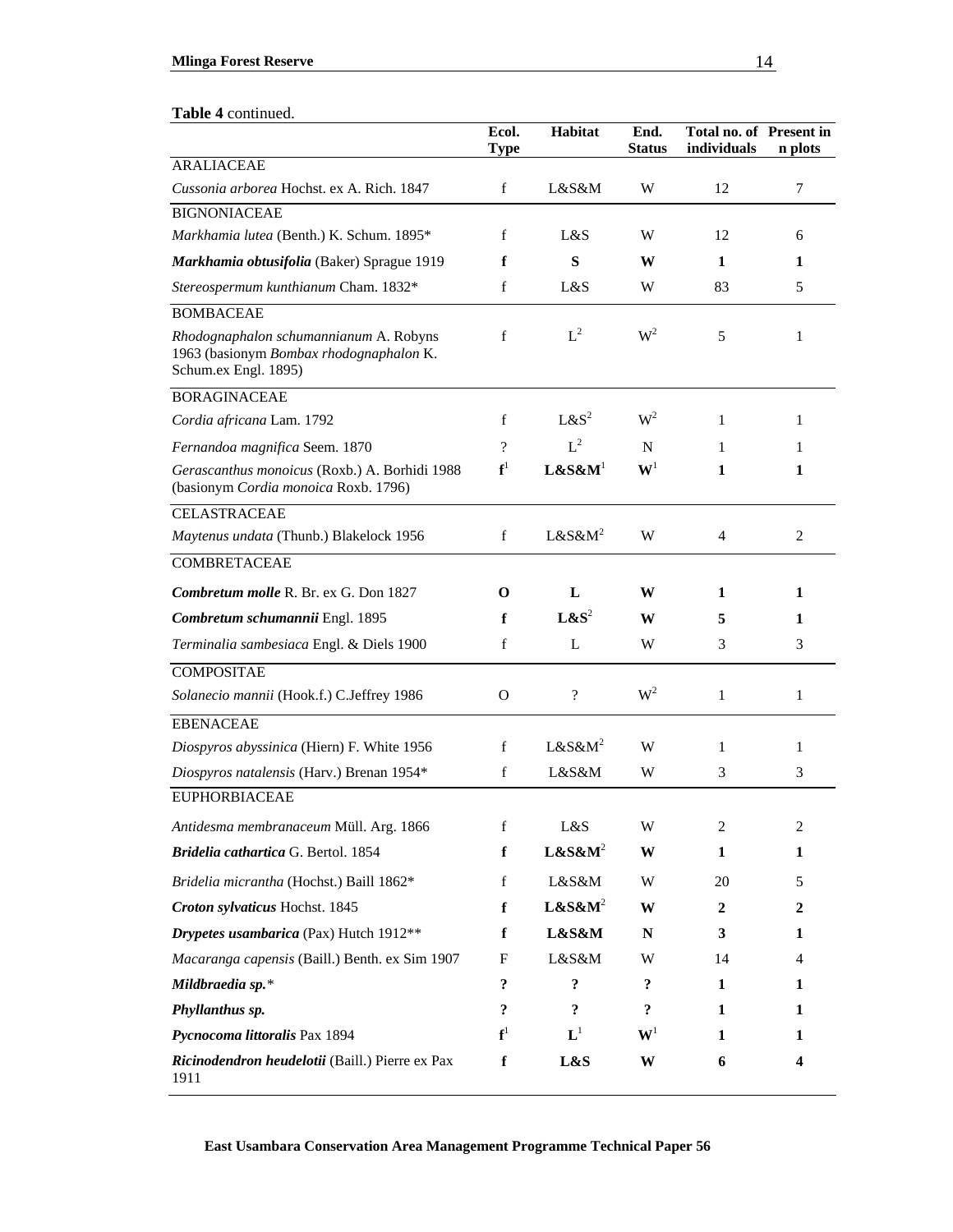**Table 4** continued.

|                                                                                                                                           | Ecol.<br><b>Type</b> | Habitat                  | End.<br><b>Status</b>    | Total no. of Present in<br>individuals | n plots      |
|-------------------------------------------------------------------------------------------------------------------------------------------|----------------------|--------------------------|--------------------------|----------------------------------------|--------------|
| EUPHORBIACEAE continued.                                                                                                                  |                      |                          |                          |                                        |              |
| Shirakia elliptica (Hochst.) Kruijt 1996 (basionym<br>Sclerocroton ellipticus Hochst. 1845, syn. Sapium<br>ellipticum (Hochst.) Pax 1912) | f                    | L&S&M                    | W                        | 11                                     | 4            |
| <b>FLACOURTIACEAE</b>                                                                                                                     |                      |                          |                          |                                        |              |
| Caloncoba welwitschii (Oliv.) Gilg 1908<br>(basionym Oncoba welwitschii Oliv. 1868)                                                       | f <sup>1</sup>       | $S\&M^2$                 | $W^2$                    | 1                                      | $\mathbf{1}$ |
| <b>GUTTIFERAE</b>                                                                                                                         |                      |                          |                          |                                        |              |
| Allanblackia stuhlmannii (Engl.) Engl. 1897**                                                                                             | F                    | L&S&M                    | N                        | 3                                      | 3            |
| Haronga madagascariensis (Lam. ex Poir.)<br>Choisy 1821 (basionym Harungana<br>madagascariensis Lam. ex Poir. 1804)                       | F                    | S                        | W                        | $\overline{2}$                         | 2            |
| LEGUMINOSAE subfamily: CAESALPINOIDEAE                                                                                                    |                      |                          |                          |                                        |              |
| Afzelia quanzensis Welw. 1858                                                                                                             | f                    | L&S&M <sup>2</sup>       | W                        | $\mathbf{1}$                           | $\mathbf{1}$ |
| Cassia sp.*                                                                                                                               | $\overline{?}$       | $\overline{\mathcal{C}}$ | $\overline{\mathcal{C}}$ | 1                                      | 1            |
| Cynometra brachyrrhachis Harms 1915                                                                                                       | F                    | L&S                      | E(EU)                    | 4                                      | 1            |
| Cynometra longipedicelata Harms                                                                                                           | F                    | L&S                      | E(EU)                    | 1                                      | 1            |
| Cynometra sp. A (of FTEA)                                                                                                                 | F                    | ${\bf S}$                | E(EU)                    | $\mathbf{1}$                           | $\mathbf{1}$ |
| Dialium holtzii Harms 1913                                                                                                                | F                    | $L^2$                    | W                        | 1                                      | 1            |
| Scorodophloeus fischeri (Taub.) J. Léonard 1951*                                                                                          | $\mathbf{F}$         | $L&S\&M^2$               | $\mathbf N$              | 5                                      | 3            |
| LEGUMINOSAE subfamily: MIMOSOIDEAE                                                                                                        |                      |                          |                          |                                        |              |
| Albizia adianthifolia (Schumach.) W.F. Wight<br>1909*                                                                                     | f                    | L&S                      | W                        | 1                                      | 1            |
| Albizia chinensis (Osbeck) Merr. 1917 (exotic,<br>naturalized)                                                                            | $\Omega$             | L&S                      | W                        | 2                                      | 1            |
| Albizia gummifera (J.F. Gmel.) C.A. Sm. 1930*                                                                                             | f                    | L&S&M                    | W                        | 17                                     | 7            |
| Dichrostachys cinerea (L.) Wight & Arn. 1834                                                                                              | f                    | $L&S\&M^2$               | W                        | 1                                      | 1            |
| Feuilleea versicolor (Welw.ex Oliv.) Kuntze 1891<br>Albizia versicolor (Welw.ex) Oliv. 1871                                               | 0                    | <b>L&amp;S&amp;M</b>     | W                        | $\mathbf{1}$                           | 1            |
| Inga glaberrima (Schumach. & Thonn.) Roberty<br>1954 (basionym Albizia glaberrima (Schumach. &<br>Thonn.) Benth. 1844)**                  | f                    | L&S                      | W                        | 2                                      | 1            |
| Newtonia buchananii (Baker) Gilb. & Bout.<br>1952**                                                                                       | F                    | L&S&M                    | W                        | 1                                      | 1            |
| Newtonia paucijuga (Harms) Brenan 1955**                                                                                                  | F                    | $L^2$                    | N                        | 3                                      | 2            |
| Parkia filicoidea (Welw.ex) Oliv. 1871                                                                                                    | F                    | L&S&M                    | W                        | $\mathbf{1}$                           | $\mathbf{1}$ |
| LEGUMINOSAE subfamily: PAPILIONOIDEAE                                                                                                     |                      |                          |                          |                                        |              |
| Angylocalyx braunii Harms 1810*                                                                                                           | F                    | L                        | N                        | 12                                     | 3            |
| Cordyla africana Lour. 1790                                                                                                               | F                    | L&S                      | W                        | 1                                      | 1            |
| Craibia brevicaudata (Vatke) Dunn 1911                                                                                                    | F                    | $S^2$                    | W                        | 3                                      | 2            |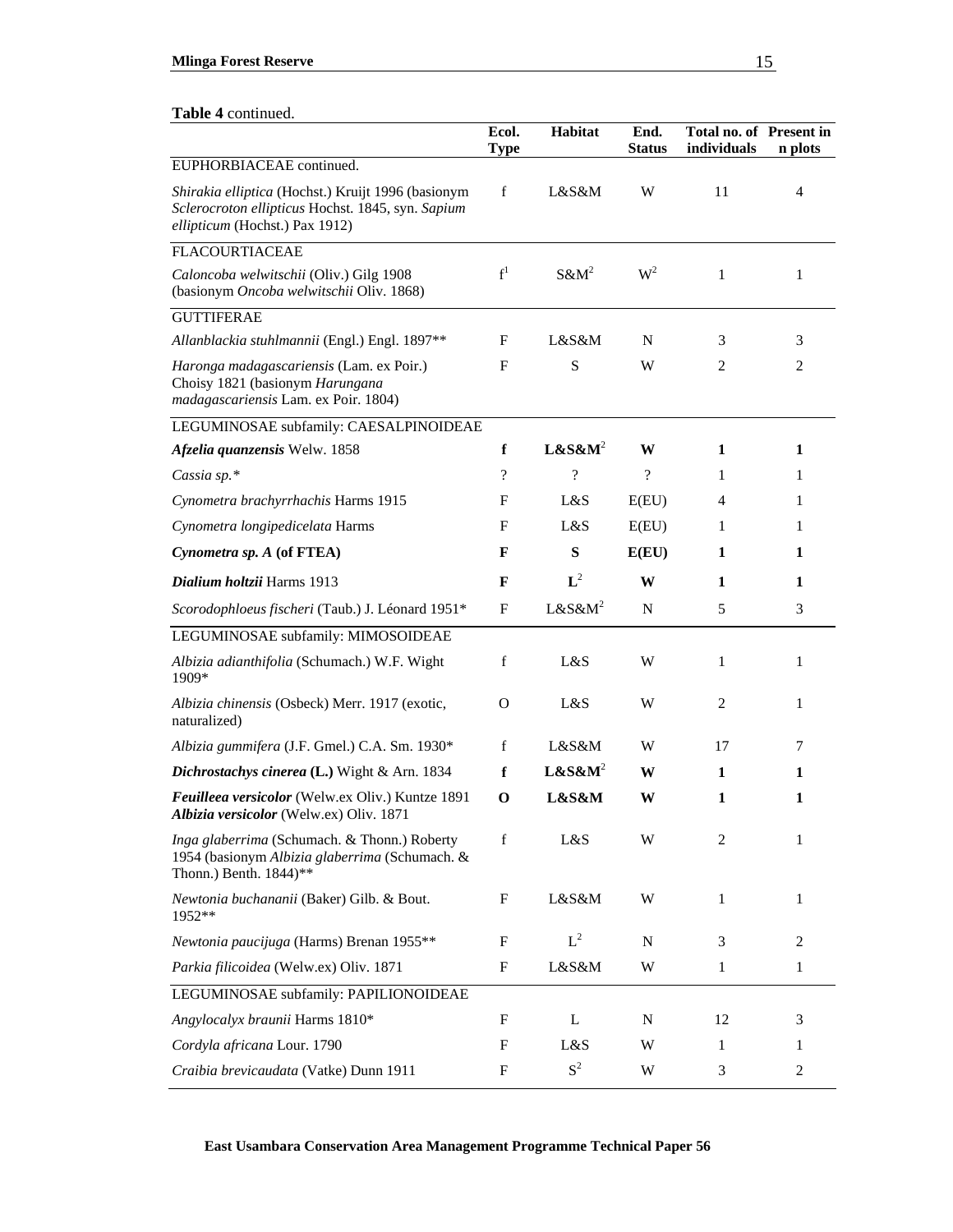#### **Table 4** continued.

|                                                                                                  | Ecol.<br>Type      | Habitat            | End.<br><b>Status</b> | Total no. of Present in<br>individuals | n plots        |
|--------------------------------------------------------------------------------------------------|--------------------|--------------------|-----------------------|----------------------------------------|----------------|
| LEGUMINOSAE subfamily: PAPILIONOIDEAE continued.                                                 |                    |                    |                       |                                        |                |
| Craibia brownii Dunn 1911                                                                        | F                  | S&M                | W                     | 4                                      | 2              |
| Diphaca kirkiii (S. Moore) Taub. 1894 (basionym<br>Ormocarpum kirkii S. Moore 1877)              | $\mathbf{O}^1$     | $L\&S^1$           | $\mathbf{W}^1$        | $\mathbf{2}$                           | 1              |
| Lonchocarpus bussei Harms 1902                                                                   | O                  | L&S&M              | W                     | 14                                     | 6              |
| Millettia oblata Gillet 1911                                                                     | F                  | S&M                | N                     | 1                                      | 1              |
| Millettia usaramensis Taub. 1895*                                                                | $\mathbf f$        | $L^2$              | W                     | 4                                      | 3              |
| Pterocarpus angolensis DC. 1825                                                                  | f                  | $L&S\&M^2$         | W                     | $\overline{2}$                         | $\mathbf{1}$   |
| <b>LOGANIACEAE</b>                                                                               |                    |                    |                       |                                        |                |
| Anthocleista grandiflora Gilg.1893 **                                                            | f                  | S                  | W                     | 1                                      | 1              |
| Strychnos innocua Delile 1826                                                                    | O <sup>1</sup>     | M <sup>2</sup>     | $W^2$                 | 4                                      | 2              |
| Strychnos spinosa Lam 1794                                                                       | f                  | ${\bf L}^1$        | W                     | $\overline{2}$                         | $\mathbf{1}$   |
| Strychnos sp.                                                                                    | $\overline{\cdot}$ | $\overline{\cdot}$ | $\overline{\cdot}$    | 1                                      | 1              |
| MELASTOMATACEAE                                                                                  |                    |                    |                       |                                        |                |
| Memecylon amaniense (Gilg.) A.Fern. & R.Fern<br>1960                                             | F                  | $L^2$              | N                     | 1                                      | $\mathbf{1}$   |
| Warneckea schliebenii (Markgr.) Jacq.-Fél. 1978<br>(basionym Memecylon schliebenii Markgr. 1932) | F                  | $S^2$              | N                     | $\mathbf{2}$                           | $\mathbf{1}$   |
| <b>MELIACEAE</b>                                                                                 |                    |                    |                       |                                        |                |
| Entandrophragma excelsum (Dawe & Sprague)<br>Sprague 1910                                        | F                  | S&M                | W                     | 13                                     | 4              |
| Trichilia dregeana Sond. 1860*                                                                   | F                  | L&S&M              | W                     | 1                                      | 1              |
| Turraea floribunda Hochst. 1844                                                                  | f                  | $L&S\&M^2$         | W                     | $\mathbf{1}$                           | $\mathbf{1}$   |
| <b>MELIANTHACEAE</b>                                                                             |                    |                    |                       |                                        |                |
| Bersama abyssinica Fresen 1837*                                                                  | $\mathbf f$        | S                  | W                     | 2                                      | $\overline{2}$ |
| <b>MORACEAE</b>                                                                                  |                    |                    |                       |                                        |                |
| Antiaris toxicaria Leschen. 1810*                                                                | f                  | L&S                | W                     | 15                                     | 10             |
| Artocarpus heterophyllus Lam. 1789 (exotic)                                                      | O                  | $\gamma$           | W                     | 1                                      | 1              |
| Ficus exasperata Vahl 1805**                                                                     | f                  | L&S&M              | W                     | 10                                     | 6              |
| Ficus holstii Warb. 1894 (basionym Ficus lutea<br>Vahl 1805)                                     | $f^1$              | $L&S\&M1$          | W <sup>1</sup>        | 1                                      | 2              |
| Ficus natalensis Hochst. 1845                                                                    | f                  | L&S&M              | W                     | 3                                      | 3              |
| Ficus sur Forssk 1775                                                                            | f                  | L&S&M              | W                     | 11                                     | 3              |
| Ficus vallis-choudae Delile 1843                                                                 | f                  | L&S                | W                     | 1                                      | 1              |
| Mesogyne insignis Engl. 1894*                                                                    | F                  | L&S                | W                     | 16                                     | 3              |
| Milicia excelsa (Welw.) C.C. Berg 1982                                                           | f                  | L&S                | W                     | 10                                     | 6              |
| Trilepisium madagascariense Thouars ex DC.<br>1825*                                              | F                  | S&M                | W                     | 10                                     | 5              |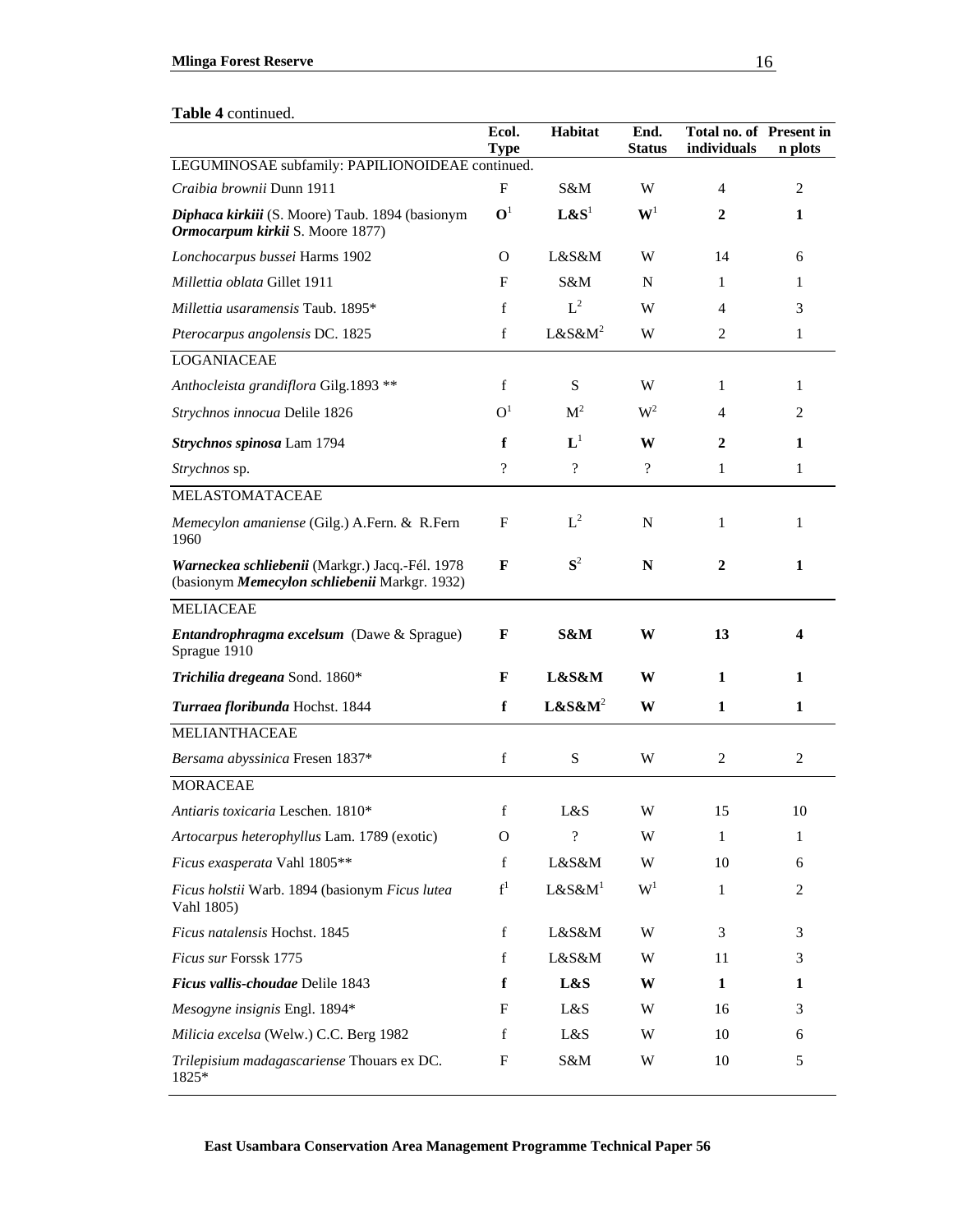**Table 4** continued.

|                                                                                                                                                       | Ecol.<br>Type              | Habitat                  | End.<br><b>Status</b> | Total no. of Present in<br>individuals | n plots        |
|-------------------------------------------------------------------------------------------------------------------------------------------------------|----------------------------|--------------------------|-----------------------|----------------------------------------|----------------|
| <b>MYRSINACEAE</b>                                                                                                                                    |                            |                          |                       |                                        |                |
| Baeobotrys lanceolata (Forssk.) Vahl 1790<br>(basionym Maesa lanceolata Forssk 1775)*                                                                 | $\mathbf f$                | L&S&M                    | W                     | 8                                      | $\overline{2}$ |
| <b>MYRTACEAE</b>                                                                                                                                      |                            |                          |                       |                                        |                |
| Eugenia guineensis (Willd.) Baill. ex Laness.<br>1886 (basionym Calyptranthes guineense Willd.<br>1800, syn. Syzygium guineense (Willd.) DC.<br>1828) | f                          | $S\&M1$                  | W                     | 1                                      | 1              |
| <b>OLACACEAE</b>                                                                                                                                      |                            |                          |                       |                                        |                |
| Strombosia scheffleri Engl. 1909*                                                                                                                     | F                          | L&S&M                    | W                     | 15                                     | 2              |
| <b>OLEACEAE</b>                                                                                                                                       |                            |                          |                       |                                        |                |
| Olea sp.                                                                                                                                              | $\overline{\mathcal{C}}$   | $\overline{\mathcal{L}}$ | $\overline{?}$        | $\overline{2}$                         | $\mathbf{1}$   |
| <b>RHAMNACEAE</b>                                                                                                                                     |                            |                          |                       |                                        |                |
| Maesopsis eminii Engl. 1895 (introduced,<br>naturalized)                                                                                              | F                          | L&S                      | W                     | 1                                      | 1              |
| Ziziphus mucronata Willd. 1809                                                                                                                        | f                          | $L&S\&M^2$               | W                     | 1                                      | 1              |
| Ziziphus pubescens Oliv. 1887                                                                                                                         | f                          | $L\&S^2$                 | W                     | 5                                      | 1              |
| <b>RUBIACEAE</b>                                                                                                                                      |                            |                          |                       |                                        |                |
| Canthium sp.                                                                                                                                          | ?                          | $\ddot{.}$               | ?                     | $\mathbf{2}$                           | 2              |
| Oxyanthus speciosus DC. 1807                                                                                                                          | F                          | S&M                      | W                     | 6                                      | 4              |
| Polysphaeria sp.                                                                                                                                      | $\boldsymbol{\mathcal{P}}$ | ?                        | $\boldsymbol{v}$      | 2                                      | 1              |
| Rothmannia manganjae (Hiern) Keay 1958*                                                                                                               | F                          | L&S&M                    | W                     | 13                                     | 4              |
| Tarenna pavettoides (Harv.) Sim 1907                                                                                                                  | F                          | L&S&M                    | W                     | 9                                      | 2              |
| Tricalysia sp.*                                                                                                                                       | $\gamma$                   | $\gamma$                 | $\gamma$              | 7                                      | 5              |
| Vangueria infausta Burchell 1824                                                                                                                      | f                          | L&S&M                    | W                     | 3                                      | $\overline{2}$ |
| <b>RUTACEAE</b>                                                                                                                                       |                            |                          |                       |                                        |                |
| Vepris amaniensis (Engl.) Mziray 1992**                                                                                                               | $\ddot{.}$                 | ?                        | $\ddot{.}$            | 4                                      | 1              |
| Vepris simplicifolia (Engl.) Mziray 1992                                                                                                              | ?                          | $\overline{?}$           | W                     | 1                                      | 1              |
| Zanthoxylum holtzianum (Engl.) P.G. Waterman<br>1975                                                                                                  | $f^1$                      | ${\bf L}^1$              | W                     | 1                                      | 1              |
| <b>SAPINDACEAE</b>                                                                                                                                    |                            |                          |                       |                                        |                |
| Allophylus melliodorus Gilg ex Radlk. 1909*                                                                                                           | $\mathbf f$                | S&M                      | N                     | 2                                      | 2              |
| Lecaniodiscus fraxinifolius Baker*                                                                                                                    | f                          | L&S&M                    | W                     | 4                                      | 1              |
| Phialodiscus unijugatus (Baker) Radlk. 1879<br>(basionym Blighia unijugata Baker 1868)*                                                               | $\mathbf f$                | L&S&M                    | W                     | 4                                      | 3              |
| Zanha golungensis Hiern 1896*                                                                                                                         | $\mathbf{O}^1$             | $L\&S^2$                 | $W^2$                 | $\mathbf{1}$                           | $\mathbf{1}$   |
| SAPOTACEAE                                                                                                                                            |                            |                          |                       |                                        |                |
| Synsepalum cerasiferum (Welw.) T.D. Penn. 1991<br>(basionym Sapota cerasifera Welw. 1858, syn.<br>Afrosersalisia cerasifera (Welw.) Aubrév. 1957)     | $\mathbf f$                | $L&S\&M^2$               | W                     | 4                                      | 1              |

**East Usambara Conservation Area Management Programme Technical Paper 56**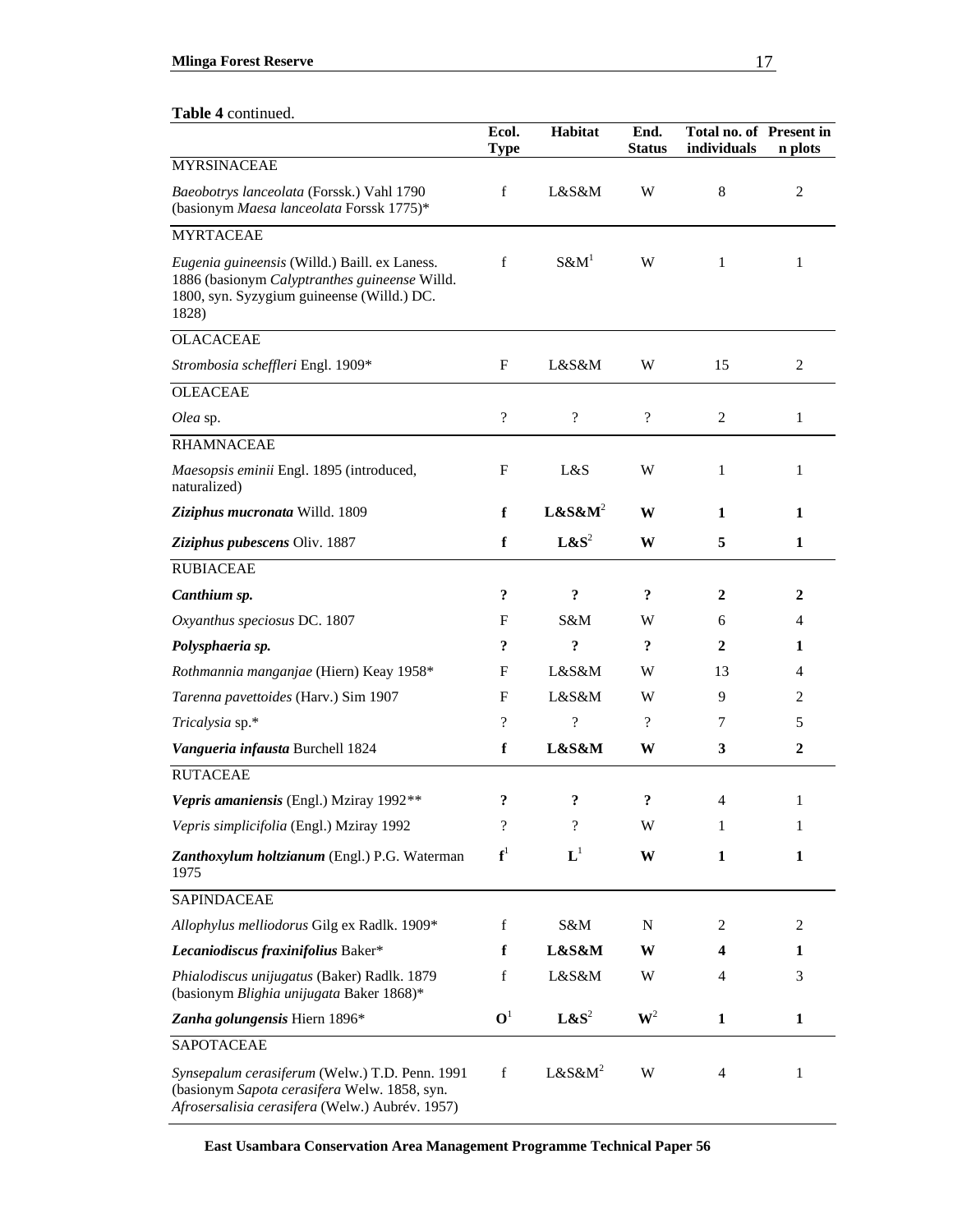#### **Table 4** continued.

|                                                                                                                                                                                          | Ecol.<br><b>Type</b>     | Habitat                  | End.<br><b>Status</b> | Total no. of Present in<br>individuals | n plots        |
|------------------------------------------------------------------------------------------------------------------------------------------------------------------------------------------|--------------------------|--------------------------|-----------------------|----------------------------------------|----------------|
| SAPOTACEAE continued.                                                                                                                                                                    |                          |                          |                       |                                        |                |
| Englerophytum natalense (Sond.) T.D. Penn. 1991<br>(basionym Chrysophyllum natalense Sond. 1850,<br>syn. Bequaertiodendron natalense (Sond.) Heine<br>& J.H. Hemsl. 1960)*               | $\mathbf f$              | L&S&M                    | W                     | 10                                     | 4              |
| Manilkara sulcata (Engl.) Dubard 1915*                                                                                                                                                   | f                        | $L^2$                    | W                     | 11                                     | $\overline{4}$ |
| Pouteria adolfi-friedericii (Engl.) A. Meeuse 1960<br>(basionym Sideroxylon adolfi-friedericii Engl.<br>1913, syn. Aningeria adolfi-friedericii (Engl.)<br>Robyns & G.C.C. Gilbert 1947) | f                        | L                        | W                     | 2                                      | 2              |
| Synsepalum cerasiferum (Welw.) T.D. Penn. 1991<br>(basionym Sapota cerasifera Welw. 1858, syn.<br>Afrosersalisia cerasifera (Welw.) Aubrév. 1957)                                        | $\overline{\mathcal{L}}$ | $\overline{\mathcal{L}}$ | $\overline{\cdot}$    | $\mathbf{1}$                           | 2              |
| Synsepalum msolo (Engl.) T.D. Penn. 1991<br>(basionym Pachystela msolo (Engl.) Engl. 1904)*                                                                                              | F                        | L&S&M                    | W                     | 9                                      | 3              |
| <b>STERCULIACEAE</b>                                                                                                                                                                     |                          |                          |                       |                                        |                |
| Cola clavata Mast. 1868 *                                                                                                                                                                | F                        | $L^2$                    | $\mathbf{W}^2$        | $\overline{2}$                         | $\mathbf{2}$   |
| Cola scheffleri K.Schum. 1903**                                                                                                                                                          | F                        | L&S                      | E(EU)                 | 3                                      | 2              |
| Dombeya shupangae K. Schum. 1900*                                                                                                                                                        | 0                        | $L^2$                    | N                     | 10                                     | 5              |
| Leptonychia usambarensis K. Schum                                                                                                                                                        | F                        | $\overline{\mathcal{L}}$ | W                     | 4                                      | 3              |
| Sterculia appendiculata K. Schum. 1895                                                                                                                                                   | F                        | $L^2$                    | W                     | 1                                      | 1              |
| Sterculia rogersii N.E.Br. 1921                                                                                                                                                          | $\gamma$                 | $\overline{?}$           | $W^2$                 | $\overline{2}$                         | $\overline{c}$ |
| <b>TILIACEAE</b>                                                                                                                                                                         |                          |                          |                       |                                        |                |
| Grewia goetzeana K. Schum                                                                                                                                                                | $\mathbf f$              | $L\&S^1$                 | N                     | $\mathbf{2}$                           | $\mathbf{2}$   |
| Grewia holstii Burrett 1910                                                                                                                                                              | $\mathbf f$              | L&S <sup>1</sup>         | W                     | $\overline{2}$                         | 2              |
| <b>ULMACEAE</b>                                                                                                                                                                          |                          |                          |                       |                                        |                |
| Celtis africana Burm. F. 1768*                                                                                                                                                           | F                        | L&S&M                    | W                     | 15                                     | 7              |
| Celtis gomphophylla Baker 1886                                                                                                                                                           | F                        | <b>L&amp;S&amp;M</b>     | W                     | 11                                     | 2              |
| Celtis mildbraedii Engl. 1909                                                                                                                                                            | F                        | <b>L&amp;S&amp;M</b>     | W                     |                                        | $\mathbf{3}$   |
| Sponia orientalis (L.) Decne. 1934 (basionym<br>Celtis orientalis L. 1753, syn. Trema orientalis<br>$(L.)$ Blume $1852$ <sup>*</sup>                                                     | F                        | L&S&M                    | W                     | 31                                     | 10             |
| <b>UMBELLIFERAE</b>                                                                                                                                                                      |                          |                          |                       |                                        |                |
| Peucedanum araliaceum (Hochst.) Hiern 1877<br>(basionym Steganotaenia araliacea Hochst. 1844)                                                                                            | f                        | L&S&M                    | W                     | 4                                      | 3              |
| VERBENACEAE                                                                                                                                                                              |                          |                          |                       |                                        |                |
| Premna chrysoclada (Bojer) Gürke 1903                                                                                                                                                    | f                        | ${\bf L}^1$              | N                     | $\boldsymbol{2}$                       | 2              |
| Vitex ferruginea Schumach. & Thonn. 1827                                                                                                                                                 | $_{\rm F}$               | $L\&S^1$                 | E(EU)                 | $\overline{c}$                         | 1              |
| <b>VIOLACEAE</b>                                                                                                                                                                         |                          |                          |                       |                                        |                |
| Rinorea ferruginea Engl. 1902                                                                                                                                                            | F                        | L&S&M                    | W                     | 1                                      | 2              |

**East Usambara Conservation Area Management Programme Technical Paper 56**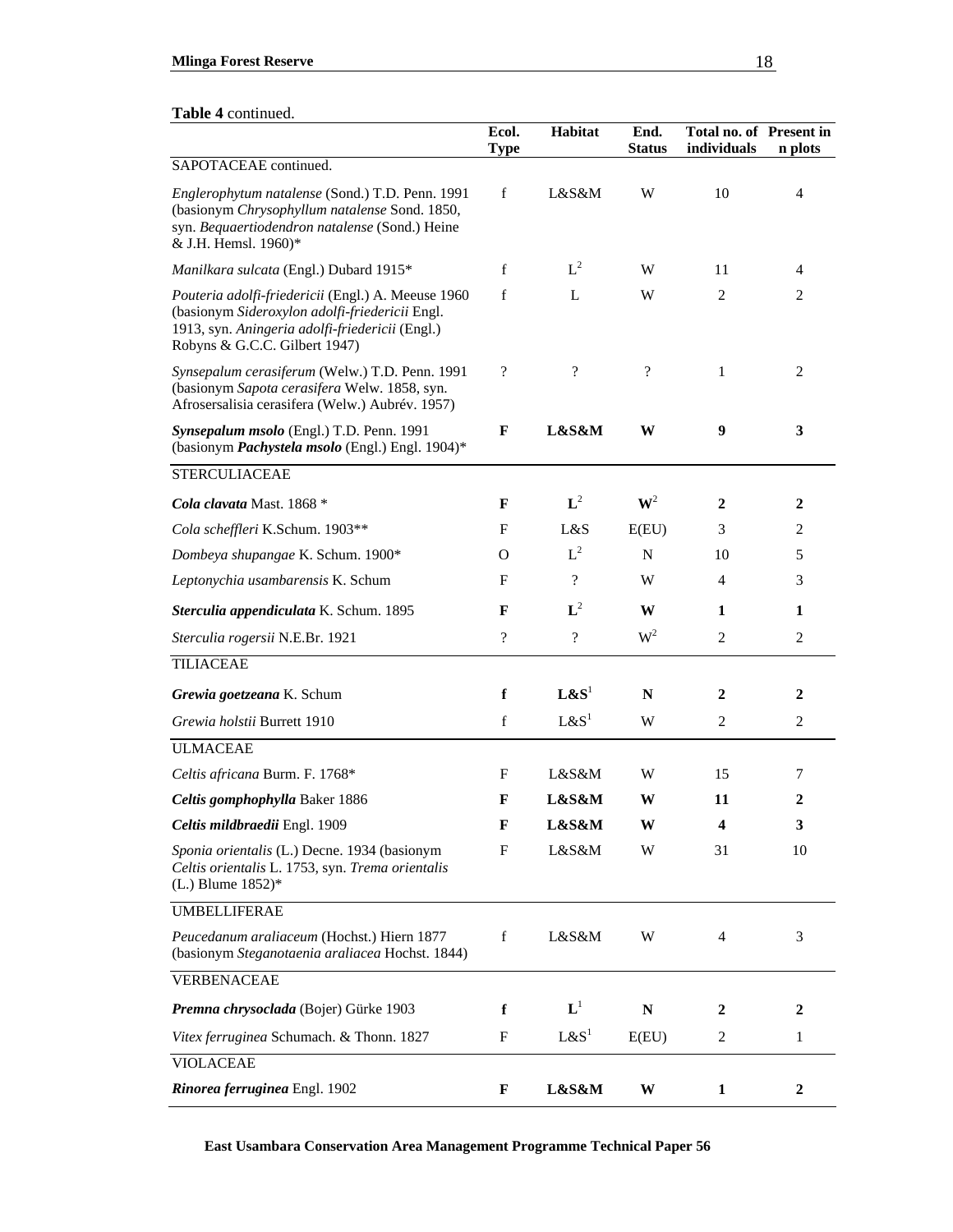**Table 4** continued.

|                                | Ecol.<br><b>Type</b> | Habitat | End.<br><b>Status</b> | Total no. of Present in<br><i>individuals</i> | n plots |
|--------------------------------|----------------------|---------|-----------------------|-----------------------------------------------|---------|
| Angiospermae – Monocotyledonae |                      |         |                       |                                               |         |
| <b>DRACAENACEAE</b>            |                      |         |                       |                                               |         |
| Dracaena sp.                   |                      |         |                       |                                               |         |

#### **KEY TO ABBREVIATIONS FOR TABLE 4 (also refer to section 1.2.1)**

Ecological type: (based on Iversen, 1991b)

- F Forest dependent species: Species previously recorded as restricted to primary or closed canopy forest only, e.g. wet evergreen forest, dry evergreen forest and/or riverine forest;
- f Forest dwelling but not forest dependent: Species previously recorded in primary or closed canopy forest as defined above and/or in forest edge, clearings, secondary forest, deciduous forest and woodland, and
- O Non-forest species: These are species that do not occur in primary or secondary forest or forest edge (e.g. species that have been recorded in bushland, heathland, thicket, secondary scrub, grassland, rocky outcrops, swamps, wastelands and cultivation.

Habitat: (based on Hamilton, 1989)

- L Lowland: Species occurring at altitudes less than 850m above sea level;
- S Submontane: Species occurring at altitudes greater than 850m above sea level (masl) and below 1,250 masl.
- M Montane Species occurring at altitudes greater than 1,250m above sea level.

If species occur in more than one habitat range, this has been recorded (e.g. L&S – this species has been recorded at altitudes between 0m and 1,250m above sea level).

Endemic status: (based on Iversen, 1991b)

- E Usambara endemic: Occurring only in the Usambara mountains, EU Range limited to the East Usambara Mountains, WU - Range limited to the West Usambara Mountains;
- N Near-endemic: Species with limited ranges in the Eastern Arc mountains and the adjacent coastal forests (occurring only in the East African biodiversity hotpot);
- W Widespread distribution.

#### Regeneration Layer:

*Celtis africana* Burm. F. 1768\*: species recorded in the regeneration sample plots 3m x 3m are marked with one asterisk. *Cola scheffleri* K.Schum. 1900\*\*: additional species recorded in the regeneration sample plots 6m x 6m are marked with two asterisks.

<sup>1</sup> Information based on FTEA.

<sup>2</sup> Information based on LEAP (Knox, 2000)

**Bold type** – Additional species found as a consequence of intensifying vegetation plot sampling from 450m x 900m to 450m x 450m.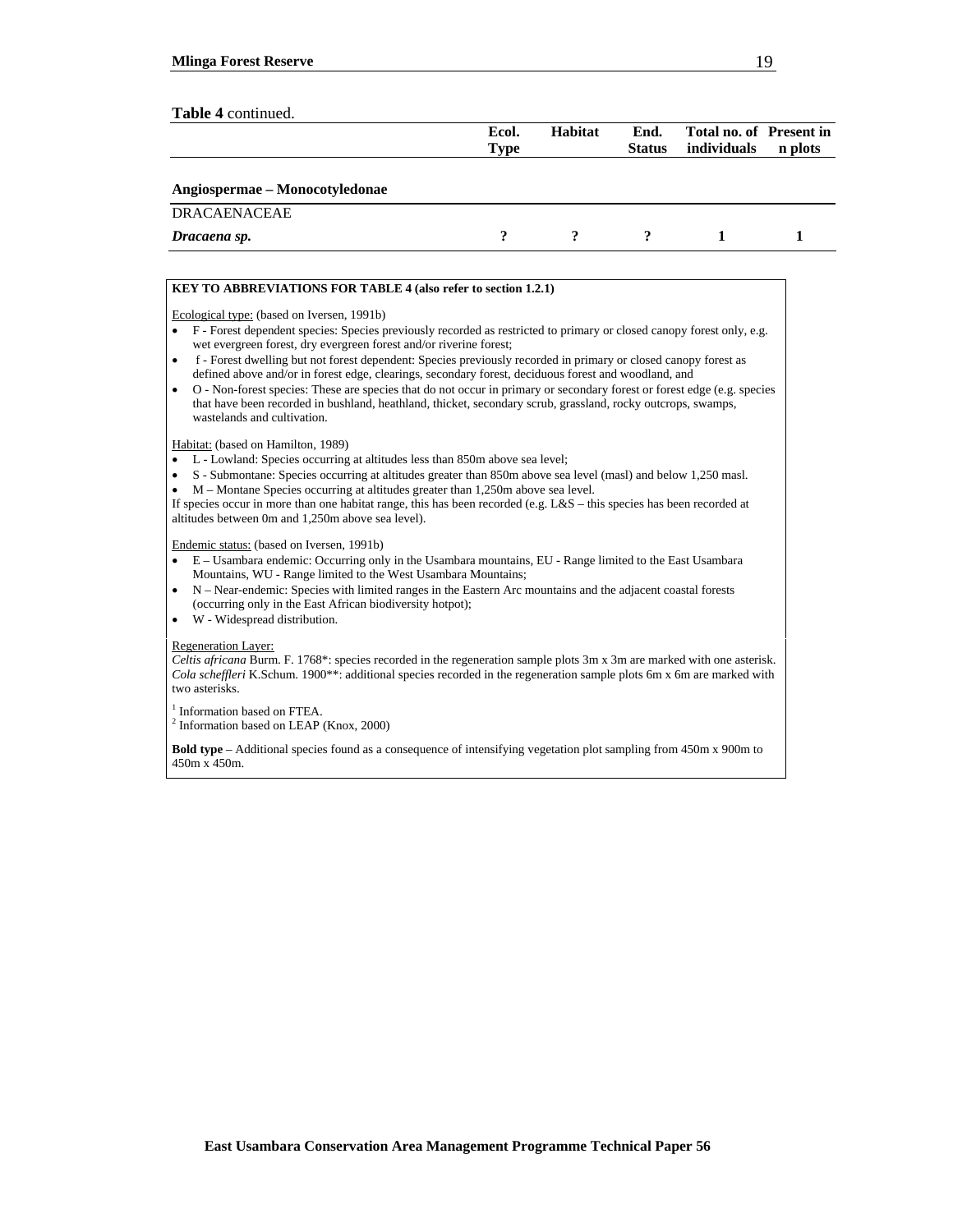

**Figure 4** Sketch map of vegetation types in Mlinga FR.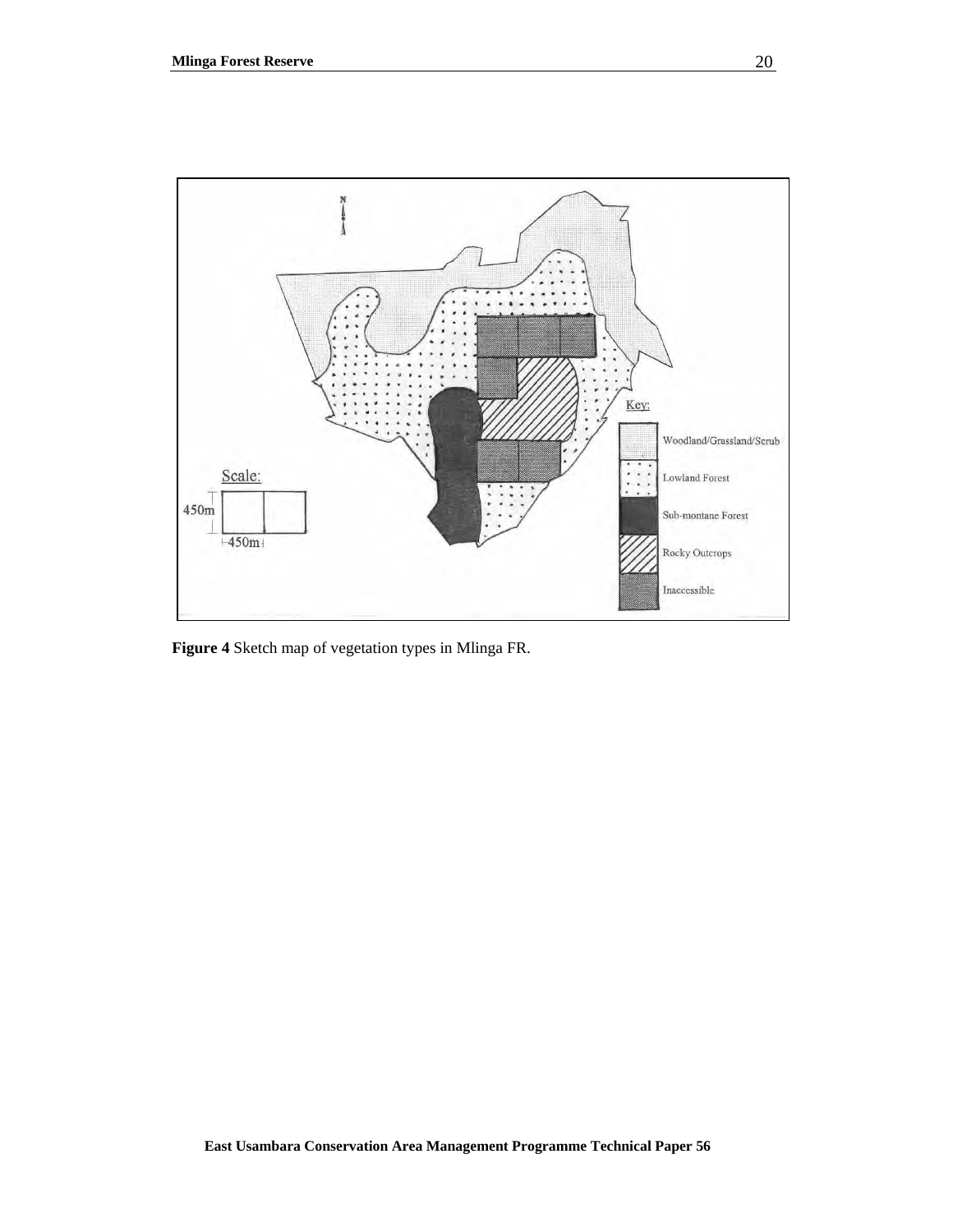#### *4.3.1.2 Species Abundance*

The most abundant species within vegetation plots was *Stereospermum kunthianum*  representing 10.6% of all individuals sampled. This species was only present within five vegetation plots where it dominated other species (Table 5). *Stereospermum kunthianum* was common at low altitudes in open woodland and lowland forest margins, usually associated with rocky outcrops. *Tabernamontana ventricosa* was ranked as the second most abundant species within vegetation plots (Table 5). This species was found in six vegetation plots, in lowland forest plots and one disturbed submontane forest plot. All of the most abundant species are widespread in their distribution and common in woodland and/or forest habitats.

|                                                         |                                     | Rank           | Number of<br><b>Individuals</b> | % of total no.<br>individuals | In x plots<br>$(n=34)$ | % of total<br>no. plots |
|---------------------------------------------------------|-------------------------------------|----------------|---------------------------------|-------------------------------|------------------------|-------------------------|
| <b>BIGNONIACEAE</b>                                     | <i>Stereospermum</i><br>kunthianum  | $\mathbf{1}$   | 83                              | 10.6                          | 6                      | 17.6                    |
| <b>APOCYNACEAE</b>                                      | <b>Tabernamontana</b><br>ventricosa | $\overline{2}$ | 51                              | 6.5                           | 6                      | 17.6                    |
| <b>ANNONACEAE</b>                                       | Annona senegalensis                 | 3              | 35                              | 4.5                           | 9                      | 26.5                    |
| <b>ULMACEAE</b>                                         | Sponia orientalis                   | 4              | 31                              | 4.0                           | 10                     | 29.4                    |
| <b>APOCYNACEAE</b>                                      | Funtumia africana                   | 5              | 20                              | 2.6                           | 5                      | 14.7                    |
| <b>EUPHORBIACEAE</b>                                    | Bridelia micrantha                  | 5              | 20                              | 2.6                           | 5                      | 14.7                    |
| <b>LEGUMINOSAE</b><br>subfamily<br><b>MIMOSOIDEAE</b>   | Albizia gummifera                   | 7              | 17                              | 2.2                           | 7                      | 20.6                    |
| <b>MORACEAE</b>                                         | Mesogyne insignis                   | 8              | 16                              | 2.1                           | 3                      | 8.8                     |
| <b>MORACEAE</b>                                         | Antiaris toxicaria                  | 9              | 15                              | 1.9                           | 10                     | 29.4                    |
| <b>ULMACEAE</b>                                         | Celtis africana                     | 9              | 15                              | 1.9                           | 7                      | 20.6                    |
| <b>OLACACEAE</b>                                        | Strombosia scheffleri               | 9              | 15                              | 1.9                           | $\overline{2}$         | 5.9                     |
| <b>LEGUMINOSAE</b><br>subfamily<br><b>PAPILIONIDEAE</b> | Lonchocarpus bussei                 | 12             | 14                              | 1.8                           | 6                      | 17.6                    |
| <b>EUPHORBIACEAE</b>                                    | Macaranga capensis                  | 12             | 14                              | 1.8                           | 4                      | 11.8                    |
| <b>MELIACEAE</b>                                        | Entandrophragma<br>excelsum         | 14             | 13                              | 1.7                           | 4                      | 11.8                    |
| <b>RUBIACEAE</b>                                        | Rothmannia manganjae                | 14             | 13                              | 1.7                           | 4                      | 11.8                    |

**Table 5** Ranked abundance of tree and shrub individuals within vegetation plots.

*Sponia orientalis* and *Antiaris toxicaria* were present in the greatest number of plots (29.4%) (Table 6). *Sponia orientalis* was commonly found regenerating in areas that had been disturbed by fire. *Antiaris toxicaria* were mostly recorded in lowland and submontane forest plots that had not recently been affected disturbance.

*Annona senegalensis* was commonly found in vegetation plots throughout the reserve and was ranked third in Table 6. This species was common in open woodland areas and often associated with fire damage.

One *Maesopsis eminii* individual was recorded within Mlinga FR in vegetation plot 12.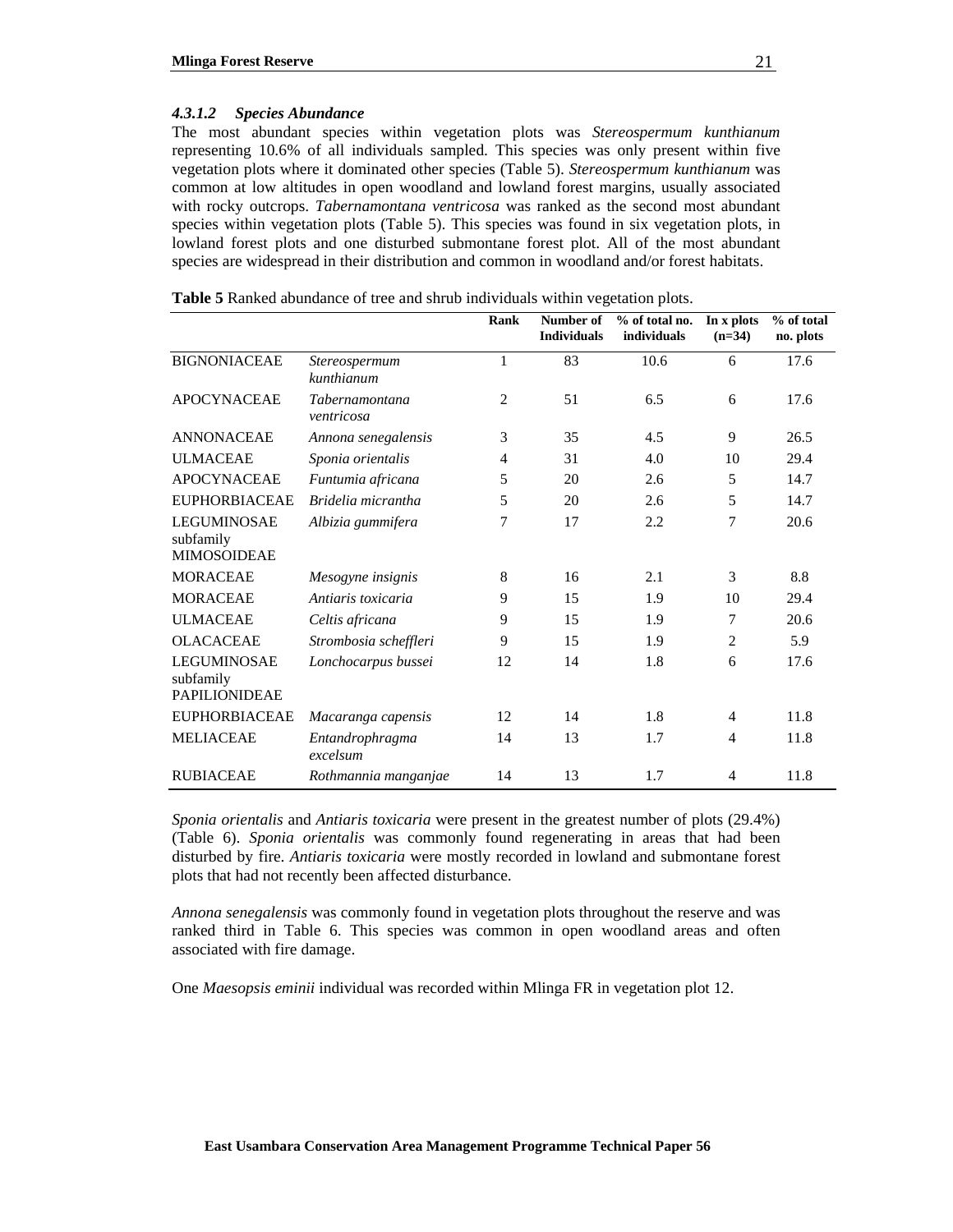|                                                          |                                    | Rank           | In x Plots | % of total | Number of                       | % of total         |
|----------------------------------------------------------|------------------------------------|----------------|------------|------------|---------------------------------|--------------------|
|                                                          |                                    |                | $(n=34)$   | no. plots  | <b>Individuals</b><br>$(n=780)$ | no.<br>individuals |
| <b>ULMACEAE</b>                                          | Sponia orientalis                  | 1              | 10         | 29.4       | 31                              | 4.0                |
| <b>MORACEAE</b>                                          | Antiaris toxicaria                 | 1              | 10         | 29.4       | 15                              | 1.9                |
| <b>ANNONACEAE</b>                                        | Annona senegalensis                | 3              | 9          | 26.5       | 35                              | 4.5                |
| <b>LEGUMINOSAE</b><br>subfamily:<br><b>MIMOSOIDEAE</b>   | Albizia gummifera                  | $\overline{4}$ | 7          | 20.6       | 17                              | 2.2                |
| <b>ULMACEAE</b>                                          | Celtis africana                    | $\overline{4}$ | 7          | 20.6       | 15                              | 1.9                |
| <b>ARALIACEAE</b>                                        | Cussonia arborea                   | $\overline{4}$ | 7          | 20.6       | 12                              | 1.5                |
| <b>BIGNONIACEAE</b>                                      | <i>Stereospermum</i><br>kunthianum | 7              | 6          | 17.6       | 83                              | 10.6               |
| <b>APOCYNACEAE</b>                                       | Tabernamontana<br>ventricosa       | 7              | 6          | 17.6       | 51                              | 6.5                |
| <b>LEGUMINOSAE</b><br>subfamily:<br><b>PAPILIONIDEAE</b> | Lonchocarpus bussei                | 7              | 6          | 17.6       | 14                              | 1.8                |
| <b>MORACEAE</b>                                          | Ficus exasperata                   | 7              | 6          | 17.6       | 10                              | 1.3                |
| <b>MORACEAE</b>                                          | Milicia excelsa                    | 7              | 6          | 17.6       | 10                              | 1.3                |
| <b>APOCYNACEAE</b>                                       | Funtumia africana                  | 12             | 5          | 14.7       | 20                              | 2.6                |
| <b>EUPHORBIACEAE</b>                                     | Bridelia micrantha                 | 12             | 5          | 14.7       | 20                              | 2.6                |
| <b>STERCULIACEAE</b>                                     | Dombeya shupangae                  | 12             | 5          | 14.7       | 10                              | 1.3                |
| <b>RUBIACEAE</b>                                         | Tricalysia sp.                     | 12             | 5          | 14.7       | 7                               | 0.9                |

**Table 6** Ranked abundance of tree and shrub species occurrence within vegetation plots.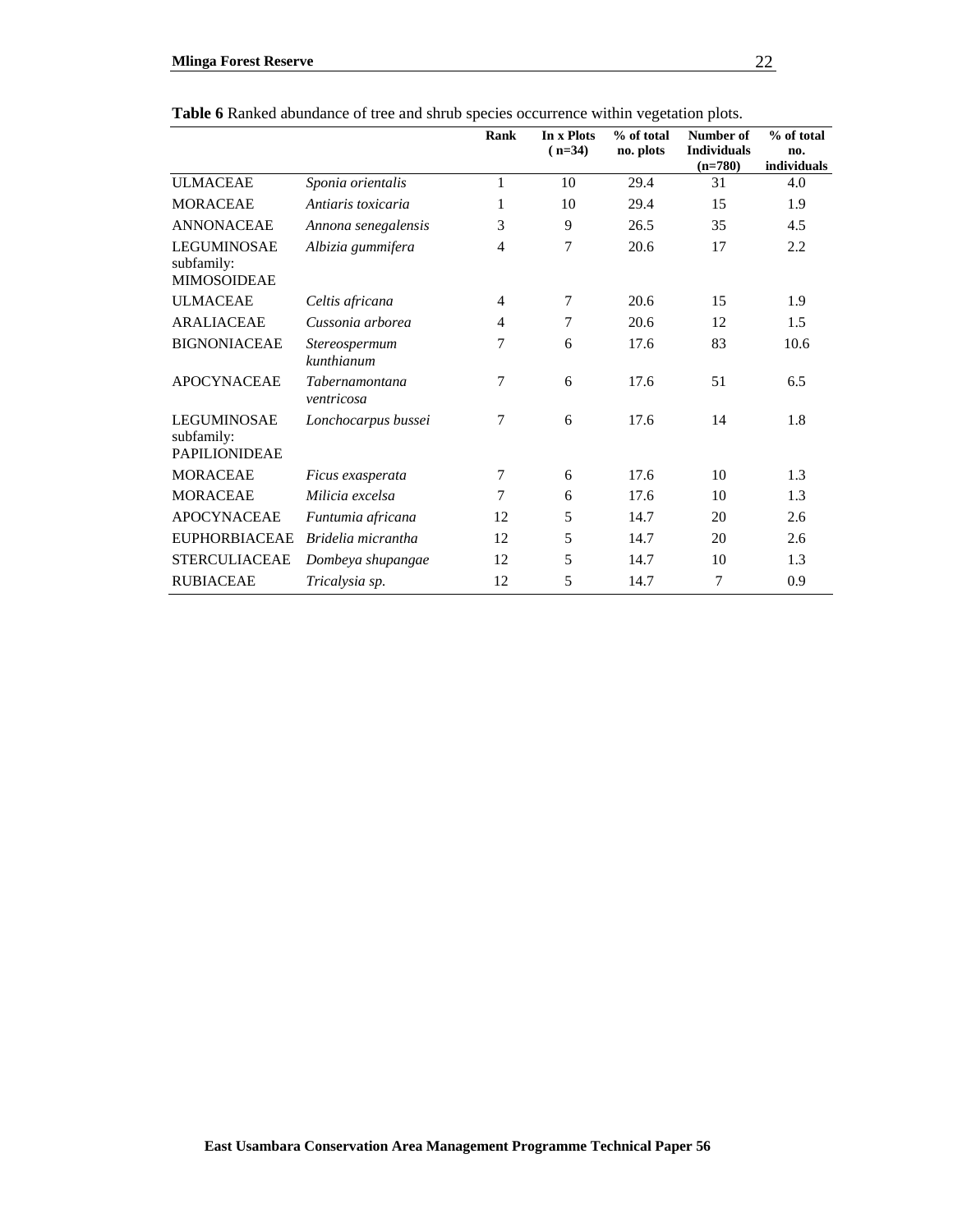#### *4.3.1.3 Species Accumulation*

The accumulation of species records throughout the systematic vegetation survey showed that an additional 45 species were recorded as a consequence of increasing the sampling intensity from 450 x 900m (0.25%) to 450 x 450m (0.5%) (Figure 5). Although the curve seems to be reaching a plateau, there is not enough evidence to suggest that the accumulation of species would not increase with even greater sampling intensity (Figure 5).



**Figure 5** Species accumulation rates of trees and shrubs (10cm dbh and larger) by vegetation plot for 0.5% sampling intensity.

#### *4.3.1.4 Endemic Status*

A total of 5 species and 11 (1.4%) individuals recorded in vegetation plots were endemic to the East Usambara mountains, with 14 (10%) species and 49 individuals recorded as nearendemic. The majority of species recorded were therefore widespread in their distribution (W) (Table 4). Endemic and near-endemic species were relatively widely dispersed throughout the forest reserve (Figure 6 and 7). At both 0.5% and 0.25% sampling intensities, percentages of the total number of species and individuals were similar, although actual records were significantly lower at the lowest (0.25%) sampling intensity (Table 7).

| vegetation prots.                     |                      |              |                          |                  |  |  |  |  |
|---------------------------------------|----------------------|--------------|--------------------------|------------------|--|--|--|--|
|                                       | Number of<br>species | % of species | Number of<br>individuals | % of individuals |  |  |  |  |
| Endemic to the East Usambara          | 5(4)                 | 3.7(4.4)     | 11(10)                   | 1.4(3.0)         |  |  |  |  |
| Mountains (E(EU))<br>Near-endemic (N) | 14(10)               | 10.4(11.1)   | 49 (24)                  | 6.3(7.1)         |  |  |  |  |
| Widespread (W)                        | 99 (67)              | 73.3 (74.5)  | 680 (285)                | 87.2 (84.3)      |  |  |  |  |
| Unknown $(?)$                         | 17(9)                | 12.6(10)     | 40 (19)                  | 5.1(5.6)         |  |  |  |  |
| <b>Total</b>                          | 134 (90)             | 100 (100)    | 780 (338)                | 100 (100)        |  |  |  |  |

**Table 7** Summary of endemism for tree and shrub species recorded in the 50m x 20m vegetation plots.

Based on Table 4. Figures from 0.25% sampling intensity are shown in brackets.

#### **East Usambara Conservation Area Management Programme Technical Paper 56**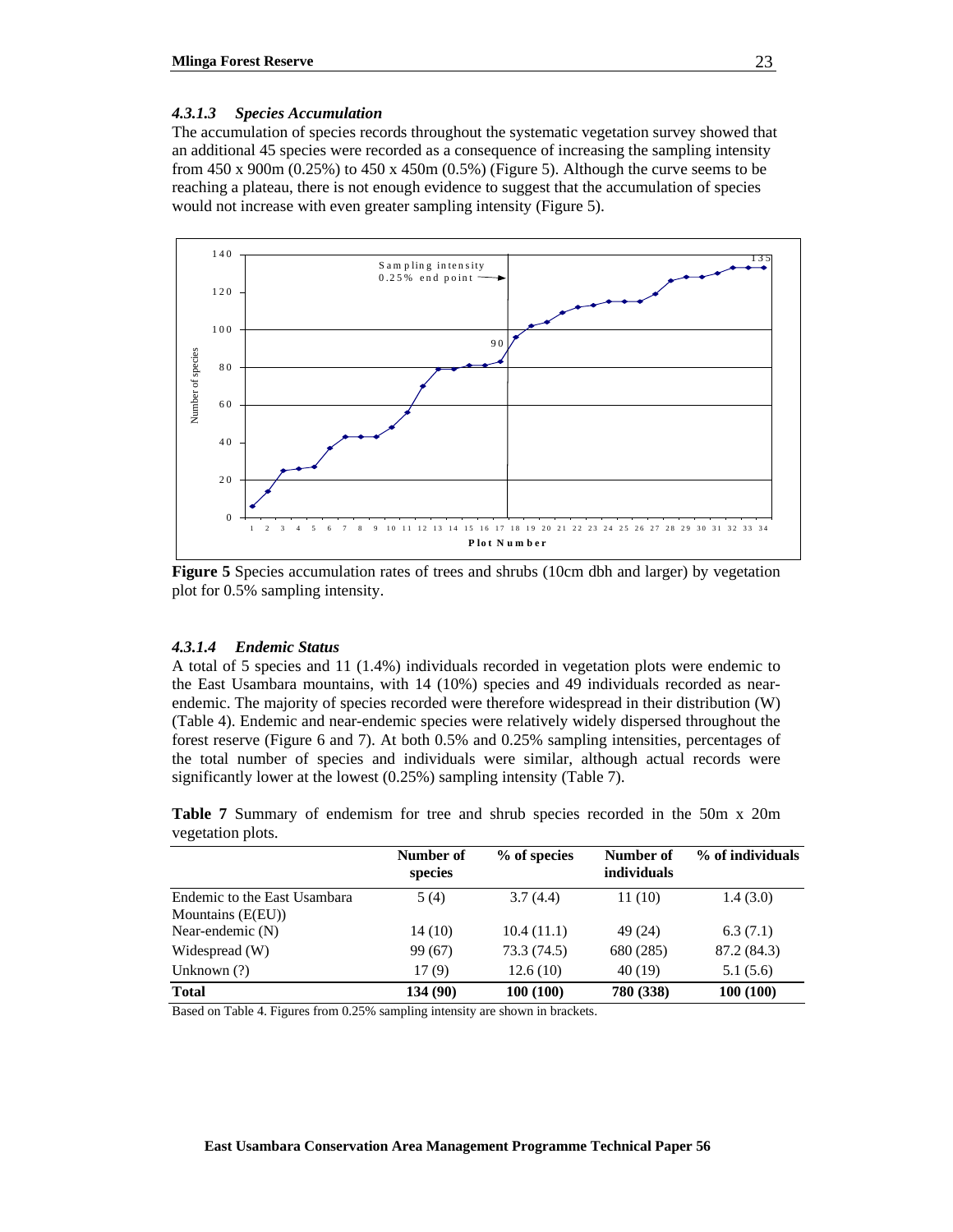

**Figure 6** Distribution of endemic and near-endemic tree and shrub individuals in Mlinga FR.



**Figure 7** Distribution of endemic and near-endemic tree and shrub species in Mlinga FR.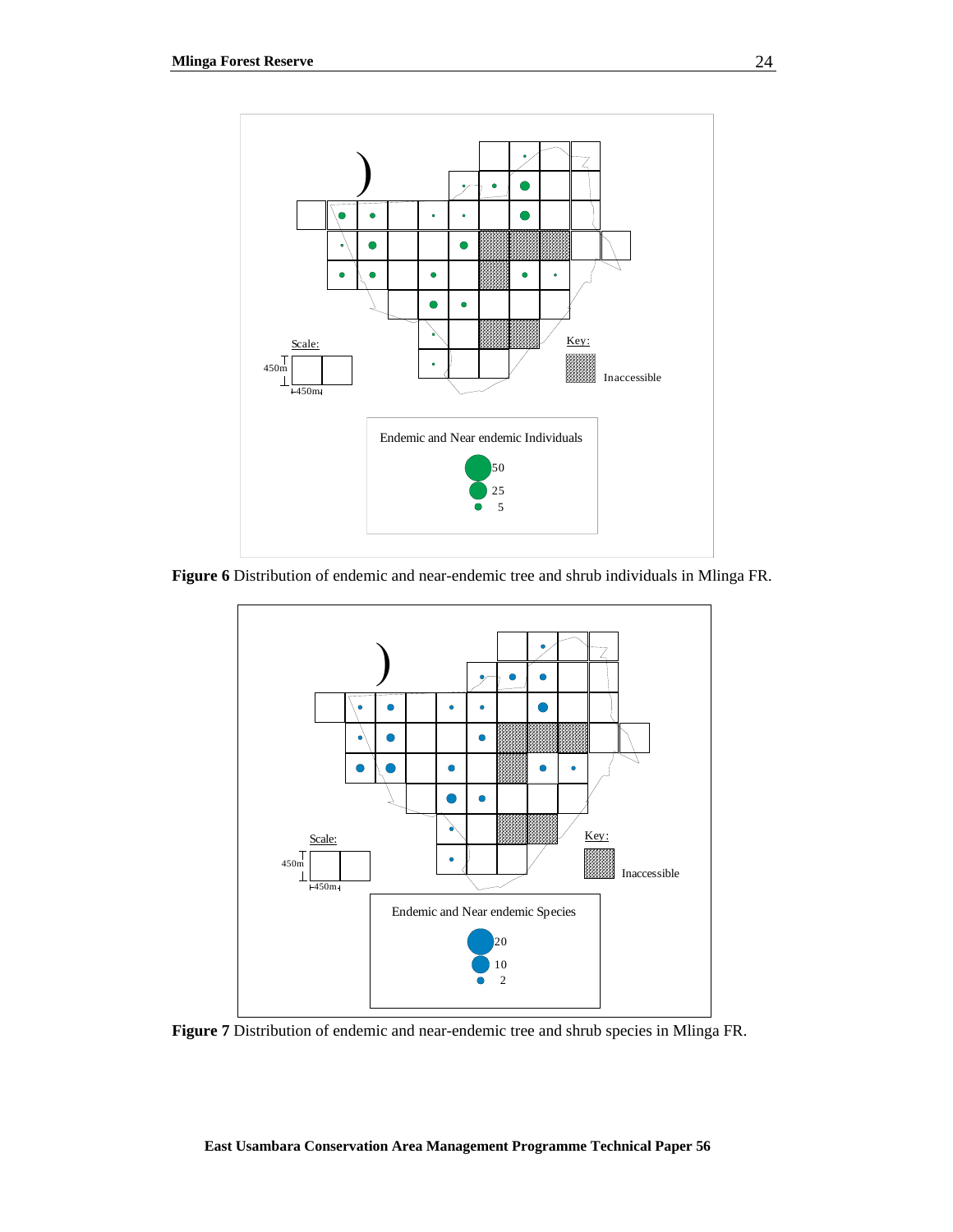#### *4.3.1.5 Ecological type*

A total of 41 (30%) species and 298 (38%) individuals recorded within vegetation plots were forest dependent (Table 8). The majority of species and individuals were forest dwelling (Table 8). Figures 8 and 9 show the distribution of forest dependent individuals and species, and give an indication of the distribution of tall closed canopy forest within Mlinga FR (refer to Figure 4). Forest dependent species show a similar distribution throughout Mlinga FR to the endemic and near-endemic species (Figures 6, 7, 8 and 9).

Non-forest individuals and species are concentrated in the north and north west border areas of the forest reserve (Figures 10 and 11), and give an indication of the distribution of nonforest habitats (refer to Figure 4).

At both 0.5% and 0.25% sampling intensities, percentages of the total number of tree and shrub species and individuals recorded in each ecological type were similar. Actual records were significantly lower at the lowest (0.25%) sampling intensity (Table 8).

**Table 8** Summary of ecological type of tree and shrub species recorded in the 50m x 20m vegetation plots.

| <b>Ecological Type</b> | Number of<br>species | % of total<br>species | Number of<br><i>individuals</i> | % of total<br><i>individuals</i> |
|------------------------|----------------------|-----------------------|---------------------------------|----------------------------------|
| Forest dependent (F)   | 41(31)               | 30.4(34.4)            | 298 (123)                       | 38.2(36.3)                       |
| Forest dwelling (f)    | 64 (39)              | 47.4 (43.3)           | 401 (177)                       | 51.5(52.5)                       |
| Other $(O)$            | 10(6)                | 7.4(6.7)              | 37(14)                          | 4.7(4.1)                         |
| Unknown $(?)$          | 20(14)               | 14.8(12.2)            | 44 (24)                         | 5.6(7.1)                         |
| <b>Total</b>           | 135(90)              | 100(100)              | 780 (338)                       | 100(100)                         |

Based on Table 4. Figures from 0.25% sampling intensity are shown in brackets.

#### *4.3.1.6 Habitat*

A total of 50 species (35%) and 385 individuals (50%) present within vegetation plots had previously been recorded in other areas at altitudes of between 0m and greater than 1250m above sea level and therefore were categorised as species of lowland, submontane and montane forest (L&S&M) habitats (Table 8). Plant records from Mlinga FR were most commonly categorised within this habitat type and hence showed limited elevational specialisation. A total of 22 (16%) species and 49 (6%) individuals were categorised as unknown. Only 8 (6%) species and 14 (2%) individuals were categorised soley as submontane forest species (S) and 1 species and 4 individuals as montane forest species. Figures 12 and 13 present the distribution of submontane and montane forest species throughout the FR.

Although submontane altitudes are restricted to the south of the forest reserve (refer to Figure 2) submontane and montane individuals and species were present throughout Mlinga FR (Figures 12 and 13), particularly in areas of closed canopy within lowland and riverine forest (refer to Figure 4).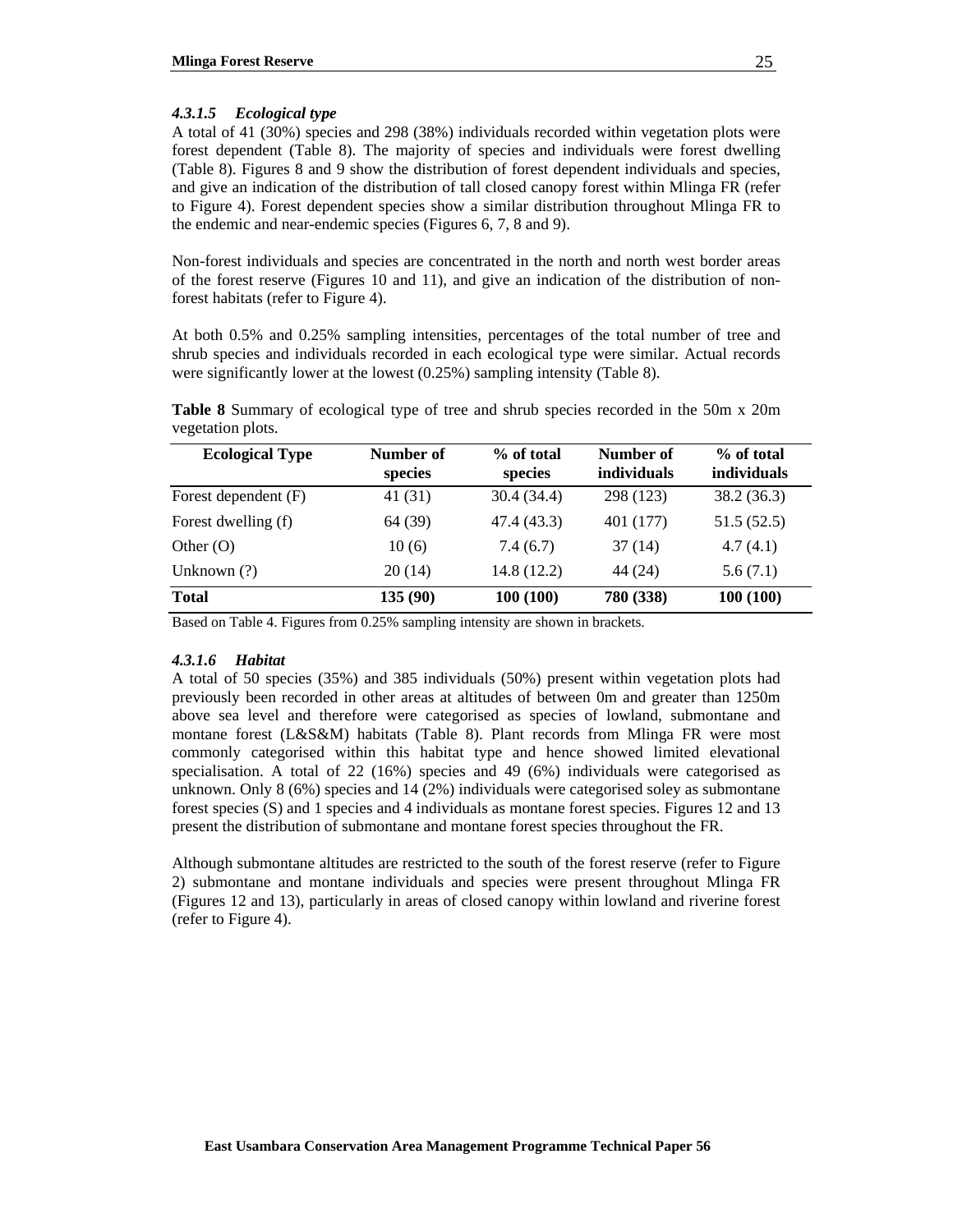

**Figure 8** Distribution of forest dependent tree and shrub individuals in Mlinga FR.



**Figure 9** Distribution of forest dependent tree and shrub species in Mlinga FR.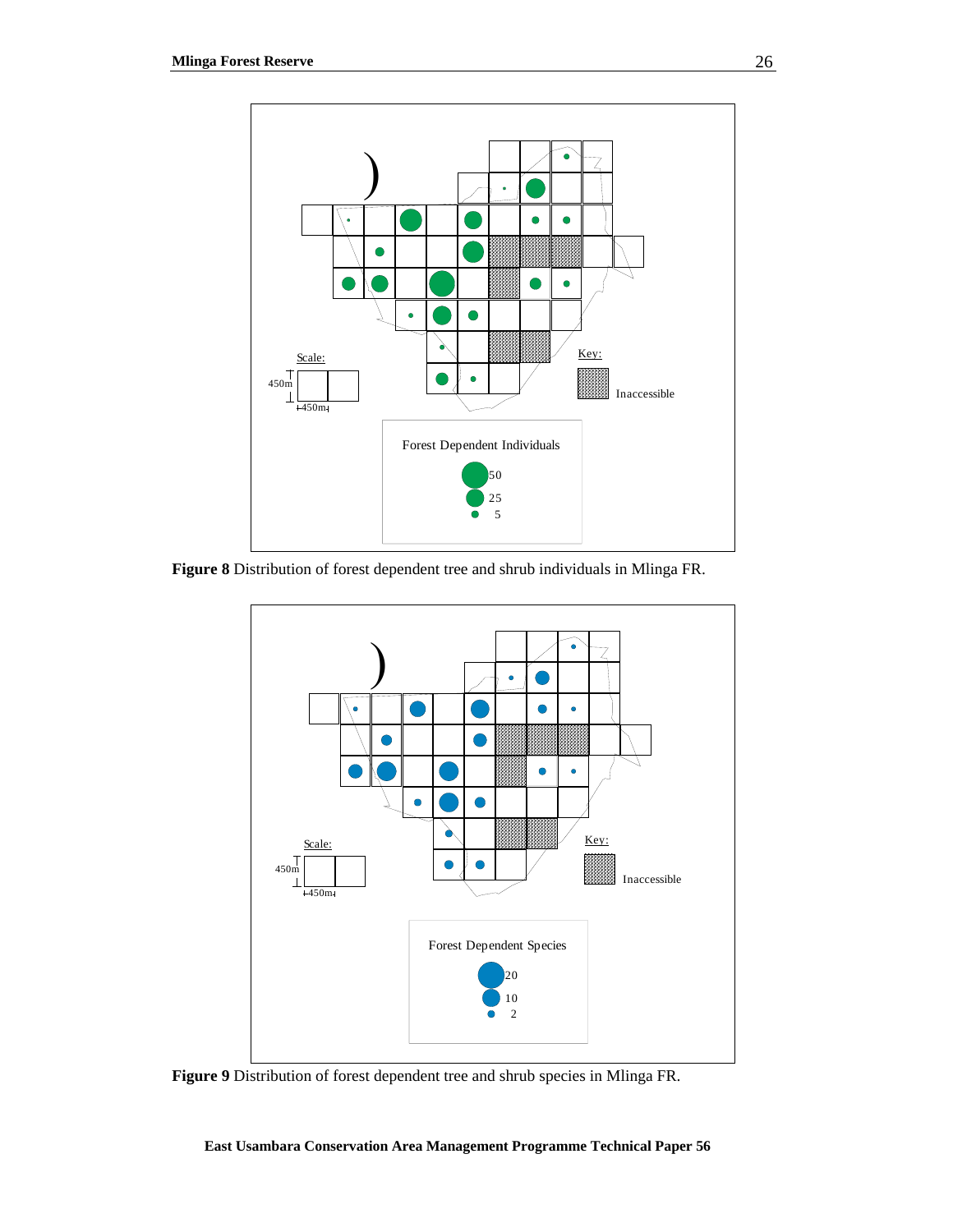

**Figure 10** Distribution of non-forest tree and shrub individuals in Mlinga FR.



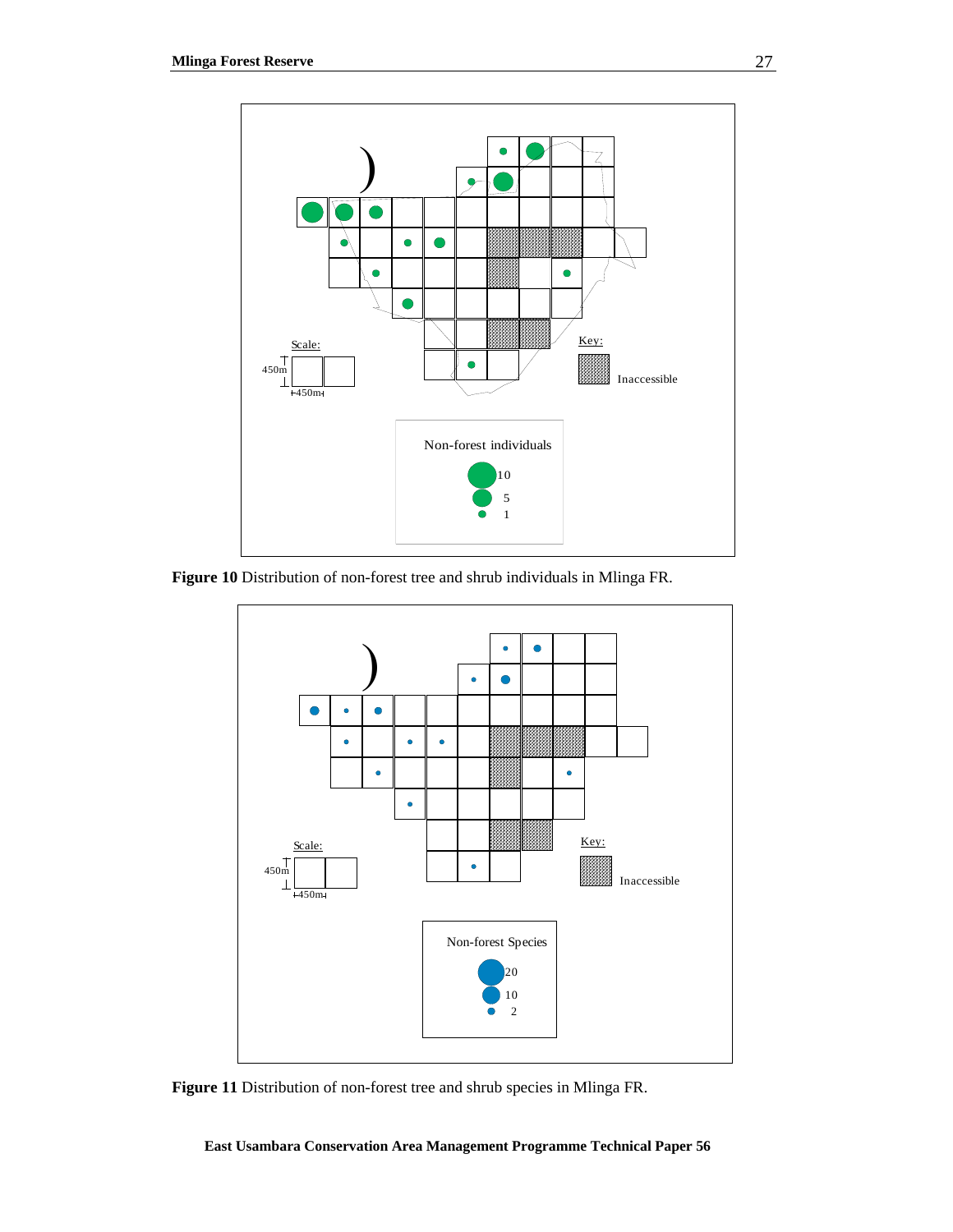| Habitat                                            | No. of<br>species | % of total<br>species | No. of<br>individuals | % of total<br>individuals |
|----------------------------------------------------|-------------------|-----------------------|-----------------------|---------------------------|
| Montane (M)                                        | 1(1)              | 0.7(1.1)              | 4(4)                  | 0.5(1.2)                  |
| Submontane & montane (S&M)                         | 8(7)              | 5.9(7.8)              | 38(13)                | 4.9(3.8)                  |
| Submontane $(S)$                                   | 8(5)              | 5.9(5.6)              | 14(7)                 | 1.8(2.1)                  |
| Lowland, submontane $\&$ montane (L $\&$ S $\&$ M) | 50 (35)           | 37.0 (38.9)           | 385 (172)             | 49.4 (50.9)               |
| Lowland & submontane $(L&S)$                       | 27(18)            | 20.0(20.0)            | 225(95)               | 28.8(28.1)                |
| Lowland $(L)$                                      | 19(10)            | 14.1(11.1)            | 65(23)                | 8.3(6.8)                  |
| Unknown $(?)$                                      | 22(14)            | 16.4(15.5)            | 49 (24)               | 6.3(7.1)                  |
| <b>Total</b>                                       | 135 (90)          | 100 (100)             | 780 (338)             | 100 (100)                 |

**Table 9** Summary of habitat type for tree and shrub species recorded in the 50m x 20m vegetation plots.

Based on Table 4. Figures from 0.25% sampling intensity are shown in brackets.

A total of 12 submontane forest species were found within lowland forest habitats in Mlinga FR. One species, *Strychnos innocua* was categorised as a montane forest species (M) by the literature, but was recorded in open woodland at 360m above sea level within Mlinga FR.

**Table 10** Submontane and montane species sampled in lowland areas, and the altitudes at which they were recorded in Mlinga FR.

| Family                                   | <b>Species</b>              | Altitude (masl)                         |
|------------------------------------------|-----------------------------|-----------------------------------------|
| Bignoniaceae                             | Markhamia obtusifolia       | 260                                     |
| Flacourtiaceae                           | Caloncoba welwitschii       | 760                                     |
| Guttiferae                               | Haronga madagascariensis    | 740, 610                                |
| Leguminosae subfamily: Papilionideae     | Cynometra sp. A (of FTEA)   | 460                                     |
| Leguminosae subfamily: Papilionideae     | Craibia brevicaudata        | 340,460                                 |
| Leguminosae subfamily: Papilionideae     | Craibia brownii             | 340, 380                                |
| Leguminosae subfamily: Papilionideae     | Millettia oblata            | 380                                     |
| Loganiaceae                              | Strychnos innocua           | 380, 360                                |
| Melastomataceae                          | Warneckea schliebenii       | 330                                     |
| Meliaceae                                | Entandrophragma excelsum    | 240, 610, 460, 440                      |
| Moraceae                                 | Trilepisium madagascariense | 440, 460, 440                           |
| Rubiaceae                                | Oxyanthus speciosus         | 460, 440, 380, 360                      |
| Sapindaceae                              | Allophylus melliodorus      | 460                                     |
| <b>Bold Type:</b> Montane Forest species |                             | Altitude (masl): metres above sea level |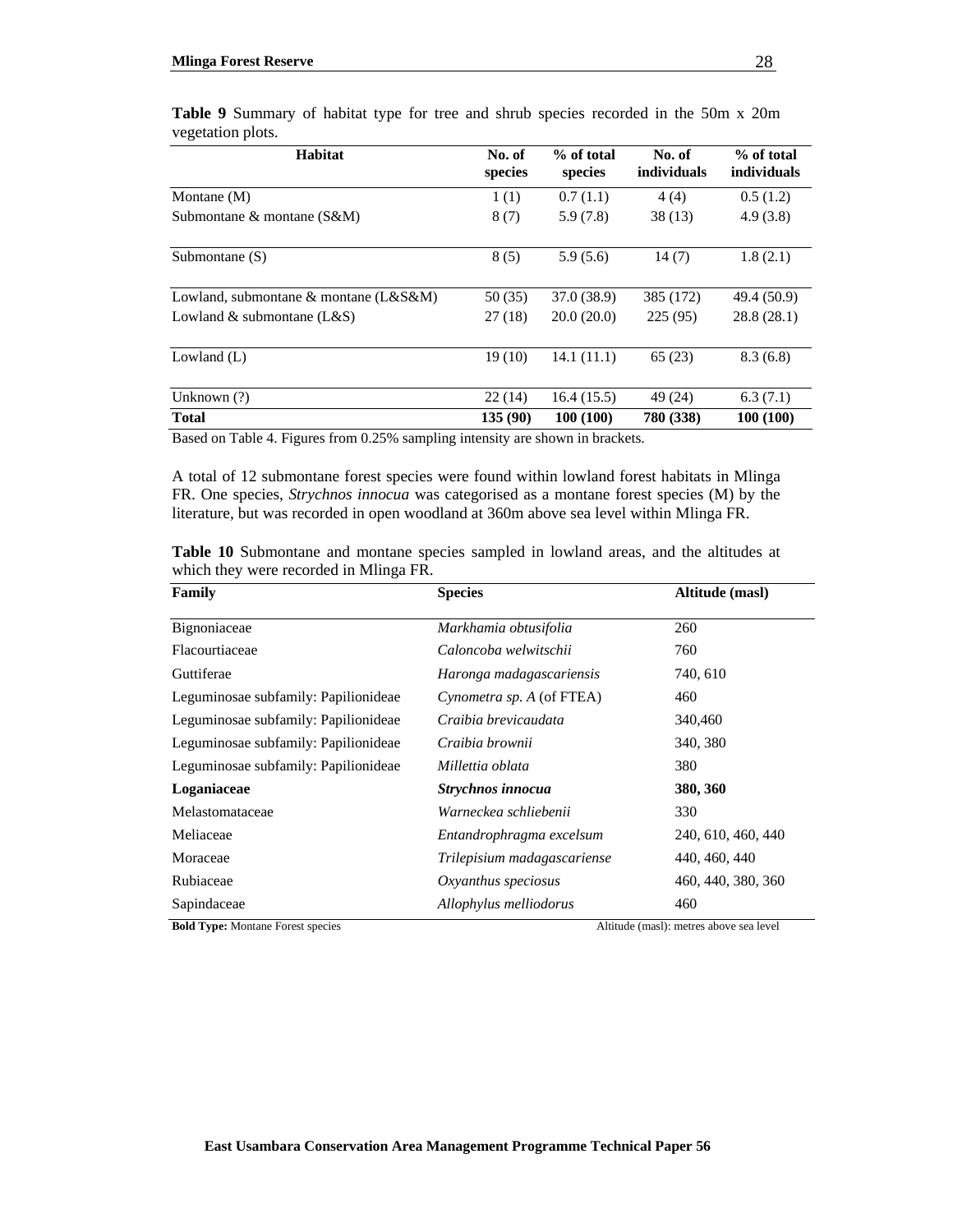

**Figure 12** Distribution of submontane and montane tree and shrub individuals in Mlinga FR.



**Figure 13** Distribution of submontane tree and shrub species in Mlinga FR.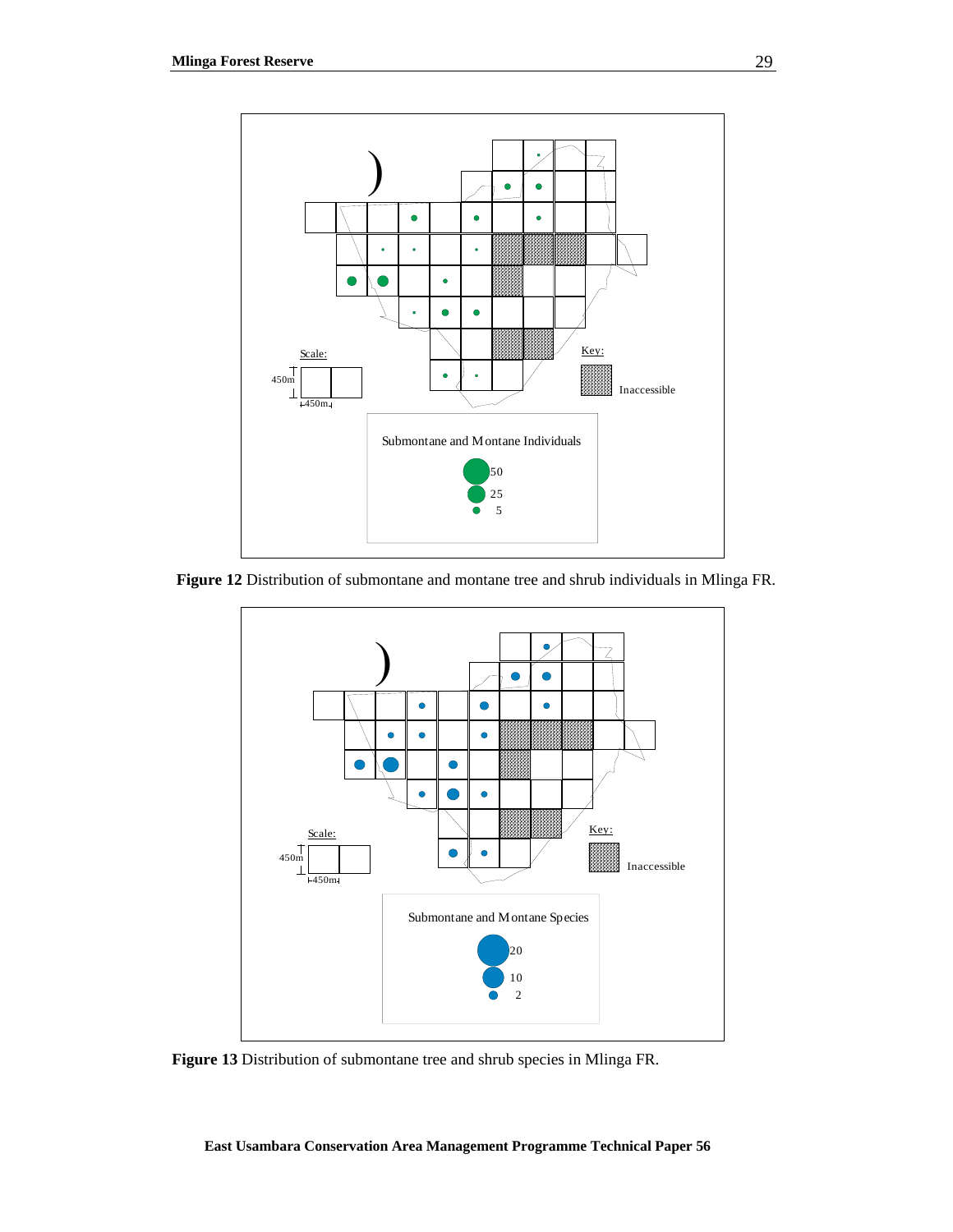## *4.3.1.7 Range extensions*

In 1986 and 1987 a botanical survey was conducted in the East Usambara Mountains (Ruffo *et al.* 1989). 53 species recorded in vegetation plots in Mlinga FR were also recorded by Ruffo *et al.* (1989) to be present in Mlinga FR. A total of 82 additional species were recorded in Mlinga FR during the present survey, 49 of these were recorded by Ruffo *et al.* (1989) at other locations in the East Usambaras, whilst 38 species were not recorded at all by Ruffo *et al.* (1989). Table 11 lists these new records for Mlinga FR.

Despite more than seven years systematic and opportunistic vegetation survey work by the EUBS team throughout the majority of the East Usambara Forest Reserves, 4 new species were found in the vegetation plots in Mlinga FR that were new to the East Usambara Biodiversity Database. These species are listed in Appendix 4.

**Table 11** Tree and shrub species found outside their previously recorded range in the East Usambara Mountains, and those species not listed by the 1986/7 survey (Ruffo *et al.*, 1989).

| <b>Species</b>                                                                                                                     | Range                                                                      |
|------------------------------------------------------------------------------------------------------------------------------------|----------------------------------------------------------------------------|
| <b>ANACARDIACEAE</b>                                                                                                               |                                                                            |
| Lannea schweinfurthii (Engl.) Engl. 1897                                                                                           | Not listed                                                                 |
| Lannea schweinfurthii var. stuhlmannii (Engl.) Kokwaro 1980 Not listed                                                             |                                                                            |
| Rhus natalensis Bernh. 1844                                                                                                        | Not listed                                                                 |
| <b>ANNONACEAE</b>                                                                                                                  |                                                                            |
| Annikia kummeriace (Engl. & Diels) Setten & Maas 1990<br>(basionym Enantia kummeriae Engl. & Diels 1900)                           | Amani area, Kwamsambia/Kihuhwi, Lutindi,<br>Kwamgumi/Segoma, Mtai          |
| Annona senegalensis Pers. 1806                                                                                                     | Not listed                                                                 |
| <b>APOCYNACEAE</b>                                                                                                                 |                                                                            |
| Hunteria zeylanica (Retz.) Gardn. Ex Thwaites 1860                                                                                 | Not listed                                                                 |
| <b>ARALIACEAE</b>                                                                                                                  |                                                                            |
| Cussonia arborea Hochst. Ex A. Rich. 1847                                                                                          | Not listed                                                                 |
| <b>BIGNONIACEAE</b>                                                                                                                |                                                                            |
| Markhamia lutea (Benth.) K. Schum 1895                                                                                             | Not listed                                                                 |
| Markhamia obtusifolia (Bak.) Spargue 1919                                                                                          | Not listed                                                                 |
| Stereospermum kunthianum Cham. 1832                                                                                                | Not listed                                                                 |
| <b>BOMBACEAE</b>                                                                                                                   |                                                                            |
| Rhodognaphalon schumannianum A. Robyns 1963 (basionym Kwamsambia/Kihuhwi, Kilanga, Lutindi,<br>Bombax rhodognaphalon K.Schum 1895) | Longuza, Kwamgumi/Segoma, Mtai                                             |
| <b>BORAGINACEAE</b>                                                                                                                |                                                                            |
| Cordia africana Lam. 1792                                                                                                          | Kwamsambia/Kihuhwi, Lutindi                                                |
| Gerascanthus mooicus (Roxb.) A. Borhidi 1988 (basionym<br>Cordia monoica Roxb. 1796)                                               | Not listed                                                                 |
| <b>CELASTRACEAE</b>                                                                                                                |                                                                            |
| Maytenus undata (Thunb.) Blakelock 1956                                                                                            | Lutindi, Kilanga, Kizara/Kizerui                                           |
| <b>COMBRETACEAE</b>                                                                                                                |                                                                            |
| Combretum molle R. Br. Ex G. Don 1827                                                                                              | Not listed                                                                 |
| Combretum schumannii Engl. 1895                                                                                                    | Kwamsambia/Kihuhwi, Kilanga, Lutindi,<br>Longuza, Marimba, Kwamgumi/Segoma |
| <b>COMPOSITAE</b>                                                                                                                  |                                                                            |
| Solanecio mannii (Hook.f.) C.Jeffrey 1986                                                                                          | Not listed                                                                 |
| <b>EBENACEAE</b>                                                                                                                   |                                                                            |
| Diospyros abyssinica (Hiern) F. White 1956                                                                                         | Bulwa, Kwamkoro                                                            |
| Diospyros natalensis (Harv.) Brenan 1954                                                                                           | Kwamgumi/Segoma, Mtai                                                      |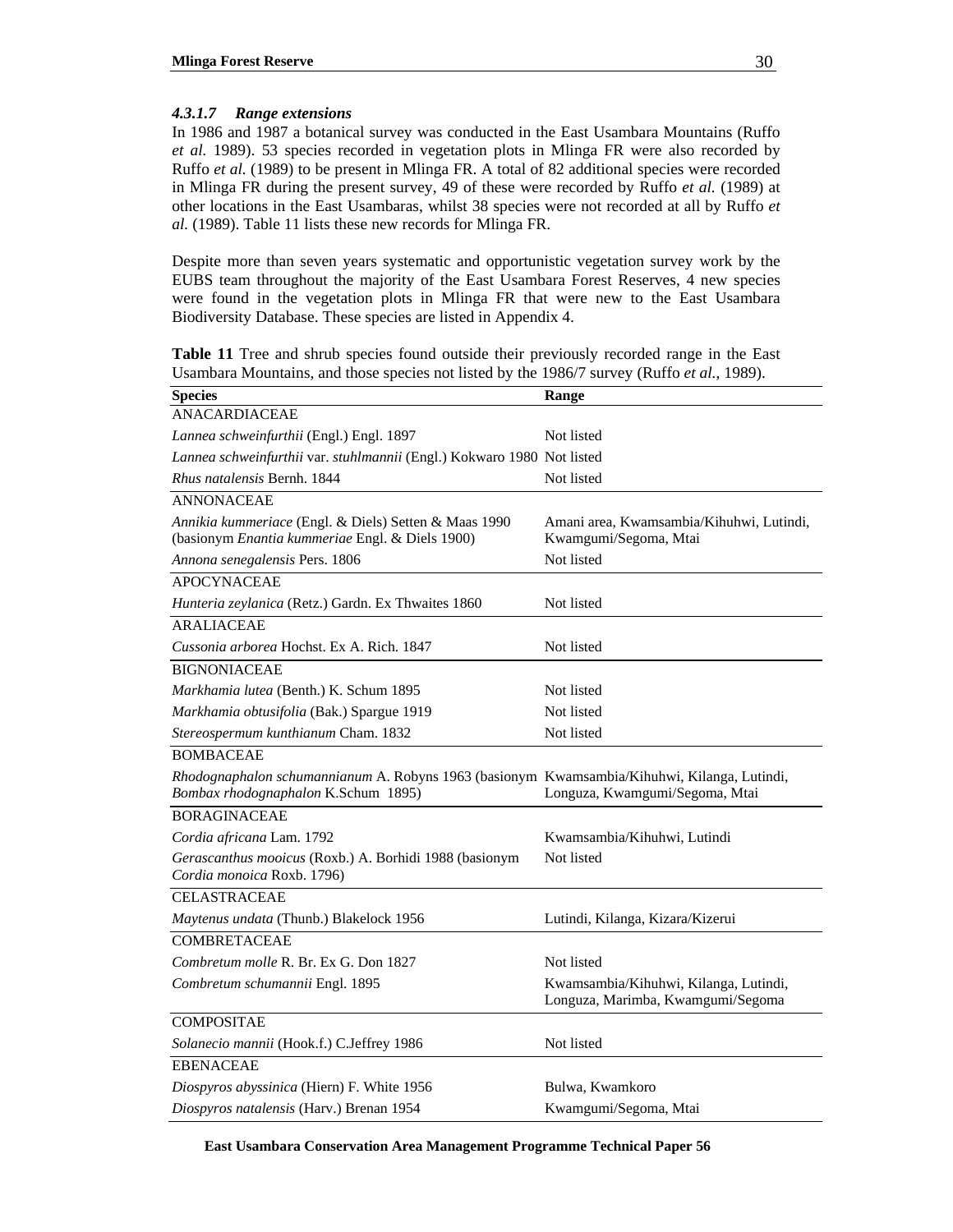| <b>Species</b>                                                                                                    | Range                                                                             |
|-------------------------------------------------------------------------------------------------------------------|-----------------------------------------------------------------------------------|
| <b>EUPHORBIACEAE</b>                                                                                              |                                                                                   |
| Antidesma membranaceum Müll. Arg. 1866                                                                            | Kwamkoro, Kwamsambia/Kihuhwi, Lutindi,<br>Longuza, Kwamgumi/Segoma, Mtai          |
| Bridelia cathartica G. Bertol. 1854                                                                               | Not listed                                                                        |
| Croton sylvaticus Hochst. 1845                                                                                    | Kwamsambia/Kihuhwi, Longuza, Kwamgumi,<br>Mtai                                    |
| Pycnocoma littoralis Pax 1894                                                                                     | Not listed                                                                        |
| Ricinodendron heudelotii (Baill.) Pierre ex Pax 1911                                                              | Kwamsambia/Kihuhwi, Kilanga, Lutindi,<br>Longuza, Marimba, Kwamgumi/Segoma, Mtai  |
| Shirakia elliptica (Hochst.) Kruijt 1996 (synonym Sapium<br>ellipticum (Krauss) Pax 1912)                         | Kwamkoro, Kwamsambia/Kihuhwi, Lutindi,<br>Longuza, Marimba, Kwamgumi/Segoma, Mtai |
| <b>FLACOURTIACEAE</b>                                                                                             |                                                                                   |
| Caloncoba welwitschii (Oliv.) Gilg 1908 (basionym Oncoba<br>welwitschii Oliv. 1868                                | Bulwa, Kwamkoro, Kwamsambia/Kihuhwi                                               |
| LEGUMINOSAE subfamily: CAESALPINOIDEAE                                                                            |                                                                                   |
| Afzelia quanzensis Welw. 1858                                                                                     | Longuza                                                                           |
| Cynometra brachyrrhachis Harms 1915                                                                               | Amani (FTEA)                                                                      |
| Cynometra longipedicelata Harms                                                                                   | Amani (FTEA)                                                                      |
| Cynometra sp. A (of FTEA)                                                                                         | Amani, Maramba                                                                    |
| Dialium holtzii Harms 1913                                                                                        | Kwamsambia/Kihuhwi, Longuza,<br>Kwamgumi/Segoma, Mtai                             |
| Scorodophloeus fischeri (Taub.) J. Léonard 1951                                                                   | Longuza, Marimba, Kwamgumi/Segoma,<br>Mtai                                        |
| LEGUMINOSAE subfamily: MIMOSOIDEAE                                                                                |                                                                                   |
| Albizia adianthifolia (Schumach.) W.F. Wight 1909                                                                 | Amani (FTEA)                                                                      |
| Feuilleea versicolor (Welw. Ex Oliv) Kuntze 1891 (basionym Not listed<br>Albizia versicolor (Welw.ex) Oliv. 1871) |                                                                                   |
| Dichrostachys cinerea (L.) Wight & Arn. 1834                                                                      | Not listed                                                                        |
| Parkia filicoidea (Welw.ex) Oliv. 1871                                                                            | Kwamkoro, Kwasambia/Kihuhwi, Lutindi,<br>Longuza, Marimba, Mtai                   |
| LEGUMINOSAE subfamily: PAPILIONOIDEAE                                                                             |                                                                                   |
| Angylocalyx braunii Harms 1810                                                                                    | Kwamsambia/Kihuhwi,<br>Kwambgumi/Segoma, Mtai                                     |
| Cordyla africana Lour. 1790                                                                                       | Not listed                                                                        |
| Craibia brevicaudata (Vatke) Dunn 1911                                                                            | Kwamsambia/Kihuhwi, Longuza                                                       |
| Craibia brownii Dunn 1911                                                                                         | Not listed                                                                        |
| Lonchocarpus bussei Harms 1902                                                                                    | Longuza                                                                           |
| Millettia oblata Gillet 1911                                                                                      | Sangarawe, Monga (FTEA)                                                           |
| Millettia usaramensis Taub. 1895                                                                                  | Not listed                                                                        |
| Diphaca kirkii (S. Moore) Taub. 1894 (basionym Ormocarpum Not listed<br>kirkii S. Moore 1877)                     |                                                                                   |
| Pterocarpus angolensis DC. 1825                                                                                   | Not listed                                                                        |
| <b>LOGANIACEAE</b>                                                                                                |                                                                                   |
| Strychnos innocua Delile 1826                                                                                     | Not listed                                                                        |
| Strychnos spinosa Lam 1794                                                                                        | Not listed                                                                        |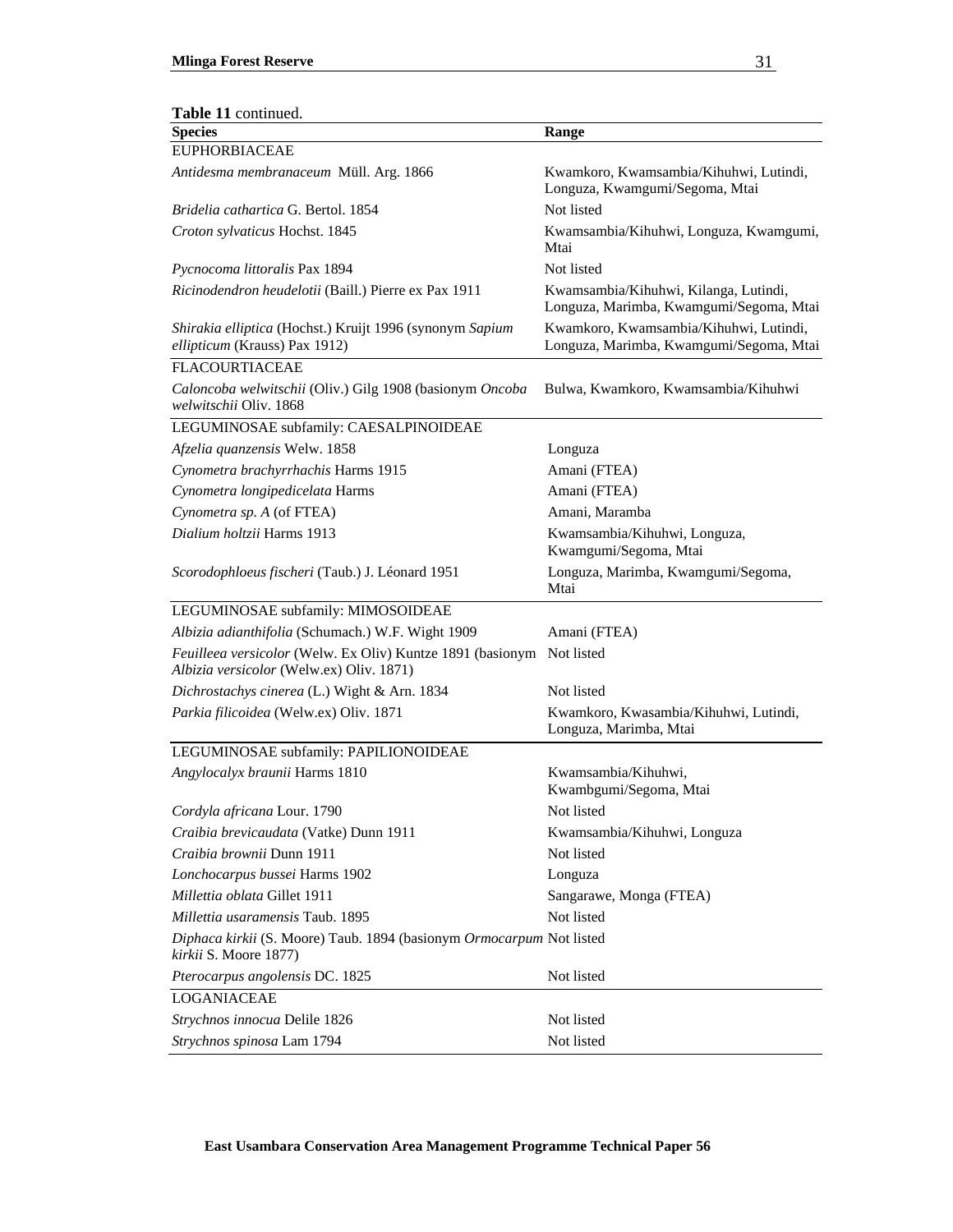| Table 11 continued.                                                                              |                                                                                       |
|--------------------------------------------------------------------------------------------------|---------------------------------------------------------------------------------------|
| <b>Species</b>                                                                                   | Range                                                                                 |
| <b>MELASTOMATACEAE</b>                                                                           |                                                                                       |
| Memecylon amaniense (Gilg.) A.Fern. & & R.Fern 1960                                              | Kilanga, Lutindi                                                                      |
| Warneckea schliebenii (Markgr.) Jacq.-Fél. 1978 (basionym<br>Memecylon schliebenii Markgr. 1932) | Not listed                                                                            |
| <b>MELIACEAE</b>                                                                                 |                                                                                       |
| Entandrophragma excelsum (Dawe & Sprague) Sprauge 1910                                           | Kwamkoro, Amani area,<br>Kwamsambia/Kihuhwi, Lutindi, Mtai                            |
| Trichilia dregeana Sond. 1860                                                                    | Kwamkoro, Amani area,<br>Kwamsambia/Kihuhwi, Lutindi, Kwamgumi                        |
| Turraea floribunda Hochst. 1844                                                                  | Not listed                                                                            |
| <b>MELIANTHACEAE</b>                                                                             |                                                                                       |
| Bersama abyssinica Fresen 1837                                                                   | Kwamkoro, Kwamsambia/Kihuhwi, Lutindi,<br>Marimba, Mtai                               |
| <b>MORACEAE</b>                                                                                  |                                                                                       |
| Artocarpus heterophyllus Lam. (exotic) 1789                                                      | Not listed                                                                            |
| Ficus holstii Warb. 1894 (basionym Ficus lutea Vahl 1805)                                        | Bulwa, Lutindi, Longuza                                                               |
| Mesogyne insignis Engl. 1894                                                                     | Bulwa, Kwamkoro, Amani area, Kilanga,<br>Lutindi, Longuza, Marimba, Kwamgumi,<br>Mtai |
| Trilepisium madagascariense Thouars ex DC. 1825                                                  | Kwamkoro, Kwamsambia/Kihuhwi, Kilanga,<br>Lutindi, Longuza, Kwamgumi/Segoma, Mtai     |
| <b>MYRTACEAE</b>                                                                                 |                                                                                       |
| Eugenia guineense (synonym Synzigium guineense (Willd.)<br>DC. 1828 afromontanum F. White)       | Kwamkoro, Kwamsambia/Kihuhwi, Lutindi,<br>Mtai                                        |
| <b>RHAMNACEAE</b>                                                                                |                                                                                       |
| Maesopsis eminii Engl. 1895 (introduced)                                                         | Bulwa, Kwamkoro, Amani area,<br>Kwamsambia/Kihuhwi, Longuza,<br>Kwamgumi/Segoma       |
| Ziziphus mucronata Willd. 1809                                                                   | Mtai                                                                                  |
| Ziziphus pubescens Oliv. 1887                                                                    | Mtai                                                                                  |
| <b>RUBIACEAE</b>                                                                                 |                                                                                       |
| Rothmannia manganjae (Hiern) Keay 1958                                                           | Bulwa, Kwamsambia/Kihuhwi, Kilanga,<br>Lutindi, Longuza, Mtai                         |
| <i>Tarenna pavettoides</i> (Harv.) Sim 1907                                                      | Kwamsambia/Kihuhwi,Lutindi, Longuza,<br>Longuza                                       |
| Vangueria infausta Burchell 1824                                                                 | Kwamsambia/Kihuhwi                                                                    |
| <b>RUTACEAE</b>                                                                                  |                                                                                       |
| Vepris amaniensis (Engl.) Mziray 1992                                                            | Not listed                                                                            |
| Vepris simplicifolia (Engl.) Mziray 1992                                                         | Not listed                                                                            |
| Zanthoxylum holtzianum (Engl.) P.G. Waterman 1975                                                | Not listed                                                                            |
| <b>SAPINDACEAE</b>                                                                               |                                                                                       |
| Allophylus melliodorus Gilg ex Radlk. 1909                                                       | Lutindi, Mtai                                                                         |
| Phialodiscus unijugatus Baker 1879 (basionym Blighia<br>unijugata Baker 1868)                    | Kwamkoro, Kwamsambia/Kihuhwi, Kilanga,<br>Lutindi, Longuza, Kwamgumi/Segoma, Mtai     |
| Zanha golungensis Hiern 1896                                                                     | Kwamsambia/Kihuhwi, Kilanga, Lutindi,<br>Longuza, Kwamgumi/Segoma, Mtai               |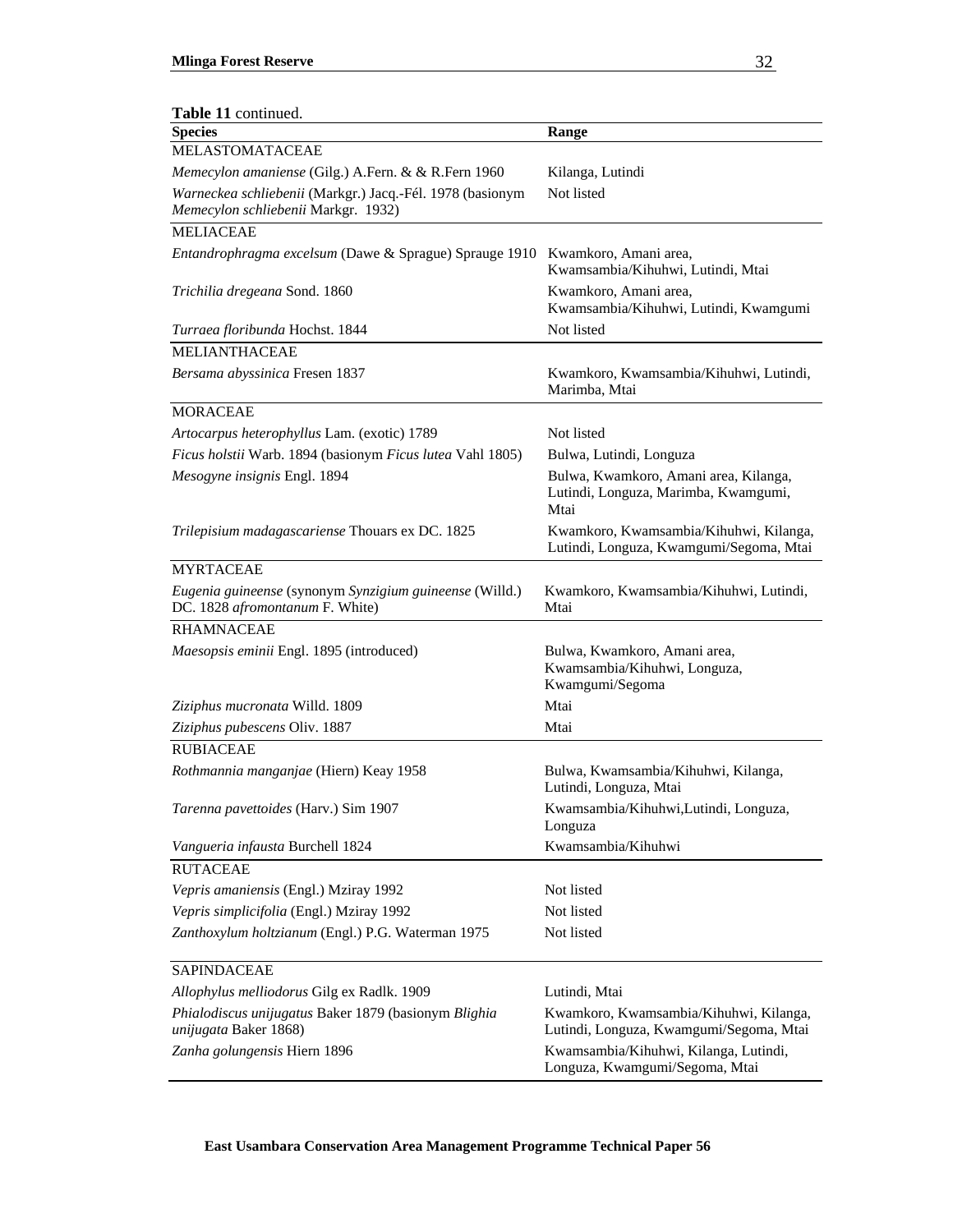| Table 11 continued.                                                                                                                  |                                                                         |
|--------------------------------------------------------------------------------------------------------------------------------------|-------------------------------------------------------------------------|
| <b>Species</b>                                                                                                                       | Range                                                                   |
| <b>SAPOTACEAE</b>                                                                                                                    |                                                                         |
| <i>Bequaertiodendron natalense</i> (Sond.) Heine & J.H. Hemsl.<br>1960                                                               | Kwamsambia/Kihuhwi, Lutindi, Longuza,<br>Kwamgumi/Segoma, Mtai          |
| <i>Manilkara sulcata</i> (Engl.) Dubard. 1915                                                                                        | Lutindi, Longuza                                                        |
| Pouteria adolfi-friedericii (Engl.) A. Meeuse 1960 (synonym<br>Aningeria adolfi-friedericii (Engl.) Robyns & G.C.C. Gilbert<br>1947) | Bulwa, Kwamkoro, Kwamsambia/Kihuhwi,<br>Kilanga, Lutindi, Longuza, Mtai |
| Synsepalum cerasiferum (Welw.) T.D. Penn. 1991                                                                                       | Not listed                                                              |
| <b>STERCULIACEAE</b>                                                                                                                 |                                                                         |
| Cola clavata Mast, 1868                                                                                                              | Marimba, Kwamgumi/Segoma                                                |
| Cola scheffleri K.Schum 1903                                                                                                         | Kwamsambia/Kihuhwi, Lutindi,<br>Kwamgumi/Segoma, Mtai                   |
| Dombeya shupangae K. Schum 1900                                                                                                      | Lutindi                                                                 |
| Sterculia rogersii N.E.Br. 1921                                                                                                      | Not listed                                                              |
| <b>ULMACEAE</b>                                                                                                                      |                                                                         |
| Celtis africana Burm. f. 1768                                                                                                        | Kwamsambia/Kihuhwi, Lutindi, Longuza,<br>Kwamgumi/Segoma, Mtai          |
| <b>UMBELLIFERAE</b>                                                                                                                  |                                                                         |
| Peucedanum araliaceum (Hochst.) Hiern 1877 (basionym<br>Steganotaenia araliacea Hochst. 1844)                                        | Not listed                                                              |
| <b>VERBENACEAE</b>                                                                                                                   |                                                                         |
| Premna chrysoclada (Bojer) Gürke 1903                                                                                                | Kwamsambia/Kihuhwi, Lutindi, Longuza,<br>Marimba, Kwamgumi/Segoma, Mtai |
| <i>Vitex ferruginea Schumach. &amp; Thonn.</i> 1827                                                                                  | Not listed                                                              |

## *4.3.1.8 Timber species*

The inaccessible nature of Mlinga FR suggests that this forest block was not subjected to such extensive commercial logging as were other more accessible and resource rich areas such as Amani and Nilo FRs. However, small scale extraction of timber for local and commercial use over the years is suspected to have been significant. The most commonly extracted trees within Tanzania (Ruffo *et al.*, 1989) are listed in Table 12 to present an indication of the remaining populations of these species within Mlinga FR.

A total of fifteen tree species recorded within the vegetation plots were listed by Ruffo *et al.* (1989) as useful for timber and/or plywood use. Ten species and 73 individuals were recorded as 'Timber only' (species that are regarded by the Forestry Division as timber trees, although may not necessarily have been used in the East Usambaras) (Table 12). Two species and 2 individuals were listed as 'Plywood only' and 5 species and 31 individuals listed as 'Plywood and Timber' species (information based on Sikh Saw Mills (T) Ltd of Tanga) (Ruffo *et al.*, 1989) (Table 12).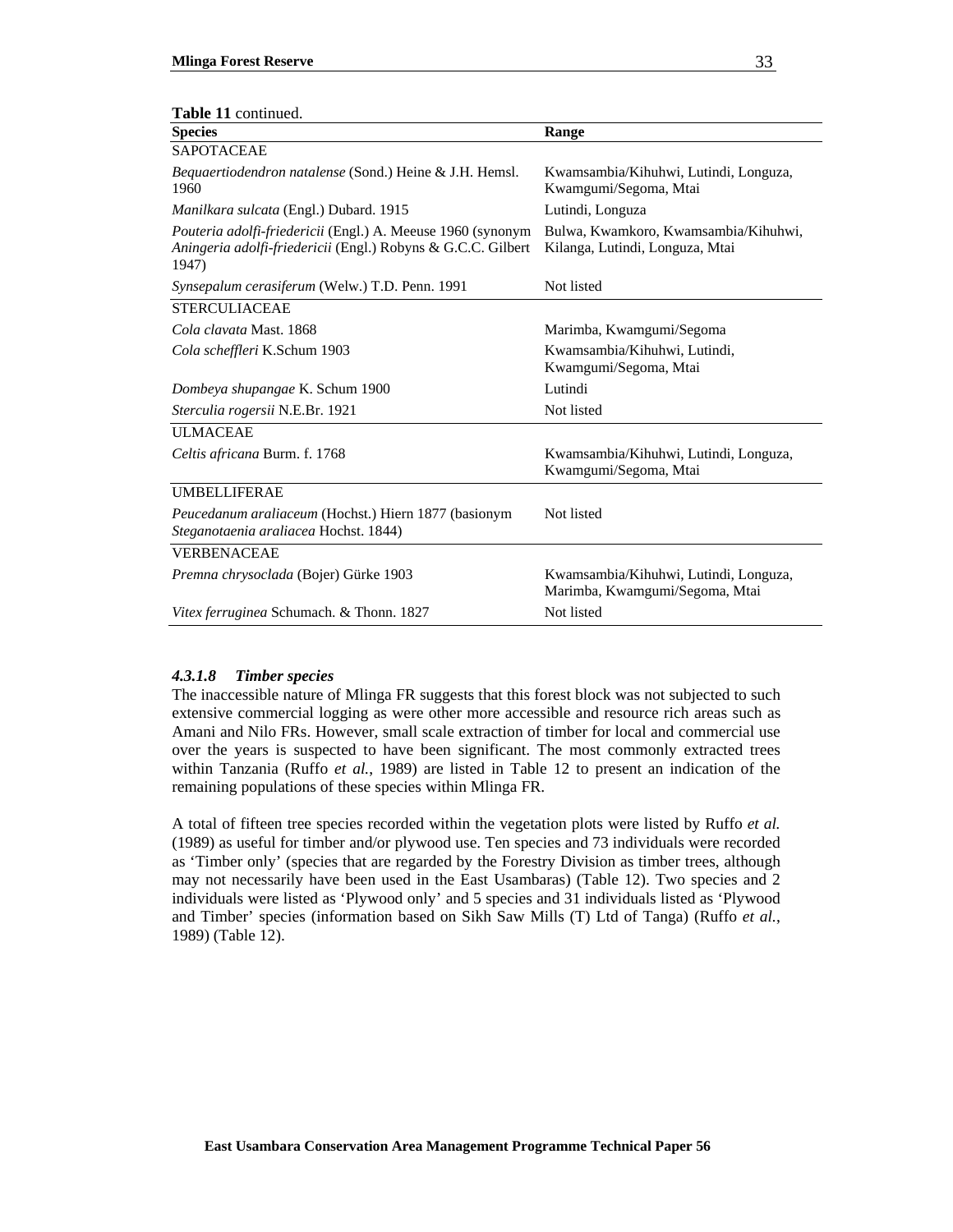| Family                                | <b>Species</b>                                                   | Ruffo et al.,<br>1989 category | <b>No. Indivs</b><br>$(n=780)$ | No. plots<br>$(n=34)$ |
|---------------------------------------|------------------------------------------------------------------|--------------------------------|--------------------------------|-----------------------|
| <b>Timber only</b>                    |                                                                  |                                |                                |                       |
| Boraginaceae                          | Cordia africana                                                  | Timber only                    | 1                              | $\mathbf{1}$          |
| Combretaceae                          | Combretum schumannii                                             | Timber only                    | 5                              | 1                     |
| Combretaceae                          | Terminalia sambesiaca                                            | Timber only                    | 3                              | 3                     |
| Ebenaceae                             | Diospyros abyssinica                                             | Timber only                    | 1                              | 1                     |
| Euphorbiaceae                         | Macaranga capensis                                               | Timber only                    | 14                             | 4                     |
| Guttiferae                            | Allanblackia stuhlmannii**                                       | Timber only                    | 3                              | 3                     |
| Leguminosae subfamily:<br>Mimosoideae | Albizia gummifera*                                               | Timber only                    | 17                             | 7                     |
| Melianthaceae                         | Bersama abyssinica*                                              | Timber only                    | $\overline{2}$                 | 2                     |
| Moraceae                              | Milicia excelsa                                                  | <b>Timber only</b>             | 10                             | 6                     |
| Olacaeae                              | Strombosia scheffleri *                                          | Timber only                    | 15                             | 2                     |
| Sapotaceae                            | Pouteria adolfi-fredericii (syn.<br>Aningeria aldofi-fredericii) | Timber only                    | $\overline{2}$                 | 2                     |
|                                       |                                                                  | <b>Total</b>                   | 73                             |                       |
| <b>Plywood only</b>                   |                                                                  |                                |                                |                       |
| Loganiaceae                           | Anthocleista grandiflora**                                       | Plywood only                   | 1                              | 1                     |
| Sterculiaceae                         | Sterculia appendiculata                                          | Plywood only                   | 1                              | 1                     |
|                                       |                                                                  | <b>Total</b>                   | $\mathbf{2}$                   |                       |
| Plywood & Timber                      |                                                                  |                                |                                |                       |
| <b>Mimosoideae</b>                    | Leguminosae subfamily: Newtonia buchananii**                     | Plywood &<br><b>Timber</b>     | 1                              | 1                     |
| Meliaceae                             | Entandrophragma excelsum                                         | Plywood &<br>Timber            | 13                             | 4                     |
| Moraceae                              | Antiaris toxicaria*                                              | Plywood &<br>Timber            | 15                             | 10                    |
| Myrtaceae                             | Eugenia guineensis (syn. Synzigium<br>guineense afromontanum)    | Plywood &<br>Timber            | $\mathbf{1}$                   | 1                     |
| Rhamnaceae                            | Maesopsis eminii (introduced,<br>naturalized)                    | Plywood &<br>Timber            | 1                              | $\mathbf{1}$          |
|                                       |                                                                  | <b>Total</b>                   | 31                             |                       |

**Table 12** The abundance of selected timber and plywood species.

#### **KEY TO ABBREVIATIONS FOR TABLE 12**

**Bold Type** – species that are listed by Ruffo *et al.* (1989) as one of four species preferred by pitsawers.

Timber only: regarded as timber trees by the Forestry Division but have not necessarily been used in the East Usambaras.

Plywood only and Plywood & Timber: lists of species provided by Sikh Saw Mills (T) Ltd of Tanga (Ruffo *et al.*, 1989).

Regeneration Layer:

*Antiaris toxicaria\** : species recorded in the regeneration sample plots 3m x 3m are marked with one asterisk *Anthocleista gradiflora\*\** : additional species recorded in the regeneration sample plots 6m x 6m are marked with two asterisks.

Appendices 5 and 6 provide further lists of useful plant species found within Mlinga FR (including fuelwood, building poles and medicinal plants).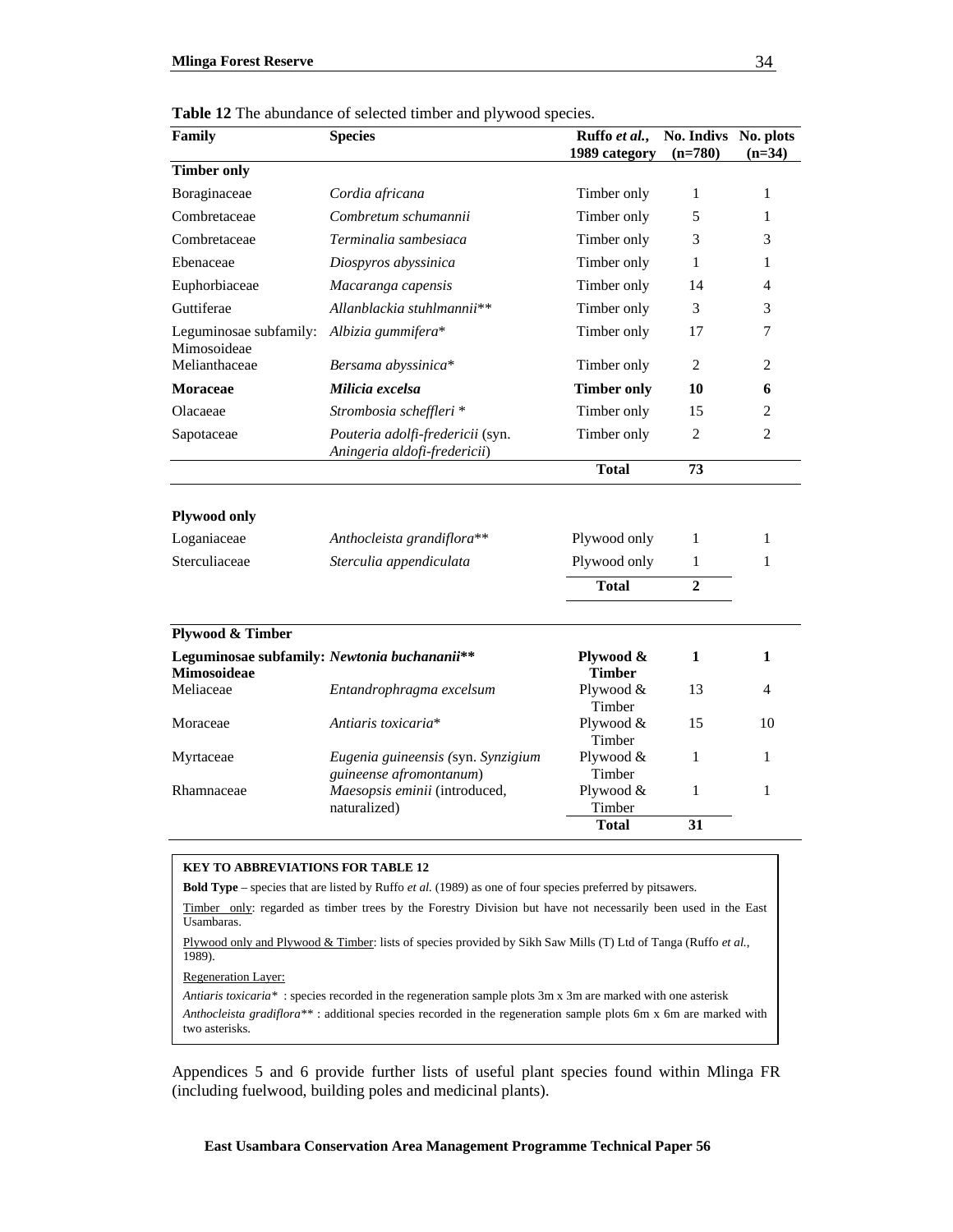#### *4.3.1.9 Sampling Intensity*

The species accumulation curve (Figure 5) and the vegetation plot species list (Table 4) show that a significant number of species and individuals were recorded as a consequence of increasing the intensity of sampling from 0.25% to 0.5%. Table 13 summarises the most important differences between the two sampling intensities.

**Table 13** Comparison of results obtained from vegetation sampling as a consequence of increase of sampling intensity.

|                                       | 0.5% sampling intensity<br>(450m x 450m grid system) | $0.25\%$ sampling intensity<br>$(450m \times 900m \text{ grid system})$ |
|---------------------------------------|------------------------------------------------------|-------------------------------------------------------------------------|
| Number of vegetation plots sampled    | 34                                                   |                                                                         |
| Total number of individuals sampled   | 780                                                  | 338                                                                     |
| Total number of species sampled       | 135                                                  | 90                                                                      |
| Mean no. of trees per plot (Stdev.)   | 22.92 (16.82)                                        | 19.88 (16.24)                                                           |
| Mean no. of species per plot (Stdev.) | 9.44(7.13)                                           | 8.06(6.07)                                                              |
| No. of endemic species $(E(EU))$      |                                                      | 4                                                                       |
| No. of near-endemic species (N)       | 15                                                   | 11                                                                      |
| No. of forest dependent species (F)   | 41                                                   | 31                                                                      |

Stdev.: Standard deviation – measure of variability about the mean (the higher the number the more variability around the main value).

#### *4.3.1.10 Regeneration*

Herbaceous vegetation dominated the ground layer in regeneration plots, with grasses predominant. Soils were a mixture of loamy clay, sandy clay, sandy loam and rock. Regeneration, in general was poor with an average of 3.18 and 2.41 species regenerating per plot within 6m x 6m and 3m x 3m plots respectively. A more detailed summary of regeneration plot information is shown in Appendix 7.

An additional eleven species were recorded solely in the regeneration layer, ten within the 3m x 3m sample plots and eleven in the 6m x 6m sample plots (Table 14). Four of these species were classified as forest dependent, all with a widespread distribution. Identification of four of these species to species level was not possible (Table 14).

At least three of the species present in the regeneration layer represent range extensions for the survey performed by Ruffo *et al.* (1989), these include: *Garcinia volkensii* (Guttiferae) previously recorded in Bulwa, Lutindi FR and Mtai FR; *Khaya nyasica* (Meliaceae) previously recorded in Kwamkoro FR, Kwamsambia/Kihuhwi FRs, Kilanga FR, Lutindi FR, Longuza FR, Kwamgumi/Segoma and Mtai FR; *Rinorea ilicifolia* (Violaceae) previously recorded in Monga/Ndora.

At least two of the regenerating species are useful to humans, *Khaya nyasica* (Meliaceae) is recorded as useful for plywood or timber, whilst *Millettia dura* (Leguminosae: subfamily Papilionoideae) are used for building poles (Ruffo, 1989).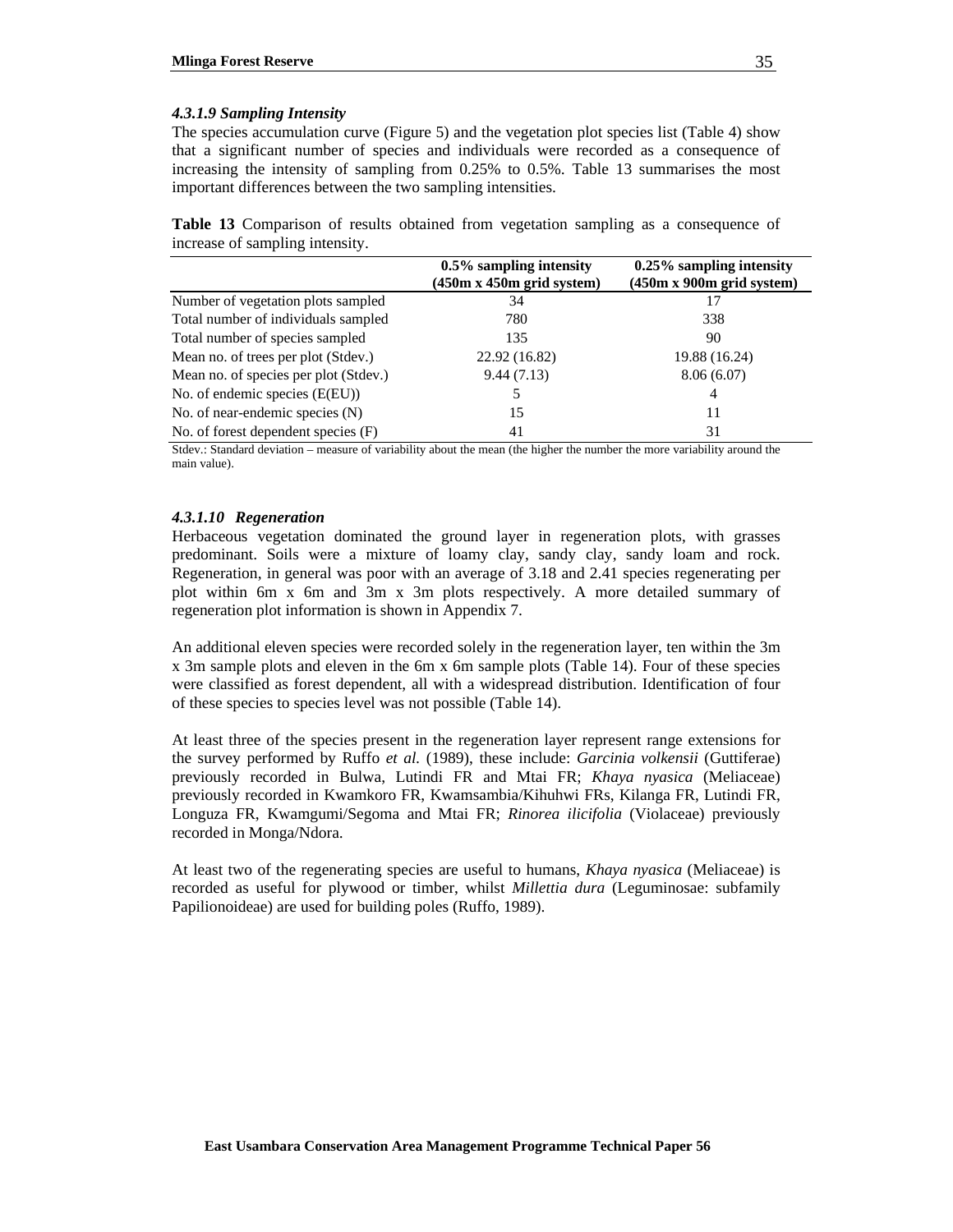**Table 14** Species recorded exclusively in the regeneration layer.

|                                                                                                                                                                                                                                                                                                                                                                                                                                                                                                                                                                                                                                                                                                                                                                                                               | <b>Ecol. Type</b>        | Habitat                    | <b>Endemic Status</b>    |
|---------------------------------------------------------------------------------------------------------------------------------------------------------------------------------------------------------------------------------------------------------------------------------------------------------------------------------------------------------------------------------------------------------------------------------------------------------------------------------------------------------------------------------------------------------------------------------------------------------------------------------------------------------------------------------------------------------------------------------------------------------------------------------------------------------------|--------------------------|----------------------------|--------------------------|
| <b>BURSEACEAE</b>                                                                                                                                                                                                                                                                                                                                                                                                                                                                                                                                                                                                                                                                                                                                                                                             |                          |                            |                          |
| Commiphora sp.                                                                                                                                                                                                                                                                                                                                                                                                                                                                                                                                                                                                                                                                                                                                                                                                | $\overline{\mathcal{L}}$ | $\overline{\mathcal{L}}$   | $\overline{\mathcal{L}}$ |
| <b>GUTTIFERAE</b>                                                                                                                                                                                                                                                                                                                                                                                                                                                                                                                                                                                                                                                                                                                                                                                             |                          |                            |                          |
| Garcinia volkensii Engl. 1895                                                                                                                                                                                                                                                                                                                                                                                                                                                                                                                                                                                                                                                                                                                                                                                 | F                        | L&S&M                      | W                        |
| <b>HERNANDIACEAE</b>                                                                                                                                                                                                                                                                                                                                                                                                                                                                                                                                                                                                                                                                                                                                                                                          |                          |                            |                          |
| Gynocarpus americanus <sup>1</sup>                                                                                                                                                                                                                                                                                                                                                                                                                                                                                                                                                                                                                                                                                                                                                                            | f                        | L                          | W                        |
| LEGUMINOSAE: subfamily CAESALPINIOIDEAE                                                                                                                                                                                                                                                                                                                                                                                                                                                                                                                                                                                                                                                                                                                                                                       |                          |                            |                          |
| Senna singueana (Delile) J.M. Lock 1988 (basionym Cassia<br>singueana (Delile) Lock, 1988)                                                                                                                                                                                                                                                                                                                                                                                                                                                                                                                                                                                                                                                                                                                    | O                        | L&S&M                      | W                        |
| LEGUMINOSAE: subfamily MIMOSOIDEAE                                                                                                                                                                                                                                                                                                                                                                                                                                                                                                                                                                                                                                                                                                                                                                            |                          |                            |                          |
| Albizia sp.                                                                                                                                                                                                                                                                                                                                                                                                                                                                                                                                                                                                                                                                                                                                                                                                   | $\overline{?}$           | $\boldsymbol{\mathcal{P}}$ | $\overline{\mathcal{L}}$ |
| LEGUMINOSAE: subfamily PAPILIONOIDEAE                                                                                                                                                                                                                                                                                                                                                                                                                                                                                                                                                                                                                                                                                                                                                                         |                          |                            |                          |
| Millettia dura Dunn 1912                                                                                                                                                                                                                                                                                                                                                                                                                                                                                                                                                                                                                                                                                                                                                                                      | f                        | S&M                        | W                        |
| <b>MELIACEAE</b>                                                                                                                                                                                                                                                                                                                                                                                                                                                                                                                                                                                                                                                                                                                                                                                              |                          |                            |                          |
| Khaya nyasica stapf ex Baker f. 1911                                                                                                                                                                                                                                                                                                                                                                                                                                                                                                                                                                                                                                                                                                                                                                          | F                        | $\overline{\cdot}$         | W                        |
| <i>Trichilia emetica</i> Vahl (basionym <i>Elcaja roka</i> Forssk, synonym<br>Trichilia roka Forssk. Chiov. 1932)                                                                                                                                                                                                                                                                                                                                                                                                                                                                                                                                                                                                                                                                                             | $\mathbf f$              | L&S                        | W                        |
| <b>RUBIACEAE</b>                                                                                                                                                                                                                                                                                                                                                                                                                                                                                                                                                                                                                                                                                                                                                                                              |                          |                            |                          |
| Pavetta sp.                                                                                                                                                                                                                                                                                                                                                                                                                                                                                                                                                                                                                                                                                                                                                                                                   | $\overline{\mathcal{L}}$ | $\overline{\cdot}$         | $\overline{\cdot}$       |
| <b>SAPINDACEAE</b>                                                                                                                                                                                                                                                                                                                                                                                                                                                                                                                                                                                                                                                                                                                                                                                            |                          |                            |                          |
| Lecaniodiscus fraxinifolia Baker 1849                                                                                                                                                                                                                                                                                                                                                                                                                                                                                                                                                                                                                                                                                                                                                                         | F                        | $\overline{\cdot}$         | W                        |
| <b>SAPOTACEAE</b>                                                                                                                                                                                                                                                                                                                                                                                                                                                                                                                                                                                                                                                                                                                                                                                             |                          |                            |                          |
| Manilkara sp.                                                                                                                                                                                                                                                                                                                                                                                                                                                                                                                                                                                                                                                                                                                                                                                                 | $\overline{\mathcal{L}}$ | $\overline{\cdot}$         | $\overline{?}$           |
| VIOLACEAE                                                                                                                                                                                                                                                                                                                                                                                                                                                                                                                                                                                                                                                                                                                                                                                                     |                          |                            |                          |
| Rinorea ilicifolia (Wlw. ex Oliv) Kuntze 1891 (basionym Alsodeia<br>ilicifolia Welw. ex Oliv. 1869)                                                                                                                                                                                                                                                                                                                                                                                                                                                                                                                                                                                                                                                                                                           | F                        | L&S&M                      | W                        |
| KEY TO ABBREVIATIONS FOR TABLE 14 (also refer to section 1.2.1)                                                                                                                                                                                                                                                                                                                                                                                                                                                                                                                                                                                                                                                                                                                                               |                          |                            |                          |
| Ecological type: (based on Iversen, 1991b)<br>F - Forest dependent species: Species previously recorded as restricted to primary or closed canopy forest only, e.g.<br>wet evergreen forest, dry evergreen forest and/or riverine forest;<br>f - Forest dwelling but not forest dependent: Species previously recorded in primary or closed canopy forest as<br>٠<br>defined above and/or in forest edge, clearings, secondary forest, deciduous forest and woodland, and<br>O - Non-forest species: These are species that do not occur in primary or secondary forest or forest edge (e.g. species<br>$\bullet$<br>that have been recorded in bushland, heathland, thicket, secondary scrub, grassland, rocky outcrops, swamps,<br>wastelands and cultivation.<br><b>Habitat:</b> (based on Hamilton, 1989) |                          |                            |                          |
| L - Lowland: Species occurring at altitudes less than 850m above sea level;<br>٠<br>S - Submontane: Species occurring at altitudes greater than 850m above sea level (masl) and below 1,250 masl.<br>٠<br>M – Montane Species occurring at altitudes greater than 1,250m above sea level.<br>٠<br>If species occur in more than one habitat range, this has been recorded (e.g. $L&S$ – this species has been recorded at<br>altitudes between 0m and 1,250m above sea level).                                                                                                                                                                                                                                                                                                                                |                          |                            |                          |

Endemic status: (based on Iversen, 1991b)

- E Usambara endemic: Occurring only in the Usambara mountains, EU Range limited to the East Usambara Mountains, WU - Range limited to the West Usambara Mountains;
- N Near-endemic: Species with limited ranges in the Eastern Arc mountains and the adjacent coastal forests (occurring only in the East African biodiversity hotpot);
- W Widespread distribution.

<sup>1</sup> Additional species recorded as a consequence of intensitying sampling effort by increasing plots to 6m x 6m in size.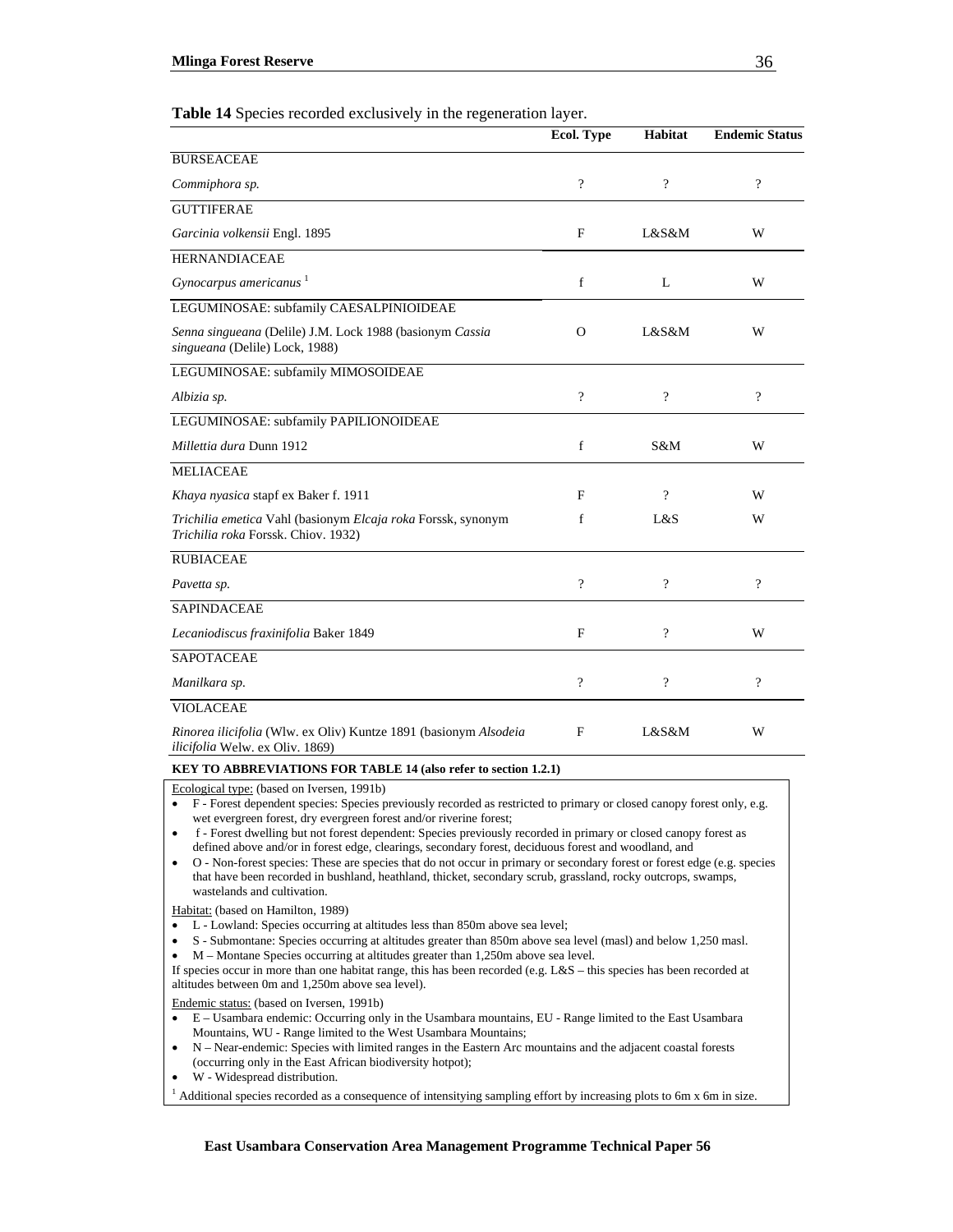#### *4.3.1.11 Regeneration sampling intensity*

In Mlinga FR, the increase in the size of sample plot during regeneration sampling from 3m x 3m to 6m x 6m produced an additional 11 species (Table 15), although only one of these was not recorded in the vegetation plots (Table 14). An additional 200 individuals were recorded, 61 stems of dbh 1-9.5cm and 139 stems of dbh <1cm (Table 15). An increase in sampling intensity decreased the mean number of individuals per plot and the variance (standard deviation) associated with it (Table 15). Only a small increase was seen in the mean number of species per plot and its associated variance when sampling intensity was increased to 6m x 6 m plots (Table 15).

**Table 15** Comparison of results obtained from regeneration sampling as a consequence of increasing the size of nested plots from 3m x 3m to 6m x 6m.

|                                                         | <b>Regeneration plot</b><br>$3m \times 3m$ | <b>Regeneration plot</b><br>$6m \times 6m$ |
|---------------------------------------------------------|--------------------------------------------|--------------------------------------------|
| Total number of species                                 | 49                                         | 60                                         |
| Total number of individuals                             | 227                                        | 427                                        |
| Total number of stems (1-9.5cm)                         | 33                                         | 94                                         |
| Total number of stems $\left(\text{<}1\text{cm}\right)$ | 194                                        | 333                                        |
| Mean number of individuals per plot                     | 4.63                                       | 1.85                                       |
| Standard Deviation (s) (degree of variance)             | 8.07                                       | 1.24                                       |
| Mean no. sp. per plot                                   | 2.24                                       | 3.15                                       |
| Standard Deviation (s) (degree of variance)             | 2.13                                       | 2.97                                       |

## *4.3.1.12 Opportunistic plant collection and observation*

A total of 123 species including monocotyledons, dicotyledons, pteridophytes and gymnosperms, were opportunistically recorded within Mlinga FR (Table 14). These represented 54 families. Forty voucher specimens were collected. An additional 4 endemic, 12 near-endemic and 17 forest dependent species were recorded during opportunistic collection. Fifteen species from the opportunistic checklist (Table 16) are new species records for the East Usambara Biodiveristy Database. These species are summarised in Appendix 4.

Mlinga Peak summit area was of particular interest during opportunistic collection. Collections of gymnosperms such as *Podocarpus latifolius* (Podocarpaceae) and *Encephalartos hildebrandtii* (Zamiaceae); the dicotyledonous angiosperms *Saintpaulia diplotricha*, *S. magungensis* and *Streptocarpus* sp. (Gesneriaceae), and monocotyledonous angiosperms *Pandanus sp.* (Pandanaceae) and *Phoenix reclinata* (Palmae) were made here (Table 16). These species were seen nowhere else in the reserve.

*Sanrafaelia ruffonammari* (Annonaceae) and *Cola luckei* (Sterculiaceae) were also discovered during opportunistic botanical collection and were of particular interest.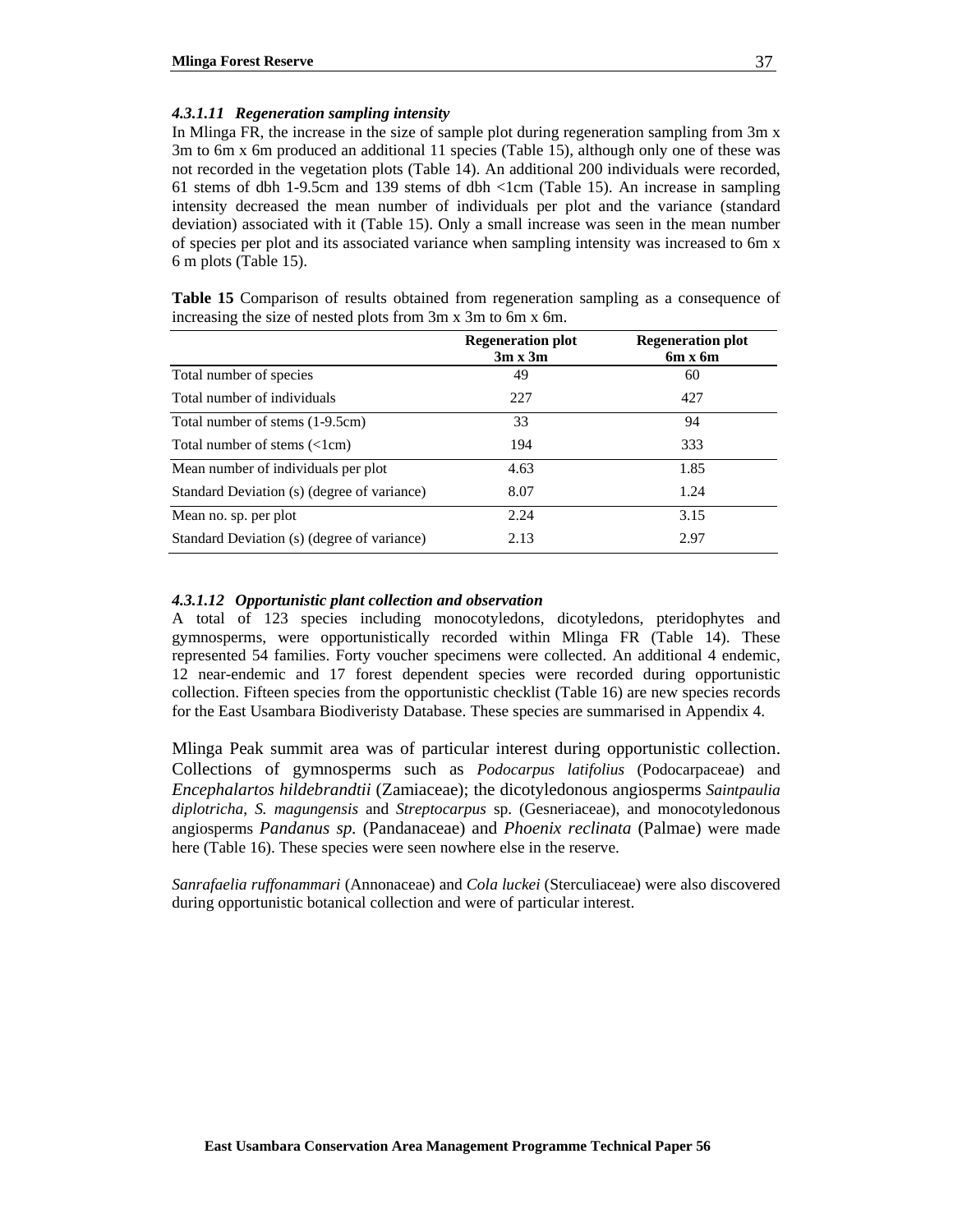ARISTOLOCHIACEAE

| Table 16 Checklist of opportunistic plant collection and observation within Mlinga FR.                                                    |       |                             |                          |                                 |                                             |  |
|-------------------------------------------------------------------------------------------------------------------------------------------|-------|-----------------------------|--------------------------|---------------------------------|---------------------------------------------|--|
| <b>Species</b>                                                                                                                            |       | Lifeform Ecol. Type Habitat |                          | <b>Endemic</b><br><b>Status</b> | <b>Location of</b><br>specimen<br>collected |  |
| Pteridophyta                                                                                                                              |       |                             |                          |                                 |                                             |  |
| <b>ASPLENOCEAE</b>                                                                                                                        |       |                             |                          |                                 |                                             |  |
| Asplenium sp.                                                                                                                             | Fern  | $\overline{?}$              | $\overline{?}$           | $\overline{\cdot}$              |                                             |  |
| Gymnospermae                                                                                                                              |       |                             |                          |                                 |                                             |  |
| PODOCARPACEAE                                                                                                                             |       |                             |                          |                                 |                                             |  |
| Podocarpus latifolius (Thunb.) R. Br. Ex Mirb.<br>1825                                                                                    | Tree  | F                           | S&M                      | W                               | $E$ 038°44'42.2"<br>$S 05^{\circ}04'42.6"$  |  |
| ZAMIACEAE                                                                                                                                 |       |                             |                          |                                 |                                             |  |
| Encephalartos hildebrandtii Braun & Bouché<br>1874                                                                                        | Palm  | F                           | $\overline{\mathcal{L}}$ | W                               |                                             |  |
| Angiospermae - Dicotyledonae                                                                                                              |       |                             |                          |                                 |                                             |  |
| <b>ACANTHACEAE</b>                                                                                                                        |       |                             |                          |                                 |                                             |  |
| Asystasia schimperi T. Anderson 1864                                                                                                      | Herb  | $\overline{\cdot}$          | $\overline{\mathcal{L}}$ | $W^2$                           |                                             |  |
| Justicia oblongifolia (Lindau) M.E. Steiner<br>1989.                                                                                      | Herb  | f                           | $\overline{\mathcal{L}}$ | E(EU)                           |                                             |  |
| ANACARDIACEAE                                                                                                                             |       |                             |                          |                                 |                                             |  |
| Mangifera indica L. 1753 (cultivated, exotic,<br>naturalized)                                                                             | Tree  | $\mathbf{O}$                | L&S&M                    | W                               |                                             |  |
| <b>ANISOPHYLLEACEAE</b>                                                                                                                   |       |                             |                          |                                 |                                             |  |
| Anisophyllea stuhmanii                                                                                                                    | Tree  | ?                           | L&S                      | $\overline{\cdot}$              |                                             |  |
| <b>ANNONACEAE</b>                                                                                                                         |       |                             |                          |                                 |                                             |  |
| Sanrafaelia ruffonammari Verdc. 1996                                                                                                      | Tree  | $\mathbf F$                 | L                        | E(EU)                           | E 038°44'52.1"<br>S 05°03'33.9"             |  |
| Uvaria acuminata Oliv. 1868                                                                                                               | Shrub | f                           | L&S                      | W                               |                                             |  |
| APOCYNACEAE                                                                                                                               |       |                             |                          |                                 |                                             |  |
| Cameraria obesa (Forssk.) Spreng. 1824<br>(basionym Nerium obesum Forssk. 1775, syn.<br>Adenium obesum (Forssk.) Roem. & Schult.<br>1819) | Liana | $\mathbf f$                 | L&S&M                    | W                               |                                             |  |

**East Usambara Conservation Area Management Programme Technical Paper 56**

*Landolphia kirkii* Dyer 1881 Liana f L&S W *Rauwolfia rosea* K & Schum. 1895 Shrub ? ? ? *Saba comorensis* (Bojer ex A. DC.) Pichon 1953 Liana f L&S&M W *Treculia africana* Decne. 1847 **Tree** 2 2 2 3

*Aristolochia densivenia* Engl. ? ? ? ?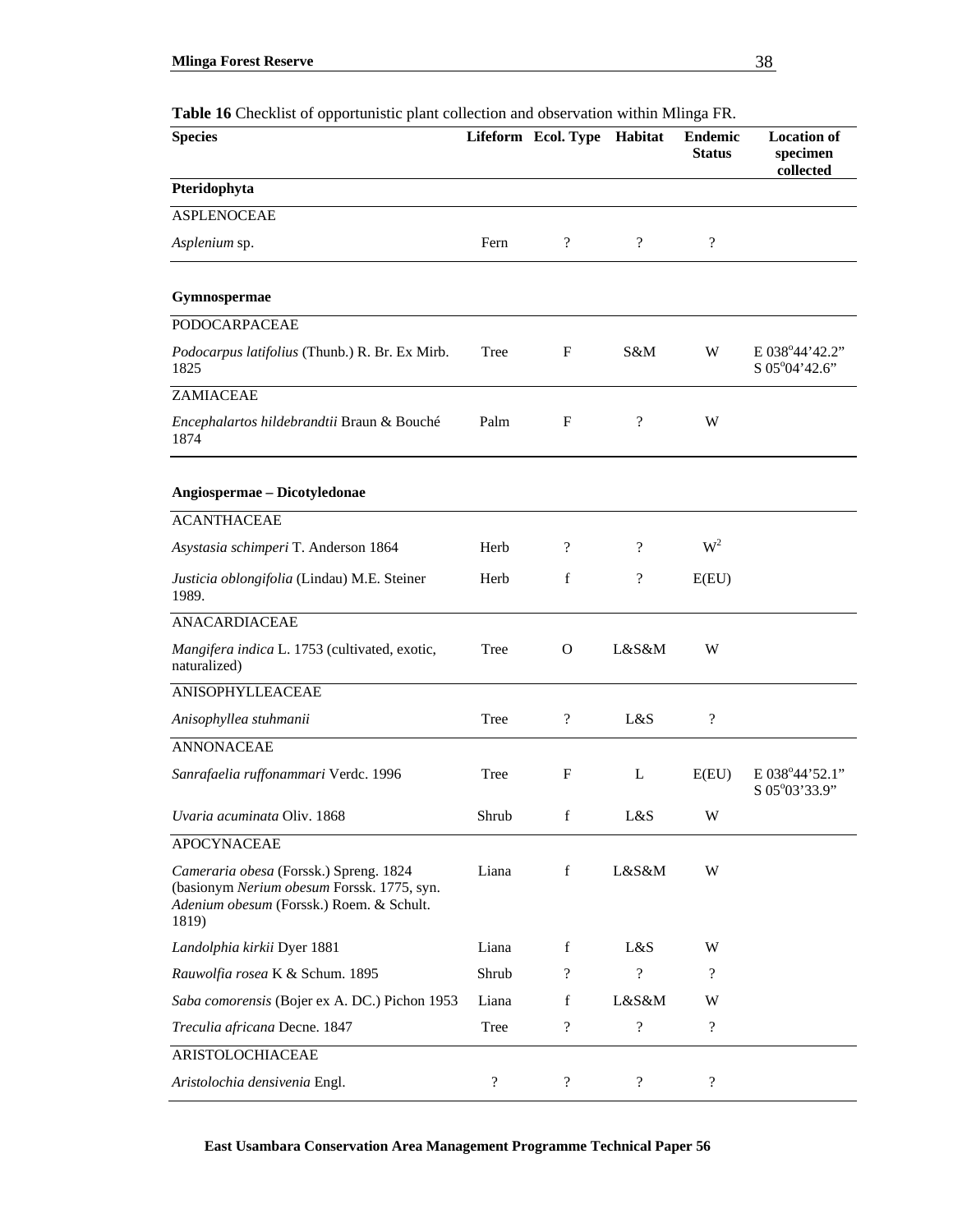**Table 16** continued.

| <b>Species</b>                                                                                                                       |         | Lifeform Ecol. Type Habitat |                          | <b>Endemic</b><br><b>Status</b> | <b>Location of</b><br>specimen<br>collected |
|--------------------------------------------------------------------------------------------------------------------------------------|---------|-----------------------------|--------------------------|---------------------------------|---------------------------------------------|
| <b>ASCLEPIADACEAE</b>                                                                                                                |         |                             |                          |                                 |                                             |
| Cryptolepis newii (Benth.) P. Forster 1990<br>(basionym Gymnolaema newii Benth. 1876, syn.<br>Sacleuxia newii (Benth.) Bullock 1962) | Shrub   | f                           | L&S&M                    | N                               |                                             |
| <b>BASELLACEAE</b>                                                                                                                   |         |                             |                          |                                 |                                             |
| Basella alba L. 1753                                                                                                                 | Climber | f                           | L&S&M                    | W                               |                                             |
| <b>BIGNONIACEAE</b>                                                                                                                  |         |                             |                          |                                 |                                             |
| Kigelia africana (Lam.) Benth. 1849                                                                                                  | Tree    | f                           | S&M                      | W                               |                                             |
| <b>BURSERACEAE</b>                                                                                                                   |         |                             |                          |                                 |                                             |
| Commiphora zimmermannii Engl. 1910                                                                                                   | Tree    | $f^1$                       | $L\&S^1$                 | W <sup>1</sup>                  |                                             |
| CAPPARIDACEAE                                                                                                                        |         |                             |                          |                                 |                                             |
| Capparis tomentosa Lam. 1785                                                                                                         | Shrub   | f                           | L&S&M                    | W                               |                                             |
| Ritchiea albersii Gilg 1903                                                                                                          | Climber | f                           | $S\&M1$                  | W                               |                                             |
| <b>CARICACEAE</b>                                                                                                                    |         |                             |                          |                                 |                                             |
| Cylicomopha parviflora Urban 1901                                                                                                    | Tree    | f                           | S&M                      | N                               |                                             |
| <b>CECROPIACEAE</b>                                                                                                                  |         |                             |                          |                                 |                                             |
| Myrianthus holstii Engl. 1898                                                                                                        | Tree    | f                           | S&M                      | W                               |                                             |
| <b>COMMELINACEAE</b>                                                                                                                 |         |                             |                          |                                 |                                             |
| Commelia sp.                                                                                                                         | Herb    | ?                           | $\overline{\mathcal{L}}$ | $\overline{\cdot}$              |                                             |
| <b>COMPOSITAE</b>                                                                                                                    |         |                             |                          |                                 |                                             |
| Aspilia abyssinica Vatke 1875                                                                                                        | Herb    | ?                           | $\overline{?}$           | $\overline{?}$                  |                                             |
| Aspilia mossambicensis (Oliv.) Wild 1966                                                                                             | Shrub   | f                           | $\overline{\cdot}$       | $W^2$                           |                                             |
| Baccharoides lasiopus (O. Hoffm.) H. Rob.<br>1990 (basionym Vernonia lasiopus O. Hoffm.<br>1895)                                     | Shrub   | f                           | L&S&M                    | N                               |                                             |
| Bidens pilosa L. 1753                                                                                                                | Herb    | O                           | L&S&M                    | $W^2$                           |                                             |
| Crassocephalum bojeri (DC.) Robyns 1947                                                                                              | Herb    | $\overline{?}$              | $\overline{\mathcal{L}}$ | W                               |                                             |
| Melanthera scandens (Schumach. & Thonn.)<br>Roberty 1954                                                                             | Climber | f                           | $\overline{\cdot}$       | W                               |                                             |
| Vernonia colorata (Willd.) Drake 1899                                                                                                | Shrub   | $\mathbf{O}$                | $\overline{\mathcal{L}}$ | W                               |                                             |
| CONNARACEAE                                                                                                                          |         |                             |                          |                                 |                                             |
| Rourea coccinea (Schumach. & Thonn.) Benth.<br>(Basionym Byrsocarpus coccineus Schumach. &<br>Thonn. 1827)                           | Shrub   | $f^1$                       | $L&S\&M1$                | W <sup>1</sup>                  |                                             |
| CONVOLVULACEAE                                                                                                                       |         |                             |                          |                                 |                                             |
| Ipomoea obscura(L.) Ker-Gawl. 1817                                                                                                   | Climber | f                           | L&S&M                    | W                               |                                             |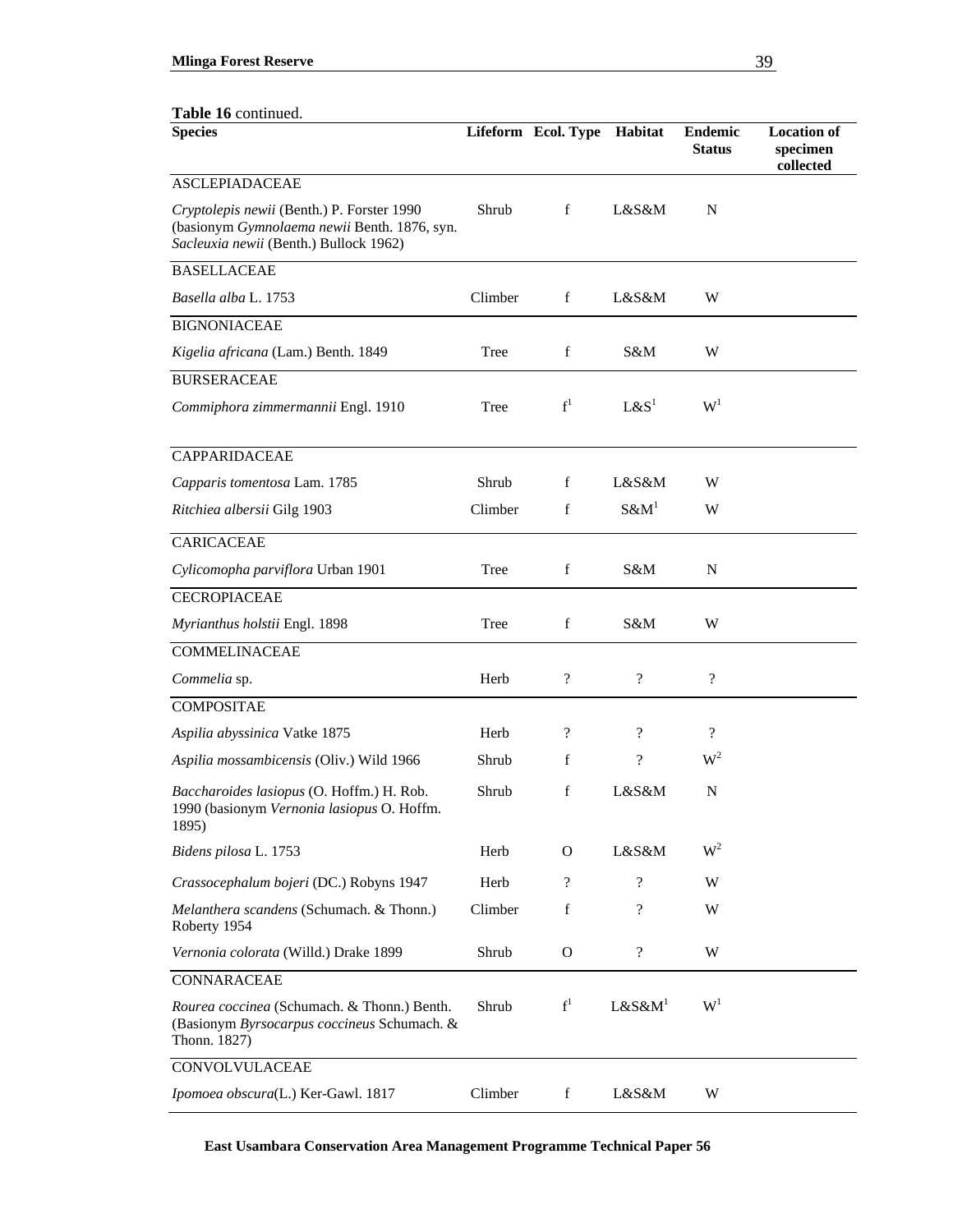| Table 16 continued.                                                                       |         |                     |                          |                                 |                                             |
|-------------------------------------------------------------------------------------------|---------|---------------------|--------------------------|---------------------------------|---------------------------------------------|
| <b>Species</b>                                                                            |         | Lifeform Ecol. Type | Habitat                  | <b>Endemic</b><br><b>Status</b> | <b>Location of</b><br>specimen<br>collected |
| <b>CRASSULACEAE</b>                                                                       |         |                     |                          |                                 |                                             |
| Kalanchoe sp.                                                                             | Herb    | $\overline{?}$      | $\overline{\mathcal{L}}$ | $\overline{\mathcal{L}}$        |                                             |
| <b>CUCURBITACEAE</b>                                                                      |         |                     |                          |                                 |                                             |
| Momordica anigosantha Hook.f. 1871                                                        | Climber | $\mathbf f$         | L&S                      | W                               |                                             |
| <b>EUPHORBIACEAE</b>                                                                      |         |                     |                          |                                 |                                             |
| Acalypha forbesii S. Moore 1914                                                           | Shrub   | 0                   | L&S                      | W                               |                                             |
| Acalypha racemosa Wall. ex Baill. 1858                                                    | Shrub   | f                   | L&S&M                    | W                               |                                             |
| Acalypha volkensii Pax 1895                                                               | Shrub   | $\mathbf f$         | L&S&M                    | $W^2$                           |                                             |
| Erythrococca fischeri Pax 1894                                                            | Shrub   | $f^1$               | S&M                      | W                               |                                             |
| Phyllanthus ovalifolius Forssk. 1775                                                      | Shrub   | $\mathbf f$         | $L&S\&M1$                | W                               |                                             |
| Pycnocoma littoralis Pax 1894                                                             | Shrub   | $F^1$               | L                        | ${\bf N}$                       |                                             |
| Tragia benthamii Baker 1901                                                               | Climber | $f^1$               | S                        | $W^2$                           |                                             |
| <b>GESNERIACEAE</b>                                                                       |         |                     |                          |                                 |                                             |
| Saintpaulia diplotricha B.L. Burtt 1947                                                   | Herb    | $\mathbf{F}$        | $\overline{\cdot}$       | ${\bf N}$                       | E 038°44'74.0"<br>S 05°04'42.6"             |
| Saintpaulia magungensis E.P. Roberts 1950                                                 | Herb    | $\mathbf{F}$        | $\overline{\cdot}$       | E(EU)                           | E 038°44'74.0"<br>S 05°04'42.6"             |
| Streptocarpus sp.                                                                         | Herb    | $\overline{\cdot}$  | $\overline{\cdot}$       | $\overline{\mathcal{L}}$        | E 038°44'74.0"<br>S 05°04'42.6"             |
| <b>HERNANDIACEAE</b>                                                                      |         |                     |                          |                                 |                                             |
| Gyrocarpus americanus Jacq. 1763                                                          | Tree    | $\mathbf f$         | L&S                      | W                               |                                             |
| <b>ICACINACEAE</b>                                                                        |         |                     |                          |                                 |                                             |
| Alsodeiopsis schumannii (Engl.) Engl. 1897                                                | Tree    | $\mathbf F$         | S&M                      | ${\bf N}$                       |                                             |
| Pyrenacantha kaurabassana Baill. 1872                                                     | Climber | $\mathbf f$         | L&S&M                    | W                               |                                             |
| <b>LABIATAE</b>                                                                           |         |                     |                          |                                 |                                             |
| Coleus barbatus (Andrews) Benth. 1830<br>(Basionym Plectranthus barbatus Andrews<br>1810) | Shrub   | $\mathbf{O}$        | M                        | W                               |                                             |
| Hoslundia opposita Vahl 1805                                                              | Shrub   | f                   | L&S&M                    | W                               |                                             |
| Plectranthus lactiflorus (Vatke) Agnew. 1974                                              | Shrub   | f                   | L                        | W                               |                                             |
| <i>Plectranthus</i> sp.                                                                   | Herb    | $\overline{\cdot}$  | L                        | $\overline{?}$                  |                                             |
| Tinnea aethiopica subsp. litoralis Vollesen 1975                                          | Shrub   | $\mathbf f$         | L                        | N                               |                                             |
| LECYTHIDACEAE                                                                             |         |                     |                          |                                 |                                             |

*Barringtonia racemosa* (DC.) Spreng. 1826 Tree f L W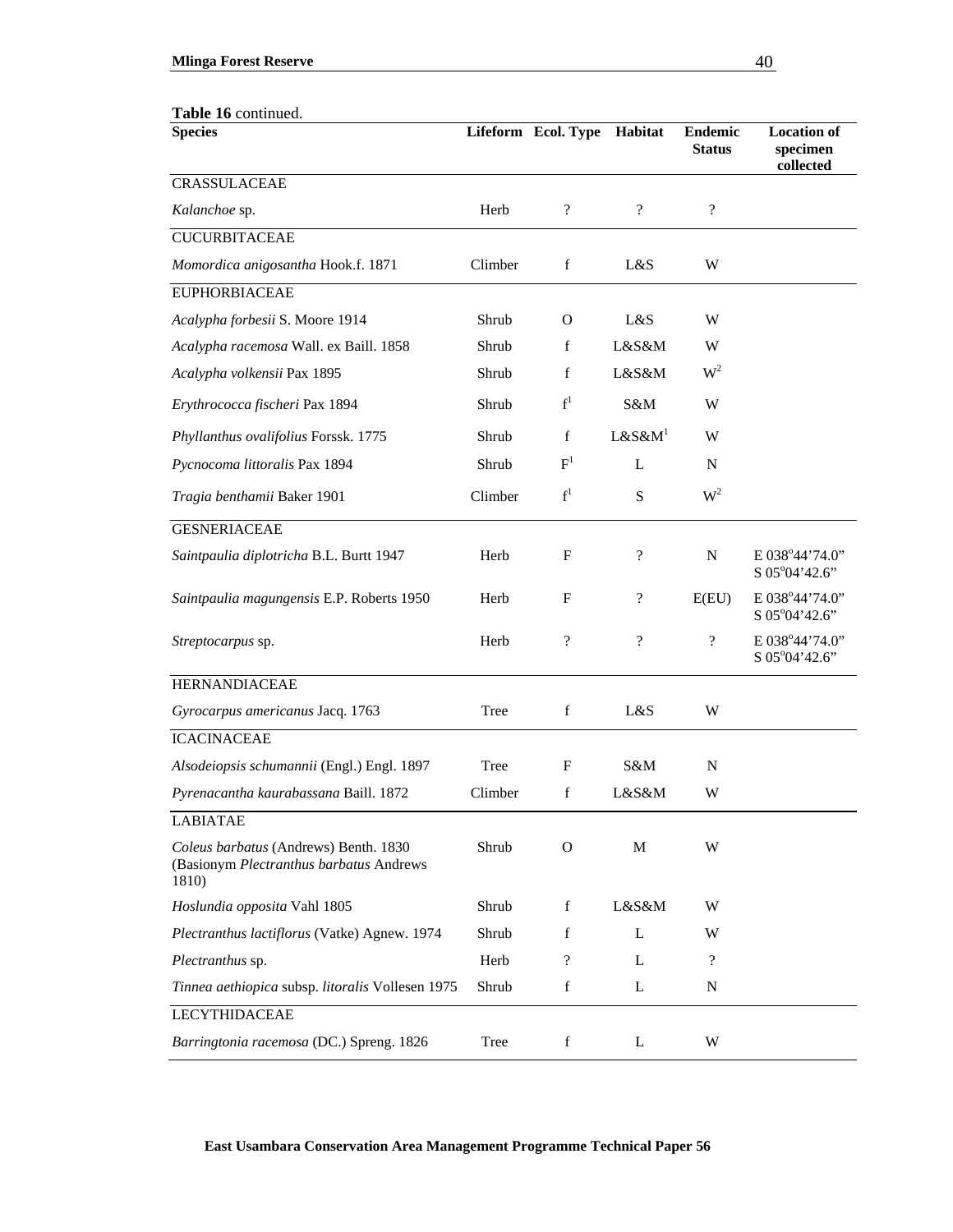|  | <b>Table 16</b> continued. |
|--|----------------------------|
|--|----------------------------|

| <b>Species</b>                                                                                                                              |         | Lifeform Ecol. Type Habitat |                | <b>Endemic</b><br><b>Status</b> | <b>Location of</b><br>specimen<br>collected |
|---------------------------------------------------------------------------------------------------------------------------------------------|---------|-----------------------------|----------------|---------------------------------|---------------------------------------------|
| LEGUMINOSAE: subfamily CAESALPINIOIDEAE                                                                                                     |         |                             |                |                                 |                                             |
| Biancaea decapetela (Roth) O. Deg. 1936<br>(Basionym Reichardia decapetala Roth 1821,<br>syn. Caesalpinia decapetala (Roth) Alston<br>1931) | Climber | f                           | S&M            | W                               |                                             |
| Tamarindus indica L.                                                                                                                        | Tree    | O                           | L&S&M          | W                               |                                             |
| LEGUMINOSAE: subfamily MIMOSACEAE                                                                                                           |         |                             |                |                                 |                                             |
| Parkia filicoidea Welw. ex Oliv. 1871                                                                                                       | Tree    | F                           | L&S&M          | W                               |                                             |
| LEGUMINOSAE: subfamily PAPILIONACEAE                                                                                                        |         |                             |                |                                 |                                             |
| Crotolaria sp.                                                                                                                              | Shrub   | $\overline{?}$              | $\overline{?}$ | $\overline{?}$                  |                                             |
| Dalbergia lacteal Vatke 1879                                                                                                                | Climber | f                           | L&S&M          | W                               | E 038°44'36.6"<br>S 05°04'42.9"             |
| Dolicos sp.                                                                                                                                 | Climber | ?                           | $\overline{?}$ | $\gamma$                        |                                             |
| Mucuna pruriens (L.) DC. 1825                                                                                                               | Climber | O                           | L&S            | W                               |                                             |
| Phaseolus unguiculatus (L.) Piper 1912<br>(Basionym Dolichos unguiculatus L. 1753, syn.<br>Vigna unguiculata (L.) Walp. 1843)               | Climber | O                           | S              | W                               |                                             |
| Pterocarpus anglolensis DC. 1825                                                                                                            | Tree    | f                           | L&S&M          | W                               |                                             |
| <b>MALVACEAE</b>                                                                                                                            |         |                             |                |                                 |                                             |
| <i>Hibiscus micranthus L.f.</i> 1781                                                                                                        | Shrub   | O                           | L              | W                               |                                             |
| <b>MELASTOMATACEAE</b>                                                                                                                      |         |                             |                |                                 |                                             |
| Clidemia hirta (L.) D. Don 1823                                                                                                             | Shrub   | f                           | L&S            | W                               |                                             |
| Lijndenia greenwayi (Brenan) Borhidi 1993<br>(Basionym Memecylon greenwayi Brenan 1947)                                                     | Shrub   | F                           | S              | E<br>(EU&WU)                    |                                             |
| Memecylon deminutum Brenan 1947                                                                                                             | Shrub   | F                           | М              | W                               |                                             |
| MENISPERMACEAE                                                                                                                              |         |                             |                |                                 |                                             |
| Cissampelos mucronata A. Rich. 1831                                                                                                         | Climber | f                           | L&S&M          | W                               |                                             |
| Stephania abyssinica (Quart.-Dill. & A. Rich.)<br>Walp. 1842                                                                                | Climber | f                           | M              | W                               |                                             |
| Triclisia sacleuxii (Pierre) Diels 1910                                                                                                     | Climber | F                           | L&S&M          | W                               |                                             |
| <b>MORACEAE</b>                                                                                                                             |         |                             |                |                                 |                                             |
| Artocarpus heterophyllus Lam. 1789 (cultivated,<br>exotic, naturalized)                                                                     | Tree    | $\mathbf{O}$                | L&S&M          | W                               |                                             |
| Dorstenia holstii Engl. 1894                                                                                                                | Herb    | F                           | S&M            | N                               | E 038°44'50.8"<br>S 05°03'57.4"             |
| Ficus sur Forssk. 1775                                                                                                                      | Tree    | f                           | L&S&M          | W                               |                                             |
| Ficus sycomorus L. 1753                                                                                                                     | Tree    | $\boldsymbol{\mathcal{C}}$  | L&S&M          | W                               |                                             |
| Ficus vallis-choudae Del. 1843                                                                                                              | Tree    | $\mathbf f$                 | L&S            | W                               |                                             |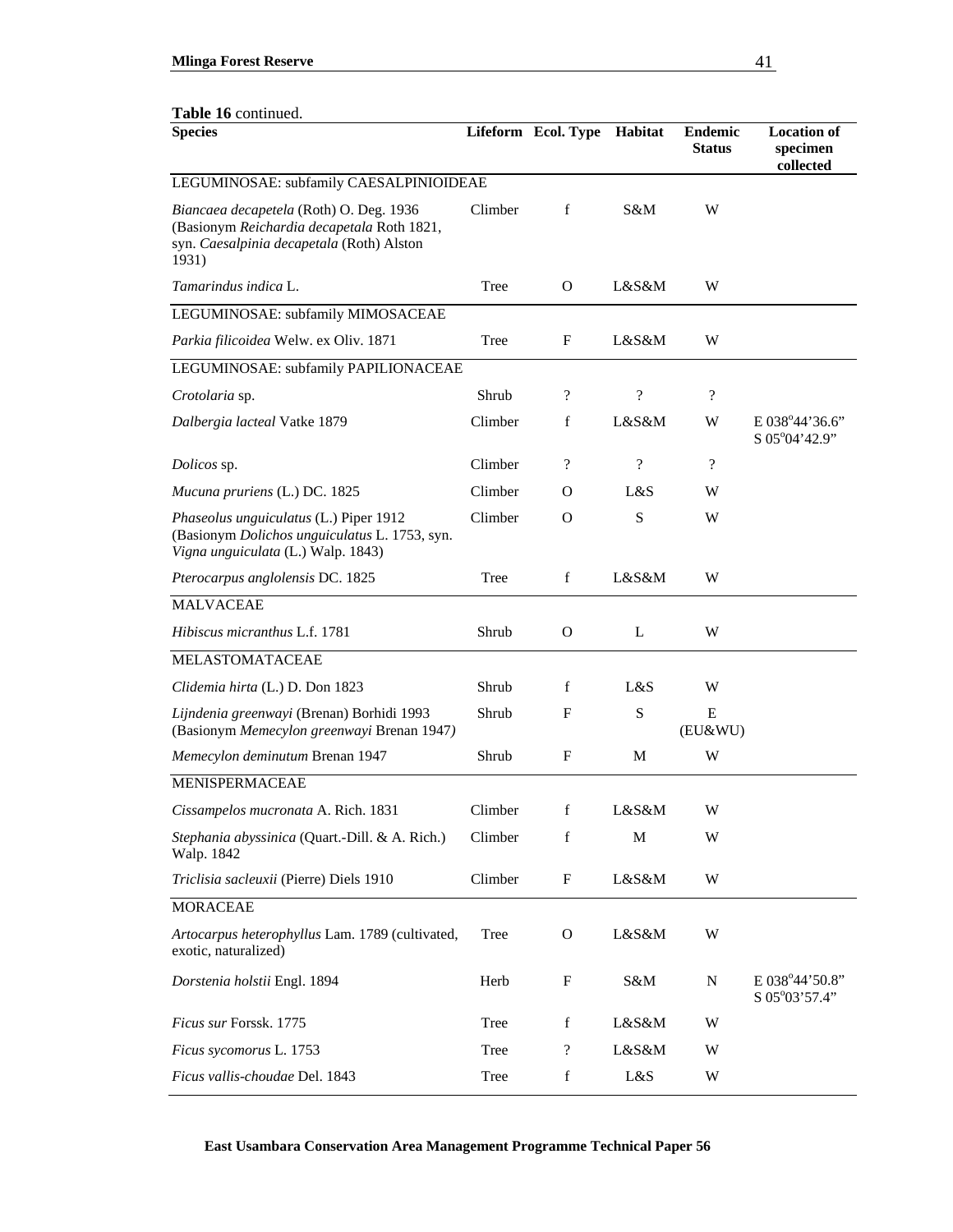| Table 16 continued.                                                                                                                          |         |                          |                          |                                 |                                             |  |
|----------------------------------------------------------------------------------------------------------------------------------------------|---------|--------------------------|--------------------------|---------------------------------|---------------------------------------------|--|
| <b>Species</b>                                                                                                                               |         | Lifeform Ecol. Type      | Habitat                  | <b>Endemic</b><br><b>Status</b> | <b>Location</b> of<br>specimen<br>collected |  |
| <b>PASSIFLORACEAE</b>                                                                                                                        |         |                          |                          |                                 |                                             |  |
| Adenia rumicifolia Engl. 1921                                                                                                                | Liana   | f                        | L&S&M                    | W                               |                                             |  |
| Adenia sp.                                                                                                                                   | Climber | $\overline{\cdot}$       | $\overline{\mathcal{L}}$ | $\overline{\mathcal{L}}$        |                                             |  |
| PIPERACEAE                                                                                                                                   |         |                          |                          |                                 |                                             |  |
| Piper capense L. f. 1782                                                                                                                     | Herb    | f                        | S&M                      | W                               |                                             |  |
| <b>ROSACEAE</b>                                                                                                                              |         |                          |                          |                                 |                                             |  |
| Rubus alba                                                                                                                                   | Climber | $\overline{?}$           | $\overline{\mathcal{L}}$ | $\gamma$                        |                                             |  |
| <b>RUBIACEAE</b>                                                                                                                             |         |                          |                          |                                 |                                             |  |
| Coffea pseudozanguebariae Bridson 1982                                                                                                       | Tree    | f                        | L                        | W                               |                                             |  |
| Coffea zanguebariae Lour. 1790                                                                                                               | Tree    | O <sup>1</sup>           | L                        | $W^1$                           |                                             |  |
| Cremaspora sp.                                                                                                                               | Tree    | $\overline{\mathcal{L}}$ | $\overline{?}$           | $N$ (if sp.A)                   |                                             |  |
| Cremaspora triflora (Thonn.) K. Schum. 1891                                                                                                  | Tree    | $\mathbf f$              | S&M                      | W                               |                                             |  |
| Leptactina platyphylla (Hiern) Wernham 1913                                                                                                  | Shrub   | f                        | L&S&M                    | W                               |                                             |  |
| Pentas bussei K. Krause 1909                                                                                                                 | Shrub   | f                        | L&S&M                    | W                               | E 038°44'52.2"<br>$S 05^{\circ}04'42.6"$    |  |
| Pentas sp.                                                                                                                                   | Shrub   | $\overline{\cdot}$       | $\overline{\cdot}$       | $\overline{\mathcal{L}}$        | E 038°44'52.2"<br>S 05°04'42.6"             |  |
| Polysphaeria lanceolata Hiern 1877                                                                                                           | Tree    | $\mathbf f$              | L&S&M                    | W                               | E 038°44'52.2"<br>S 05°04'42.6"             |  |
| Psychotria peteri E.M.A. Petit 1964                                                                                                          | Shrub   | F                        | S                        | N                               | E 038°44'52.2"<br>$S 05^{\circ}04'42.6"$    |  |
| <b>RUTACEAE</b>                                                                                                                              |         |                          |                          |                                 |                                             |  |
| Citrus aurantifolia (Christm.) Swingle 1913<br>(exotic, cultivated)                                                                          | Tree    | $\mathbf{O}$             | L&S&M                    | W                               |                                             |  |
| Clausena anisata (Willd.) Hook. f. ex Benth.<br>1849                                                                                         | Tree    | f                        | L&S&M                    | W                               |                                             |  |
| Toddalia asiatica (L.) Lam. 1797                                                                                                             | Shrub   | $\overline{\cdot}$       | L&S&M                    | W                               |                                             |  |
| SAPINDACEAE                                                                                                                                  |         |                          |                          |                                 |                                             |  |
| Deinbollia borbonica Scheff. 1869                                                                                                            | Shrub   | O                        | L                        | W                               |                                             |  |
| Zanha golungensis Hiern 1896                                                                                                                 | Tree    | F                        | L&S&M                    | W                               |                                             |  |
| <b>SAPOTACEAE</b>                                                                                                                            |         |                          |                          |                                 |                                             |  |
| Synsepalum cerasiferum (Welw.) T.D. Penn.<br>1991 (Basionym Sapota cerasifera Welw. 1858,<br>Afrosersalisia cerasifera (Welw.) Aubrév. 1957) | Tree    | F                        | L&S&M                    | W                               |                                             |  |
| SIMAROUBACEAE                                                                                                                                |         |                          |                          |                                 |                                             |  |
| Harrisonia abyssinica Oliv. 1868                                                                                                             | Climber | f                        | $\overline{\mathcal{L}}$ | W                               |                                             |  |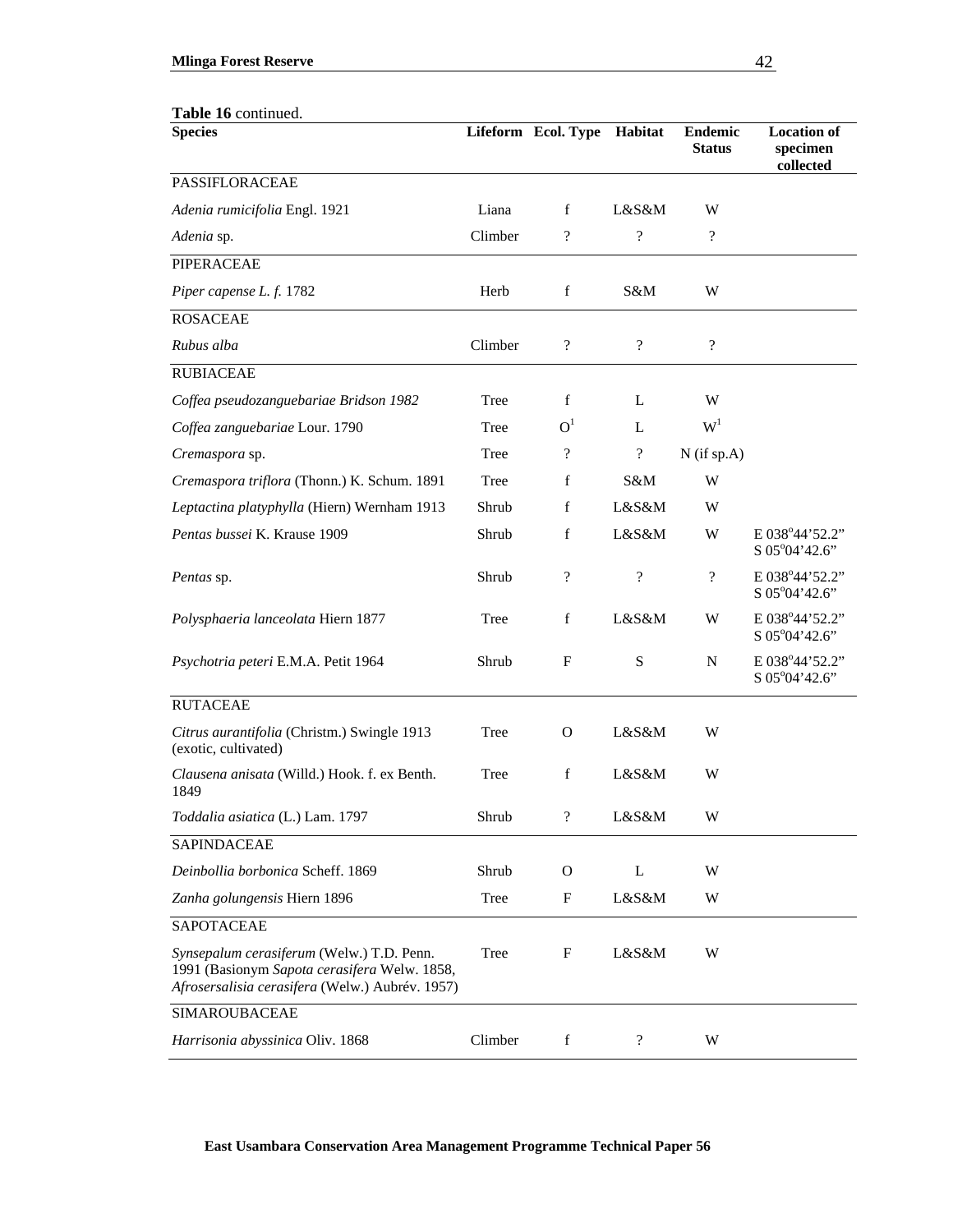| Table 16 continued.                                                                                                                    |         |                     |              |                                 |                                             |
|----------------------------------------------------------------------------------------------------------------------------------------|---------|---------------------|--------------|---------------------------------|---------------------------------------------|
| <b>Species</b>                                                                                                                         |         | Lifeform Ecol. Type | Habitat      | <b>Endemic</b><br><b>Status</b> | <b>Location of</b><br>specimen<br>collected |
| <b>SOLANACEAE</b>                                                                                                                      |         |                     |              |                                 |                                             |
| Capsicum sp.                                                                                                                           | Herb    | ?                   | $\gamma$     | $\gamma$                        |                                             |
| Solanum incanum Ruiz & Pav. 1799                                                                                                       | Shrub   | 0                   | L&S&M        | W                               |                                             |
| <b>STERCULIACEAE</b>                                                                                                                   |         |                     |              |                                 |                                             |
| Cola lukei                                                                                                                             | Tree    | F                   | L&S          | E(EU)                           |                                             |
| Dombeya kirkii Mast. 1866                                                                                                              | Shrub   | $\Omega$            | M            | W                               |                                             |
| <b>VERBENACEAE</b>                                                                                                                     |         |                     |              |                                 |                                             |
| Camara trifolia (L.) Kuntze 1891 (Basionym<br>Lantana trifolia L. 1753) (exotic weed)                                                  | Shrub   | O                   | L&S&M        | W                               |                                             |
| Clerodendrum sp.                                                                                                                       | Shrub   | ?                   | $\gamma$     | $\overline{\mathcal{L}}$        |                                             |
| Lantana camara L. 1753 (exotic weed)                                                                                                   | Shrub   | $\Omega$            | L&S&M        | W                               |                                             |
| Valerianoides jamaicense (L.) Kuntze 1891<br>(Basionym Verbena jamaicensis L. 1753, syn.<br>Stachytarpheta jamaicensis (L.) Vahl 1804) | Shrub   | f                   | $\mathbf{L}$ | W                               |                                             |
| <b>VITACEAE</b>                                                                                                                        |         |                     |              |                                 |                                             |
| Ampelocissus africana (Lour.) Merr. 1935                                                                                               | Climber | O                   | L&S&M        | W                               |                                             |
| Cissus adenocaulis Steud, ex A. Rich. 1847                                                                                             | Climber | O                   | L&S          | W                               | E 038°44'52.1"<br>S 05°03'33.9"             |
| Cyphostemma adenocaule (Steud. ex A. Rich.)<br>Desc. 1967                                                                              | Climber | $\Omega$            | L&S          | W                               |                                             |

## **Angiospermae – Monocotyledonae**

| $\overline{\cdot}$<br>$\overline{\mathcal{L}}$<br>$\gamma$<br>Herb<br>Aloe sp.<br><b>ARACEAE</b><br>$L^1$<br>f <sup>1</sup><br>W <sup>1</sup><br>Climber<br>Culcasia orientalis Mayo 1985<br>f<br>W<br>Zamioculcas zamiifolia Engl.<br>Herb<br>L<br>COLCHICACEAE<br>f<br>S&M<br>W<br>Gloriosa superba L. 1753<br>Herb<br><b>DRACAENACEAE</b><br>$W^2$<br>F<br>Shrub<br>M<br>Dracaena afromontana Mildbr. 1910<br>$W^2$<br>f<br>$\overline{\mathcal{L}}$<br>Shrub<br>Dracaena deremensis Engl.<br>?<br>F<br>W<br>Climber<br>Dracaena laxissima Engl. 1893<br>$W^2$<br>f<br>Shrub<br>M<br>Dracaena steudneri Engl. 1895 | <b>ALOEACEAE</b> |  |  |  |
|-----------------------------------------------------------------------------------------------------------------------------------------------------------------------------------------------------------------------------------------------------------------------------------------------------------------------------------------------------------------------------------------------------------------------------------------------------------------------------------------------------------------------------------------------------------------------------------------------------------------------|------------------|--|--|--|
|                                                                                                                                                                                                                                                                                                                                                                                                                                                                                                                                                                                                                       |                  |  |  |  |
|                                                                                                                                                                                                                                                                                                                                                                                                                                                                                                                                                                                                                       |                  |  |  |  |
|                                                                                                                                                                                                                                                                                                                                                                                                                                                                                                                                                                                                                       |                  |  |  |  |
|                                                                                                                                                                                                                                                                                                                                                                                                                                                                                                                                                                                                                       |                  |  |  |  |
|                                                                                                                                                                                                                                                                                                                                                                                                                                                                                                                                                                                                                       |                  |  |  |  |
|                                                                                                                                                                                                                                                                                                                                                                                                                                                                                                                                                                                                                       |                  |  |  |  |
|                                                                                                                                                                                                                                                                                                                                                                                                                                                                                                                                                                                                                       |                  |  |  |  |
|                                                                                                                                                                                                                                                                                                                                                                                                                                                                                                                                                                                                                       |                  |  |  |  |
|                                                                                                                                                                                                                                                                                                                                                                                                                                                                                                                                                                                                                       |                  |  |  |  |
|                                                                                                                                                                                                                                                                                                                                                                                                                                                                                                                                                                                                                       |                  |  |  |  |
|                                                                                                                                                                                                                                                                                                                                                                                                                                                                                                                                                                                                                       |                  |  |  |  |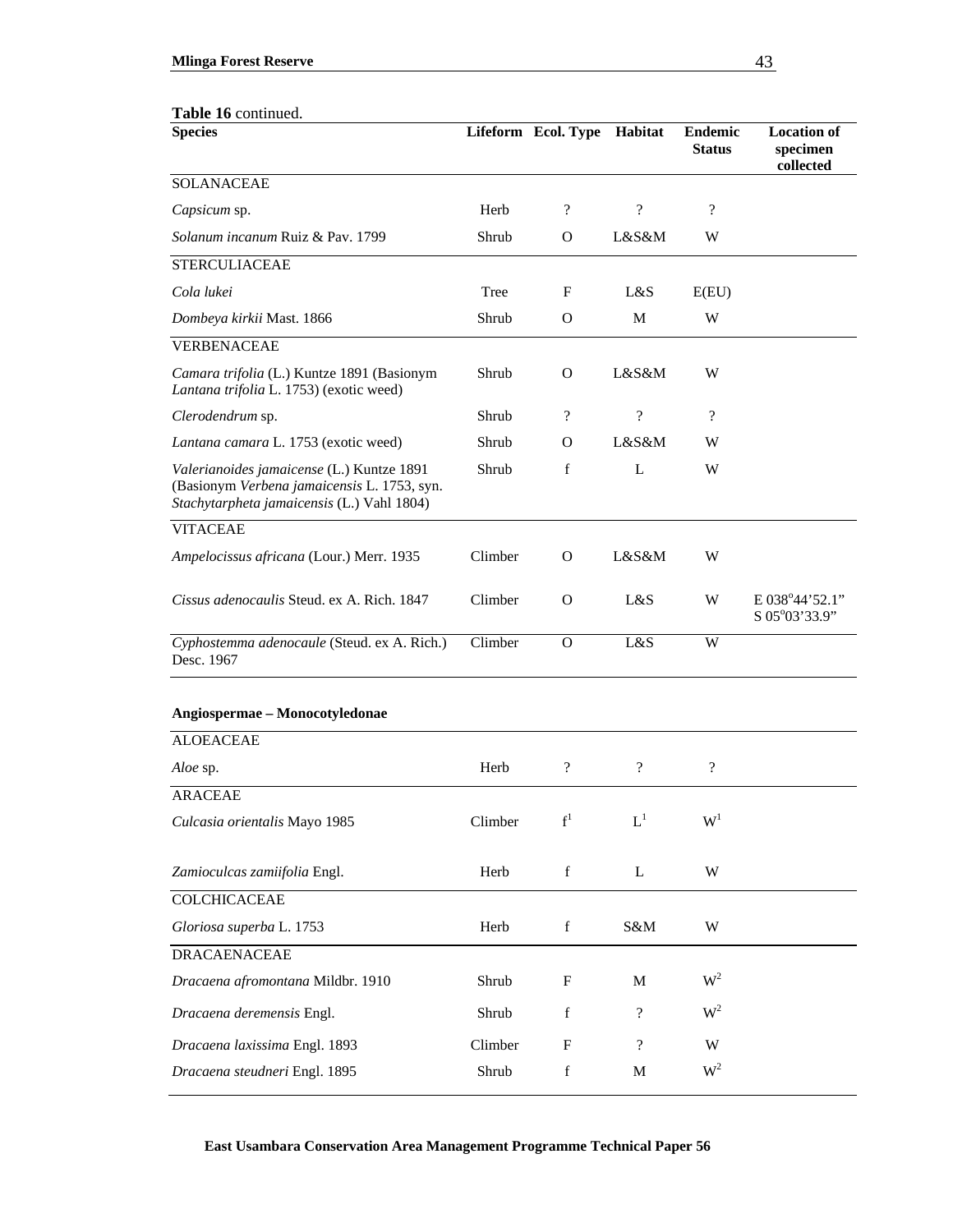|  |  | Table 16 continued. |
|--|--|---------------------|
|--|--|---------------------|

| <b>Species</b>                                                                                                                                                                                                                                                                                                                                                                                                                                                                                                                                                                                                                                                                                                                                                                                                 |         | Lifeform Ecol. Type      | Habitat                  | <b>Endemic</b><br><b>Status</b> | <b>Location of</b><br>specimen<br>collected |
|----------------------------------------------------------------------------------------------------------------------------------------------------------------------------------------------------------------------------------------------------------------------------------------------------------------------------------------------------------------------------------------------------------------------------------------------------------------------------------------------------------------------------------------------------------------------------------------------------------------------------------------------------------------------------------------------------------------------------------------------------------------------------------------------------------------|---------|--------------------------|--------------------------|---------------------------------|---------------------------------------------|
| <b>GRAMINEAE</b>                                                                                                                                                                                                                                                                                                                                                                                                                                                                                                                                                                                                                                                                                                                                                                                               |         |                          |                          |                                 |                                             |
| Ophiurus exaltatus (L.) Kuntze 1891 (Basionym<br>Aegilops exaltata L. 1771, syn. Rottboellia<br>exaltata (L.) L. f. 1779)                                                                                                                                                                                                                                                                                                                                                                                                                                                                                                                                                                                                                                                                                      | Herb    | ?                        | $\gamma$                 | $\gamma$                        |                                             |
| Stipa latifolia (L.) Raspail 1825 (Basionym<br>Olyra latifolia L. 1759)                                                                                                                                                                                                                                                                                                                                                                                                                                                                                                                                                                                                                                                                                                                                        | Herb    | f                        | L&S                      | W                               |                                             |
| Syntherisma abyssinica (Hochst. ex A. Rich.)<br>Newbold 1924 (Basionym Panicum abyssinicum<br>Hochst. ex A. Rich. 1851, syn. Digitaria<br>abyssinica (Hochst. ex A. Rich.) Stapf 1907)                                                                                                                                                                                                                                                                                                                                                                                                                                                                                                                                                                                                                         | Herb    | O                        | L&S&M                    | W                               |                                             |
| Urochloa maxima (Jacq.) R.D. Webster 1987<br>(Basionym Panicum maximum Jacq. 1781)                                                                                                                                                                                                                                                                                                                                                                                                                                                                                                                                                                                                                                                                                                                             | Herb    | 0                        | L&S&M                    | W                               |                                             |
| <b>PALMAE</b>                                                                                                                                                                                                                                                                                                                                                                                                                                                                                                                                                                                                                                                                                                                                                                                                  |         |                          |                          |                                 |                                             |
| Cocos nucifera L. 1753 (cultivated)                                                                                                                                                                                                                                                                                                                                                                                                                                                                                                                                                                                                                                                                                                                                                                            | Tree    | O <sup>1</sup>           | L & S <sup>1</sup>       | $\mathrm{W}^1$                  |                                             |
| Pheonix reclinata Jacq.                                                                                                                                                                                                                                                                                                                                                                                                                                                                                                                                                                                                                                                                                                                                                                                        | Palm    | f                        | $\overline{\cdot}$       | W                               |                                             |
| <b>PANDANACEAE</b>                                                                                                                                                                                                                                                                                                                                                                                                                                                                                                                                                                                                                                                                                                                                                                                             |         |                          |                          |                                 |                                             |
| Pandanus sp.                                                                                                                                                                                                                                                                                                                                                                                                                                                                                                                                                                                                                                                                                                                                                                                                   | Shrub   | $\overline{\mathcal{L}}$ | $\gamma$                 | $\overline{\mathcal{C}}$        |                                             |
| <b>SMILACACEAE</b>                                                                                                                                                                                                                                                                                                                                                                                                                                                                                                                                                                                                                                                                                                                                                                                             |         |                          |                          |                                 |                                             |
| Smilax anceps Willd. 1806                                                                                                                                                                                                                                                                                                                                                                                                                                                                                                                                                                                                                                                                                                                                                                                      | Climber | f                        | $L&S\&M1$                | W                               |                                             |
| ZINGIBERACEAE                                                                                                                                                                                                                                                                                                                                                                                                                                                                                                                                                                                                                                                                                                                                                                                                  |         |                          |                          |                                 |                                             |
| Aframomum angustifolium (Sonn.) K. Schum.<br>1914                                                                                                                                                                                                                                                                                                                                                                                                                                                                                                                                                                                                                                                                                                                                                              | Herb    | ?                        | $\gamma$                 | $\overline{\mathcal{C}}$        |                                             |
| Costus sp.                                                                                                                                                                                                                                                                                                                                                                                                                                                                                                                                                                                                                                                                                                                                                                                                     | Herb    | $\overline{\cdot}$       | $\overline{\mathcal{L}}$ | $\overline{\mathcal{C}}$        |                                             |
| <b>KEY TO ABBREVIATIONS FOR TABLE 16 (also refer to section 1.2.1)</b>                                                                                                                                                                                                                                                                                                                                                                                                                                                                                                                                                                                                                                                                                                                                         |         |                          |                          |                                 |                                             |
| Ecological type: (based on Iversen, 1991b)<br>F - Forest dependent species: Species previously recorded as restricted to primary or closed canopy forest only, e.g.<br>$\bullet$<br>wet evergreen forest, dry evergreen forest and/or riverine forest;<br>f - Forest dwelling but not forest dependent: Species previously recorded in primary or closed canopy forest as<br>$\bullet$<br>defined above and/or in forest edge, clearings, secondary forest, deciduous forest and woodland, and<br>O - Non-forest species: These are species that do not occur in primary or secondary forest or forest edge (e.g. species<br>that have been recorded in bushland, heathland, thicket, secondary scrub, grassland, rocky outcrops, swamps,<br>wastelands and cultivation.<br>Habitat: (based on Hamilton, 1989) |         |                          |                          |                                 |                                             |
| L - Lowland: Species occurring at altitudes less than 850m above sea level;                                                                                                                                                                                                                                                                                                                                                                                                                                                                                                                                                                                                                                                                                                                                    |         |                          |                          |                                 |                                             |

- S Submontane: Species occurring at altitudes greater than 850m above sea level (masl) and below 1,250 masl.
- M Montane Species occurring at altitudes greater than 1,250m above sea level.
- If species occur in more than one habitat range, this has been recorded (e.g. L&S this species has been recorded at altitudes between 0m and 1,250m above sea level).

Endemic status: (based on Iversen, 1991b)

- E Usambara endemic: Occurring only in the Usambara mountains, EU Range limited to the East Usambara Mountains, WU – Range limited to the West Usambata Mountains;
- N Near-endemic: Species within limited ranges in the Eatern Arc mountains and the adjacent coastal forests
- (occurring only in the East African biodiversity hotspot);
- W Widespread distribution.

<sup>1</sup> Information based on FTEA.

<sup>2</sup> Information based on LEAP (Knox, 2000).

Location: Recorded as longitude and latitude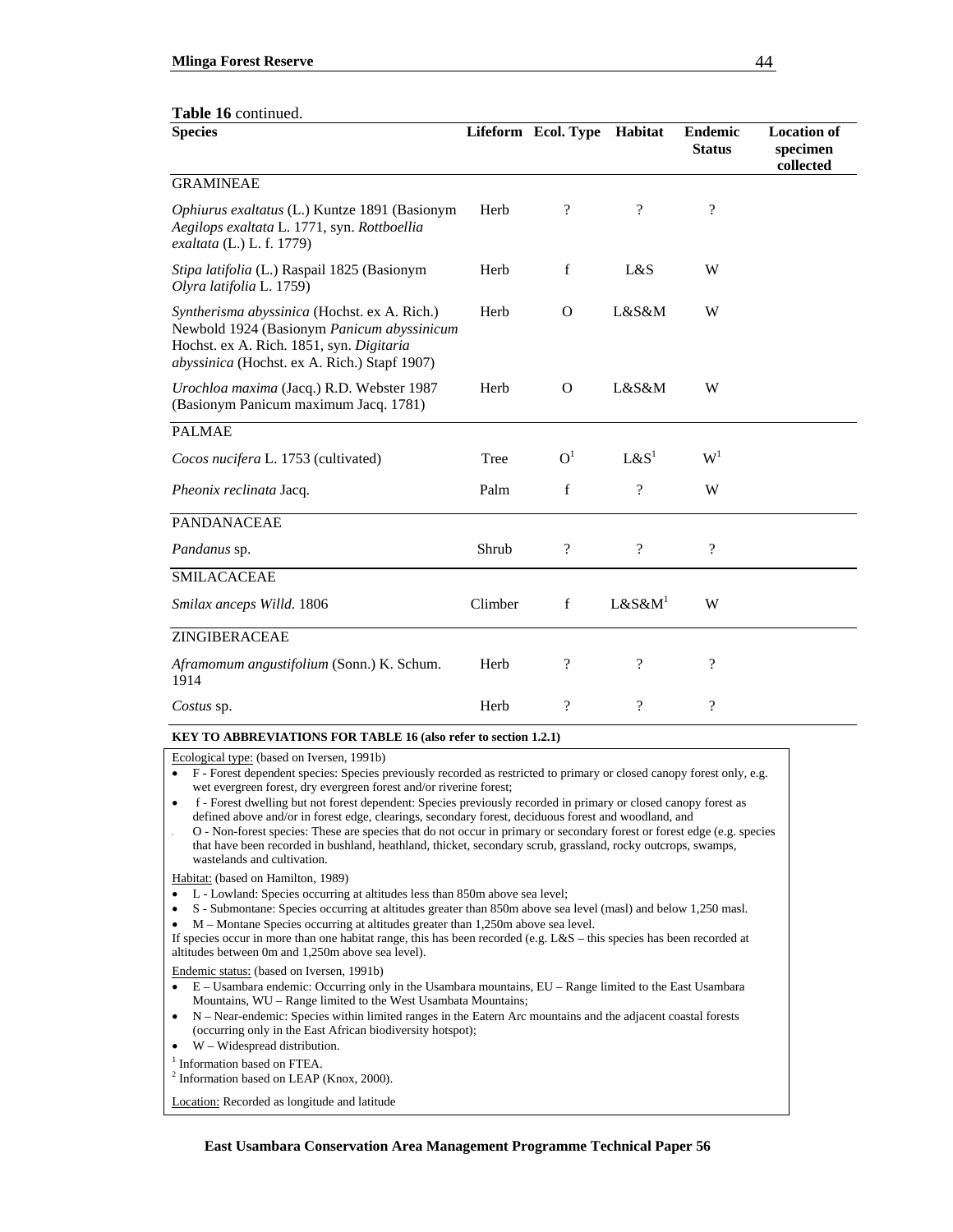#### **4.3.2 Disturbance transects**

A total area of 13.65 ha were assessed for signs of disturbance. Due to varied vegetation, access and topography in the reserve, the extent and type of disturbance differed between areas. Access in the north of the reserve was greatest due to ease of access in low lying woodland habitat. A large footpath accessed the north, central and western parts of the forest reserve and ran between Antakae (subvillage of Misozwe) and Mwembene.

A total of 9,490 stems were sampled throughout the reserve, giving a mean total of 453.8 poles per hectare and 293.8 timber per hectare, 66% and 34% respectively.

#### *4.3.2.1 Pole and Timber extraction*

Pole and timber extraction was found along all seven transects, however very few were recent cuttings were noted.

Rates of pole extraction are summarised in Table 17, Figures 13 and 15. A total of 3,522 poles per hectare were alive, 921 dead and 113 cut, representing 77%, 20% and 3% of all poles sampled respectively (Table 17). Transects 1 and 3 showed greatest evidence of pole cutting with 25 and 23 cut poles per hectare (6% and 7.3% of all poles sampled along each respective transect line) (Table 17 and Figure 18). A significant proportion of the poles sampled were dead, particularly along Transects 0 and 1 (Table 17 and Figure 14). Live poles were most abundant along Transects 6 and 0 with 506 and 429 poles per hectare. However, the greatest percentage of live individuals sampled was recorded along Transect 4 (Table 17 and Figure 13).

Pole cutting was most intensive along reserve border areas, particularly in the north (Figure 16). Lowland northern and eastern areas of the forest reserve were most accessible to nearby Misozwe village and sub-villages.

| <b>Transect</b><br>number | <b>Transect</b><br>length<br>(m) | Total no.<br>poles<br>sampled | Live<br><b>Poles</b><br>(LP) | <b>Average LP</b><br>per hectare | Dead<br>Poles (DP) | Average<br>DP per<br>hectare | Cut<br>Poles (CP) | Average<br>CP per<br>hectare |
|---------------------------|----------------------------------|-------------------------------|------------------------------|----------------------------------|--------------------|------------------------------|-------------------|------------------------------|
| 0                         | 1,050                            | 675                           | $(67)*$<br>450               | 429                              | 209(31)            | 199                          | 16(2.4)           | 15                           |
|                           | 1,800                            | 745                           | (60)<br>450                  | 250                              | 250(34)            | 139                          | 45(6.0)           | 25                           |
| 5                         | 3,450                            | 1,499                         | 1,236(82)                    | 358                              | 243(16)            | 70                           | 20(1.3)           | 6                            |
| 2                         | 2,350                            | 1,088                         | (84)<br>919                  | 391                              | 161(15)            | 69                           | 8 (0.7)           | 3                            |
| 6                         | 1,900                            | 1,168                         | (82)<br>961                  | 506                              | 193 (17)           | 102                          | 14(1.2)           | 8                            |
| 3                         | 2.100                            | 670                           | 471<br>(70)                  | 224                              | 150 (22)           | 71                           | 49 (7.3)          | 23                           |
| 7                         | 200                              | 88                            | 70<br>(80)                   | 350                              | 18 (20)            | 90                           | 0(0)              | $\theta$                     |
| 4                         | 800                              | 284                           | 250 (88)                     | 313                              | 33 (12)            | 41                           | 2(0.7)            | 4                            |
| <b>Total</b>              | 13.650                           | 6.217                         | 4,807(77)                    |                                  | 1.257(20)          |                              | 154 (3)           |                              |

**Table 17** Disturbance transect results showing total pole counts and average pole counts per hectare.

\*Mean percentages shown in brackets. Transect numbers positioned as they lie in Mlinga FR (Figure 3).

Rates of timber extraction are summarised in Table 18 and Figures 15 and 17. A total of 1,840 timbers per hectare were alive, 549 dead and 45 cut, representing 77%, 20% and 3% of all timbers sampled respectively (Table 18). Transect 3 showed greatest evidence of timber cutting with 18 cut timbers per hectare (5.1% of all timber sampled along the transect line) (Table 18 and Figure 14). A significant proportion of the timbers sampled were dead, particularly along Transects 6, 3, 1 and 0 (Table 18 and Figure 15). Live timbers were most abundant along Transects 6 and 2, with 254 and 243 timber per hectare alive respectively. However, the greatest percentage of live individuals sampled was recorded along Transect 4 (Table 18 and Figure 13).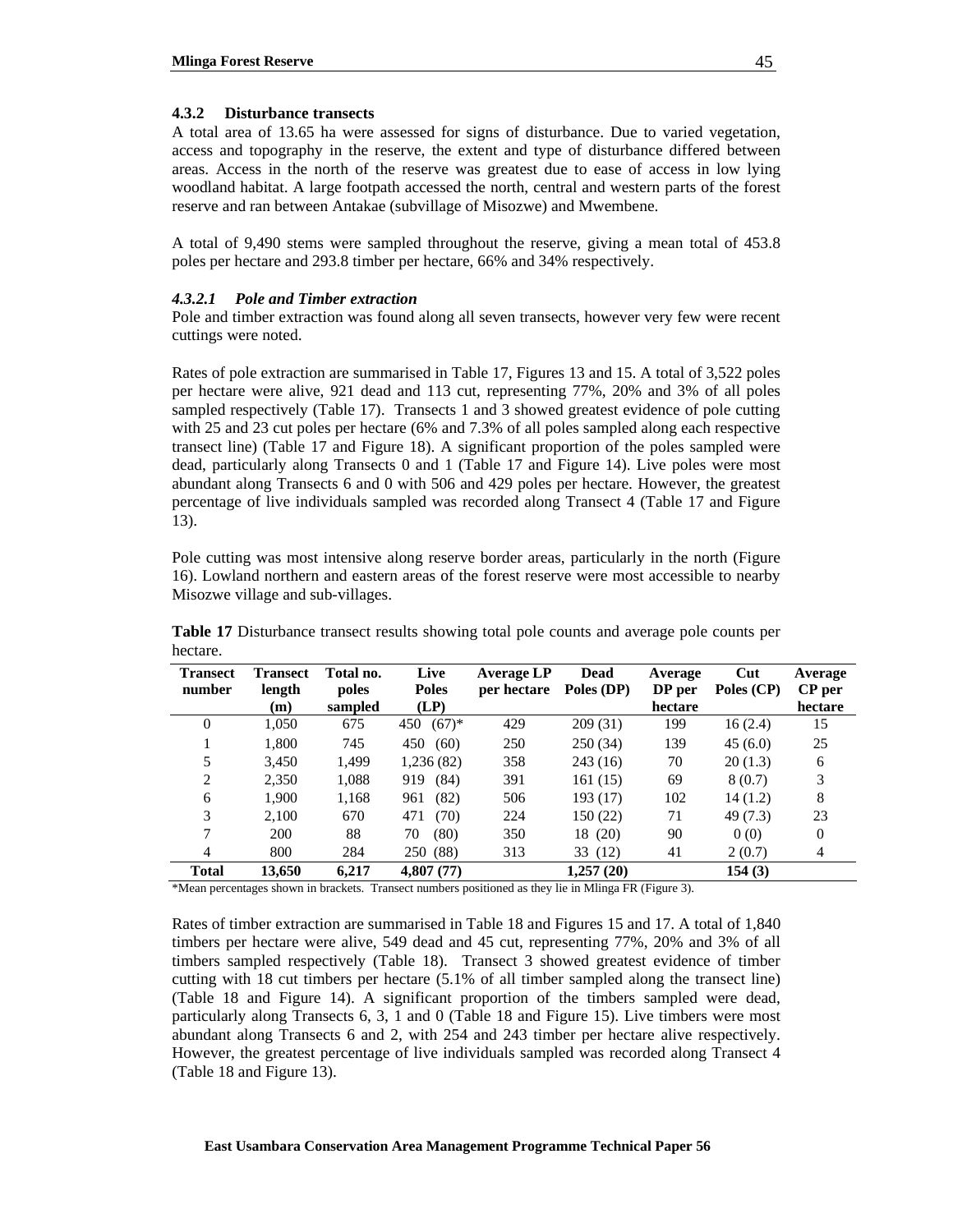Timber cutting was most intensive along reserve border areas, particularly in the north (Figure 15). The distribution of cutting follows the path that accesses more central western parts of the forest reserve.

| <b>Transect</b><br>number | <b>Transect</b><br>length<br>(m) | Total no.<br>timber<br>sampled | Live<br><b>Timber</b><br>(LT) | <b>Average LT</b><br>per hectare | <b>Dead</b><br><b>Timber</b><br>(DT) | Average<br>DT per<br>hectare | Cut<br><b>Timber</b><br>(CT) | Average<br>CT per<br>hectare |
|---------------------------|----------------------------------|--------------------------------|-------------------------------|----------------------------------|--------------------------------------|------------------------------|------------------------------|------------------------------|
| $\Omega$                  | 1050                             | 115                            | 80 (70)                       | 76                               | 34 (30)                              | 32                           | 1(0.9)                       |                              |
|                           | 1800                             | 348                            | 233(67)                       | 129                              | 106(30)                              | 59                           | 9(2.6)                       | 5                            |
| 5                         | 3450                             | 902                            | 708 (78)                      | 205                              | 173 (19)                             | 50                           | 21(2.3)                      | 6                            |
| 2                         | 2350                             | 686                            | 571 (83)                      | 243                              | 107(16)                              | 46                           | 8(1.2)                       | 3                            |
| 6                         | 1900                             | 670                            | 482 (72)                      | 254                              | 184 (27)                             | 97                           | 4(0.6)                       | 2                            |
| 3                         | 2100                             | 353                            | 218(62)                       | 104                              | 117 (33)                             | 56                           | 18(5.1)                      | 9                            |
| 7                         | 200                              | 55                             | 44 (80)                       | 220                              | 11(20)                               | 55                           | 0(0)                         | $\Omega$                     |
| 4                         | 800                              | 144                            | 127 (88)                      | 159                              | 17(12)                               | 21                           | 0(0)                         | $\theta$                     |
| <b>Total</b>              | 13,650                           | 3,273                          | 2,463(75)                     |                                  | 749 (23)                             |                              | 61(2)                        |                              |

**Table 18** Disturbance transect results showing total timber counts and average timber counts per hectare.

\*Mean percentages shown in brackets. Transect numbers positioned as they lie in Mlinga FR (Figure 3).



**Figure 14** Relative abundance of live, naturally dead and cut poles in Mlinga FR.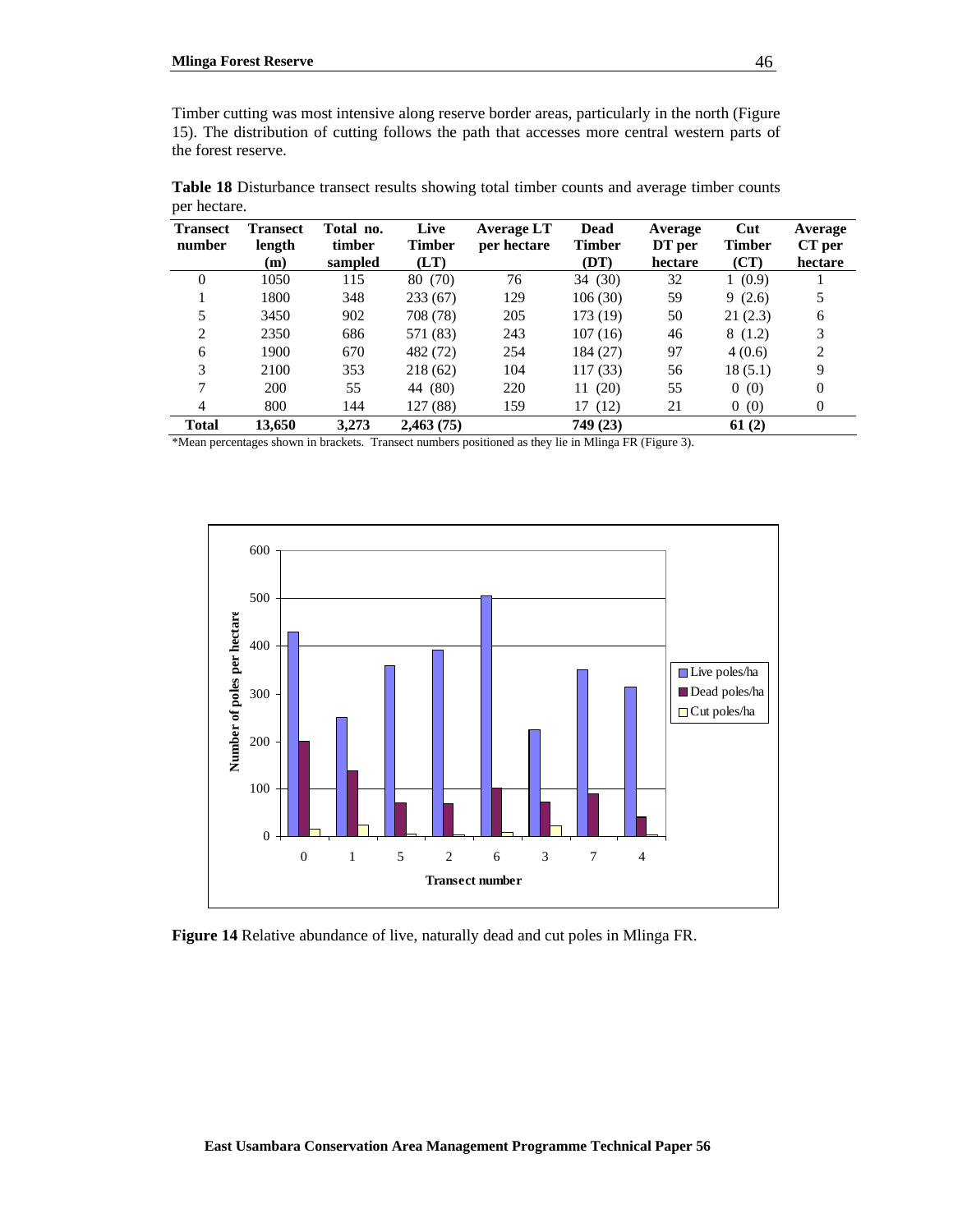

**Figure 15** Pole extraction in Mlinga FR.



**Figure 16** Timber extraction in Mlinga FR.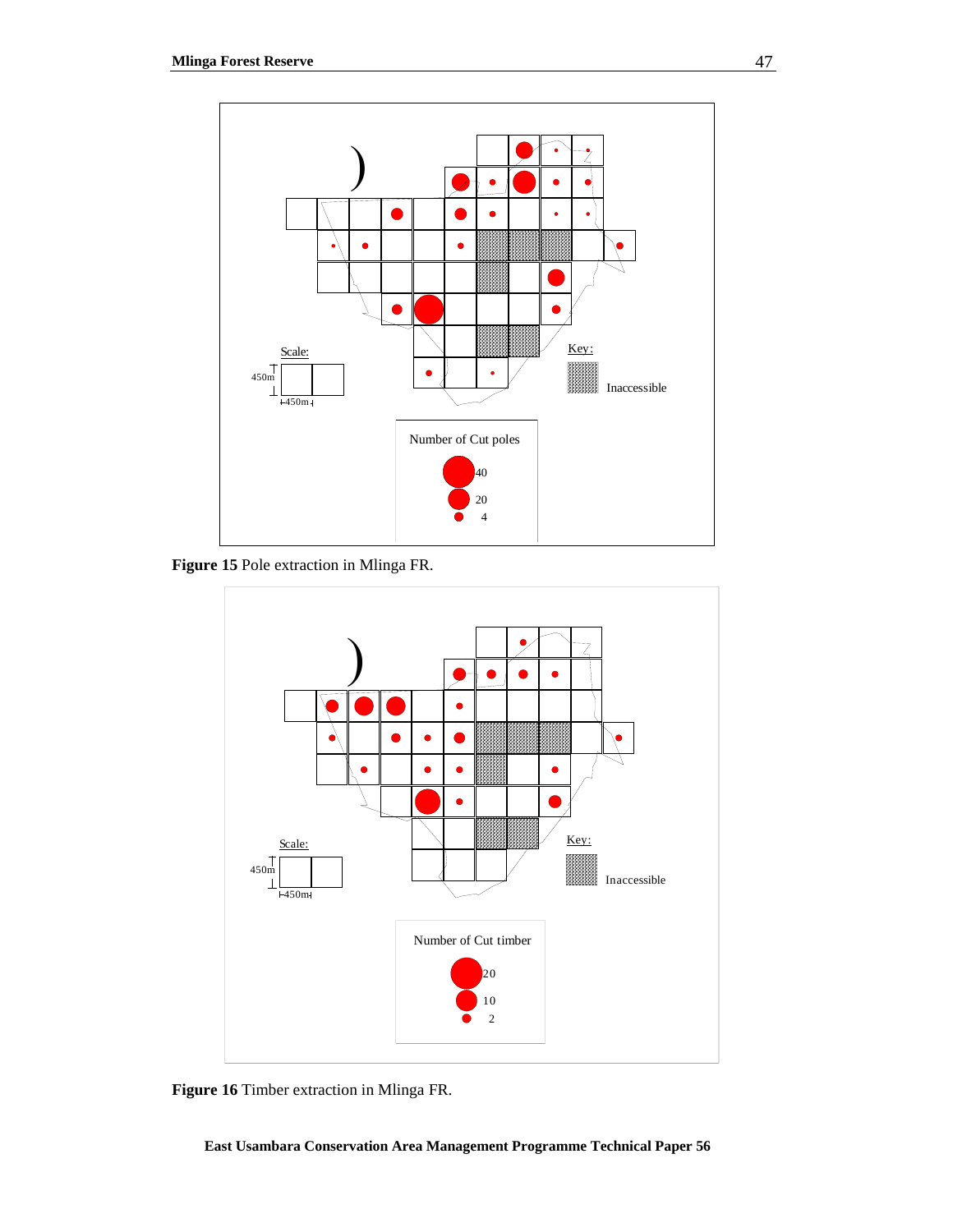

 **Figure 17** Relative abundance of live, naturally dead and cut timber in Mlinga FR.

# *4.3.2.2 Other signs of disturbance*

## **Fire**

The most common form of disturbance was fire, present within 48% of all 50 metre sections sampled (Table 19). Fire represents the most significant threat to Mlinga Forest Reserve. During the survey, fires spread into the forest reserve on three occasions and destroyed vegetation plot 24. Of the 44 complete and incomplete plots surveyed, 77% had evidence of fire damage (recent or old). Fire incidence was most intense in northern and eastern parts of the reserve (Figure 18).

## **Cultivation**

Evidence of past cultivation, particularly in northern and southern reserve border areas of the reserve (Figure 19) were common, present within 5.5% of all 50 meter sections and 15% of vegetation plots. According to local knowledge, clearance of the forest for cardamom (*Illeteria cadamon*) cultivation was once intense.

All other signs of disturbance were uncommon (Table 19).

## **Pitsawing**

There was no evidence of recent pitsawing activity, although 5.1% of all 50 meter sections (Table 19) and 14% of vegetation plots (Figure 20) contained planks or some other evidence of past timber extraction. Field evidence and local knowledge suggested that past extraction concentrated on *Melicia excelsa*, *Afzelia quanzensis* and *Albizia* species.

## **Footpaths**

Footpaths were not particularly common as a result of extreme terrain, however some did allow access into the forest reserve in eastern and northern parts of the reserve, and centrally up the ridge path between Antakae and Mwembene (Figure 21). These footpaths influenced all forms of disturbance.

## **Trapping and Grazing**

Only two animal traps were seen, a snare for hyrax and a bird trap. Grazing was only seen on two occasions in the south and north of the reserve (Table 19).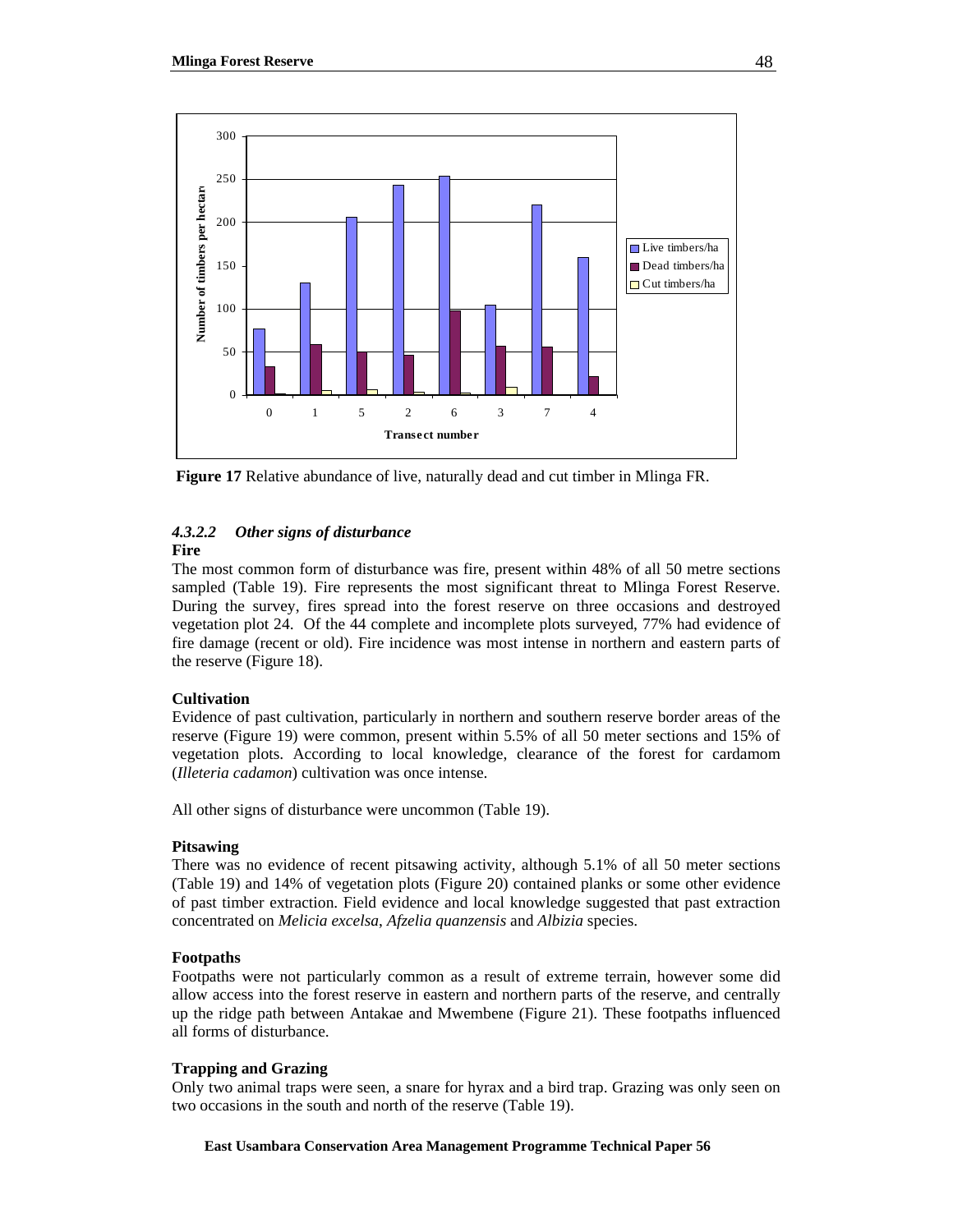|                    | Fire | <b>Cultivation</b> | <b>Planks/Poles</b> Paths Pitsaw Trapping Grazing |    |        |  |
|--------------------|------|--------------------|---------------------------------------------------|----|--------|--|
| Incidence Tally    |      |                    |                                                   |    |        |  |
| Percentage $(\% )$ | 48.0 | 5.5                | 36                                                | 32 | $\sim$ |  |
| Rank               |      |                    |                                                   |    |        |  |

**Table 19** The incidence of various types of disturbance.

Incidenced was calculated as presence (1) or absence (0) every 50m transect section.

#### **DEFINITIONS FOR TABLE 19**

- Fire refers to an area affected by fire, evidence including burnt trees and ground flora.
- Cultivation refers to evidence of crop production, whether tree or ground crops, past or present.
- Planks/Poles refers to cut timbers and poles laying on the ground ready for transportation.
- Paths refer to all human used footpaths.
- Pitsaw refers to any site with the remains of pitsaw activity past or present.
- Trapping refers to any form of animal trapping.
- Grazing refers to cattle grazing.



**Figure 18** Incidence of fire in Mlinga FR.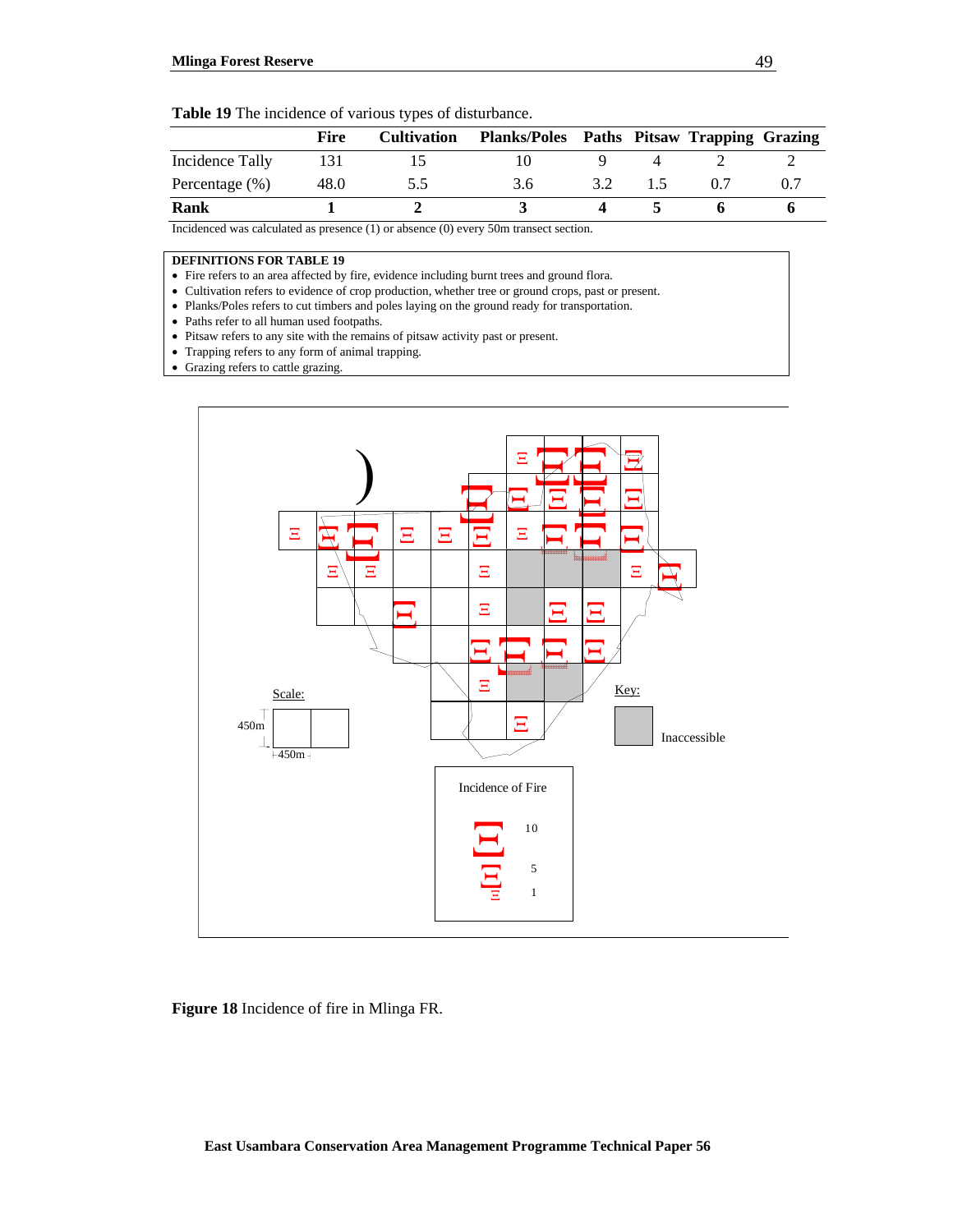

**Figure 19** Incidence of past cultivation in Mlinga FR.



**Figure 20** Incidence of planks/poles (as defined in Table 19) in Mlinga FR.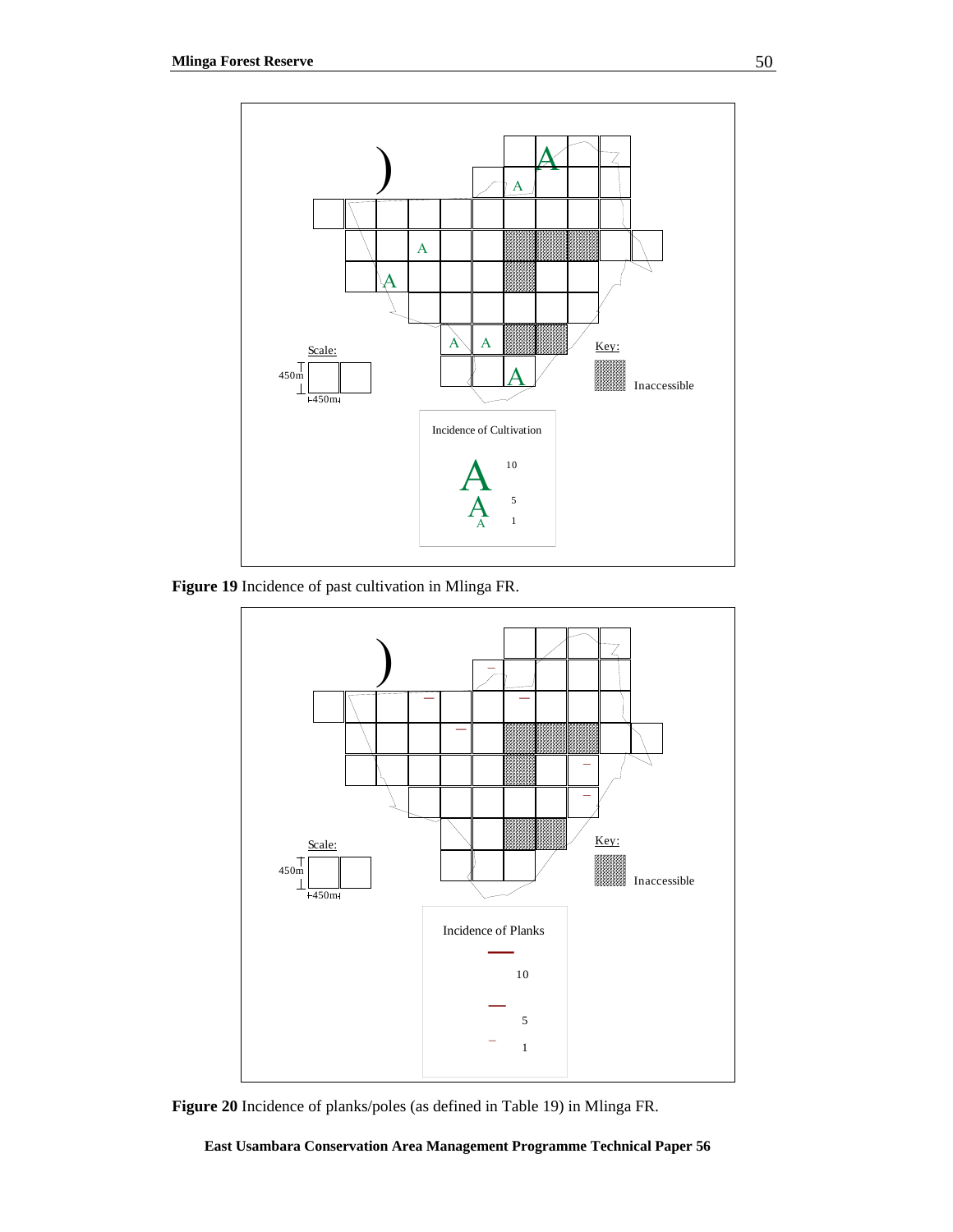

**Figure 21** Incidence of footpaths in Mlinga FR.

### *4.3.2.3 Areas of greatest disturbance*

The most disturbed areas within Mlinga FR were located in the northeast, north western southern border areas of the reserve. All endemic, near-endemic and forest dependent plants were found outside the most disturbed areas (Figure 22).



**Figure 22** Distribution of forest dependent, endemic and near-endemic plant species in relation to areas of highest disturbance in Mlinga FR.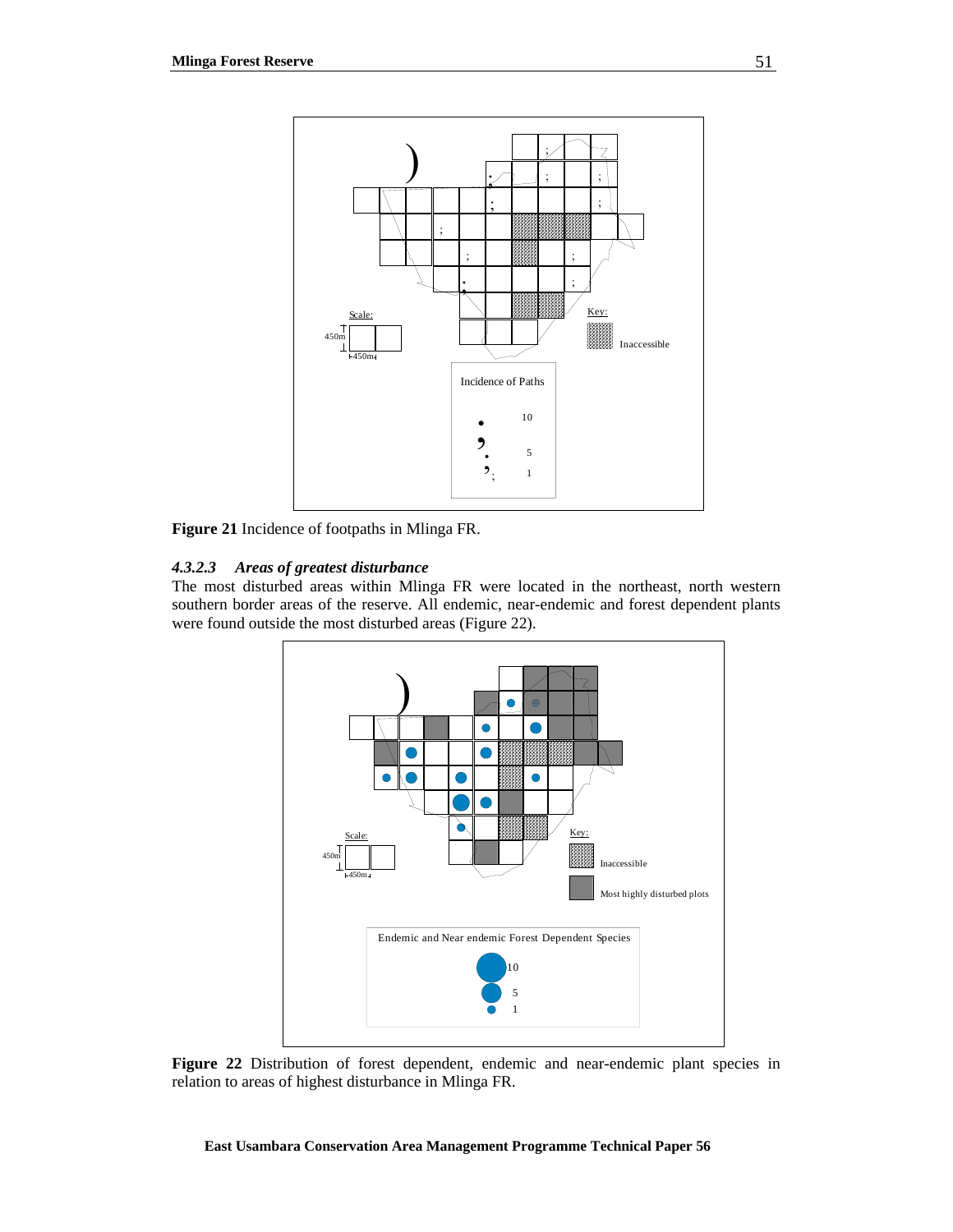## **4.4 Discussion**

Mlinga Forest Reserve covers an area of 890 hectares with an altitude range of 220m to 1069m above sea level. Topography is extreme and the landscape rocky. Mlinga FR supports a variety of interesting habitats.

## **4.4.1 Habitat**

Of the 34 vegetation plots surveyed systematically, 11 (32.4%) were lowland forest, 9 (26.5%) open woodland, 3 (8.8%) scrub/grassland/previously disturbed, 4 (11.8%) disturbed lowland forest, 1 (2.9%) disturbed submontane forest, 2 (5.9%) rock and 1 (2.9%) grassland. These figures differ significantly from those recorded by Johannson and Sandy (1996), and suggest a significant decline in forest area in recent years. Only six vegetation plots were recorded with canopy heights greater than 20m. Approximately two-thirds of vegetation plots had been affected by fire and 59% contained rock outcrops.

## **4.4.2 Species richness**

In the systematic vegetation plots 780 trees and shrubs were surveyed, representing 135 species from 39 families. An additional eleven species were recorded in the regeneration plots. Opportunistic observations and collections recorded an additional 123 plant species from 54 families. In total, 269 plant species from 77 families were recorded.

The most abundant species in vegetation plots, representing 10.6% of individuals was the woodland species *Stereospermum kunthianum* (Bignoniaceae), which was dominant within 5 plots. The most commonly encountered species throughout vegetation plots were *Sponia orientalis* (Ulmaceae), *Antiaris toxicaria* (Moraceae) and *Annona senegalensis* (Annonaceae)*. S. orientalis* and *A. senegalensis* were seen to be resilient to disturbance and at competitive advantage particularly in fire disturbed areas.

Relative to other forest reserves surveyed in the East Usambara mountains the botanical richness of Mlinga FR was generally low, partly due to the small size, inaccessibility and extensive nature of recent fire disturbance. The richness and diversity of plant species at Mlinga peak summit however added significantly to the biological value of the reserve.

## **4.4.3 Species Accumulation Rates**

The accumulation of species records throughout the systematic vegetation survey showed a general increase with sampling intensity and, although the curve seemed to level off (Figure 5), not enough evidence was available to suggest that the accumulation of species would not increase with greater sampling intensity. Opportunistic collection of flora supplemented the plant checklist significantly.

## **4.4.4 Endemic Status**

The majority of species recorded in vegetation plots (85%) had widespread distributions. Six species were recorded as endemic to the East Usambara mountains and 14 species nearendemic.

The most commonly recorded near-endemic tree and shrub species in the reserve were: *Anglocalyx braunii* (Leguminosae: subfamily Papilionaceae) (12 individuals) and *Dombeya shupangae* (Sterculiaceae) (10 individuals)*.* All endemic and near-endemic species were restricted to only one or two plots each, and never abundant.

All endemic species recorded in vegetation plots were forest dependent and of the 14 nearendemic species, 8 species were considered to be forest dependent. One near-endemic species, *Dombeya shupangae*, is a non-forest species.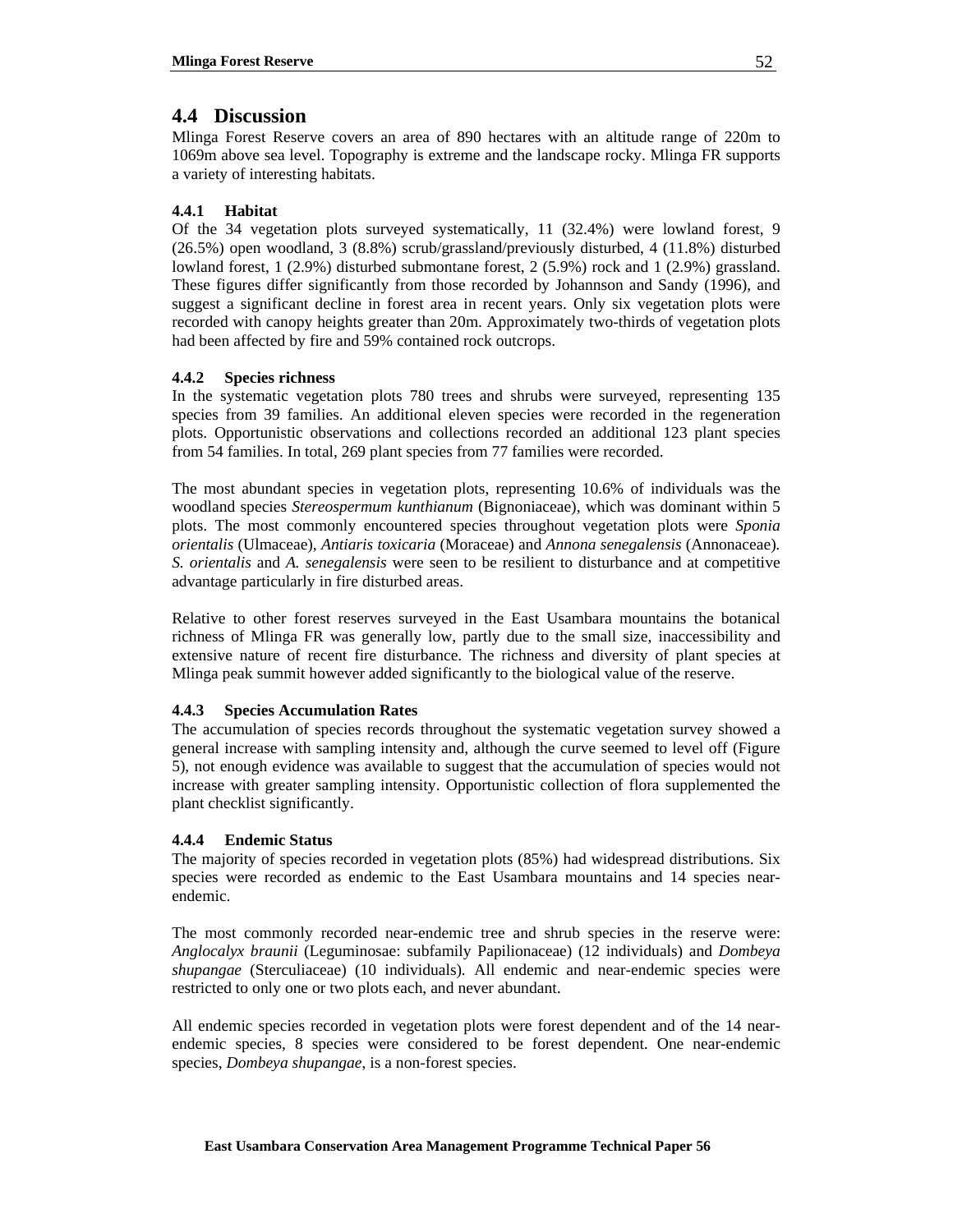The following endemic species were recorded within vegetation plots: *Cynometra brachyrrhachis*, *Cynometra longipedicelata*, *Cynometra sp. A* (Leguminosae: subfamily Caesalpinoideae), *Cola scheffleri* (Sterculiaceae) and *Vitex ferruginea* (Verbenaceae). All are endemic to the East Usambara mountains. All endemic species were found in lowland and submontane forest areas with low or no level of disturbance. Near-endemic species were located throughout the forest reserve, even in open woodland and disturbed habitats. All endemic and near-endemic species (except *Anglocalyx braunii* and *Dombeya shupangae*) were represented by less than 4 individuals.

An additional 3 species endemic to the East Usambara mountains, 1 species endemic to the East and West Usambara mountains, and 9 near-endemic species were recorded opportunistically. The endemic species included: *Justicia oblongifolia* (Acanthaceae), *Sanrafaelia ruffonammari* (Annonaceae), *Saintpaulia magungensis* (Gesneriaceae) and *Lijindenia greenwayi* (Melastomataceae)*. Sanrafaelia ruffonammari* is of particular interest because it has only previously been recorded from Kwamgumi Forest Reserve and has only recently been taxonomically described. This record within Mlinga FR represents a range extension for this species.

#### **4.4.5 Ecological Type**

Forty one species (30%) recorded in vegetation plots were classified as forest dependent, defined as 'limited to primary or closed canopy forest only'. The most commonly recorded forest dependent tree species was *Tabernamontana verticosa* (Apocynaceae) represented by 15 individuals in 6 lowland and submontane forest plots with limited or no disturbance. Five (4%) forest dependent species were endemic to the East Usambara Mountains; a further 7 (5%) were near-endemic.

Sixty four species (47%) were recorded in vegetation plots as forest dwelling and 10 species (6%) non-forest dwelling. *Stereospermum kunthianum* (Bignoniaceae) was the most abundant forest dwelling species represented by 83 individuals in 6 open woodland plots. *Dombeya shupangae* (Sterculiaceae), represented by 10 individuals in 5 plots was the most abundant non-forest species present in open woodland and disturbed lowland forest habitats.

#### **4.4.6 Habitat**

Of the tree species surveyed with known altitudinal preferences, 14.1% were considered to be solely typical of lowland forest, 5.9% of submontane forest and 1.1% of montane forest. The remainder were considered to be typical of a combination of habitats, the majority (37% of species) present with lowland, submontane and montane habitats.

At least one submontane or montane species occurred in each of the 13 lowland plots surveyed. Only one lowland species *Zanthoxylum holtizianum* (Rutaceae) occurred in a submontane vegetation plot at 960masl. These data are indicative of the variability in the ecological requirements and niches of these species; however, transitional areas in Mlinga FR were not large.

The most commonly recorded submontane species was *Craiba brevicaudata* (Leguminosae: subfamily Papilionoideae) represented by 3 individuals in only 2 vegetation plots. Species classified as confined to submontane forest were rare in Mlinga FR.

#### **4.4.7 Range Extensions**

The vegetation plot data generated a total of 87 new species range extensions for Mlinga FR, when compared to the study by Ruffo *et al.* (1989). Eight of these species were also new to the East Usambara Plant Biodiversity Database.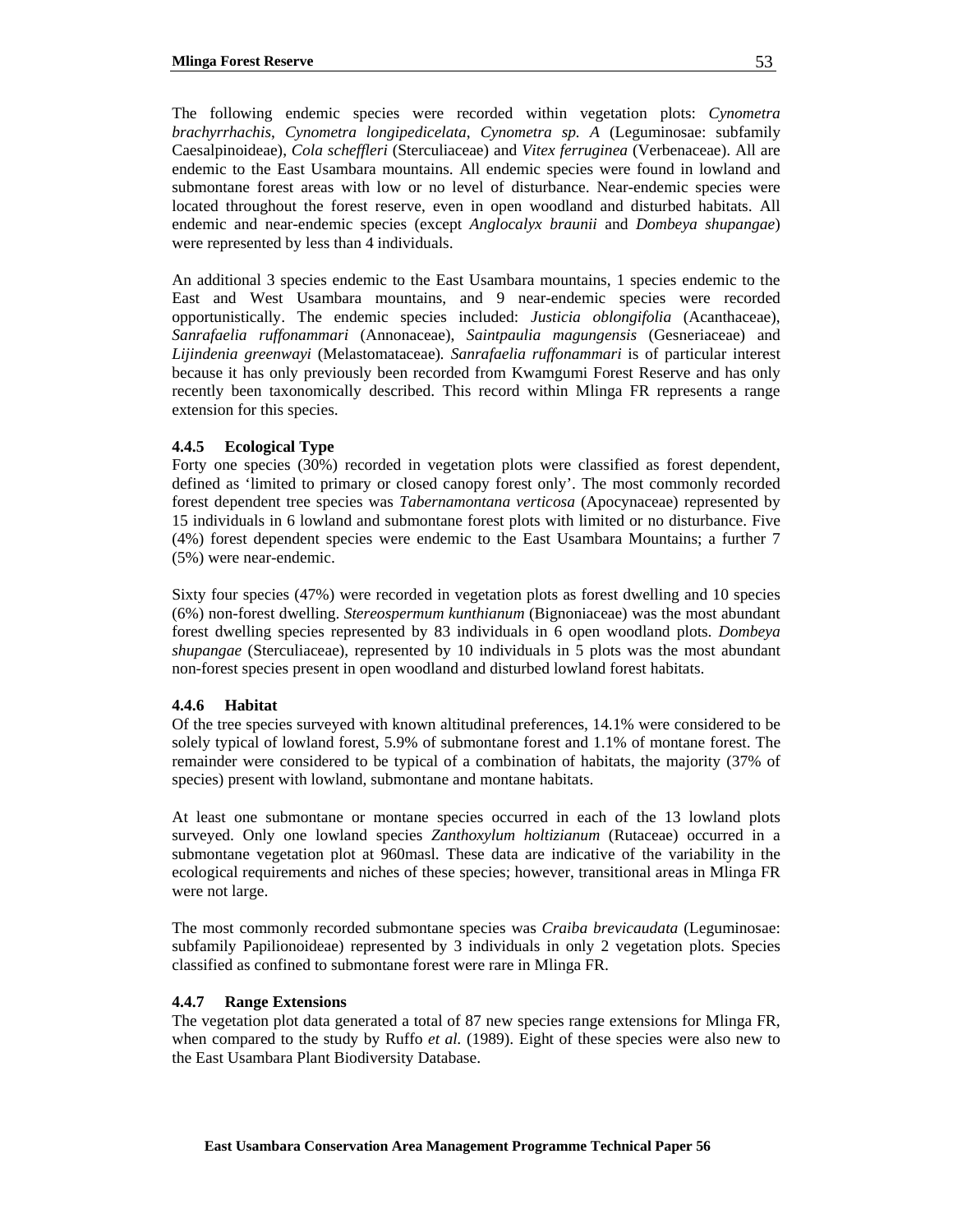### **4.4.8 Regeneration**

Thirty two percent of the species found in the vegetation plots were also recorded within the regeneration subplots, these are indicated in Table 14 with an asterisk (\* or \*\*). An additional 11 species were recorded in the regeneration layer alone.

Only one endemic species was recorded in the regeneration layer, *Cola scheffleri*  (Sterculiaceae), represented by one individual with a dbh less than 1cm. Six regenerating species were near-endemic and included: *Drypetes usambarica* (Euphorbiaceae), *Allanblackia stuhlmannii* (Guttiferae), *Newtonia paucijuga* (Leguminosae subfamily: Mimosoideae), *Anglocalyx braunii* (Leguminosae subfamily: Papilionoideae), *Allophylus melliodorus*  (Sapindaceae), *Dombeya shupangae* (Sterculiaceae).

Of the eighteen principle timber and/or plywood species found within the reserve, seven species *Allanblackia stuhlmannii* (Guttiferae), *Albizia gummifera* (Leguminosae subfamily: Mimosoideae), *Bersama abyssinica* (Melianthaceae), *Strombosia scheffleri* (Olacaceae), *Anthocleista grandiflora* (Loganiaceae), *Newtonia buchananii* (Leguminosae subfamily: Mimosoideae), *Antiaris toxicaria* (Moraceae) and *Khaya nyasica* (Meliaceae) were recorded regenerating.

Of those species that were solely found in the regeneration layer, 3 species represented range extensions. Three were new to Ruffo *et al.* (1989) in Mlinga FR.

#### **4.4.9 Opportunistic Collections – interesting records Mlinga Peak**

Opportunistic collections added significantly to the floristic value of Mlinga FR. The biological value of the flora of Mlinga Peak and the surrounding submontane forest has in the past been well recognised (Hamilton, 1989; FINNIDA, 1988). Mlinga FR was established to protect this area (Hamilton, 1989). Of particular interest at this site was the opportunistic collection of *Podocarpus latifolius* (Podocarpaceae), one of two gymnosperms recorded during the biodiversity survey. Gymnosperms are the most ancient seed plants having originated during the Palaeozoic era (about 130 million years ago) (Kokworo, 1993). It is thought that this species has therefore been in Mlinga FR for a very long time and it is unknown why the species has not spread to other forest areas. *P. latifolius* was found growing with *Lijndenia greenwayi* (Melastomataceae) which has been recorded by Knox (2000) as 'endemic to Mount Mlinga'. Iversen (1991b) however classifies it as endemic to the East and West Usambara mountains.

Mlinga peak area, as a consequence of its rocky nature, also supports many *Streptocarpus* and *Saintpaulia* species, most of which are endemic to the Usambara mountains. The distinctive rocky summit also supported populations of the gymnosperm *Encephalartos hildebrandtii*  (Zamiaceae); *Pandanus* sp*.* (Pandanaceae) and *Pheonix reclinata* (Palmae), found nowhere else in the forest reserve.

The submontane forest that surrounds the peak has been partly disturbed by fire, particularly on the eastern side. In undisturbed areas however, the forest was tall and supported a significant number of folicolous epiphytes of unknown species.

Lowland riverine forest within Mlinga FR was home to the recently described *Sanrafaelia ruffonammari*, previously only recorded from Kwamgumi FR.

#### **4.4.10 Sampling Intensity**

An increase in sampling intensity from 0.25% to 0.5% increased the value of the vegetation survey significantly. An additional 17 vegetation plots were established, recording an additional 442 individuals representing 45 species. An additional 1 endemic, 3 near-endemic and 10 forest dependent species were recorded as a consequence of increasing sampling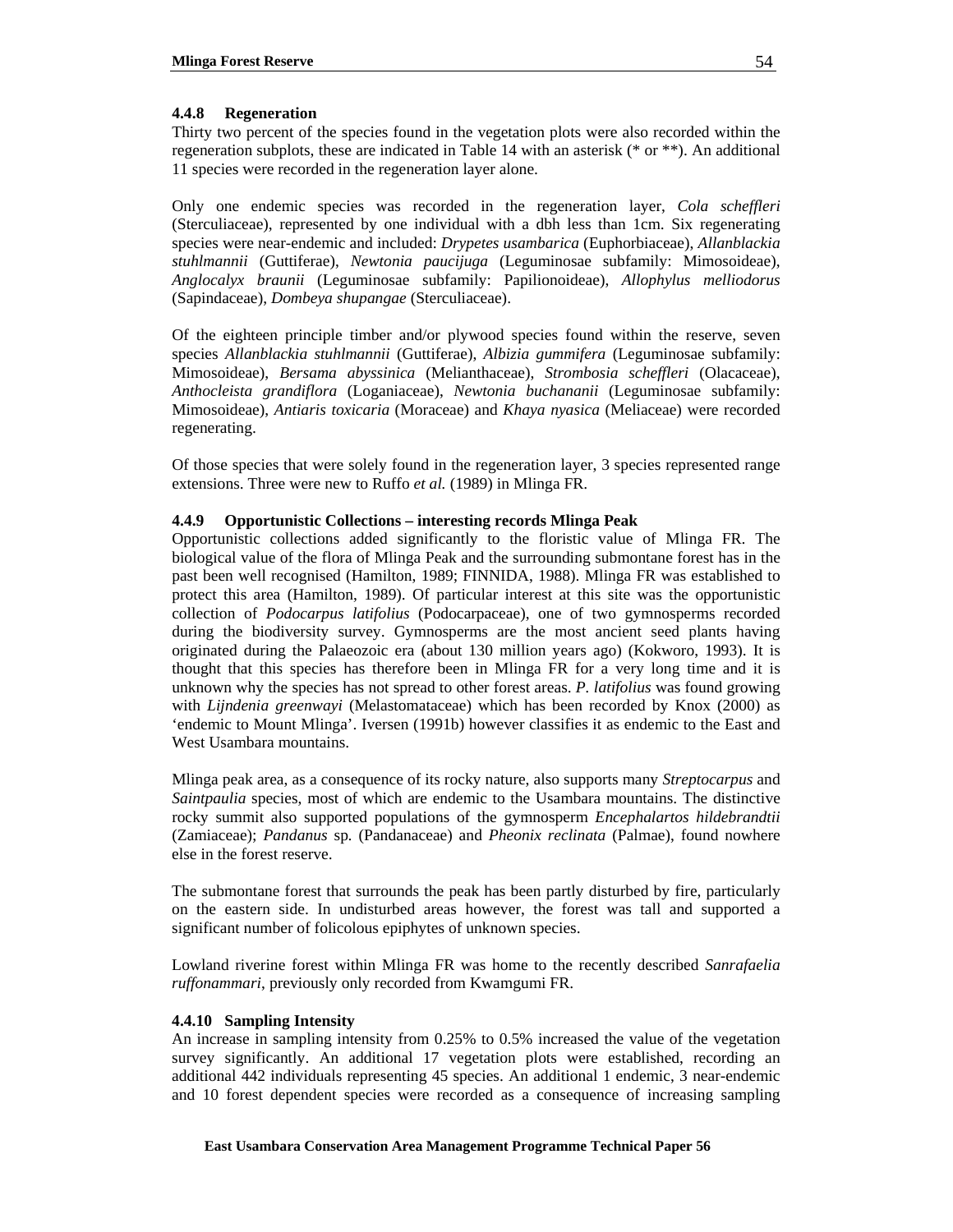intensity. In small reserves it is therefore recommended that a sampling intensity of 0.5% be used.

An increase in the sampling intensity of regeneration plots from 3m x 3m to 6m x 6m significantly increased the number of individuals sampled in the regeneration layer, but did not increase species numbers significantly enough to be able to recommend its use in future. This however, may not be the case for large, more species diverse reserves such as Amani Nature Reserve or Nilo Forest Reserve. Further analysis is required to investigate this.

#### **4.4.11 Disturbance**

All disturbance within Mlinga FR was dependent on accessibility. Lowland forest reserve border areas and forest near to footpaths in more elevated areas were most under pressure.

The most significant threat recorded in Mlinga FR was fire disturbance. Evidence of fire was noted in 77% of vegetation plots, distributed throughout the forest reserve. Fire disturbance was particularly intense in eastern areas and north western borders of the forest reserve, and likely explains the large numbers of dead poles and tiumbers sampled along transects 0 and 1. In these areas there was little forest canopy and open wooded grassland generally dominated. *Sponia orientalis* was particularly abundant in such habitats, particularly in the east. During the survey, fires spread into the forest reserve on three occasions along northwestern borders. Fires are a serious concern to the future of Mlinga FR, particularly the summit area.

Due to the patchy, yet extensive nature of fire disturbance throughout Mlinga FR, it was difficult to draw conclusions as to the effect of fire on the distributions of endemic and forest dependent species. It was however evident in the field that there were fewer forest dependent and endemic/near-endemic species and individuals in the most severely fire affected areas. Fire has decreased forest area significantly in recent years and was limiting the regeneration of forest species thereby inhibiting forest growth within the forest reserve.

Pole and timber cutting was not such a present concern with an average of 10.5 cut poles per hectare and 3.3 cut timber per hectare. Recent extraction was greatest along reserve border areas, particularly in the north. The intensity of pole and timber extraction was, along all transects, less than the number of dead poles and timber.

The number of dead poles and timber were exceptionally high compared to other forest reserves previously studied by EUBS. Twenty percent of poles and 23% of all timber sampled were dead. The greatest abundance of dead poles and timber correlated with areas most disturbed by fire. Recent fire disturbance within the forest reserve has caused the large number of deaths and is likely to significantly affect future forest composition.

All signs of cultivation were old, and mostly located in northern areas where settlement used to occur prior to gazettment of the forest reserve. Evidence of past cultivation also occurred near to villages in the south and west of the reserve.

All signs of pitsawing were old, and located in eastern and northern areas of the reserve. Low densities of valuable timber species within the forest reserve suggest past unsustainable extraction. Pitsawing activities have however decreased substantially and are presently not of great concern within Mlinga FR.

Since the introduction of *Maesopsis eminii* into the Amani area this species has spread rapidly throughout the Usambara mountains (Binggeli 1989). This invasive tree species was only recorded in 1 vegetation plot in Mlinga FR, and is therefore presently of little concern.

Only two areas in Mlinga FR were seen to have animal traps. These traps were targeting hyrax and birds. Some evidence of hunting was seen casually throughout non-systematically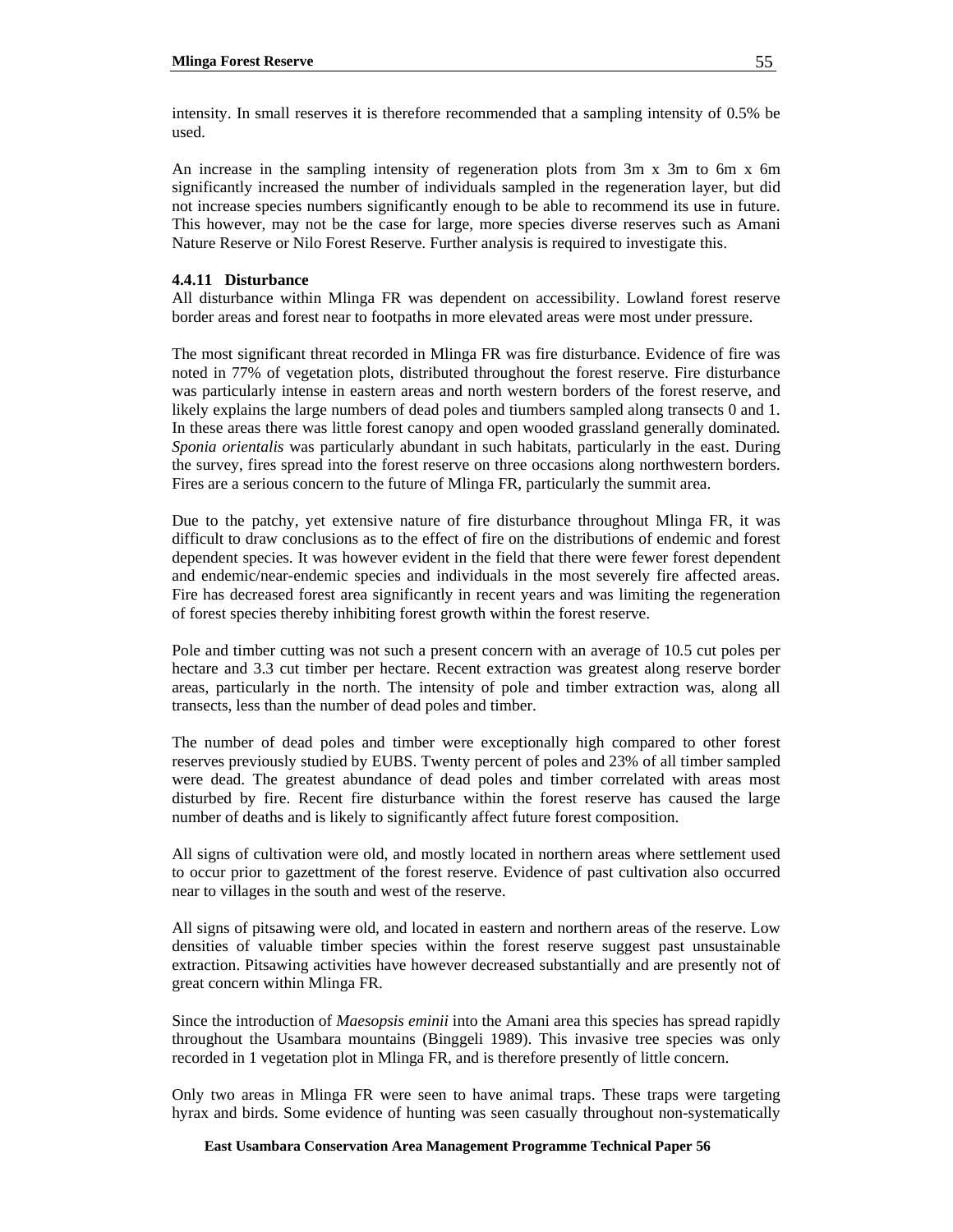surveyed areas of the forest. There were a limited number of large mammal sightings and signs. This suggested that hunting activity was great in the recent past, and has been supported by local knowledge.

Cattle grazing sites were observed on two occasions in the south and north of the reserve near to sub-villages of Misozwe. Grazing was not considered a significant threat at present.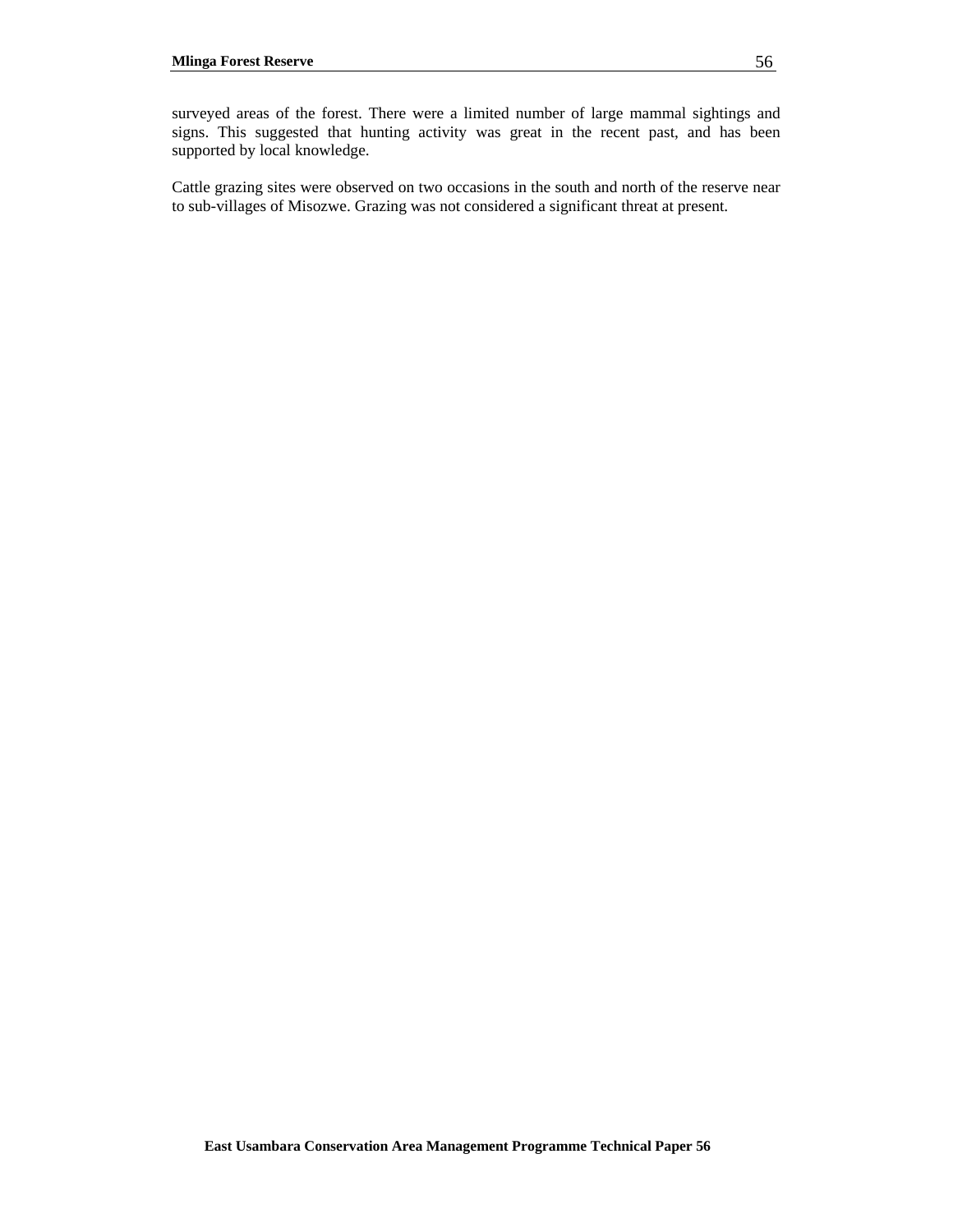## **5.0 FAUNA**

## **Authors: Oliver, S., Hall, S.M., Smith, J. and Murphy, A. pp. 57-82**

## **5.1 Introduction**

The fauna of Mlinga FR was studied to assess diversity within specific taxonomic groups. Inventories were compiled of mammal, reptile, amphibian, butterfly, mollusc and millipede species. Practicalities of capture methods, identification techniques and potential information that could be extracted from the data, influenced the taxonomic groups chosen for the study. The results of the inventories were used to assess the relative biodiversity value of the reserve's fauna.

## **5.2 Methods**

Within Mlinga FR, target groups of fauna were surveyed using a combination of standardised, repeatable methods at 'zoological trapsites'. Transect surveys of dung and other animal signs, and the opportunistic collection and observation of all animals were also implemented. Brief descriptions of the methods employed and trapsite locations follow. A more detailed methodology of survey techniques can be found in the FT FRP *Methodology Report* (SEE, 1998).

## **5.2.1 Bucket pitfall traps**

Small mammals, amphibians and reptiles were sampled using bucket pitfall traps. Three 50m linear transects were created at zoological trapsite locations whereby eleven 10 litre plastic buckets were sunk into the ground with their rims flush to ground level. Buckets contained small holes to allow rainwater to drain from them and each bucket was positioned 5m apart. A sheet of vertical plastic (approximately 0.5m high, and no less than 0.2m) was run along the bucket line crossing the centre of each bucket to form a 'drift fence'. A 10-15cm lip of plastic sheeting was left flat on the ground onto which soil and leaf litter was placed to prevent any gap in the drift fence at ground level. Animals moving into the area from either side would be channelled along the plastic towards the bucket traps.

Each line was placed no more than 50m apart, but was located to encompass a range of microhabitats. Brief habitat notes were taken for each bucket position. Traps were checked early each morning for the duration of the trapsite period and data recorded on standardised data sheets regarding the identification of each animal captured.

## **5.2.2 Sherman traps**

Small rodents and insectivores were sampled using 100 Sherman traps (standard size) baited with toasted coconut and peanut butter. Traps were placed at least 2m apart, forming a wide loop around the bucket pitfall trap lines; 33 around two of the lines and 34 around the third. Traps were baited each evening (16.00hr or later) for the duration of the trapsite and checked early the following morning (08.00hr or earlier). Traps were closed during each day of the trapsite.

Data were recorded on standardised sheets regarding the identification, sex, breeding status and biometrics of each animal captured, as well as habitat notes. Specimens were retained when species level could not be ascertained and in cases where sexed specimens were required; these specimens were subsequently sent to international taxonomic experts (refer to Appendix 1).

In the case of small rodents, individuals released were each given a distinct mark-code made by trimming small patches of fur in a given pattern. 'Recaptured' individuals were then able to be identified.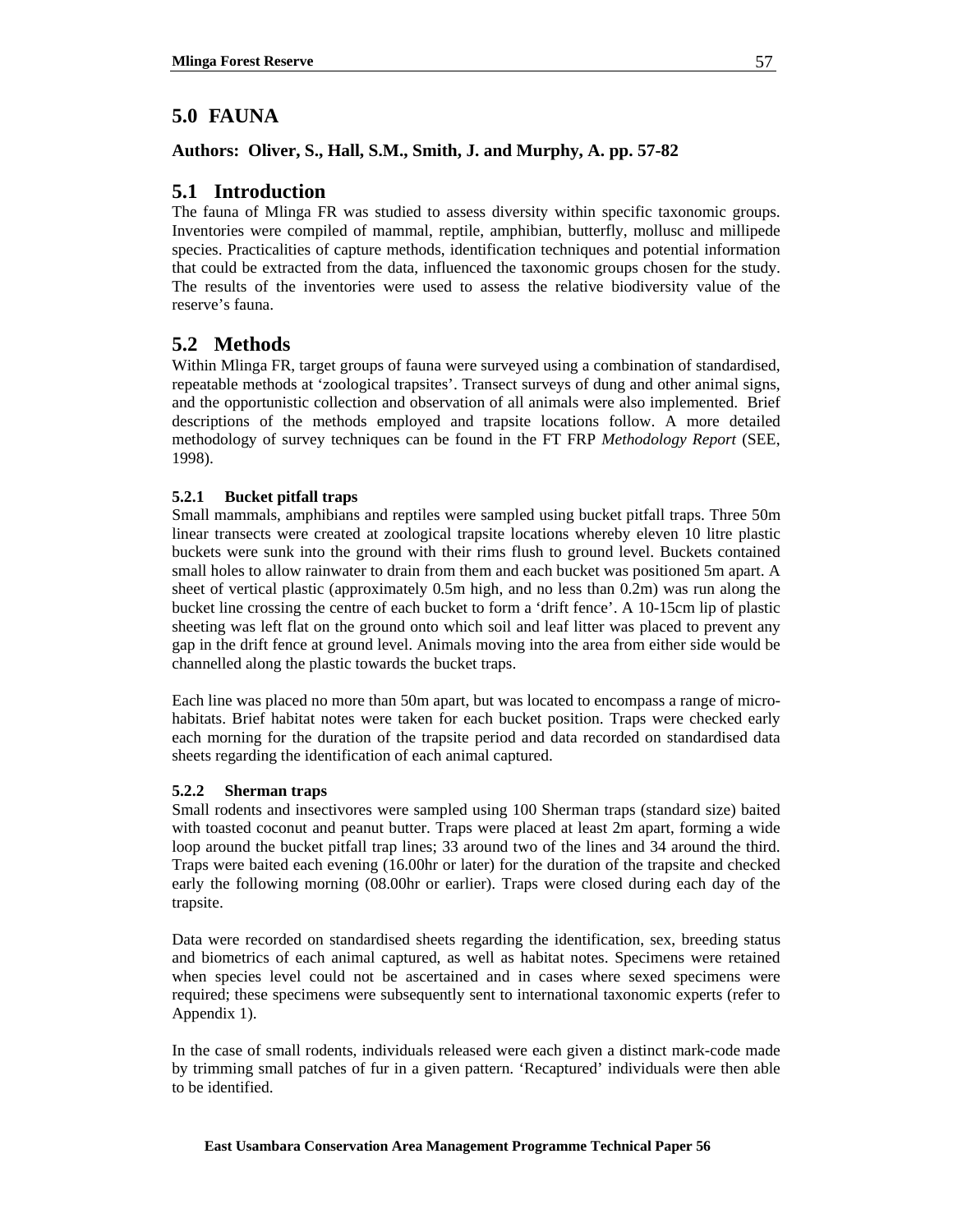## **5.2.3 Bat mist-netting**

Bats were sampled using varying combinations and configurations of mist-nets within 5 trapping sessions. Up to four mist-nets of varying sizes (3m x 3.5m, 6m x 3.5m, 9m x 3.5m) were utilised at any one time. Nets were placed across assumed 'flight corridors' such as rivers and paths. Nets were opened at dusk (approximately 18.30hr) and checked every 15 minutes for the duration of the netting session.

Data were recorded on standardised data sheets regarding the identification, sex, breeding status, weight and biometrics of each bat captured. Detailed habitat notes were taken for each mist-netting location and the number of net-metre hours calculated for each session.

## **5.2.4 Butterfly sweep-netting**

Low-flying butterflies were sampled using hand-held sweep-nets. Two man-hours were spent netting along the bucket pitfall lines each day for the duration of the trapsite.

## **5.2.5 Butterfly canopy traps**

Five Blendon-style canopy traps were set up at the trapsites, one trap close to one bucket pitfall line, and two traps on the remaining two lines. Traps were baited with fermented banana in the mornings (usually around 08.00hr). Traps were checked morning and late afternoon. One individual of each species captured was taken; any 'repeat species' butterflies were identified, recorded and released.

## **5.2.6 Mollusc plots**

Molluscs were sampled in three 1m x 1m quadrats per trapsite; whereby quadrats were established close to each of the bucket pitfall trap lines and located in order to encompass a range of microhabitats. Two man-hours were spent searching the leaf litter, to a depth of 5cm within each quadrat. All molluscs encountered were collected and preserved.

## **5.2.7 Millipede plots**

Millipedes were sampled in three 3m x 3m quadrats per trapsite; again, one established close to each of the bucket pitfall trap lines and located in order to encompass a range of microhabitats. Four man-hours were spent searching the leaf litter, to a depth of 5cm within each quadrat. All millipedes encountered were collected and preserved.

## **5.2.8 Dung and sign surveys**

Spoor and other signs of animal presence were assessed along every established transect line through the forest reserve (Figure 3). A 2m strip either side of each transect line was assessed for animal dung, tracks and paths, as well as other signs such as burrows, diggings, feathers etc. All animal signs were recorded along with brief geographical and habitat details. To determine identification of indirect evidences, the knowledge of experienced field assistants was utilised, in conjunction with a Reference Dung Collection and Walker (1996).

## **5.2.9 Opportunistic collection and observations**

All taxa were also collected and observed on a casual basis throughout the survey period. Opportunistic collections of amphibians, reptiles, molluscs and millipedes were taken and direct and indirect observations of birds and larger mammals were recorded to determine the presence of species otherwise omitted in the standardised techniques.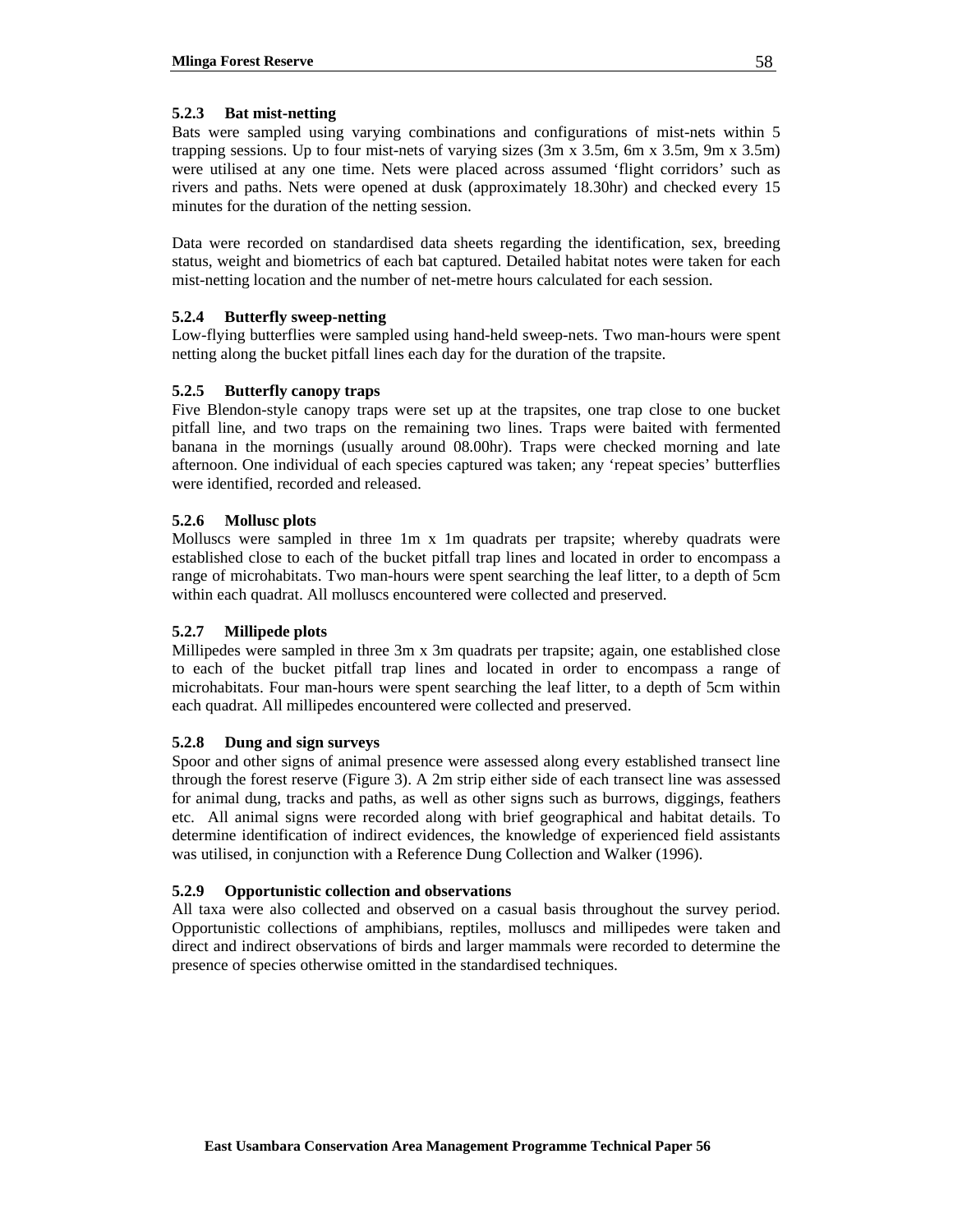## **5.3 Trapping sites and sampling intensity**

Zoological trapsites were established at five different locations in Mlinga FR. Trapsites were strategically positioned to incorporate a range of habitats reflective of the reserve. The location of trapsites within Mlinga FR are shown in Figure 23.



**Figure 23** Location of trapsites in Mlinga FR.

Table 20 provides brief descriptions of the trapping sites. Table 21 summarises the sampling intensity for each site and each trapping method. Table 22 briefly describes bat mist-netting sites.

| <b>Trapsite</b><br><b>Number</b> | <b>Duration</b><br>(nights) | <b>Vegetation type</b>                                | <b>Altitude</b><br>(masl) | Topography                | <b>Co-ordinates</b>                                        |
|----------------------------------|-----------------------------|-------------------------------------------------------|---------------------------|---------------------------|------------------------------------------------------------|
|                                  | 10                          | <b>Lowland Riverine Forest</b><br>and Old Cultivation | 240                       | <b>Gentle Lower Slope</b> | $05^{\circ}$ 03' 33.9"<br>S.<br>E $0.38^{\circ}$ 44' 52.1" |
| 2                                | 10                          | <b>Lowland Forest</b>                                 | 300                       | <b>Gentle Lower Slope</b> | $05^{\circ}$ 03' 32.5"<br>E 038° 45′ 14.1″                 |
| 3                                | 10                          | <b>Lowland Forest</b><br>with Fire Disturbance        | 240-260                   | <b>Gentle Lower Slope</b> | $05^{\circ}$ 03' 41.1"<br>S.<br>$E$ 038° 43′ 52.1″         |
| 4                                | 10                          | Sub-montane Forest                                    | 800                       | Steep Mid Slope           | $05^{\circ}$ 04' 28.6"<br>E 038° 44′ 32.8″                 |
| 5                                | 2                           | Ridge top/Peak,<br><b>Sub-montane Forest</b>          | 915                       | Steep Upper Slope         | $05^{\circ}$ 04' 58.6"<br>E 038° 44' 41.0"                 |

**Table 20** Descriptions and locations of zoological trapsites in Mlinga FR.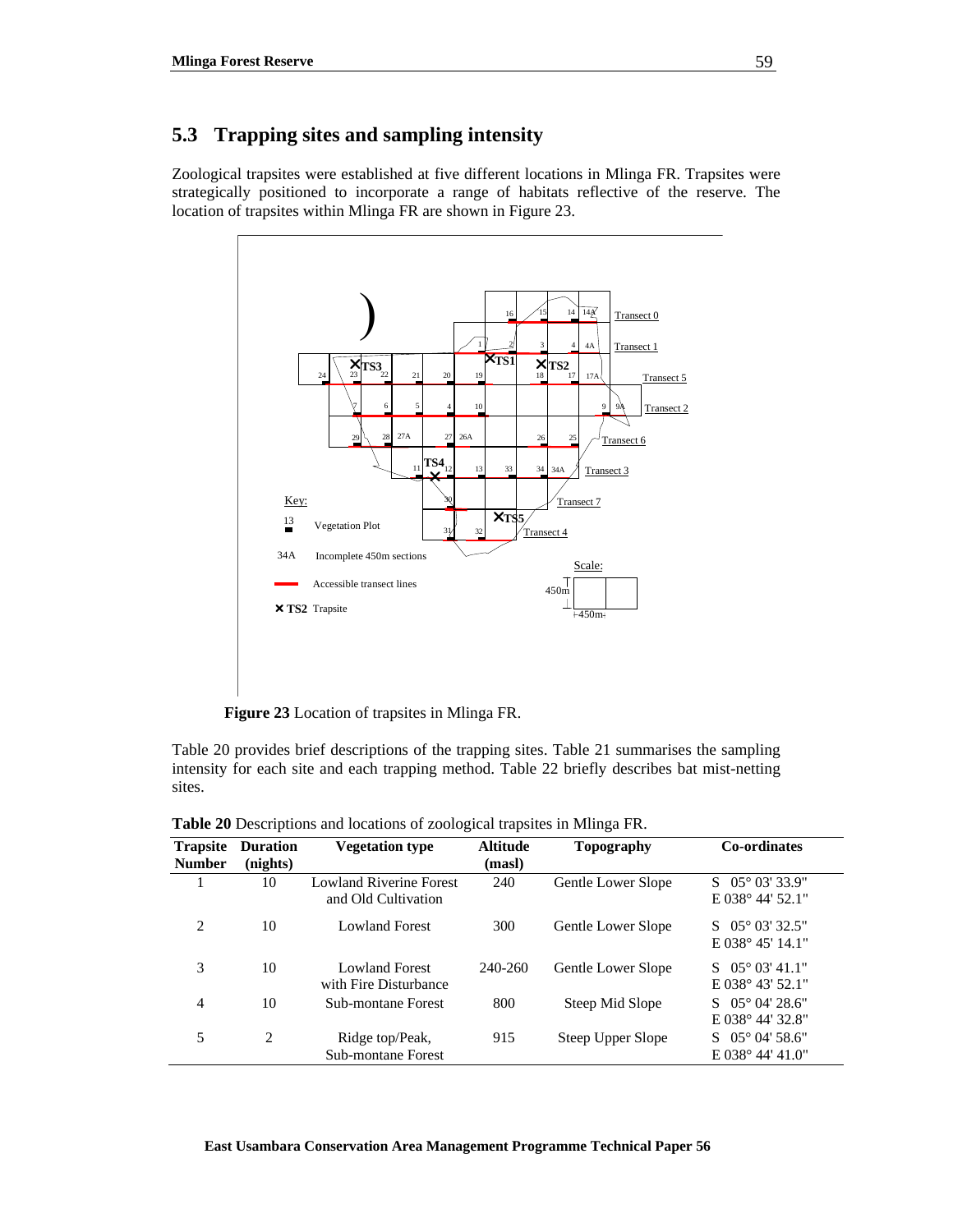| <b>Trapsite</b><br><b>Number</b> | <b>Trapsite</b><br><b>Duration</b><br>(dates) | <b>Sherman</b><br>traps x<br>trap nights | <b>Bucket</b><br>traps x<br>trap nights | <b>Butterfly</b><br>traps x<br>trap days | <b>Butterfly</b><br>sweepnetting<br>hours | <b>Mollusc</b><br>plots per<br>trapsite | <b>Millipede</b><br>plots per<br>trapsite |
|----------------------------------|-----------------------------------------------|------------------------------------------|-----------------------------------------|------------------------------------------|-------------------------------------------|-----------------------------------------|-------------------------------------------|
|                                  | $13/10/01 -$<br>23/10/01                      | 1000                                     | 330                                     | 50                                       | 20                                        | 3                                       | 3                                         |
| $\overline{2}$                   | $26/10/01$ -<br>05/11/01                      | 1000                                     | 330                                     | 50                                       | 20                                        | 3                                       | 3                                         |
| 3                                | 08/11/01<br>18/11/01                          | 1000                                     | 330                                     | 50                                       | 20                                        | 3                                       | 3                                         |
| $\overline{4}$                   | 21/11/01<br>01/12/01                          | 1000                                     | 330                                     | 50                                       | 20                                        | 3                                       | 3                                         |
| 5                                | $06/12/01$ -<br>08/12/01                      | 98                                       | $\Omega$                                | $\theta$                                 | $\theta$                                  | $\theta$                                | $\mathbf{0}$                              |
|                                  | <b>TOTAL</b>                                  | 4098                                     | 1320                                    | 200                                      | 80                                        | 12                                      | 12                                        |

**Table 21** Zoological sampling intensities in Mlinga FR.

|  | Table 22 Bat mist-netting sites and sampling intensities in Mlinga FR. |  |  |  |
|--|------------------------------------------------------------------------|--|--|--|
|  |                                                                        |  |  |  |

| Net site<br>number | <b>Site location</b>      | Site description                 | <b>Co-ordinates</b>         | (m)   | <b>Altitude Sampling intensity</b><br>(square metres of net)<br>x no. of hours) |
|--------------------|---------------------------|----------------------------------|-----------------------------|-------|---------------------------------------------------------------------------------|
| 1                  | Base camp,                | Along vehicle track, grassland   | $S$ 05° 03′ 16.1″           | 240   | 294                                                                             |
|                    | (near Vegetation)         | and scrubby woodland area.       | E 038° 45′ 04.2″            |       |                                                                                 |
|                    | Plot 2)                   | Gentle lower slope.              |                             |       |                                                                                 |
| 2                  | Trapsite 1 (near)         | Dry stream bed within Lowland    | $S$ 05° 03′ 33.9″           | 240   | 735                                                                             |
|                    | <b>Vegetation Plot 1)</b> | Riverine Forest and close to     | $E~038^{\circ}$ 44' 52.1"   |       |                                                                                 |
|                    |                           | forest edge. Gentle lower slope. |                             |       |                                                                                 |
| 3                  | Trapsite 2                | Dry stream valley in Lowland     | $S$ 05 $^{\circ}$ 03' 32.5" | 380   | 1087                                                                            |
|                    | (near Vegetation)         | Forest. 20m canopy height,       | $E~038^{\circ}~45'~14.1"$   |       |                                                                                 |
|                    | Plot 3)                   | gentle lower slope.              |                             |       |                                                                                 |
| $\overline{4}$     | <b>Near Vegetation</b>    | Stream in lowlying disturbed     | $S$ 05 $^{\circ}$ 03' 16.1" | 240   | 1015                                                                            |
|                    | Plot 1                    | forest/cultivated land, just     | E 038° 45' 04.2"            |       |                                                                                 |
|                    |                           | outside Reserve border.          |                             |       |                                                                                 |
| 5                  | Trapsite 4                | Stream in Sub-montane forest.    | $S$ 05 $^{\circ}$ 04' 28.6" | 740   | 131                                                                             |
|                    | (near Vegetation          | Gentle mid slope.                | $E~038^{\circ}$ 44' 32.8"   |       |                                                                                 |
|                    | Plot $12$ )               |                                  |                             |       |                                                                                 |
|                    |                           |                                  |                             | TOTAL | 3262                                                                            |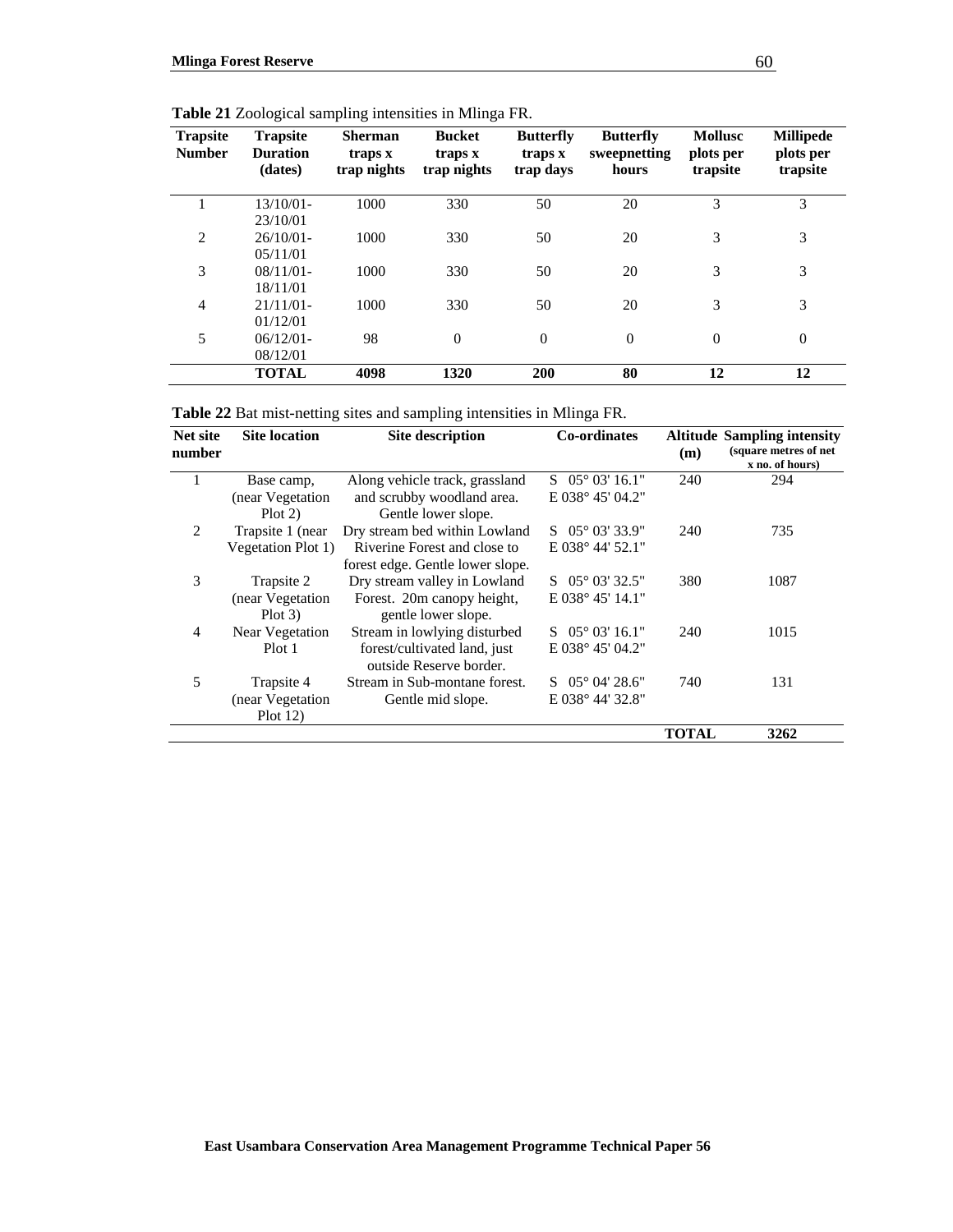## **5.4 Results**

#### **5.4.1 Mammals**

## *5.4.1.1 Small mammals (not including bats)*

A total of 101 small mammals were captured during 4098 Sherman trapping nights in Mlinga FR and, of these, 31 specimens were retained for taxonomic purposes (Table 23). Identifications remain tentative while awaiting taxonomic verifications from Frankfurt Zoological Museum (refer to Appendix 1). The specimens collected represent at least 10 species from 4 families (Table 23). A summary of trapping data is shown in Appendix 8a and, species list of captured small mammals with their corresponding ecological, endemic and threat status presented in Table 23.

Ecological type, endemic status and threat status for the mammal tables 23, 24, 25 and 26 were compiled using the National Biodiversity Database (UDSM, 1997), IUCN (Hilton-Taylor, 2000), Kingdon (1974 and 1997) and CITES listings (2001). Nomenclature follows Kingdon (1997).

| <b>Species</b>                               | Ecol.<br>type | End.<br>status           | <b>IUCN</b><br>2000 | <b>UDSM</b><br>1997 | <b>CITES</b><br>2001 | Total nos.<br>captured | No. of<br>specimens |
|----------------------------------------------|---------------|--------------------------|---------------------|---------------------|----------------------|------------------------|---------------------|
|                                              |               |                          |                     |                     |                      |                        | taken               |
| <b>SORICIDAE</b>                             |               |                          |                     |                     |                      |                        |                     |
| Crocidura flavescens (White-toothed Shrew)   | f             | W                        |                     |                     |                      |                        |                     |
| Crocidura hildegardeae (White-toothed Shrew) | f             | W                        |                     |                     |                      |                        |                     |
| Crocidura sp.                                | 9             | ?                        |                     |                     |                      | 10                     | 10                  |
| <b>CRICETOMYINAE</b>                         |               |                          |                     |                     |                      |                        |                     |
| Beamys hindei (Lesser Pouched Rat)           | F             | N                        | VU                  | DD                  |                      | 30                     | 1                   |
| <b>MURIDAE</b>                               |               |                          |                     |                     |                      |                        |                     |
| Acomys spinosissimus (Spiny Mouse)           | f             | W                        |                     |                     |                      |                        |                     |
| Acomys sp.                                   | ?             | ?                        |                     |                     |                      | 7                      | 4                   |
| Lophuromys flavopunctatus (Brush Furred Rat) | F             | W                        |                     |                     |                      | 17                     | 2                   |
| Praomys delectorum (Soft-Furred Rat)         | f             | W                        |                     |                     |                      | 26                     | 5                   |
| <i>Praomys</i> sp.                           | ?             | ?                        |                     |                     |                      | 1                      | 1                   |
| Grammomys ibeanus                            | $\Omega$      | W                        |                     |                     |                      | 3                      | 2                   |
| (Narrow-footed Woodland Mouse)               |               |                          |                     |                     |                      |                        |                     |
| Grammomys macmillani                         | $\Omega$      | W                        |                     |                     |                      | 3                      | 3                   |
| (Narrow-footed Woodland Mouse)               |               |                          |                     |                     |                      |                        |                     |
| Rattus rattus (Common Rat)                   | O             | W                        |                     |                     |                      | 1                      | 1                   |
| Unknown sp. 1                                | ?             | $\overline{\cdot}$       |                     |                     |                      |                        | 1                   |
| Unknown sp. 2                                | 9             | $\overline{\mathcal{L}}$ |                     |                     |                      | 1                      | 1                   |
| <b>GALAGONIDAE</b>                           |               |                          |                     |                     |                      |                        |                     |
| Galagoides zanzibaricus (Zanzibar Galago)    | f             | N                        | LR                  |                     | $\mathbf{I}$         | 1                      | $\theta$            |
|                                              |               |                          | /NT                 |                     |                      |                        |                     |
| <b>TOTAL</b>                                 |               |                          |                     |                     |                      | 101                    | 31                  |

**Table 23** Summary of captured small mammals from Mlinga Forest Reserve.

Key to abbreviations on the next page.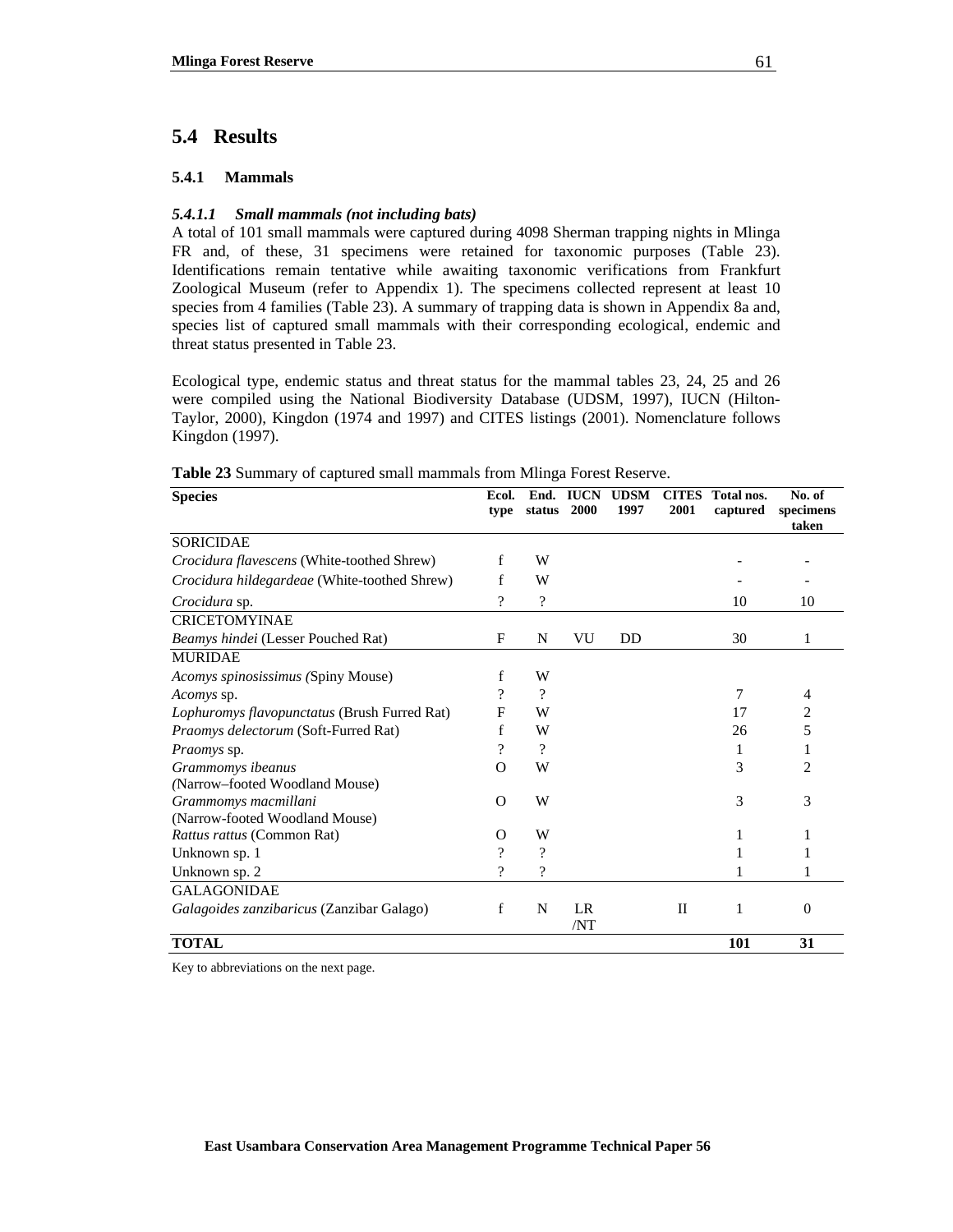#### **KEY TO ABBREVIATIONS FOR TABLES 23 and 24**

Ecological (Ecol.) type:

|                                                                                     |                          | <b>ECOLOGICAL</b> (ECOL.) type.                                                                                         |                        |  |                                                |  |  |  |  |  |
|-------------------------------------------------------------------------------------|--------------------------|-------------------------------------------------------------------------------------------------------------------------|------------------------|--|------------------------------------------------|--|--|--|--|--|
| F                                                                                   |                          | Forest dependent species: Species confined to primary forest only; not including forest edge or secondary forest.       |                        |  |                                                |  |  |  |  |  |
| $\mathbf f$                                                                         | $\overline{\phantom{m}}$ | Forest dwelling but not forest dependent species: Species occurring in primary forest, forest edge or secondary forest. |                        |  |                                                |  |  |  |  |  |
| $\Omega$                                                                            |                          | Non-forest species: Species that do not occur in primary or secondary forest or forest edge.                            |                        |  |                                                |  |  |  |  |  |
|                                                                                     |                          | Endemic (End.) status:                                                                                                  |                        |  |                                                |  |  |  |  |  |
| $\begin{array}{ccc} \mathbf{E} & - \\ \mathbf{N} & - \\ \mathbf{W} & - \end{array}$ |                          | Endemic: Species only found in the Usambara mountains.                                                                  |                        |  |                                                |  |  |  |  |  |
|                                                                                     |                          | Near-endemic: Species with limited ranges usually only including coastal forest and/or East African lowland forests.    |                        |  |                                                |  |  |  |  |  |
|                                                                                     |                          | Widely distributed species.                                                                                             |                        |  |                                                |  |  |  |  |  |
|                                                                                     | <b>IUCN</b> status:      |                                                                                                                         | <b>CITES</b> listings: |  |                                                |  |  |  |  |  |
| $EN -$                                                                              |                          | Endangered                                                                                                              |                        |  | Appendix One listed species                    |  |  |  |  |  |
| $VU -$                                                                              |                          | Vulnerable                                                                                                              | П                      |  | Appendix Two listed species                    |  |  |  |  |  |
|                                                                                     |                          | LR/NT - Lower Risk/Near Threatened                                                                                      |                        |  | (Appendix Three species not included in Table) |  |  |  |  |  |
| $DD -$                                                                              |                          | Data Deficient                                                                                                          |                        |  |                                                |  |  |  |  |  |

Of particular interest was the trapping of *Galago zanzibaricus* (Zanzibar Galago), a nearendemic, lower risk/near threatened species (IUCN, 2000) (Table 23) that was surprisingly captured in a ground-level Sherman trap in lowland forest at trapsite 2 (Appendix 8a).

Two species captured were classified as forest dependent, *Lophuromys flavopunctatus* (Brush furred Rat) and the near-endemic and vulnerable *Beamys hindei* (Lesser pouched Rat) (IUCN, 2000) (Table 23)*.* 

#### *5.4.1.2 Dung survey*

Dung from 6 mammal species were recorded. The most interesting record was that of *Dendrohyrax validus* (Eastern Tree Hyrax), considered forest dependent, near-endemic, vulnerable (IUCN, 2000) and endangered (UDSM, 1997) (Table 24).

| <b>Species</b>                | Ecol.<br>type | End.<br>status | <b>IUCN</b><br>2000 | <b>UDSM</b><br>1997 | <b>CITES</b><br>2001 | No. of<br>occurrences             | <b>Altitude</b><br>of dung<br>findings |
|-------------------------------|---------------|----------------|---------------------|---------------------|----------------------|-----------------------------------|----------------------------------------|
| <b>CERCOPITHECIDAE</b>        |               |                |                     |                     |                      |                                   |                                        |
| Papio cynocephalus            | $\mathbf{F}$  | W              |                     |                     | $\mathbf{I}$         | 6                                 | 270-420                                |
| (Yellow Baboon)               |               |                |                     |                     |                      |                                   |                                        |
| $Cercopithecus (n.)$ mitis    | $\mathbf{F}$  | W              |                     |                     | $\mathbf{I}$         | 1                                 | 410                                    |
| (Gentle Monkey)               |               |                |                     |                     |                      |                                   |                                        |
| <b>THRYONOMYIDAE</b>          |               |                |                     |                     |                      |                                   |                                        |
| <i>Thryonomys gregorianus</i> | $\Omega$      | W              |                     |                     |                      | 11                                | 270-960                                |
| (Marsh Cane-Rat)              |               |                |                     |                     |                      |                                   |                                        |
| <b>SUIDAE</b>                 |               |                |                     |                     |                      |                                   |                                        |
| Potamochoerus larvatus        | f             | W              |                     |                     |                      | 2                                 | 340-370                                |
| (Bush Pig)                    |               |                |                     |                     |                      |                                   |                                        |
| <b>PROCAVIDAE</b>             |               |                |                     |                     |                      |                                   |                                        |
| Dendrohyrax validus $*$       | F             | N              | VU                  | EN                  |                      | 1                                 | 240                                    |
| (Eastern Tree Hyrax)          |               |                |                     |                     |                      |                                   |                                        |
| <b>ANTILOPINAE</b>            |               |                |                     |                     |                      |                                   |                                        |
| Cephalophus sp.               | f             | W              |                     |                     |                      | 3                                 | 260-300                                |
| (Duiker sp.)                  |               |                |                     |                     |                      |                                   |                                        |
| * A casual collection         |               |                |                     |                     |                      | Key to abbreviations as Table 23. |                                        |

#### **Table 24** Summary of dung survey in Mlinga FR.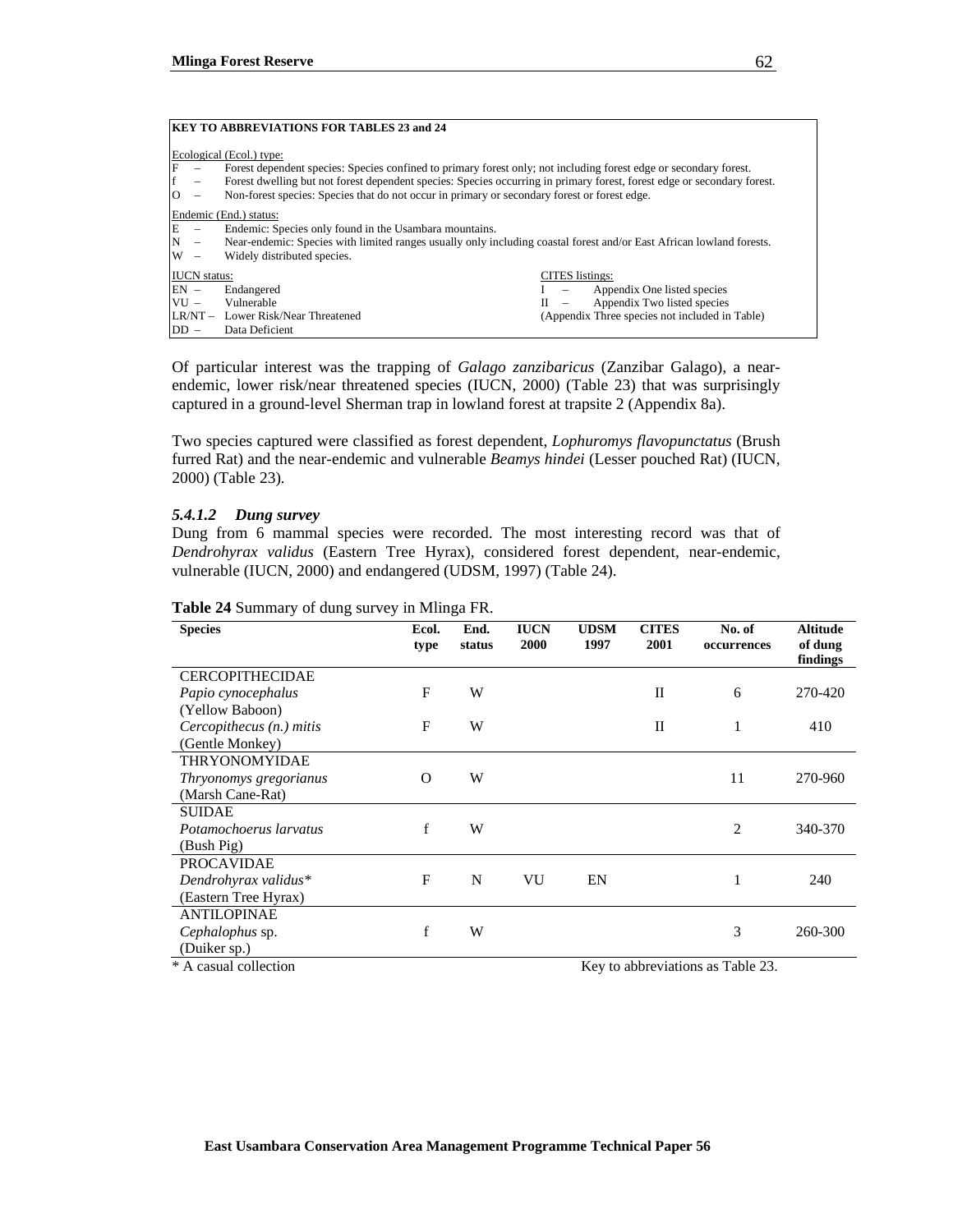#### *5.4.1.3 Mammal observations*

A total of 11 species from 7 families were observed but not retained for taxonomic purposes (Table 25). Some of these species had previously been recorded in traps (Table 23) or as dung (Table 24). An 'identification confidence' column clarifies the reliability of each sighting (Table 25). Identification was ranked as follows: Certain, Near Certain, Probable or Possible.

A significant number of mammal observations were classified as forest dependent species, the majority of these were primates (Colobidae, Cercopithecidae and Galagonidae) (Table 25). Of most interest were the observations of a group of *Colobus angolensis palliatus* in tall-canopy lowland forest at trapsite 2, and the squirrels, the near-endemic *Paraxerus lucifer* (UDSM, 1997) and vulnerable *Paraxerus palliatus* (IUCN, 2000) (Table 25) seen at trapsite 3 and on the edge of the forest reserve respectively.

| <b>Species</b>                  | <b>Common Name</b>              | Ecol.<br>type | End.<br>status | <b>IUCN</b><br>2000 | <b>UDSM</b><br>1997 | <b>CITES</b><br>2001 | <b>Identification</b><br>confidence |
|---------------------------------|---------------------------------|---------------|----------------|---------------------|---------------------|----------------------|-------------------------------------|
| <b>COLOBIDAE</b>                |                                 |               |                |                     |                     |                      |                                     |
| Colobus angolensis<br>palliatus | Angola Pied Colobus             | F             | W              | DD                  |                     | $_{\rm II}$          | Certain                             |
| <b>CERCOPITHECIDAE</b>          |                                 |               |                |                     |                     |                      |                                     |
| Papio cynocephalus              | Yellow Baboon                   | F             | W              |                     |                     | $\mathbf{I}$         | Certain                             |
| $Cercopithecus (n.)$ mitis      | Gentle Monkey                   | F             | W              |                     |                     | $\mathbf{I}$         | Certain                             |
| <b>GALAGONIDAE</b>              |                                 |               |                |                     |                     |                      |                                     |
| Otolemur crassicaudatus         | Greater Galago                  | F             | W              |                     |                     | $\mathbf{I}$         | Certain                             |
| Galagoides zanzibaricus         | Zanzibar Galago                 | F             | W              | LR/NT               |                     | $\mathbf{I}$         | Certain                             |
| Otolemur garnettii              | Small-eared Galago              | f             | W              |                     |                     | H                    | Certain                             |
| <b>MACROSCELIDINAE</b>          |                                 |               |                |                     |                     |                      |                                     |
| Petrodromus tetradactylus*      | Four-toed elephant shrew        | f             | W              |                     |                     |                      | Probable                            |
| <b>ANTILOPINAE</b>              |                                 |               |                |                     |                     |                      |                                     |
| Cephalophus harveyi             | Harvey's Duiker                 | f             | W              |                     |                     |                      | Probable                            |
| <b>SCIURIDAE</b>                |                                 |               |                |                     |                     |                      |                                     |
| Paraxerus lucifer               | Tanganyika mountain<br>squirrel | F             | N              |                     | LR                  |                      | Possible                            |
| Paraxerus palliatus             | Red-bellied coast Squirrel      | F             | W              | VU                  |                     |                      | Possible                            |
| <b>PROCAVIDAE</b>               |                                 |               |                |                     |                     |                      |                                     |
| Dendrohyrax validus             | Eastern Tree Hyrax              | F             | N              | VU                  | EN                  |                      | Certain                             |
| * Aurally recorded              |                                 |               |                |                     |                     |                      |                                     |

| <b>Table 25</b> Summary of mammal observations in Mlinga FR. |
|--------------------------------------------------------------|
|--------------------------------------------------------------|

#### **KEY TO ABBREVIATIONS FOR TABLE 25**

Ecological (Ecol.) type:

Forest dependent species: Species confined to primary forest only; not including forest edge or secondary forest.

f – Forest dwelling but not forest dependent species: Species occurring in primary forest, forest edge or secondary forest.

- Non-forest species: Species that do not occur in primary or secondary forest or forest edge.

Endemic (End.) status:

- E Endemic: Species only found in the Usambara Mountains.
- N Near-endemic: Species with limited ranges usually only including coastal forest and/or East African lowland forests.<br>W Widely distributed species. Widely distributed species.

| II ICM $_{\text{stack}}$ |  |
|--------------------------|--|

| IUCN status: |                                    | CITES listings: |                                                |
|--------------|------------------------------------|-----------------|------------------------------------------------|
|              | $EN -$ Endangered                  |                 | $I =$ Appendix One listed species              |
|              | VU – Vulnerable                    |                 | $II =$ Appendix Two listed species             |
|              | LR/NT – Lower Risk/Near Threatened |                 | (Appendix Three species not included in Table) |
|              | $DD - Data Deficient$              |                 |                                                |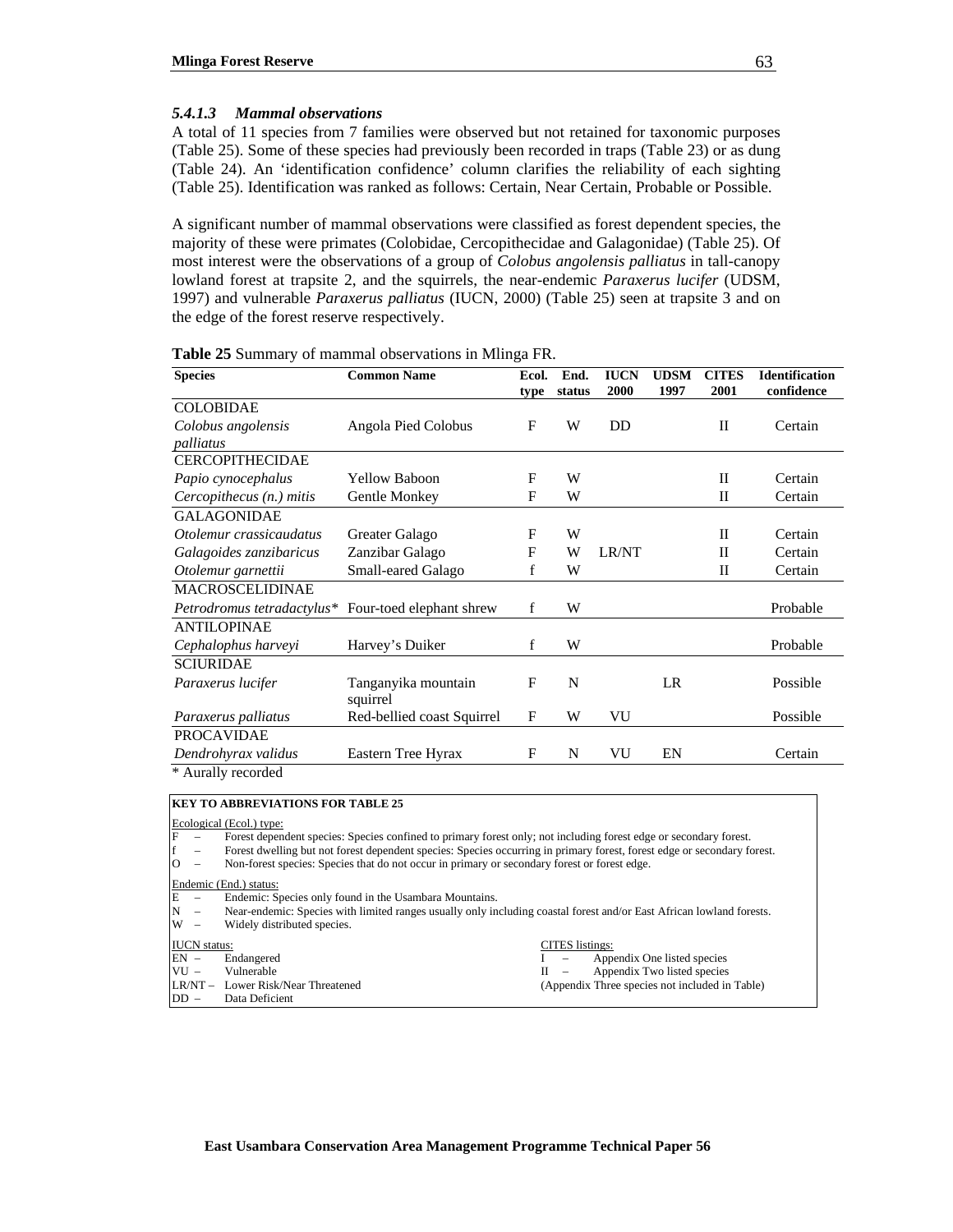#### *5.4.1.4 Bats*

A total of 29 individuals were caught during 3262 net-metre-hours of trapping in Mlinga FR. These individuals represented at least 9 species from 5 families. Eighteen individuals were retained for taxonomic purposes (Table 26). Trapping data is summarized in Appendix 8b, and a species list presented in Table 26. Identifications remain tentative while awaiting taxonomic verification from Frankfurt Zoological Museum (refer to Appendix 1).

The majority of captures were insectivorous species (Nycteridae, Rhinolophidae and Vespertilionidae). Five fruit bats representing 2 species were captured, all within a single trapsite in submontane forest (Appendix 8). Of most interest was the single capture of nearendemic *Myonycteris relicta* at trapsite 4. This species is listed as vulnerable by UDSM (1997) (Table 26).

| <b>Species</b>               | <b>Common name</b>   | Ecol.    | End.                     | <b>IUCN</b> | <b>UDSM</b> | <b>CITES</b> | Total nos. | No. of    |
|------------------------------|----------------------|----------|--------------------------|-------------|-------------|--------------|------------|-----------|
|                              |                      |          | type status              | <b>2000</b> | 1997        | 2001         | captured   | specimens |
|                              |                      |          |                          |             |             |              |            | taken     |
| <b>NYCTERIDAE</b>            |                      |          |                          |             |             |              |            |           |
| Nycteris grandis             | Large Slit-faced bat | f        | W                        |             |             |              | 1          | 1         |
| <b>PTEROPODIDAE</b>          |                      |          |                          |             |             |              |            |           |
| Lissonycteris angolensis     | Angola fruit bat     | f        | W                        |             |             |              | 4          | 3         |
| <i>Myonycteris relicta</i>   | Collared fruit bat   | f        | N                        |             | VU          |              |            |           |
| <b>RHINOLOPHIDAE</b>         |                      |          |                          |             |             |              |            |           |
| Hipposideros caffer          | Leaf-nosed bat       | $\Omega$ | W                        |             |             |              | 9          | 4         |
| Hipposideros ruber           | Leaf-nosed bat       | O        | W                        |             |             |              | 9          | າ         |
| <i>Hipposideros</i> sp.      | Leaf-nosed bat       | 9        | ?                        |             |             |              |            |           |
| Rhinolophus clivosus         | Horseshoe bat        | O        | W                        |             |             |              | 5          | 3         |
| Rhinolophus fumigatus        | Horseshoe bat        | O        | W                        |             |             |              | 3          | 3         |
| <i>Rhinolophus</i> sp.       | Horseshoe bat        | 9        | $\overline{\mathcal{L}}$ |             |             |              |            |           |
| <b>VESPERTILIONIDAE</b>      |                      |          |                          |             |             |              |            |           |
| Miniopterus schriebersi      | Long-fingered bat    | O        | W                        | LR/NT       |             |              | -1         | T         |
| Pipistrellus kuhli/rueppelli | Pipistrelle          | O        | W                        |             |             |              |            |           |
| TOTAL                        |                      |          |                          |             |             |              | 29         | 18        |

#### **Table 26** Summary of bat records in Mlinga FR.

#### **KEY TO ABBREVIATIONS FOR TABLE 24**

Ecological (Ecol.) type:

- F Forest dependent species: Species confined to primary forest only; not including forest edge or secondary forest.
- f Forest dwelling but not forest dependent species: Species occurring in primary forest, forest edge or secondary forest.
- O Non-forest species: Species that do not occur in primary or secondary forest or forest edge.

Endemic (End.) status:

- E Endemic: Species only found in the Usambara mountains.<br>N Near-endemic: Species with limited ranges usually only in
- Near-endemic: Species with limited ranges usually only including coastal forest and/or East African lowland forests.
- W Widely distributed species.

### **IUCN** status: **CITES** listings:

- 
- 
- DD Data Deficient

- EN Endangered I Appendix One listed species VU – Vulnerable Vulnerable II – Appendix Two listed species<br>
LR/NT – Lower Risk/Near Threatened (Appendix Three species not included in
	- (Appendix Three species not included in Table)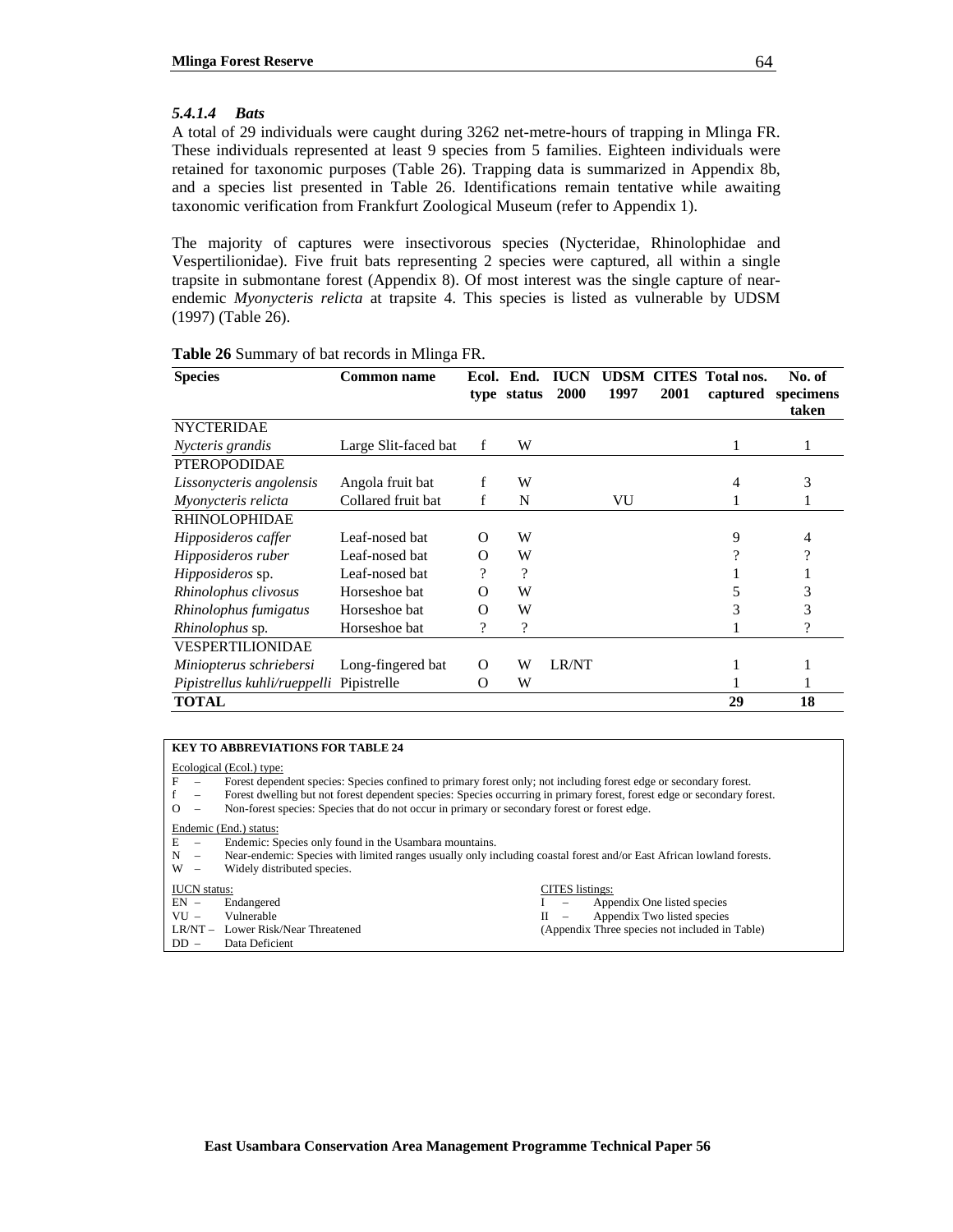## **5.4.2 Birds**

A total of 47 species from 25 families were recorded (Table 27). As no systematic survey of bird fauna was undertaken, the findings do not represent a complete inventory. An 'identification confidence' column is presented in Table 27 to clarify the reliability of each sighting. Identification was ranked as follows: Certain, Near Certain, Probable or Possible.

Where possible Mlingwa *et al.* (2000) and Stuart (1989) were used to determine ecological type and Stattersfield *et al.* (1998) used to define endemic status. When this was not possible, ecological type, endemic and threat status' were compiled using the National Biodiversity Database (UDSM, 1997), IUCN (Hamilton, 2001), CITES (2001) and Zimmerman *et al.*  (1996).

Of most interest was the probable sighting of *Emberiza cabanisi* (Cabanis's bunting), a forest dependent endemic to the Usambara mountains (Tables 27 and 29).

| <b>Species</b>                                 | <b>Common name</b>              | Ecol.           | End.   | <b>IUCN</b> |      |              | <b>UDSM CITES Identification</b> |
|------------------------------------------------|---------------------------------|-----------------|--------|-------------|------|--------------|----------------------------------|
|                                                |                                 | type            | status | 2000        | 1997 | 2001         | confidence                       |
| <b>ACCIPITRIDAE</b>                            |                                 |                 |        |             |      |              |                                  |
| Aquila rapax                                   | <b>Tawny Eagle</b>              | f               | W      |             |      | $\mathbf{I}$ | Probable                         |
| Gypohierax angolensis                          | Palm-nut Vulture                | $\mathbf f$     | W      |             | LR   | $\mathbf{I}$ | Certain                          |
| Lophaetus occipitalis                          | Long-crested Eagle              | f               | W      |             | LR   | $\mathbf{I}$ | Certain                          |
| Terathopius ecaudatus                          | <b>Bateleur</b>                 | f               | W      |             | LR   | $\mathbf{I}$ | Certain                          |
| <b>ALCEDINIDAE</b>                             |                                 |                 |        |             |      |              |                                  |
| Halcyon albiventris                            | Brown-hooded Kingfisher         | f               | W      |             |      |              | Certain                          |
| Alcedo semitorquata                            | Half-collared Kingfisher        | FF              | N      |             |      |              | Possible                         |
| <b>BUCEROTIDAE</b>                             |                                 |                 |        |             |      |              |                                  |
| <b>Bycanistes</b> brevis                       | Silvery Cheeked Hornbill        | F <sub>2</sub>  | W      |             |      |              | Probable                         |
| <b>Bycanistes bucinator</b>                    | Trumpeter Hornbill              | F <sub>2</sub>  | W      |             |      |              | Certain                          |
| Tokus alboterminatus                           | Crowned Hornbill                | F1              | W      |             |      |              | Certain                          |
| <b>COLUMBIDAE</b>                              |                                 |                 |        |             |      |              |                                  |
| Treron calva                                   | African Green Pigeon            | F               | W      |             |      |              | Probable                         |
| Turtur tympanistria                            | <b>Tambourine Dove</b>          | F               | W      |             |      |              | Certain                          |
| <b>CORACIIDAE</b>                              |                                 |                 |        |             |      |              |                                  |
| Eurystomus glaucurus                           | <b>Broad-billed Roller</b>      | f               | W      |             |      |              | Certain                          |
| <b>CORVIDAE</b>                                |                                 |                 |        |             |      |              |                                  |
| Corvus albicollis                              | White-naped Raven               | f               | W      |             |      |              | Near Certain                     |
| <b>CUCULIDAE</b>                               |                                 |                 |        |             |      |              |                                  |
| Centropus superciliosus                        | <b>White-browed Coucal</b>      | f               | W      |             |      |              | Certain                          |
| Ceuthmochares aereus                           | Yellowbill                      | F <sub>2</sub>  | W      |             |      |              | Certain                          |
| <b>CAPITONIDAE</b>                             |                                 |                 |        |             |      |              |                                  |
| Stactolaema leucotis                           | White-eared Barbet              | F1              | W      |             |      |              | Certain                          |
| <b>DICRURIDAE</b>                              |                                 |                 |        |             |      |              |                                  |
| Dicrurus adsimilis                             | Common Drongo                   | f               | W      |             |      |              | Certain                          |
| Dicrurus ludwigii                              | Square-tailed Drongo            | F <sub>3</sub>  | W      |             |      |              | Certain                          |
| <b>EMBERIZIDAE</b>                             |                                 |                 |        |             |      |              |                                  |
| Emberiza cabanisi                              | Cabanis's Bunting               | ${\bf F}$       | E      |             |      |              | Probable                         |
| <b>ESTRILDIDAE</b>                             |                                 |                 |        |             |      |              |                                  |
| *Cryptospiza reichenovii Red-faced Crimsonwing |                                 | F2              | W      |             |      |              | Certain                          |
| <i>*Estrilda astrild</i>                       | Common Waxbill                  | $\mathbf f$     | W      |             |      |              | Certain                          |
| Hypargos niveoguttatus                         | Peter's Twinspot                | F1              | W      |             |      |              | Possible                         |
| Lonchura bicolor                               | <b>Black and White Mannikin</b> | f               | W      |             |      |              | Probable                         |
| *Mandingoa nitidula                            | Green-backed Twinspot           | FF <sub>2</sub> | W      |             |      |              | Certain                          |
| Spermophaga ruficapilla Red-headed Bluebill    |                                 | F <sub>3</sub>  | W      |             |      |              | Probable                         |

**Table 27** Summary of birds observed opportunistically in Mlinga FR.

**East Usambara Conservation Area Management Programme Technical Paper 56**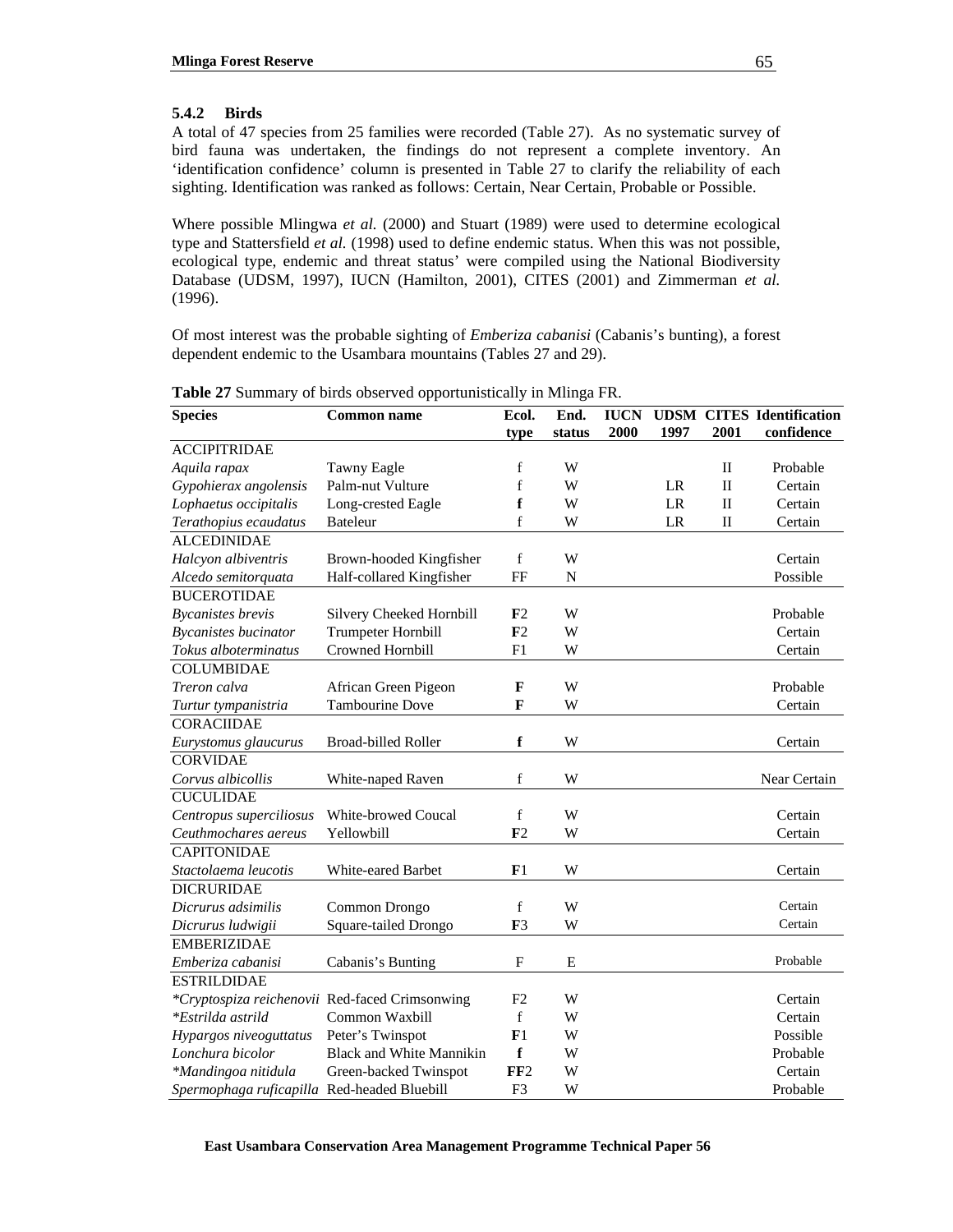| Table 27 continued.                |                                       |                |                |                     |      |              |                                                |
|------------------------------------|---------------------------------------|----------------|----------------|---------------------|------|--------------|------------------------------------------------|
| <b>Species</b>                     | <b>Common name</b>                    | Ecol.<br>type  | End.<br>status | <b>IUCN</b><br>2000 | 1997 | 2001         | <b>UDSM CITES Identification</b><br>confidence |
| <b>HIRUNDINIDAE</b>                |                                       |                |                |                     |      |              |                                                |
| Psalidoprocne holomelas Rough-wing |                                       | f              | W              |                     |      |              | Certain                                        |
| <b>MALACONOTIDAE</b>               |                                       |                |                |                     |      |              |                                                |
| Tchagra minuta                     | Marsh Tchagra                         | $\mathbf f$    | W              |                     |      |              | Possible                                       |
| <b>MONARCHIDAE</b>                 |                                       |                |                |                     |      |              |                                                |
| Erythrocercus                      | Little Yellow Flycatcher              | FF3            | N              |                     |      |              | Probable                                       |
| holochlorus                        |                                       |                |                |                     |      |              |                                                |
| Terpsiphone viridis                | <b>African Paradise</b><br>Flycatcher | f1             | W              |                     |      |              | Certain                                        |
| <b>MUSOPHAGIDAE</b>                |                                       |                |                |                     |      |              |                                                |
| Tauraco fischeri                   | Fischer's Turaco                      | F <sub>2</sub> | $N^*$          | LR/NT               | NT   | П            | Certain                                        |
| Tauraco hartlaubi                  | Hartlaub's Turaco                     | $\mathbf{f}$   | W              |                     | NT   | $\mathbf{I}$ | Possible                                       |
| <b>NUMIDIDAE</b>                   |                                       |                |                |                     |      |              |                                                |
| Numida meleagris                   | <b>Helmeted Guineafowl</b>            | f              | W              |                     |      |              | Certain                                        |
| ORIOLIDAE                          |                                       |                |                |                     |      |              |                                                |
| Oriolus chlorocephalus             | Green-headed Oriole                   | F <sub>2</sub> | $\overline{N}$ |                     |      |              | Probable                                       |
| Oriolus larvatus                   | <b>Black-headed Oriole</b>            | $\mathbf f$    | W              |                     |      |              |                                                |
| <b>PLATYSTEIRIDAE</b>              |                                       |                |                |                     |      |              |                                                |
| Batis mixta                        | <b>Forest Batis</b>                   | FF3            | W              |                     | NT   |              | Probable                                       |
| <b>PLOCEIDAE</b>                   |                                       |                |                |                     |      |              |                                                |
| Euplectes hordeaceus               | <b>Black-winged Red Bishop</b>        | f              | W              |                     |      |              | Probable                                       |
| Ploceus bicolor                    | Dark-backed Weaver                    | F <sub>3</sub> | W              |                     |      |              | Possible                                       |
| Ploceus subaureus                  | African Golden Weaver                 | $\mathbf f$    | W              |                     |      |              | Probable                                       |
| <b>PYCNONOTIDAE</b>                |                                       |                |                |                     |      |              |                                                |
| Pycnonotus barbatus                | Common Bulbul                         | $\mathbf f$    | W              |                     |      |              | Certain                                        |
| <b>STRIGIDAE</b>                   |                                       |                |                |                     |      |              |                                                |
| Bubo vosseleri                     | Usambara Eagle Owl                    | FF3            | N*             | VU                  | VU   | $_{\rm II}$  | Probable                                       |
| <b>STURNIDAE</b>                   |                                       |                |                |                     |      |              |                                                |
| Lamprotornis corruscus             | <b>Black-bellied Starling</b>         | F <sub>2</sub> | W              |                     |      |              | Probable                                       |
| Cinnyricinclus                     | Violet-backed Starling                | f              | W              |                     |      |              | Certain?                                       |
| leucogaster                        |                                       |                |                |                     |      |              |                                                |
| <b>TIMALIIDAE</b>                  |                                       |                |                |                     |      |              |                                                |
| Turdoides jardineii                | Arrow-marked Babbler                  | F              | W              |                     |      |              | Possible                                       |
| <b>TURDIDAE</b>                    |                                       |                |                |                     |      |              |                                                |
| Cossypha natalensis                | Red-capped Robin-chat                 | F <sub>1</sub> | W              |                     |      |              | Certain                                        |
| Swynnertonia                       | Swynnerton's Robin                    | FF             | ${\bf N}^*$    | VU                  | VU   |              | Near Certain                                   |
| swynnertoni                        |                                       |                |                |                     |      |              |                                                |
| <b>UPUPIDAE</b>                    |                                       |                |                |                     |      |              |                                                |
| Phoeniculus purpureus              | Green Wood-hoopoe                     | F              | W              |                     |      |              | Certain                                        |
| Rhinopomastus                      | Common Scimitarbill                   | $\mathbf f$    | W              |                     |      |              | Certain                                        |

*cyanomelas* 

**\***Endemic status determined using Stattersfield *et al* (1998)

**Bold text** Ecological type determined using Mlingwa *et al.* (2000)

#### **KEY TO ABBREVIATIONS FOR TABLE 27**

Forest dependence Mlingwa *et al.* (2000):

**Forest specialist (FF):** Species that are typical of forest interior and likely to disappear when the forest is modified to any extent. **Forest generalist (F):** Species that can occur in undisturbed forest but which are able to exist (and may even be numerous) at the forest edge or in modified/ fragmented forests. However, these generalists continue to depend upon forests for some of their resources, such as nesting sites. **Non-forest birds (f)**: Forest visitors

Key to abbreviations for Table 27 continues on the next page.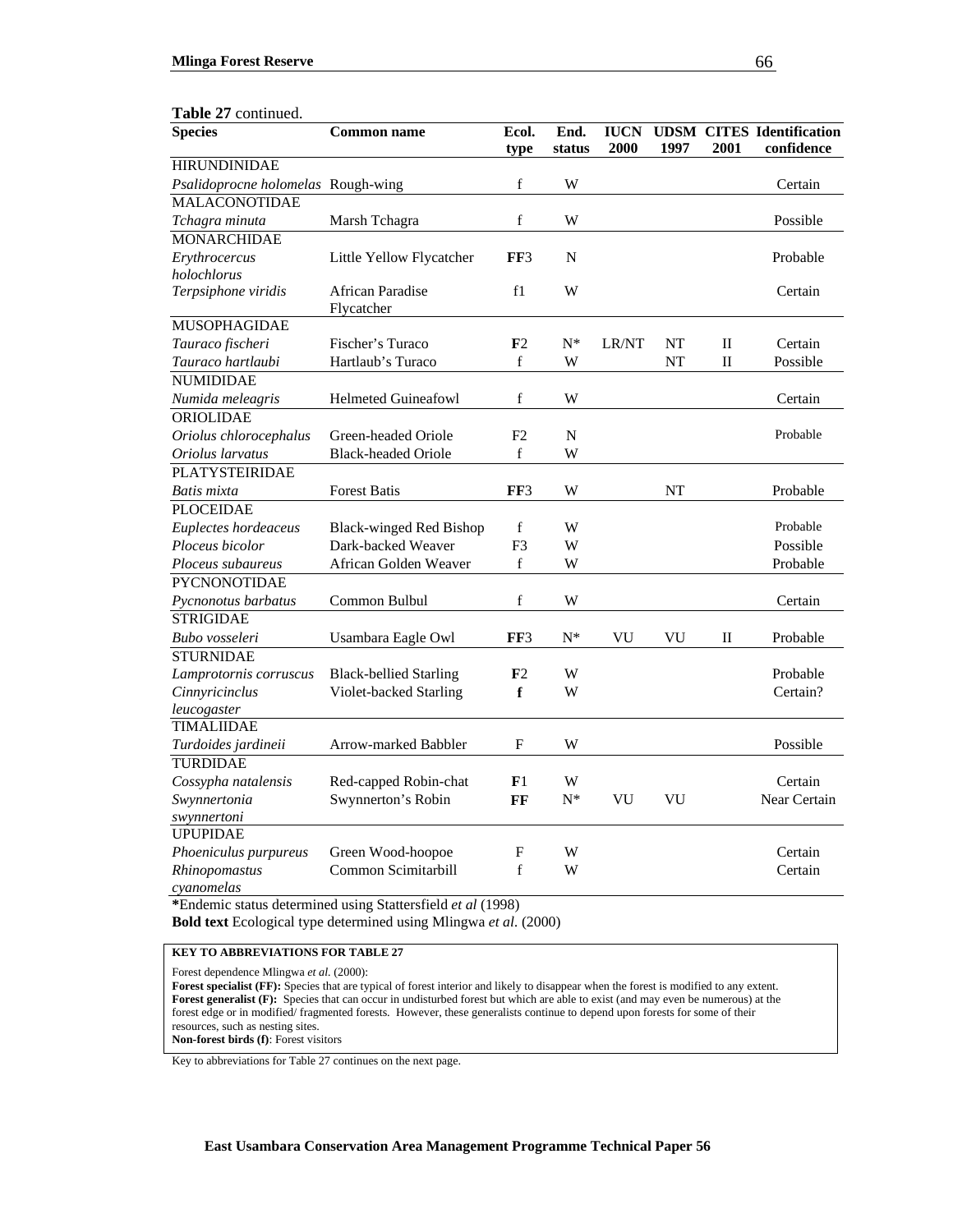|                              | <b>KEY TO ABBREVIATIONS FOR TABLE 27 continued.</b>                                                                                                                                                                                                                                                                                                |                                                        |  |  |  |  |  |  |  |  |
|------------------------------|----------------------------------------------------------------------------------------------------------------------------------------------------------------------------------------------------------------------------------------------------------------------------------------------------------------------------------------------------|--------------------------------------------------------|--|--|--|--|--|--|--|--|
|                              | Forest dependence Stuart (1989) categories:<br>1. those which live in forest but are not dependent upon it for their survival<br>2. those which live in forest and 'overspill' into adjacent habitats, but are dependent upon forest for their survival<br>3. those that can only survive in forest and hardly 'overspill' into adjacent habitats. |                                                        |  |  |  |  |  |  |  |  |
| $E =$<br>$N =$<br><b>W</b> - | Endemic (End.) status:<br>Endemic: Species only found in the Usambara mountains.<br>Near-endemic: Species with limited ranges usually only including coastal forest and/or E. African lowland forests.<br>Widely distributed species                                                                                                               |                                                        |  |  |  |  |  |  |  |  |
| <b>IUCN</b> status:          |                                                                                                                                                                                                                                                                                                                                                    | CITES listings:                                        |  |  |  |  |  |  |  |  |
| $EN -$                       | Endangered                                                                                                                                                                                                                                                                                                                                         | Appendix One listed species                            |  |  |  |  |  |  |  |  |
| VU -                         | Vulnerable                                                                                                                                                                                                                                                                                                                                         | Appendix Two listed species<br>$\Pi$<br>$\sim$ $ \sim$ |  |  |  |  |  |  |  |  |
|                              | LR/NT - Low Risk/Near Threatened                                                                                                                                                                                                                                                                                                                   | (Appendix Three not included in Table)                 |  |  |  |  |  |  |  |  |
| $DD -$                       | Data Deficient                                                                                                                                                                                                                                                                                                                                     |                                                        |  |  |  |  |  |  |  |  |

Twenty-two species of bird (46%) recorded in Mlinga FR were non-forest species (Mlingwa *et al*, 2000), with 20 species (42%) forest generalists, and 6 species (12%) forest specialists. Forest specialists are summarised in Table 28.

**Table 28** Summary of forest specialist birds with corresponding threat status categories.

| <b>Common name</b>       | Ecol. | End.   | <b>IUCN</b> | <b>UDSM</b> | <b>CITES</b> |
|--------------------------|-------|--------|-------------|-------------|--------------|
|                          | type  | status | <b>2000</b> | 1997        | 2001         |
| Half-collared Kingfisher | FF    | N      |             |             |              |
| <b>Forest Batis</b>      | FF3   | W      |             | NT          |              |
| Usambara Eagle Owl       | FF3   | $N^*$  | VU          | VU          |              |
| Little Yellow Flycatcher | FF    | N      |             |             |              |
| Green-backed Twinspot    | FF    | W      |             |             |              |
| Swynnerton's Robin       | FF    | $N^*$  | VU          | VH          |              |
|                          |       |        |             |             |              |

**\***Endemic status determined using Stattersfield *et al.* (1998)

Seven bird species observed in Mlinga FR were of restricted range and are summarised in Table 29.

| Table 29 Restricted ranges of endemic and near-endemic birds. |  |  |
|---------------------------------------------------------------|--|--|
|---------------------------------------------------------------|--|--|

| <b>Species name</b>    | <b>Common name</b>       | Range                                              |
|------------------------|--------------------------|----------------------------------------------------|
| Bubo vosseleri         | Usambara Eagle Owl       | East and West Usambara Mountains and Uluguru       |
|                        |                          | <b>Mountains</b>                                   |
| Tauraco fischeri       | Fischer's Turaco         | East and West Usambara Mountains and East African  |
|                        |                          | Coastal forests                                    |
| Swynnertonia           | Swynnerton's Robin       | Usambara and Udzungwa Mountains, also Zimbabwe     |
| swynnertoni            |                          | and Mozambique                                     |
| Oriolus chlorocephalus | Green-headed Oriole      | Some coastal Kenyan forests and East and West      |
|                        |                          | Usambara Mountains                                 |
| Erythrocercus          | Little Yellow Flycatcher | Coastal lowland north to Boni Forest and East      |
| holochlorus            |                          | Usambara Mountains.                                |
| Emberiza cabanisi      | Cabanis's Bunting        | East and West Usambara Mountains, also found south |
|                        |                          | of area.                                           |
| Alcedo semitorquata    | Half-collared Kingfisher | Mt Kilimanjaro and East Usambaras.                 |
|                        |                          |                                                    |

Primary source: Stattersfield *et al.* (1998), secondary source: UDSM (1997), tertiary source: Zimmerman *et al.* (1996).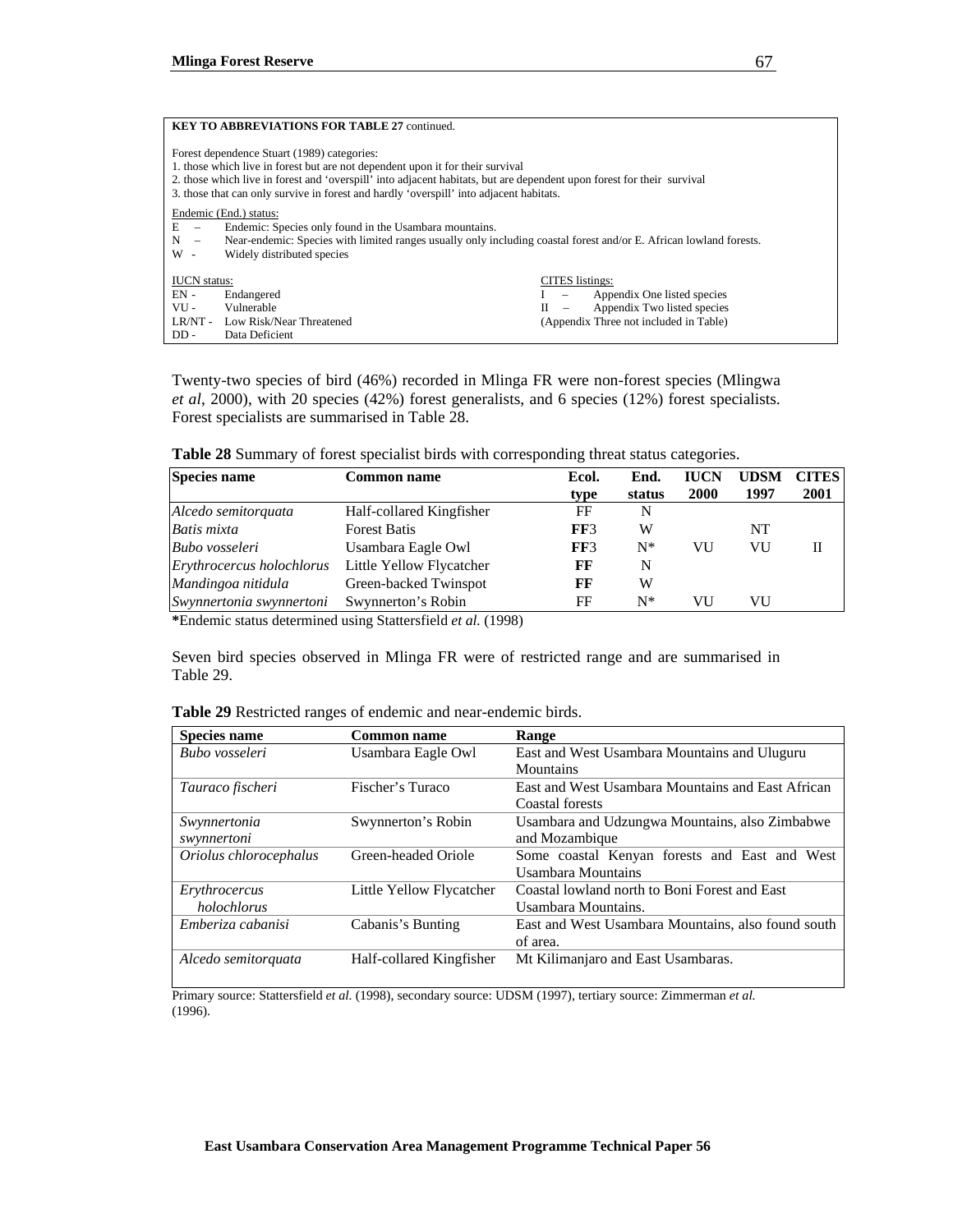#### **5.4.3 Reptiles**

Twenty-five reptile species were recorded within Mlinga FR. Twenty-three individuals representing 18 species and 6 families were captured during 1320 pitfall trapping nights and opportunistic collection. These species are summarised in Table 30. All individuals were taken as specimens for taxonomic purposes. Identifications have been verified by D.G. Broadley (Appendix 1).

| Family                   | <b>Common Name</b>                        | Ecol.<br>type | End.<br>status | <b>IUCN</b><br>2000 | 1997 | <b>UDSM CITES</b><br>2001 | No.of<br>individuals<br>captured |
|--------------------------|-------------------------------------------|---------------|----------------|---------------------|------|---------------------------|----------------------------------|
| <b>AGAMIDAE</b>          |                                           |               |                |                     |      |                           |                                  |
| Agama montana            | Montane Rock Agama                        | F             | N              |                     | VU   |                           | 1                                |
| <b>CHAMAELEONIDAE</b>    |                                           |               |                |                     |      |                           |                                  |
| Chamaeleo* fischeri      | Eastern Usambara Two-<br>horned Chameleon | F             | N              |                     | VU   | $\mathbf{I}$              | 1                                |
| Chamaeleo* tenue         | Usambara Soft-horned<br>Chameleon         | F             | N              |                     | VU   | $\mathbf{I}$              | 1                                |
| Chamaeleo dilepis        | Common Flap-necked<br>Chameleon           | f             | W              |                     |      | $\mathbf{I}$              | 1                                |
| <b>COLUBRIDAE</b>        |                                           |               |                |                     |      |                           |                                  |
| Dasypeltis medici        | East African Egg-eater                    | f             | W              |                     |      |                           | 2                                |
| Lamprophis capensis      | <b>Common House Snake</b>                 | f             | W              |                     |      |                           | 2                                |
| Lamprophis fuliginosus   | <b>Brown House Snake</b>                  | $\Omega$      | W              |                     |      |                           | $\overline{2}$                   |
| Buhoma vauerocegae       | <b>Usambara Forest Snake</b>              | F             | N              |                     | VU   |                           | 1                                |
| Aparallactus werneri     | Usambara Centipede Eater                  | F             | N              |                     |      |                           | 1                                |
| Philothamnus macrops     | Usambara Green Snake                      | f             | W              |                     | VU   |                           | 1                                |
| Crotaphopeltis hotambeia | <b>Herald Snake</b>                       | O             | W              |                     |      |                           | $\overline{c}$                   |
| Crotaphopeltis tornieri  | Tornier's Cat-Snake                       | F             | W              |                     | VU   |                           | 1                                |
| Thelotornis usambaricus  | <b>Usambara Vine Snake</b>                | $\gamma$      | $\gamma$       |                     |      |                           | $\overline{c}$                   |
| <b>CORDYLIDAE</b>        |                                           |               |                |                     |      |                           |                                  |
| Cordylus tropidosternum  | E.African Spiny-tailed<br>Lizard          | f             | W              |                     |      | $\mathbf{I}$              | 1                                |
| <b>GEKKONIDAE</b>        |                                           |               |                |                     |      |                           |                                  |
| Hemidactylus mabouia     | <b>Tropical House Gecko</b>               | f             | W              |                     |      |                           | 1                                |
| <b>SCINCIDAE</b>         |                                           |               |                |                     |      |                           |                                  |
| Mabuya maculilabris      | Speckle-lipped Skink                      | f             | W              |                     |      |                           | 1                                |
| Lygosoma afrum           | Peter's Writhing Skink                    | f             | W              |                     |      |                           | 1                                |
| Leptosiaphos kilimensis  | Kilimanjaro Five-toed<br>Skink            | F             | N              |                     | VU   |                           | 1                                |
| <b>TOTAL</b>             |                                           |               |                |                     |      |                           | 23                               |

|  |  | Table 30 Summary of reptile pitfall and opportunistic captures in Mlinga FR. |
|--|--|------------------------------------------------------------------------------|
|  |  |                                                                              |

\*Formally *Bradypodium* 

#### **KEY TO ABBREVIATIONS FOR TABLE 30**

Ecological (Ecol.) type:

F – Forest dependent species: Species confined to primary forest only; not including forest edge or secondary forest.<br>
Forest dwelling but not forest dependent species: Species occurring in primary forest, forest edge or s

f – Forest dwelling but not forest dependent species: Species occurring in primary forest, forest edge or secondary forest.

Non-forest species: Species that do not occur in primary or secondary forest or forest edge.

Endemic (End.) status:<br>E – Endemic: S

- Endemic: Species only found in the Usambara mountains.
- N Near-endemic: Species with limited ranges usually only including coastal forest and/or East African lowland forests.<br>W Widely distributed species.
- Widely distributed species.

| <b>IUCN</b> status: |                                    | CITES listings:                                |
|---------------------|------------------------------------|------------------------------------------------|
| $EN -$              | Endangered                         | $I =$ Appendix One listed species              |
| $VU =$              | – Vulnerable                       | $II =$ Appendix Two listed species             |
|                     | LR/NT – Lower Risk/Near Threatened | (Appendix Three species not included in Table) |
| $DD -$              | Data Deficient                     |                                                |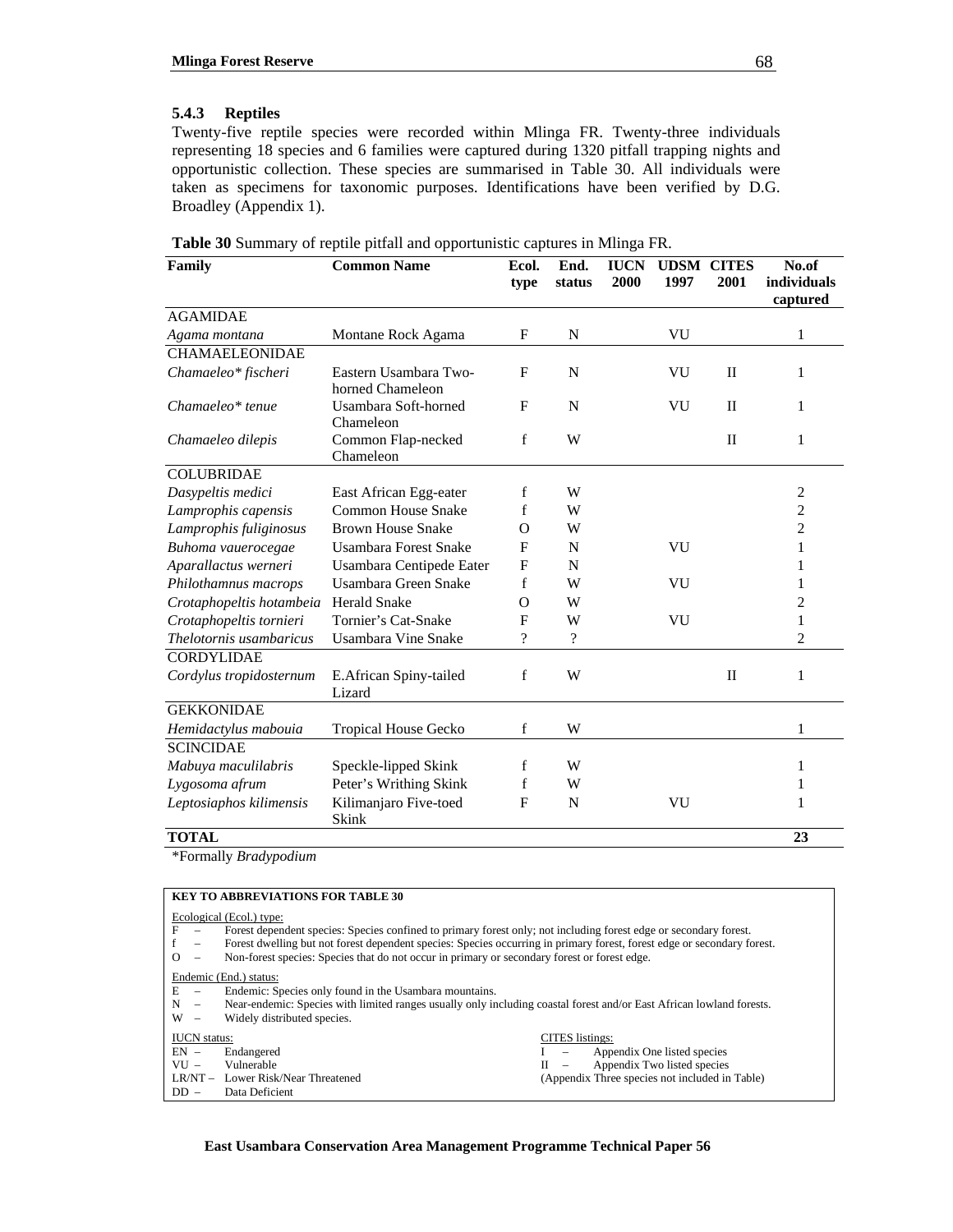Ecological type, endemic status and threat status were compiled from the National Biodiversity Database (UDSM, 1997), IUCN (Hilton-Taylor, 2000) and Spawls *et al.* (2002).

Fifty percent of all individuals were captured opportunistically (Appendix 9). Seven species captured were categorised as forest dependent, 6 near-endemic, 7 listed as vulnerable (UDSM, 1997) and 4 listed on Appendix II of CITES (CITES, 2001).

Seven additional species were recorded in Mlinga FR as observations (Table 31). An 'identification confidence' column has been presented in Table 31 to clarify the reliability of each sighting. Identification was ranked as follows: Certain, Near Certain, Probable or Possible.

| <b>Species</b>        | <b>Common Name</b>      | Ecol.    | End.   | <b>IUCN</b> | <b>UDSM</b> |              | <b>CITES</b> Identification |
|-----------------------|-------------------------|----------|--------|-------------|-------------|--------------|-----------------------------|
|                       |                         | type     | status | <b>2000</b> | 1997        | 2001         | confidence                  |
| <b>CHAMAELEONIDAE</b> |                         |          |        |             |             |              |                             |
| Chamaeleo deremensis  | Usambara 3-horned       | F        | N      | EN          | EN          | $\mathbf{I}$ | Certain                     |
|                       | Chameleon               |          |        |             |             |              |                             |
| Rhampholeon           | <b>Bearded Pigmy</b>    | F        | N      | VU          | LR          |              | Certain                     |
| <i>brevicaudatus</i>  | Chameleon               |          |        |             |             |              |                             |
| <b>COLUBRIDAE</b>     |                         |          |        |             |             |              |                             |
| Psammophis sudanensis | Northern Stripe-bellied | $\Omega$ | W      |             |             |              | Probable                    |
|                       | Sand Snake              |          |        |             |             |              |                             |
| <b>ELAPSOIDEA</b>     |                         |          |        |             |             |              |                             |
| Elapsoidea sp.        | Garter Snake            | O        | W      |             |             |              | Probable                    |
| <b>TESTUDINIDAE</b>   |                         |          |        |             |             |              |                             |
| Kinixyz belliana      | Bell's Hinged Tortoise  | Ω        | W      |             |             |              | Near Certain                |
| VIPERIDAE             |                         |          |        |             |             |              |                             |
| Bitis gabonica        | Gaboon Viper            | f        | W      |             |             |              | Certain                     |
| <b>ELAPIDAE</b>       |                         |          |        |             |             |              |                             |
| Naja melanoleuca      | <b>Forest Cobra</b>     | $\Omega$ | W      |             |             |              | Certain                     |
|                       |                         |          |        |             |             |              |                             |

**Table 31** Summary of reptile observations in Mlinga FR.

|                                                                         | <b>KEY TO ABBREVIATIONS FOR TABLE 31</b>                                                                                                                                                                                                                                                                                                                                 |                                                                                                                      |  |  |  |  |
|-------------------------------------------------------------------------|--------------------------------------------------------------------------------------------------------------------------------------------------------------------------------------------------------------------------------------------------------------------------------------------------------------------------------------------------------------------------|----------------------------------------------------------------------------------------------------------------------|--|--|--|--|
| F<br>$\overline{\phantom{a}}$<br>O<br>$\frac{1}{2}$                     | Ecological (Ecol.) type:<br>Forest dependent species: Species confined to primary forest only; not including forest edge or secondary forest.<br>Forest dwelling but not forest dependent species: Species occurring in primary forest, forest edge or secondary forest.<br>Non-forest species: Species that do not occur in primary or secondary forest or forest edge. |                                                                                                                      |  |  |  |  |
| E<br>$\overline{\phantom{m}}$<br>N<br>$\overline{\phantom{a}}$<br>$W -$ | Endemic (End.) status:<br>Endemic: Species only found in the Usambara mountains.<br>Widely distributed species.                                                                                                                                                                                                                                                          | Near-endemic: Species with limited ranges usually only including coastal forest and/or East African lowland forests. |  |  |  |  |
| <b>IUCN</b> status:                                                     |                                                                                                                                                                                                                                                                                                                                                                          | <b>CITES</b> listings:                                                                                               |  |  |  |  |
| $EN -$<br>$VU =$                                                        | Endangered<br>Vulnerable                                                                                                                                                                                                                                                                                                                                                 | Appendix One listed species<br>Appendix Two listed species<br>$\Pi$ $-$                                              |  |  |  |  |
| $DD -$                                                                  | LR/NT - Lower Risk/Near Threatened<br>Data Deficient                                                                                                                                                                                                                                                                                                                     | (Appendix Three species not included in Table)                                                                       |  |  |  |  |

An additional 2 forest dependent and 2 near-endemic reptile species were recorded through observation. Two chameleon species, *Chamaeleo deremensis* and *Rhampholeon brevicaudatus* are listed as endangered and vulnerable respectively (IUCN, 2000).

Of all captured and observed reptiles within Mlinga FR, a total of 9 have restricted ranges (Table 32).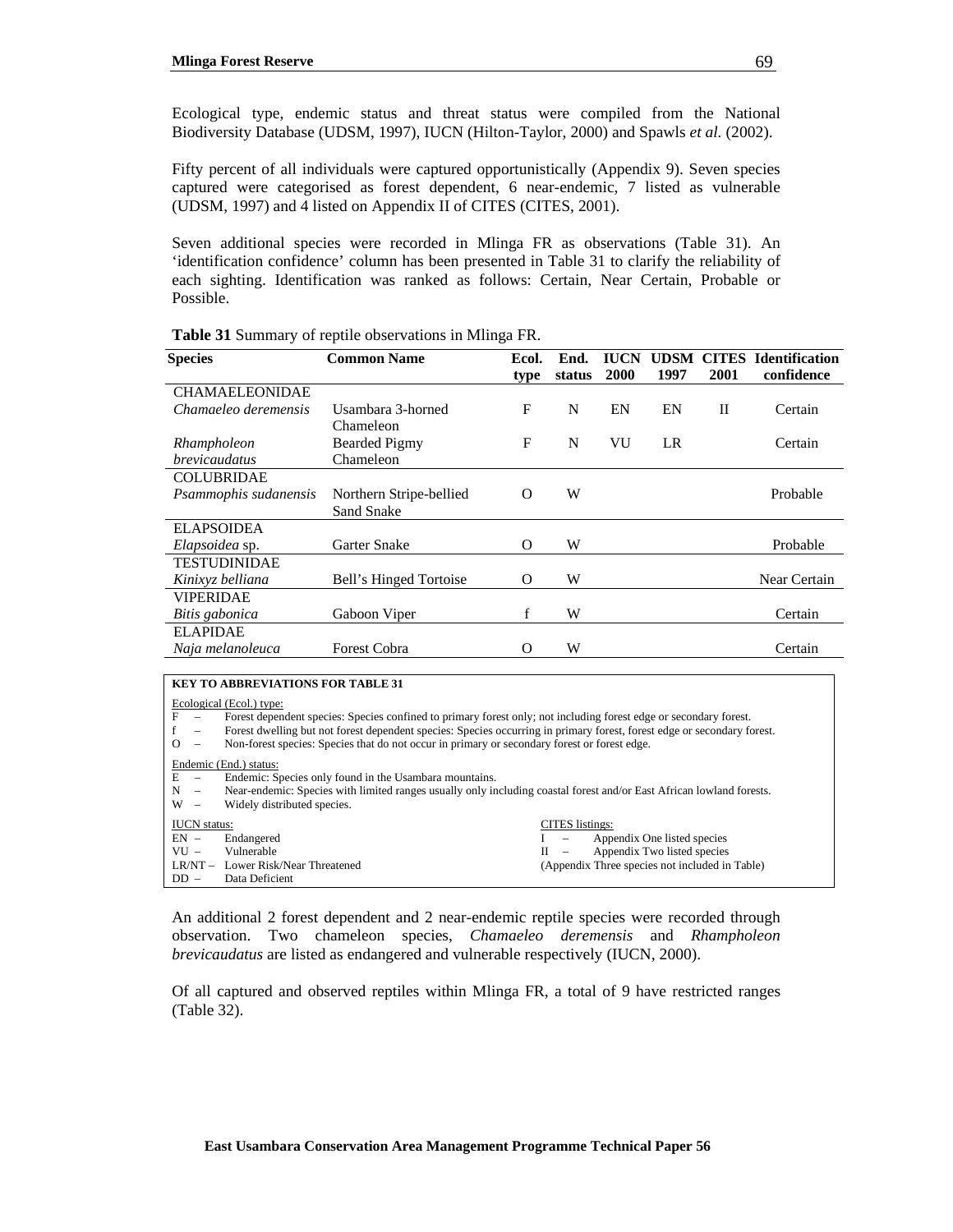| <b>Species name</b>       | <b>Common name</b>       | Range                                           |
|---------------------------|--------------------------|-------------------------------------------------|
| Chamaeleo deremensis      | Usambara 3-horned        | Usambara and Nguru Mountains.                   |
|                           | Chameleon                |                                                 |
| Agama montana             | Montane Rock Agama       | Usambara, Uluguru and Nguru Mountains.          |
| Chamaeleo fischeri        | East Usambara 2-horned   | Usambara and Nguru Mountains.                   |
|                           | Chameleon                |                                                 |
| Chamaeleo tenue           | Usambara Soft-horned     | Usambara Mountains and Shimba Hills (Kenya).    |
|                           | Chameleon                |                                                 |
| Rhampholeon brevicaudatus | <b>Bearded Pigmy</b>     | Forests of coastal Tanzania and Usambara        |
|                           | Chameleon                | Mountains.                                      |
| Leptosiaphos kilimensis   | Kilimanjaro 5-toed Skink | Montane forests of Kenya and Northern           |
|                           |                          | Tanzania.                                       |
| Buhoma* vauerocegae       | Usambara Forest Snake    | (East) Usambara Mountains, Magrotto and Uluguru |
|                           |                          | Mountains.                                      |
| Aparallactus werneri      | Usambara Centipede       | Usambara and Uluguru Mountains.                 |
|                           | Eater                    |                                                 |
| Philothamnus macrops      | Usambara Green Snake     | Usambara; Uluguru, Uzungwa Mountains and        |
|                           |                          | south to Misuku Mountains.                      |

**Table 32** Restricted ranges of endemic and near-endemic reptiles, UDSM (1997).

\*formally *Geodipsas*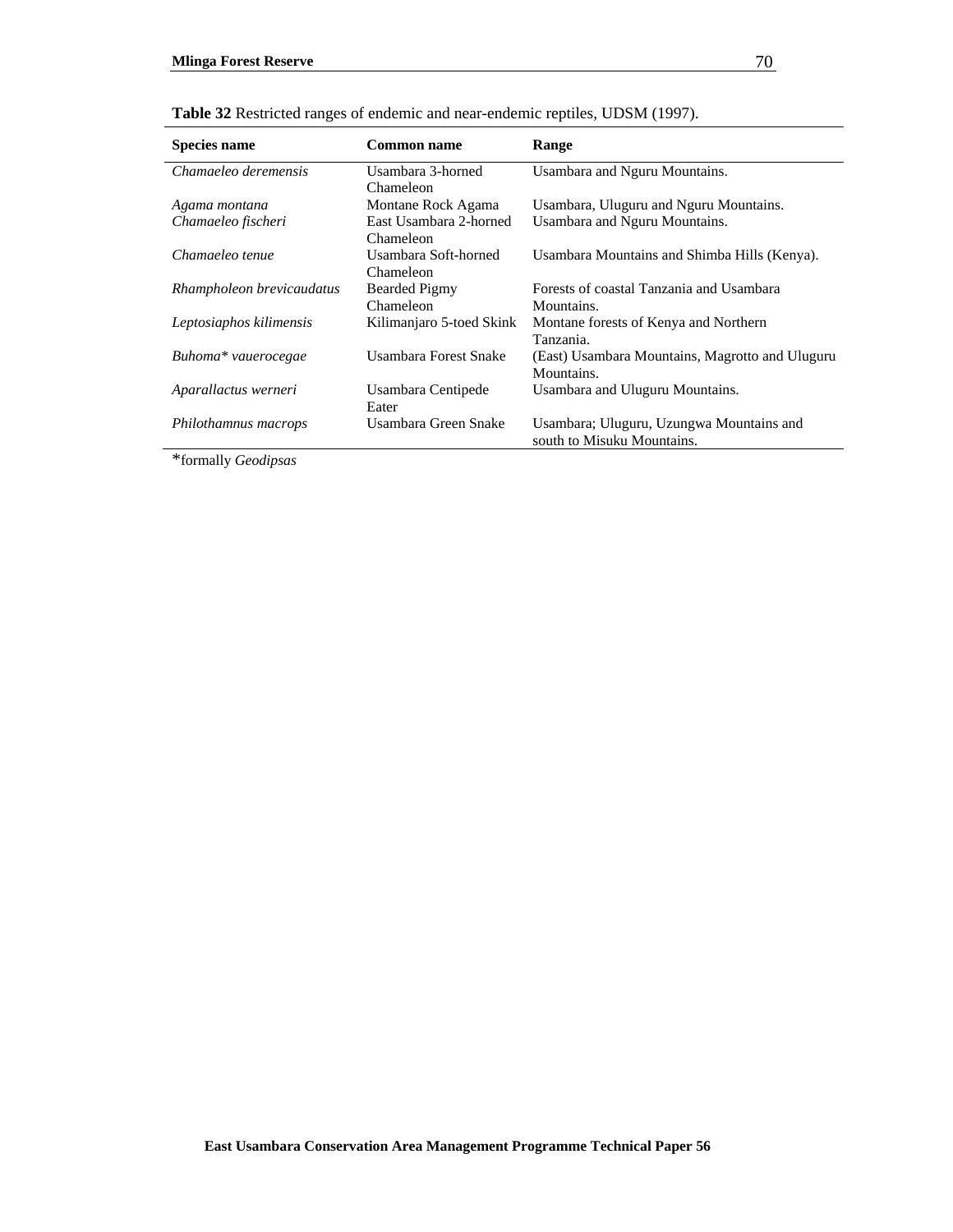#### **5.4.4 Amphibians**

A total of 944 amphibians were captured during 1320 pitfall trapping nights. An additional 25 individuals were captured opportunistically. These individuals represented at least 19 species and 7 families (Table 33). Thirty-seven individuals were retained for taxonomic purposes. A summary of trapping data is presented in Appendix 10. Ecological type, endemic status and IUCN status were compiled from the National Biodiversity Database (UDSM, 1997), IUCN (Hilton-Taylor, 2000) and Poynton & Broadley (1991). J. Poynton (Appendix 1) has verified specimen identifications. Common names are taken from Passmore and Carruthers (1995).

| <b>Species</b>                       | <b>Common name</b> | Ecol.<br>type      | End.<br>status | <b>IUCN</b><br>2000 | <b>UDSM</b><br>1997 | <b>CITES</b><br>2001 | No. of<br>individuals<br>captured |
|--------------------------------------|--------------------|--------------------|----------------|---------------------|---------------------|----------------------|-----------------------------------|
| <b>ARTHROLEPTIDAE</b>                |                    |                    |                |                     |                     |                      |                                   |
| Arthroleptis stenodactylus           | Squeaker           | f                  | W              |                     |                     |                      | 59                                |
| Arthroleptis xenodactyloides         | Squeaker           | f                  | W              |                     |                     |                      | 783                               |
| Arthroleptis sp. (cf. xenodactylus)* | Squeaker           | (F)                | (N)            |                     | (VU)                |                      | (98)                              |
| <b>BUFONIDAE</b>                     |                    |                    |                |                     |                     |                      |                                   |
| <b>Bufo</b> maculatus                | Flat backed Toad   | O                  | W              |                     |                     |                      | 1                                 |
| Nectophrynoides tornieri             |                    | F                  | N              |                     | VU                  | I                    | 2                                 |
| Mertensophryne micranotis            |                    | $\overline{\cdot}$ | N              |                     | EN                  |                      | $\overline{c}$                    |
| Schismaderma carens                  |                    | $\overline{\cdot}$ | W              |                     |                     |                      | 3                                 |
| <b>HYPEROLIIDAE</b>                  |                    |                    |                |                     |                     |                      |                                   |
| Afrixalus sp.                        | Leaf-folding Frog  | $\overline{\cdot}$ | $\gamma$       |                     |                     |                      | 1                                 |
| Afrixalus ulugurensis                | Leaf-folding Frog  | F                  | N              |                     | VU                  |                      | 1                                 |
| Hyperolius tuberilinguis             | Reed Frog          | O                  | W              |                     |                     |                      |                                   |
| Leptopelis barbouri                  | Tree Frog          | F                  | W              |                     |                     |                      |                                   |
| Leptopelis flavomaculatus            | Tree Frog          | F                  | W              |                     |                     |                      |                                   |
| Leptopelis parkeri                   | Tree Frog          | F                  | N              |                     | VU                  |                      | 1                                 |
| Leptopelis ulugurensis               | Tree Frog          | F                  | N              |                     | VU                  |                      | 1                                 |
| <b>MICROHYLIDAE</b>                  |                    |                    |                |                     |                     |                      |                                   |
| Callulina kreffti                    |                    | F                  | N              |                     | VU                  |                      | 1                                 |
| Probreviceps macrodactylus           | Rain Frog          | F                  | N              |                     | NT                  |                      | 3                                 |
| <b>RHACOPHORIDAE</b>                 |                    |                    |                |                     |                     |                      |                                   |
| Chiromantis xerampelina              | Foam-nest Frog     | O                  | W              |                     |                     |                      | 1                                 |
| <b>RANIDAE</b>                       |                    |                    |                |                     |                     |                      |                                   |
| Arthroleptides martiensseni          |                    | F                  | N              |                     | VU                  |                      | 3                                 |
| Phrynobatrachus krefftii             | Puddle Frog        | F                  | N              |                     | VU                  |                      | 5                                 |
| Phrynobatrachus acridoides           | Puddle Frog        | O                  | W              |                     |                     |                      | 1                                 |
| <b>TOTAL</b>                         |                    |                    |                |                     |                     |                      | 969                               |

**Table 33** Summary of pitfall and opportunistic amphibian captures in Mlinga FR.

#### **KEY TO ABBREVIATIONS FOR TABLE 33 and 34**

Ecological (Ecol.) type:

F – Forest dependent species: Species confined to primary forest only; not including forest edge or secondary forest.

f – Forest dwelling but not forest dependent species: Species occurring in primary forest, forest edge or secondary forest.

Non-forest species: Species that do not occur in primary or secondary forest or forest edge.

Endemic: Species only found in the Usambara mountains.

Endemic (End.) status:<br>
E – Endemic: S<br>
N – Near-endem N – Near-endemic: Species with limited ranges usually only including coastal forest and/or East African lowland forests.<br>W – Widely distributed species.

Widely distributed species.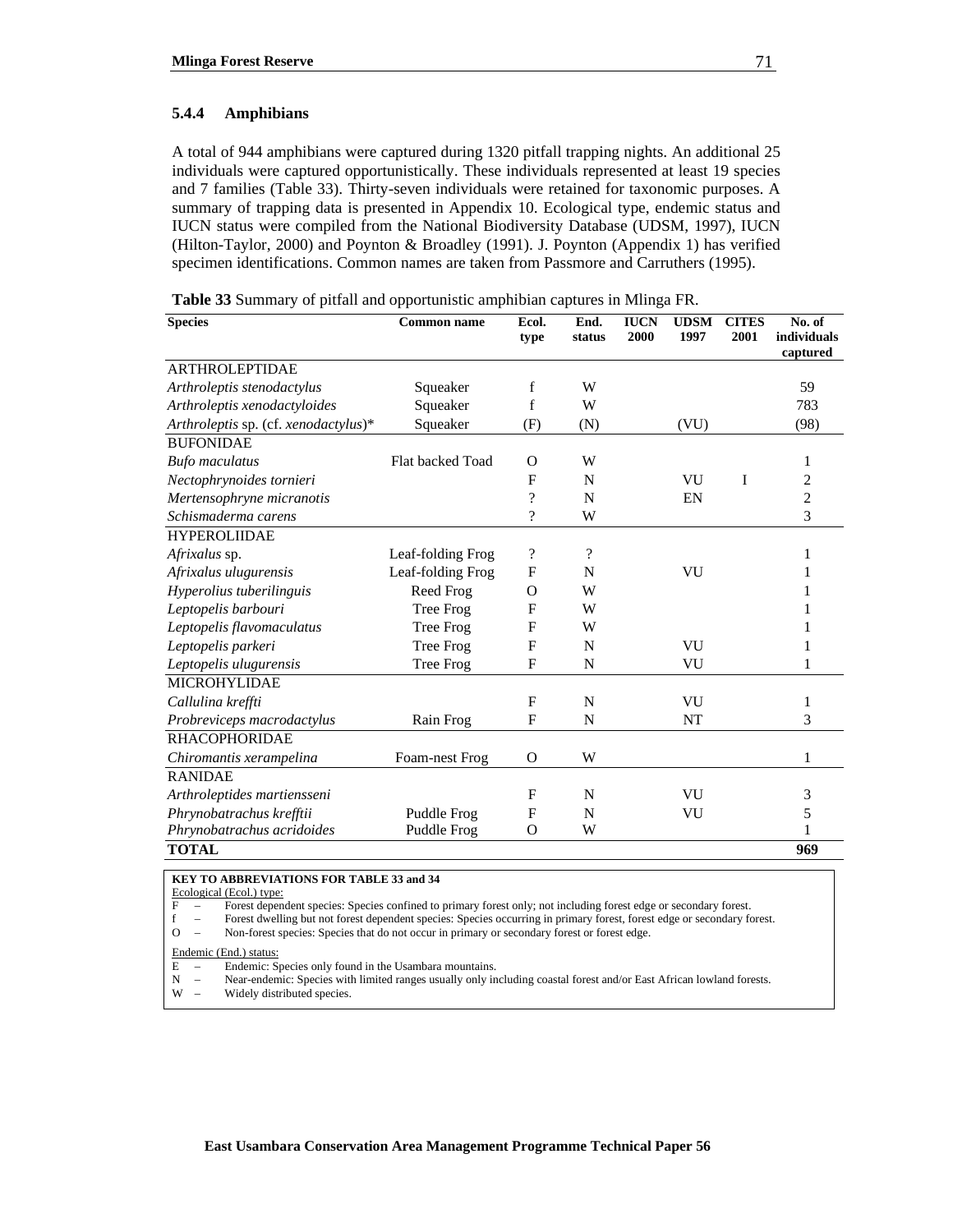| <b>KEY TO ABBREVIATIONS FOR TABLE 33 and 34 continued.</b>                                        |                                                         |
|---------------------------------------------------------------------------------------------------|---------------------------------------------------------|
| <b>IUCN</b> status:                                                                               | CITES listings:                                         |
| $EN =$<br>Endangered                                                                              | Appendix One listed species<br>$\overline{\phantom{a}}$ |
| $VU -$<br>Vulnerable                                                                              | Appendix Two listed species<br>$\mathbf{H}$ $=$         |
| LR/NT – Lower Risk/Near Threatened                                                                | (Appendix Three species not included in Table)          |
| Data Deficient<br>$DD -$                                                                          |                                                         |
|                                                                                                   |                                                         |
| * Questionable field identification as Arthroleptis xenodactylus, potentially A. xenodactyloides. |                                                         |

The only commonly captured genus in pitfall traps was *Arthroleptis*, the Squeakers that dwell in leaf litter (Table 33). Individuals in this genus were particularly difficult to identify to species level therefore particular care must be taken with the field identifications shown in Table 33 as *Arthroleptis* sp. (cf. *xenodactylus*). J. Poynton did not identify any of the voucher specimens as *A. xenodactylus*.

The most interesting amphibian record was that of *Schismaderma carens* (Bufonidae). This record is thought to be a range extension, and represent the northern most record of this species (pers. comm. J. Poynton, 2002).

In addition to pitfall trap and opportunistic captures, two further species were observed casually but not retained (Table 34).

| <b>Species</b>          | Common name       | Ecol.<br>type | End.<br>status | <b>2000</b> | 1997 | <b>2001</b> | <b>IUCN UDSM CITES Certainty of</b><br>identification |
|-------------------------|-------------------|---------------|----------------|-------------|------|-------------|-------------------------------------------------------|
| <b>RANIDAE</b>          |                   |               |                |             |      |             |                                                       |
| Rana angolensis         | Common River Frog | $\theta$      | W              |             |      |             | Certain                                               |
| <b>CAECILIDAE</b>       |                   |               |                |             |      |             |                                                       |
| Boulengerula boulengeri | Caecilian         | F             | N              |             |      |             | Certain                                               |

**Table 34** Amphibians observed casually in Mlinga FR.

A significant number of amphibians within Mlinga FR were either forest dependent, nearendemic or both. Eleven (52.4% of all amphibian species captured and observed) were forest dependent, and 10 (47.6%) classified as near-endemic. Seven species (33.3%) were vulnerable and one, *Mertensophryne micranotis* (Bufonidae) endangered (IUCN, 2000). The caecilian *Boulengerula boulengeri* was listed on Appendix I of CITES (CITES, 2001) (Tables 32, 33 and 34). Eleven amphibian species have restricted ranges (UDSM, 1997) (Table 35).

| Table 35 Restricted ranges for endemic and near-endemic amphibians (UDSM, 1997). |  |
|----------------------------------------------------------------------------------|--|
|                                                                                  |  |

| <b>Species</b>              | <b>Common name</b> | Range                                                 |
|-----------------------------|--------------------|-------------------------------------------------------|
| Phrynobatrachus krefftii    | Puddle Frog        | Usambara and Magrotto Mountains.                      |
| Boulengerula boulengeri     | Caecilian          | Usambara and Magrotto Mountains, and possibly Nguru   |
|                             |                    | Mountains.                                            |
| Arthroleptis xenodactylus   | Squeaker           | Usambara, Nguru and Uluguru Mountains.                |
| Nectophrynoides tornieri    |                    | East Usambara, Uluguru, Nguru and Udzungwa Mountains. |
| Mertensophryne micranotis   |                    |                                                       |
| Afrixalus ulugurensis       | Leaf-folding Frog  | Usambara, Magrotto, Uluguru, Nguru and Udzungwa       |
|                             |                    | Mountains.                                            |
| Leptopelis parkeri          | Tree Frog          | Usambara and Uluguru Mountains.                       |
| Leptopelis ulugurensis      | Tree Frog          | Usambara, Uluguru, Nguru and Udzungwa Mountains.      |
| Callulina kreffti           |                    | Usambara, Magarotto, Nguru, Uluguru and Udzungwa      |
|                             |                    | Mountains.                                            |
| Probreviceps macrodactylus  | Rain Frog          | Usambara, Uluguru and Rungwa, Udzungwa Mountains.     |
| Arthroleptides martiensseni |                    | Usambara, Magarotto, Uluguru, Nguru and Udzungwa      |
|                             |                    | Mountains.                                            |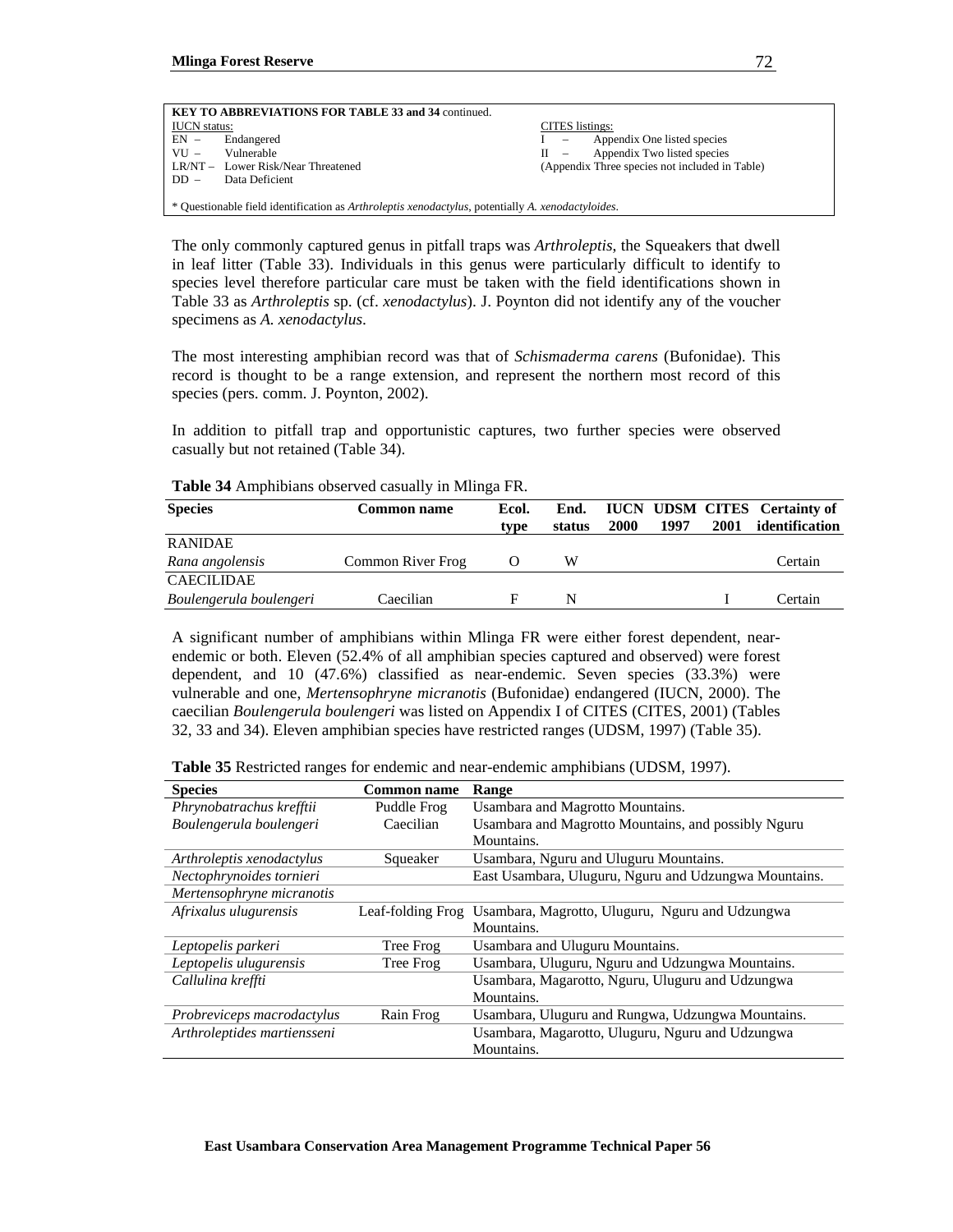## **5.4.5 Invertebrates**

## *5.4.5.1 Butterflies*

At least 103 species of butterfly were captured in Mlinga FR, using sweepnets and canopy traps. These species represented 5 families (Table 36). One hundred and fifty four specimens were retained for taxonomic purposes. Official verification of taxonomic identifications has yet to be obtained. Ecological type and endemic status were compiled using Larsen (1996), and Kielland (1990).

The butterfly species list for Mlinga FR is presented to subspecies level in Table 36. This table also indicates whether butterflies have previously been recorded in the East Usambara mountains. Capture data is summarised in Appendix 11.

Eighty seven percent of all butterfly species captured in Mlinga FR were widespread in distribution with only two species of near-endemic status. Thirty four percent of butterfly species were forest dependent, 26% forest dwelling, 30% non-forest species, and 12% unknown. If identifications are accurate (to be confirmed) at least five species records represent range extensions and eight represent those of uncommon, localised or rare species (Table 36).

| <b>Species</b>            | Ecol.<br>End.  |          | <b>Other information</b>         | <b>Existing EU</b>     |
|---------------------------|----------------|----------|----------------------------------|------------------------|
|                           | type           | status   |                                  | <b>Record</b><br>(Y/N) |
| <b>HESPERIIDAE</b>        |                |          |                                  |                        |
| Pardaleodes incerta       | $\mathbf{F}$   | W        |                                  | Y                      |
| Sarangesa maculata        | $\mathbf F$    | W        |                                  | $\mathbf N$            |
| Tagiades flesus           | $\mathbf f$    | W        |                                  | Y                      |
| Teniorhinus herilus       | $\mathbf f$    | W        | Not common.                      | N                      |
| <b>LYCAENIDAE</b>         |                |          |                                  |                        |
| Unknown sp.               | $\overline{?}$ | $\gamma$ |                                  | $\overline{?}$         |
| Alaena picata             | $\mathbf f$    | W        |                                  | Y                      |
| Axiocerses punicea        | f              | W        | Not common in Usambaras          | N                      |
| Azanus moriqua            | $\Omega$       | W        |                                  | N                      |
| Eicochrysops hippocrates  | $\mathbf f$    | W        |                                  | Y                      |
| Eicochrysops masai        | O              | W        | Localised, mountains escarpments | $\mathbf N$            |
| Lampides boeticus         | $\Omega$       | W        |                                  | N                      |
| Leptotes pirithous        | O              | W        |                                  | Y                      |
| Pentila tropicalis        | $\mathbf{F}$   | W        |                                  | Y                      |
| Pilodeudorix rodgersi     | $\mathbf f$    | W        |                                  | $\mathbf N$            |
| Teriominia subpunctata    | $\mathbf{F}$   | W        |                                  | Y                      |
| Tuxentius margaritaceus   | $\mathbf{F}$   | W        |                                  | $\mathbf N$            |
| <b>NYMPHALIDAE</b>        |                |          |                                  |                        |
| Acraea sp.                | $\gamma$       | $\gamma$ |                                  | $\gamma$               |
| Acraea acara              | $\Omega$       | W        |                                  | N                      |
| Acraea acrita             | $\Omega$       | W        |                                  | N                      |
| Acraea aganice montana    | O              | W        |                                  | N                      |
| Acraea alcinoe camerunica | F              | W        | Rare                             | N                      |
| Acraea boopis ama         | $\mathbf{F}$   | W        | Isolated populations, dry forest | N                      |
| Acraea cerasa cerasa      | F              | W        | Rare in Tanzania                 | Y                      |
| Acraea egina egina        | Ω              | W        |                                  | Y                      |
| Acraea eponina eponina    | F              | W        |                                  | Y                      |
| Acraea macaria hemileuca  | O              | W        |                                  | N                      |
| Acraea natalica natalica  | O              | W        |                                  | Y                      |
| Acraea quirina rosa       | $\mathbf{F}$   | W        |                                  | Y                      |

**Table 36** Summary of butterflies captured in Mlinga FR.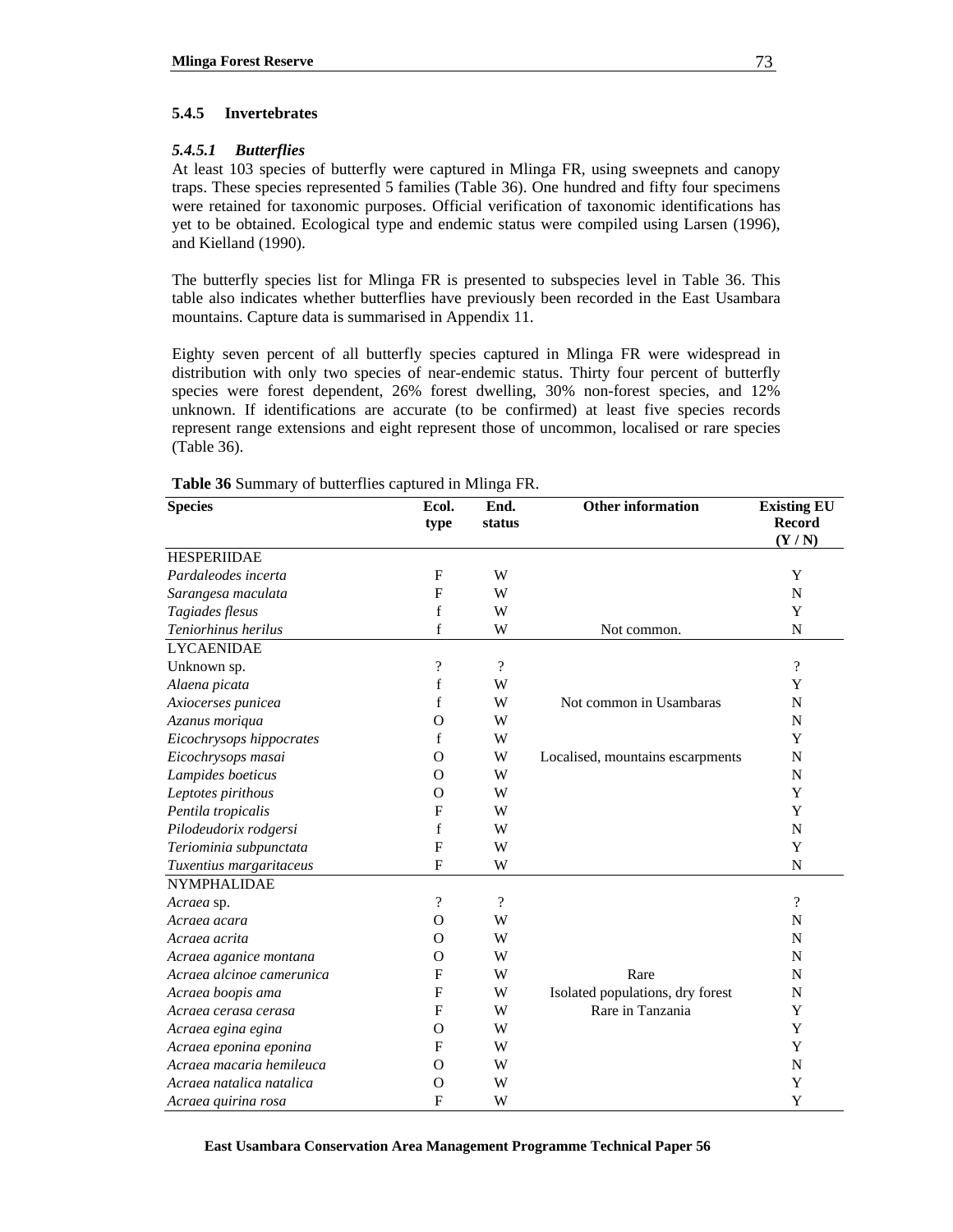| <b>Species</b>                                              | Ecol.<br>type            | End.<br>status           | <b>Other information</b>        | <b>Existing EU</b><br><b>Record</b><br>(Y/N) |
|-------------------------------------------------------------|--------------------------|--------------------------|---------------------------------|----------------------------------------------|
| NYMPHALIDAE continued.                                      |                          |                          |                                 |                                              |
| Acraea satis                                                | F                        | W                        |                                 | Y                                            |
| Acraea servona kenya                                        | F                        | W                        | Usambara mountains              | Y                                            |
| Acraea uvui uvui                                            | $\overline{\mathcal{L}}$ | W                        |                                 | N                                            |
| Amauris sp.                                                 | $\overline{\mathcal{L}}$ | $\overline{\mathcal{L}}$ |                                 | $\overline{?}$                               |
| Amauris niavius dominicanus                                 | F                        | W                        |                                 | Y                                            |
| Amauris niavius niavius                                     | F                        | W                        |                                 | Y                                            |
| Apaturopsis cleochares schulzei                             | f                        | W                        | Very local and uncommon         | Y                                            |
| Bicyclus auricrudus fulgidus                                | F                        | W                        |                                 | $\mathbf N$                                  |
| Bicyclus campinus carcassoni                                | F                        | W                        |                                 | Y                                            |
| Bicyclus campinus ocelligerus                               | F                        | W                        |                                 | Y                                            |
| Bicyclus safitza safitza                                    | O                        | W                        |                                 | Y                                            |
| Bicyclus sp.                                                | $\gamma$                 | $\overline{\cdot}$       |                                 | $\overline{\mathcal{C}}$                     |
| Byblia sp.                                                  | $\gamma$                 | $\gamma$                 |                                 | $\overline{\mathcal{C}}$                     |
| Byblia ilithyia                                             | O                        | W                        |                                 | Y                                            |
| Charaxes sp. 1                                              | $\overline{\mathcal{L}}$ | $\overline{\mathcal{L}}$ |                                 | $\overline{\mathcal{L}}$                     |
| Charaxes sp. 2                                              | ?                        | $\overline{\mathcal{L}}$ |                                 | $\overline{?}$                               |
| Charaxes bohemani                                           | O                        | W                        |                                 | N                                            |
| Charaxes brutus natalensis                                  | f                        | W                        |                                 | Y                                            |
| Charaxes candiope candiope                                  | f                        | W                        |                                 | Y                                            |
| Charaxes castor castor                                      | O                        | W                        |                                 | Y                                            |
| Charaxes chepalungu                                         | F                        | W                        | Kenya and Serengeti only        | N                                            |
| Charaxes cithaeron nairobicus                               | $\mathbf{F}$             | W                        |                                 | Y                                            |
| Charaxes contrarius                                         | $\mathbf{F}$             | W                        |                                 | Y                                            |
| Charaxes jahlusa kenyensis                                  | f                        | W                        | Uncommon, local race            | Y                                            |
| Charaxes lasti kimbozae                                     | F                        | W                        |                                 | Y                                            |
| Charaxes lasti lasti                                        | f                        | N                        |                                 | Y                                            |
| Charaxes pollux mirabilis                                   | ?                        | $\overline{\mathcal{L}}$ |                                 | Y                                            |
| Charaxes protoclea azota                                    | f                        | W                        |                                 | Y                                            |
|                                                             | F                        | W                        |                                 | N                                            |
| Charaxes smaragdalis homonymus<br>Charaxes varanes vologese | f                        | W                        |                                 | Y                                            |
| Charaxes violetta                                           | 0                        | W                        |                                 | Y                                            |
| Charaxes violetta maritimus                                 | O                        | W                        |                                 | Y                                            |
|                                                             | F                        |                          |                                 | Y                                            |
| Charaxes xiphares<br>Charaxes zoolina zoolina               |                          | W                        | Montane and sub-montane forests | Y                                            |
|                                                             | O                        | W                        |                                 |                                              |
| Danaus chrysippus/dorippus                                  | O                        | W                        |                                 | Y                                            |
| Euphaedra neophron littoralis                               | $\mathbf F$              | W                        |                                 | Y                                            |
| Euptera kinugnana                                           | F                        | W                        |                                 | Y                                            |
| Euryphura achlys                                            | $\mathbf F$              | ${\bf N}$                |                                 | $\mathbf Y$                                  |
| Eurytela sp.                                                | $\overline{\cdot}$       | $\overline{?}$           |                                 | $\overline{?}$                               |
| Eurytela dryope angulata                                    | $\mathbf f$              | W                        |                                 | $\mathbf Y$                                  |
| Eurytela hiarbas lita                                       | O                        | W                        |                                 | Y                                            |
| Euxanthe wakefieldi                                         | F                        | W                        | Lowland forest                  | Y                                            |
| Gnophodes betsimena diversa                                 | $\mathbf F$              | W                        |                                 | Y                                            |
| Henotesia perspicua                                         | $\mathcal{O}$            | W                        |                                 | N                                            |
| Henotesia phaea phaea                                       | $\mathbf{O}$             | W                        |                                 | N                                            |
| Hypolimnas anthedon anthedon                                | F                        | W                        |                                 | Y                                            |
| Junonia oenone oenone                                       | $\mathbf{O}$             | W                        |                                 | Y                                            |
| Junonia terea elgiva                                        | f                        | W                        |                                 | Y                                            |
| Melantis leda leda                                          | $\mathcal{O}$            | W                        |                                 | Y                                            |
| Neptidopsis fulgurata platyptera                            | f                        | W                        |                                 | ${\bf N}$                                    |
| Neptidopsis ophione velleda                                 | ${\bf F}$                | W                        |                                 | $\mathbf Y$                                  |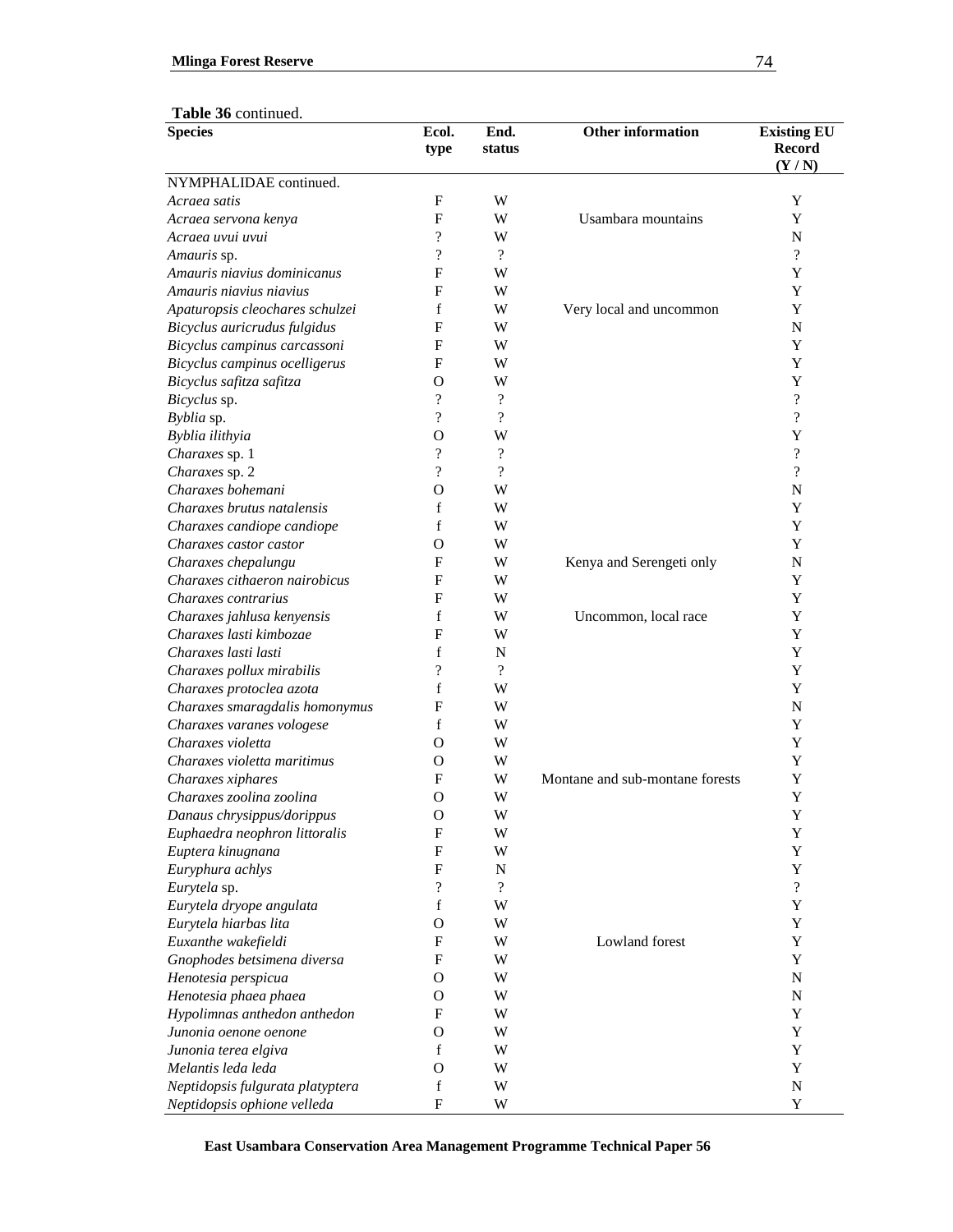|  | <b>Table 36</b> continued. |
|--|----------------------------|
|--|----------------------------|

| <b>Species</b>                   | <b>Other information</b><br>Ecol.<br>End. |                          |                                 | <b>Existing EU</b> |
|----------------------------------|-------------------------------------------|--------------------------|---------------------------------|--------------------|
|                                  | type                                      | status                   |                                 | <b>Record</b>      |
|                                  |                                           |                          |                                 | (Y/N)              |
| Neptis sp.                       | $\overline{?}$                            | $\overline{?}$           |                                 | $\gamma$           |
| Neptis carcassoni                | ${\bf F}$                                 | W                        | Lowland forest                  | Y                  |
| Neptis jordani                   | $\Omega$                                  | W                        |                                 | N                  |
| Neptis laeta                     | 0                                         | W                        |                                 | Y                  |
| Neptis melicerta                 | $\mathbf{f}$                              | W                        |                                 | Y                  |
| Neptis penningtoni               | $\overline{O}$                            | W                        | West Tanzania                   | N                  |
| Neptis rogersi                   | 0                                         | W                        | Coastal Kenya and Tanzania      | N                  |
| Neptis saclava marpessa          | f                                         | W                        |                                 | Y                  |
| Neptis serena serena             | $\Omega$                                  | W                        |                                 | Y                  |
| Neptis trigonophora trigonophora | $\mathbf{F}$                              | W                        | East Usambaras                  | N                  |
| Phalanta eurytis eurytis         | $\mathbf{F}$                              | W                        |                                 | N                  |
| Physcaeneura leda                | O                                         | W                        | Coastal N.E. Tanzania and Kenya | Y                  |
| Pseudacraea lucretia protracta   | F                                         | W                        |                                 | Y                  |
| Pseudathyma plutonica plutonica  | F                                         | W                        | West Tanzania                   | $\mathbf N$        |
| Sallya boisduvali omissa         | $\mathbf f$                               | W                        |                                 | Y                  |
| Sallya garega garega             | $\mathbf f$                               | W                        | West Tanzania                   | N                  |
| Sallya natalensis                | $\mathbf f$                               | W                        |                                 | Y                  |
| <b>PAPILIONIDAE</b>              |                                           |                          |                                 |                    |
| Catopsilia florella              | $\mathbf O$                               | W                        |                                 | Y                  |
| Papilio ophidicephalus           | $\mathbf f$                               | W                        |                                 | Y                  |
| Papilio dardanus polytrophus     | f                                         | W                        |                                 | Y                  |
| <b>PIERIDAE</b>                  |                                           |                          |                                 |                    |
| Appias lasti lasti               | $\mathbf{f}$                              | W                        | Coastal and Masagati            | Y                  |
| Belenois creona severina         | O                                         | W                        |                                 | Y                  |
| Belenois thysa thysa             | $\mathbf f$                               | W                        |                                 | Y                  |
| Colotis sp.                      | $\overline{?}$                            | $\gamma$                 |                                 | $\gamma$           |
| Colotis euippe omphale           | $\Omega$                                  | W                        |                                 | Y                  |
| Dixeia charina                   | $\overline{?}$                            | $\overline{\mathcal{L}}$ |                                 | N                  |
| Eronia cleodora                  | O                                         | W                        |                                 | N                  |
| Eurema floricola orientis        | F                                         | W                        |                                 | Y                  |
| Eurema hapale                    | $\Omega$                                  | W                        |                                 | Y                  |
| Eurema regularis regularis       | $\mathbf f$                               | W                        |                                 | Y                  |
| Eurema senegalensis              | $\mathbf{F}$                              | W                        |                                 | Y                  |
| Leptosia alcesta inalcesta       | $\mathbf f$                               | W                        |                                 | Y                  |
| Nepheronia argia argia           | $\mathbf f$                               | W                        |                                 | Y                  |
| Nepheronia thalassina            | f                                         | W                        |                                 | Y                  |

Existing EU record: Yes (Y) or No (N). This column only considers specimens to species level.

#### **KEY TO ABBREVIATIONS FOR TABLE 36**

Ecological (Ecol.) type:<br>F – Forest depend

F – Forest dependent species: Species confined to primary forest only; not including forest edge or secondary forest.<br>
F – Forest dwelling but not forest dependent species: Species occurring in primary forest, forest edge

Forest dwelling but not forest dependent species: Species occurring in primary forest, forest edge or secondary forest.

Non-forest species: Species that do not occur in primary or secondary forest or forest edge.

Endemic (End.) status:<br>E – Endemic: S

E – Endemic: Species only found in the Usambara Mountains.<br>
N – Near-endemic: Species with limited ranges usually only in Widely distributed species. Near-endemic: Species with limited ranges usually only including coastal forest and/or East African lowland forests.

Widely distributed species.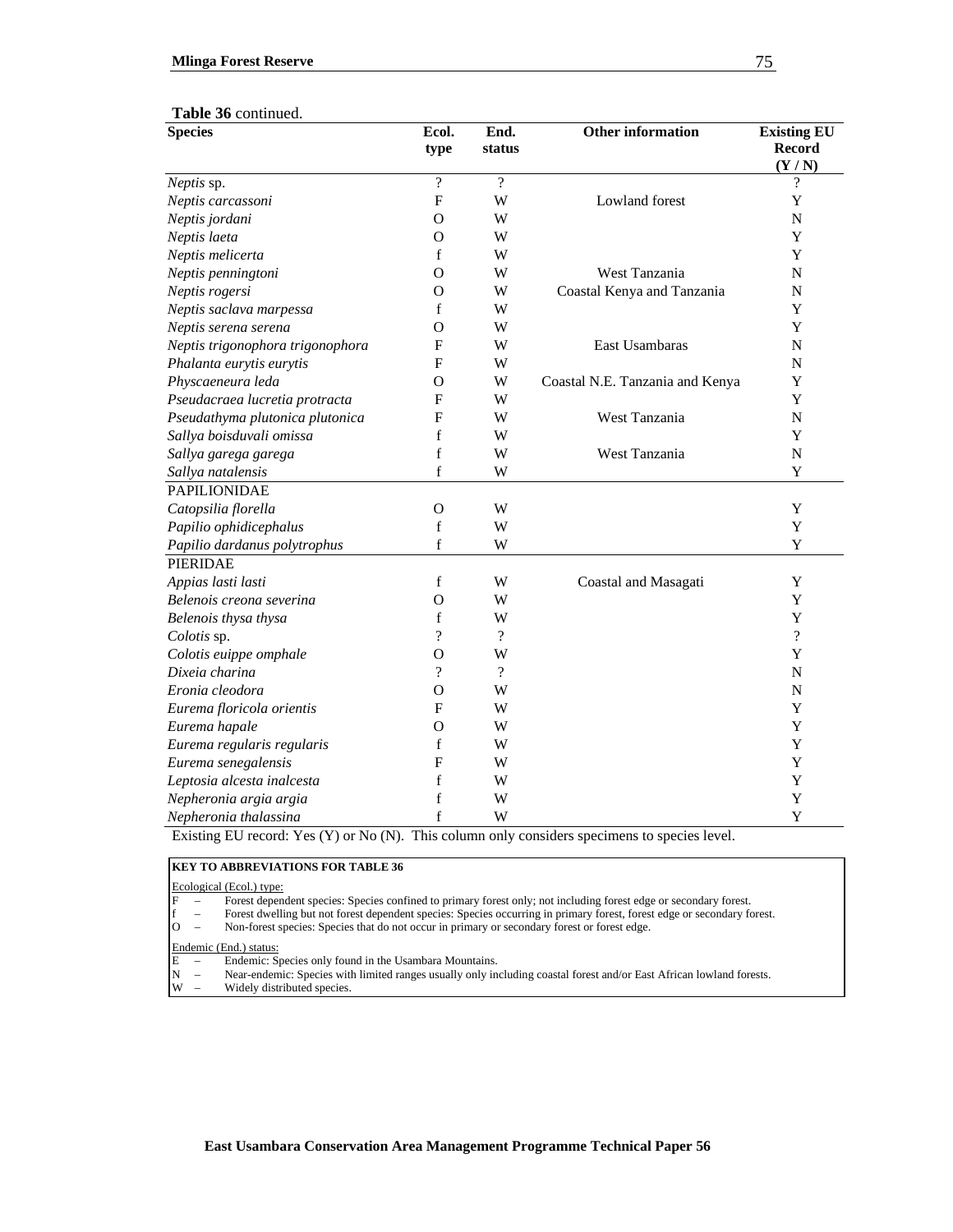## *5.4.5.2 Molluscs*

A total of 297 molluscs were collected in zoological trapsites and opportunistically. Taxonomic determinations were not available at the time of publication. Specimens were deposited at the Zoological Museum of Copenhagen (refer to Appendix 1).

## *5.4.5.3 Millipedes*

A total of 161 millipedes were collected in zoological trapsites and opportunistically. Taxonomic determinations were not available at the time of publication. Specimens were deposited at the Zoological Museum of Copenhagen (refer to Appendix 1).

## **5.4.6 Distribution of endemic and forest dependent species**

Almost all endemic, near-endemic and forest dependent fauna were captured or observed outside the 12 most disturbed areas (Figure 24). Fire was the most significant form of disturbance in Mlinga FR and it is likely that fire poses the greatest threat to endemic and forest dependant fauna within the reserve.



**Figure 24** Distribution of endemic, near-endemic and forest dependent fauna in comparison with the 12 most disturbed areas in Mlinga FR.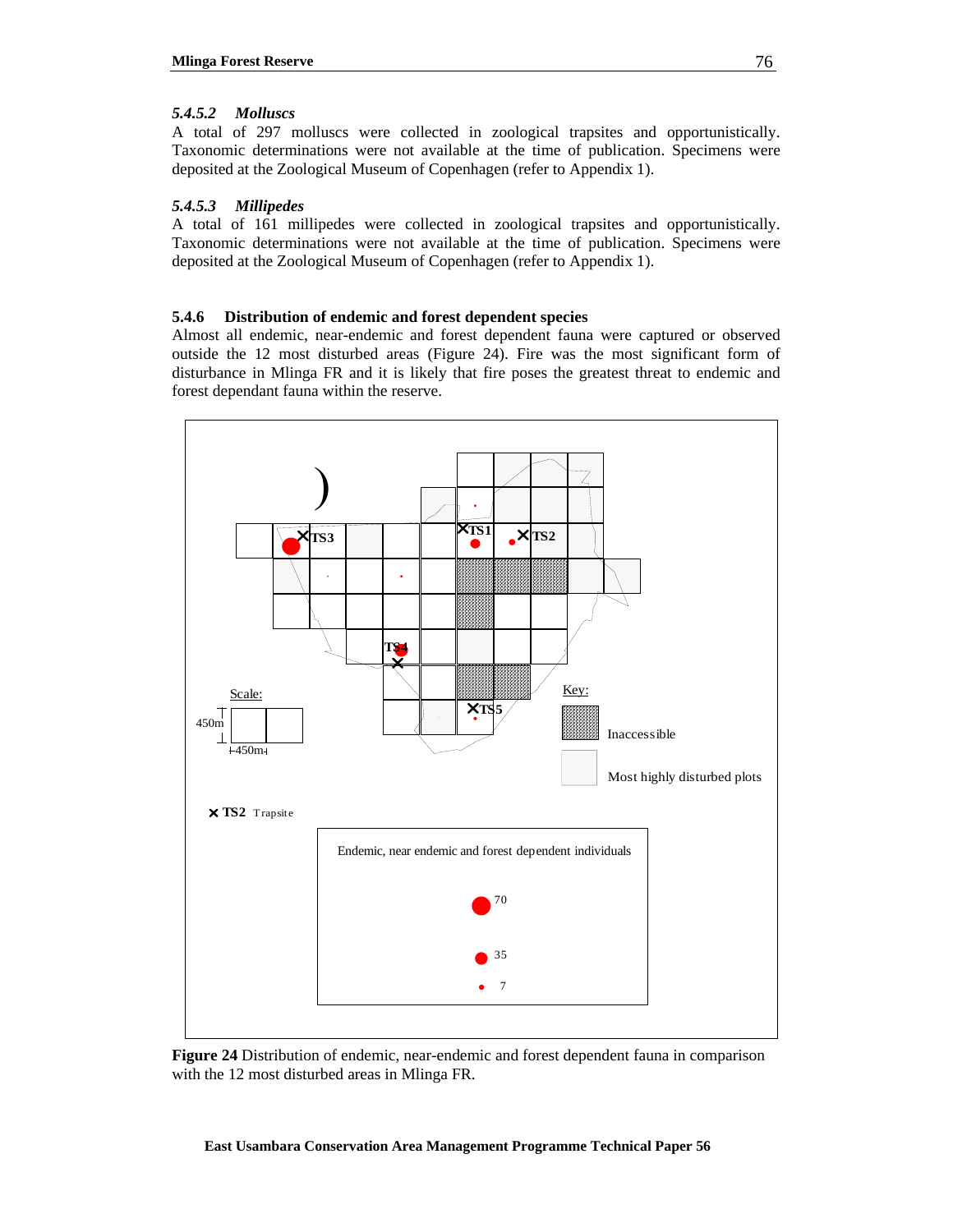The most endemic and near-endemic species found during the four 10 day trapsites were at trapsite 4, in submontane habitat (Figure 25).



**Figure 25** Distribution of endemic or near-endemic species found at trapsites 1-4.

Trapsite 1 (dominated by lowland riverine forest and cultivation habitat) supported the largest number of forest dependent species (Figure 26). Trapsite 2 (tall canopy lowland forest) supported least forest dependent species (Figure 26). The majority of forest dependent species at trapsite 1 were butterflies.



**Figure 26** Distribution of forest dependant species found at trapsites 1-4.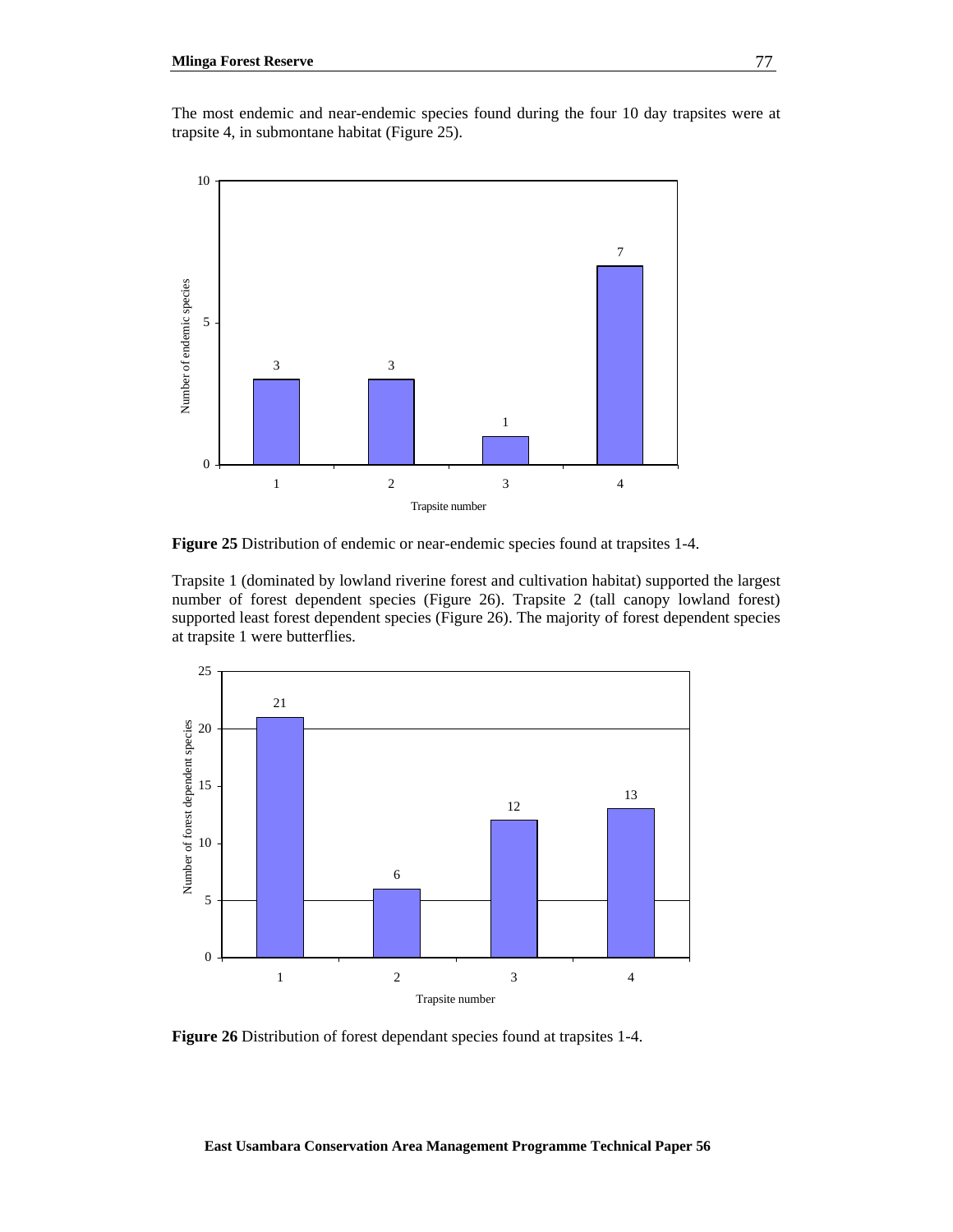## **5.4 Discussion**

## **5.5.1 Introduction**

Mlinga FR is only 890ha but, despite its small size, the number of animal species recorded was comparable to those found in nearby forest reserves, such as Manga (size 1616ha) and Magarotto FR (size 1124ha) (refer to Frontier Tanzania, 1999 and Frontier Tanzania, 1996).

**Table 37** Summary of faunal families and species (identified to date) and inclusive of casual observations, dung surveys etc.

| <b>Taxon</b>                 | <b>Number of families</b> | Number of species |
|------------------------------|---------------------------|-------------------|
| Mammals (not including bats) |                           | 23                |
| <b>Bats</b>                  |                           | q                 |
| <b>Birds</b>                 | 25                        | 47                |
| Reptiles                     | 10                        | 25                |
| Amphibians                   |                           | 21                |
| <b>Butterflies</b>           |                           | 125               |

## **5.5.2 Species Abundance and Importance**

To provide a concept of species abundance, the frequency of species-capture was investigated. This makes the assumption that the frequency with which an animal is recorded reflects its general abundance. However, it must be noted that the abundance of highly cryptic species may not be reflected accurately. Also, this method does not provide a good measure of species distribution within the reserve.

## *5.5.2.1 Mammals*

The most commonly captured mammal species was the forest dependent, near-endemic *Beamys hindei* (Lesser pouched Rat, 30 individuals captured), also listed as vulnerable by IUCN (2000). Other locally common captures included *Praomys delectorum* (Soft-furred Rat, 26 individuals captured) and *Lophuromys flavopunctatus* (Brush-furred Rat, 17 individuals captured). Almost all of these captures took place at trapsite 4 in submontane forest. Lowland forest trapsites had less successful trapping success, particularly trapsites 2 and 3 with no water association.

Other species recorded more than three times were *Crocidura* species (White-toothed shrews), *Acomys* species (Spiny mice) and *Grammomys* species (Narrow-footed woodland mice, although as identifications have not yet been verified, it cannot be determined whether these represent one or more species.

Of the larger mammals, the most commonly encountered was *Cercopithecus (n.) mitis* (Gentle/Blue Monkey) sighted on at least 6 separate occasions in forested areas. *Papio cynocephalus* (Yellow Baboon) sightings were also common near the forest borders. *Colobus angolensis palliatus* (Angola Pied Colobus) were observed and heard a number of times, although it is unclear how many groups of individuals this may represent as the majority of observations were taken close to trapsite 2 in one forest patch. Potentially isolated populations such as these are locally vulnerable (Kingdon, 1997).

Frequent aural records of *Dendrohryax validus* (Eastern Tree Hyrax), *Otolemur crassicaudatus* (Greater Galago) and *Galagoides zanzibaricus* (Zanzibar Galago) were heard during the survey suggesting that they are locally common throughout Mlinga FR.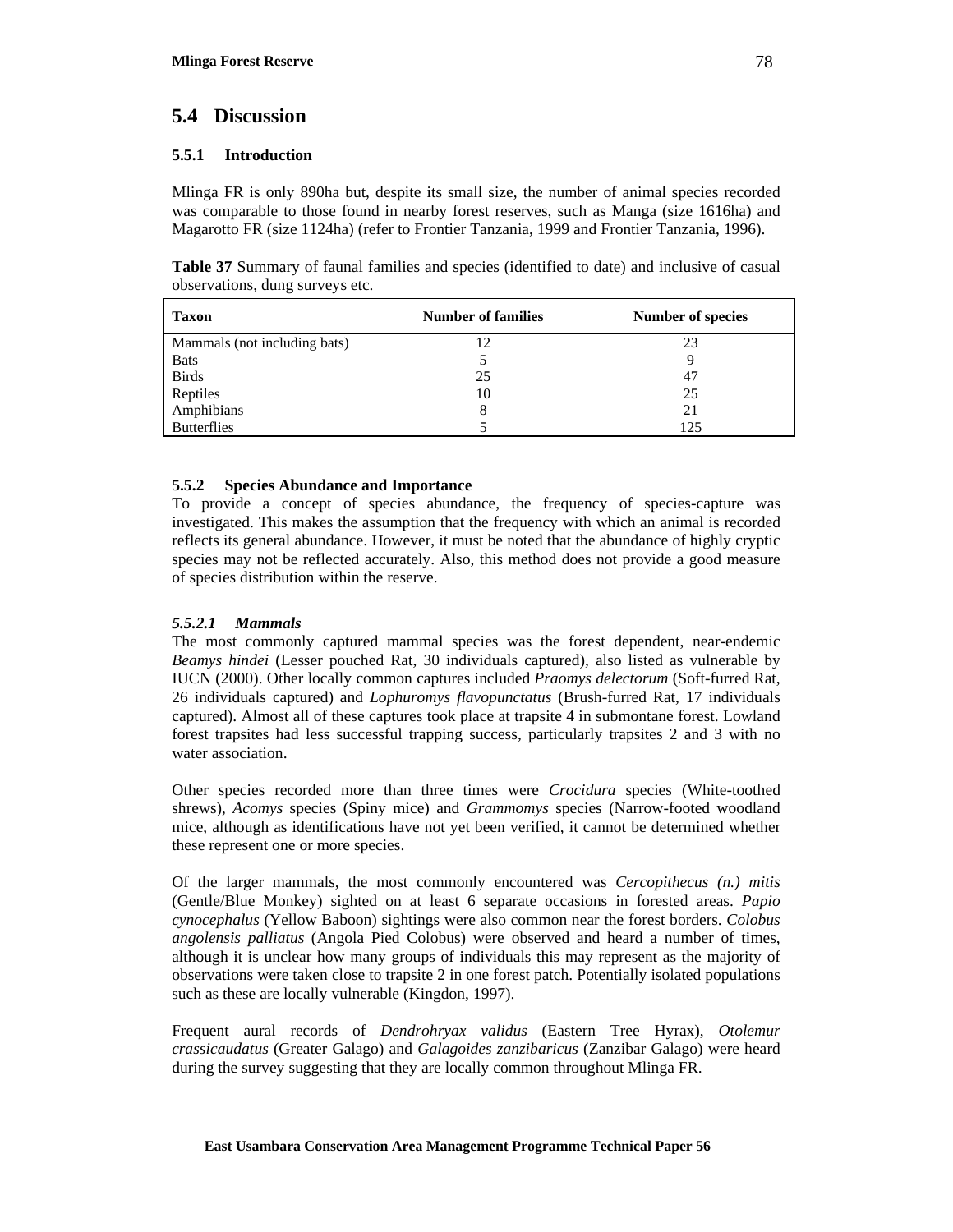Species recorded indirectly through spoor on many occasions were *Thryonomys gregorianus* (Cane Rat) and *Cephalophus* sp. (Duiker sp.), however it is difficult to establish how abundant such species are without further study.

The most commonly captured bat species in all trapping locations except trapsite 3, where no bats were caught was *Hipposideros caffer* (Leaf-nosed Bat represented by 9 individuals). This species has relatively unspecific habitat preferences and is widespread in distribution. It is assumed therefore that this species is common throughout Mlinga FR. However, fruitbats (*Lissonycteris angolensis* and *Myonycteris relicta*) were only captured in submontane habitats at trapsite 4 and represented by few individuals (4 and 1 respectively). These species are likely to be locally threatened due to the limited amount of suitable forest habitat remaining in Mlinga FR, particularly *Myonycteris relicta* listed as vulnerable to extinction by UDSM (1997).

### *5.5.2.2 Birds*

Bird species observed frequently, on more than three occasions, throughout the reserve by visual observation during the survey included; *Lophaetus occipitalis* (Long-crested eagle)*, Terathopius ecaudatus* (Bateleur), *Gypohierax angolensis* (Palm-nut vulture)*, Tokus alboterminatus* (Crowned Hornbill)*, Bycanistes bucinator* (Trumpeter Hornbill)*, Mandingoa nitidula* (Green-backed Twinspot)*, Tauraco fischeri* (Fischer's Turaco) and *Numida meleagris* (Helmeted Guineafowl). Of these, *Mandingoa nitidula* (Green-backed Twinspot) is a forest specialist and *Tauraco fischeri* (Fisher's Turaco) has a restricted range to the East and West Usambara mountains and East African coastal forests.

#### *5.5.2.3 Reptiles*

No reptiles were captured in abundance; however, there were certain areas, for example trapsite 1, where *Mabuya maculilabris* (Speckle-lipped Skink) and *Agama montana* (Montane Rock Agama) individuals were frequently observed in open habitats. A significant proportion (27 %) of reptile records were forest dependent and near-endemic, and listed as vulnerable or endangered by UDSM (1997). The endangered *Chamaeleo deremensis* (Usambara 3-horned Chameleon) was observed only once during the survey near to trapsite 4 in submontane forest.

#### *5.5.2.4 Amphibians*

By far the most abundant amphibian genus was *Arthroleptis* (Squeakers) with 940 individuals captured. It is questionable whether the near-endemic and forest dependent species of this genus (*A. xenodactylus*) was captured in Mlinga FR. Tree frogs (Hyperolidae) in particular were not commonly encountered throughout Mlinga FR.

The capture of three *Schismaderma carens* (Bufonidae) individuals in Mlinga FR represented a new amphibian species record for the East Usambara mountains (J. Poynton). Previously, this species had been recorded from Dodoma, Haubi Kondoa, Liwale, Marambangombe, Rukwa Hotel, Tendaguru and Sanjeri Pass (Passmore and Caruthers, 1995). Captures within Mlinga FR are therefore thought to represent the most northerly records of this species (J. Poynton, pers. comm.).

More than 50% of all amphibian records in Mlinga FR were forest dependent and nearendemic.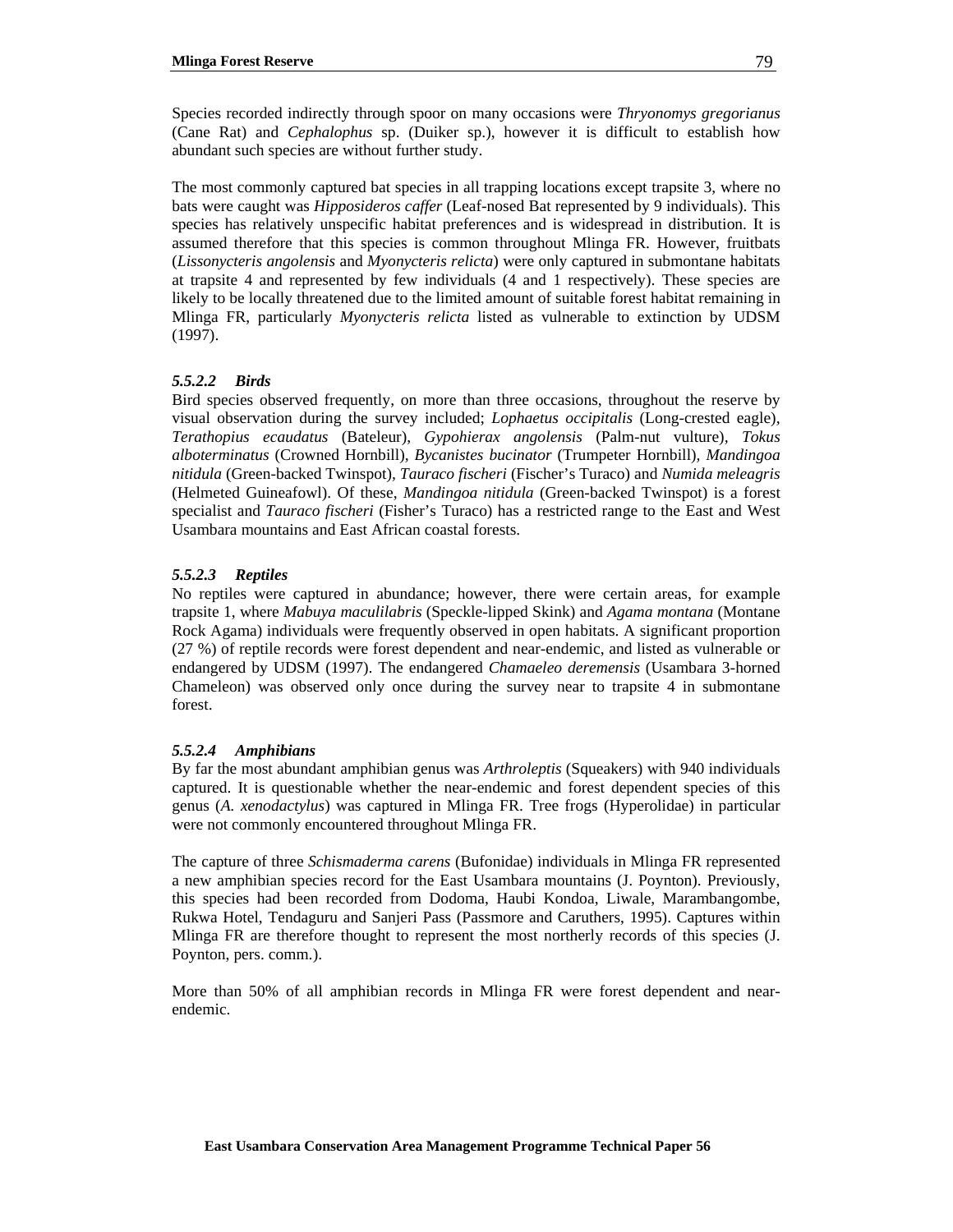#### *5.5.2.5 Invertebrates*

The relative abundance of molluscs and millipedes was not determined as identifications are presently unavailable.

Ten species of butterfly were caught 10 or more times. They were as follows (the number of individuals captured are shown in brackets): *Bicyclus safitza safitza* (71), *Eurytela dryope angulata* (59), *Charaxes cithaeron nairobicus* (20), *Charaxes lasti lasti* (18), *Bicyclus campinus ocelligerus* (17), *Charaxes violetta maritimus* (17), *Euptera kinugnana* (14), *Sallya garega garega* (14), *Acraea aganice montana* (12), *Eurema floricola orientis* (10). All but *Eurema floricola orientis* were members of the Nymphalidae family.

Field identifications suggest that 32 (11%) of Mlinga FR's captured butterfly species have not previously been recorded in the East Usambara mountains previously (analyses based on Pohjonen, 2001).

#### *5.5.2.6 Endemics and near-endemic species*

Of the 30 mammal, bird, reptile and amphibian species recorded in Mlinga FR, which were endemic or near-endemic to the Usambara mountains, only the following were recorded frequently during the survey, *Beamys hindei* (Lesser pouched Rat) (30 individuals captured), *Dendrohyrax validus* (Eastern Tree Hyrax) (heard regularly throughout the forest reserve) and *Tauraco fischeri* (Fischer's Turaco) (recorded regularly throughout the forest reserve). Of these 31 endemic or near-endemic species, 11 were amphibians and 8 reptiles none of which were frequently encountered. Of the 2 near-endemic butterflies captured in Mlinga FR, only one *Charaxes lasti lasi* (Nymphalidae) was captured frequently (18 times).

#### *5.5.2.7 Forest dependent species*

Of the 35 mammal, bird, reptile and amphibian species which were dependant on primary or closed canopy forest, only the following were recorded frequently during this survey, *Beamys hindei* (Lesser pouched Rat), *Lophuromys flavopunctatus* (Brush-furred Rat) and *Tauraco fischeri* (Fischer's Turaco)*.* Of these 35 forest dependent species, 12 were amphibians and 9 reptiles, none of which were frequently encountered.

Of the 35 (32%) forest dependant butterfly species, only four species were caught frequently during the survey. These were *Bicyclus campinus ocelligerus*, *Charaxes cithaeron nairobicus, Euptera kinugnana* (all of the family Nymphalidae) and *Eurema floricola orientis* (Pieridae)*.*

#### *5.5.2.8 High risk species*

With the assumption that species observed rarely may have a low abundance, species of conservation concern in Mlinga FR can be determined. The species that were observed infrequently (on less than two occasions) and were both forest dependent and endemic or near-endemic were as follows:

**Mammals:** *Paraxerus lucifer* (Tanganyika mountain Squirrel)*.* 

**Birds:** *Alcedo semitorquata* (Half-collared Kingfisher)*, Oriolus chlorocephalus* (Greenheaded Oriole)*, Bubo vosseleri* (Usambara Eagle-owl)*, Swynnertonia swynnertoni*  (Swynnerton's Robin)*.* 

**Reptiles:** *Chamaeleo fischeri* (Eastern Usambara Two Horned Chameleon), *Chamaeleo tenue* (Usambara Soft Horned Chameleon), *Chamaeleo deremensis* (Usambara Three Horned Chameleon), *Rhampholeon brevicaudatus* (Bearded Pigmy Chamaleon), *Buhoma vauerocegae* (Usambara Forest Snake)*, Aparallactus werneri* (Usambara Centipede-eater)*, Leptosiaphos kilimensis* (Kilimanjaro Five-toed Skink)*.* 

**Amphibians:** *Afrixalus ulugurensis* (Leaf-folding Frog)*, Leptopelis ulugurensis* (Tree Frog)*, Callulina kreffti*, *Probreviceps macrodactylus* (Rain Frog), *Boulengerula boulengeri*  (Caecilian)*.*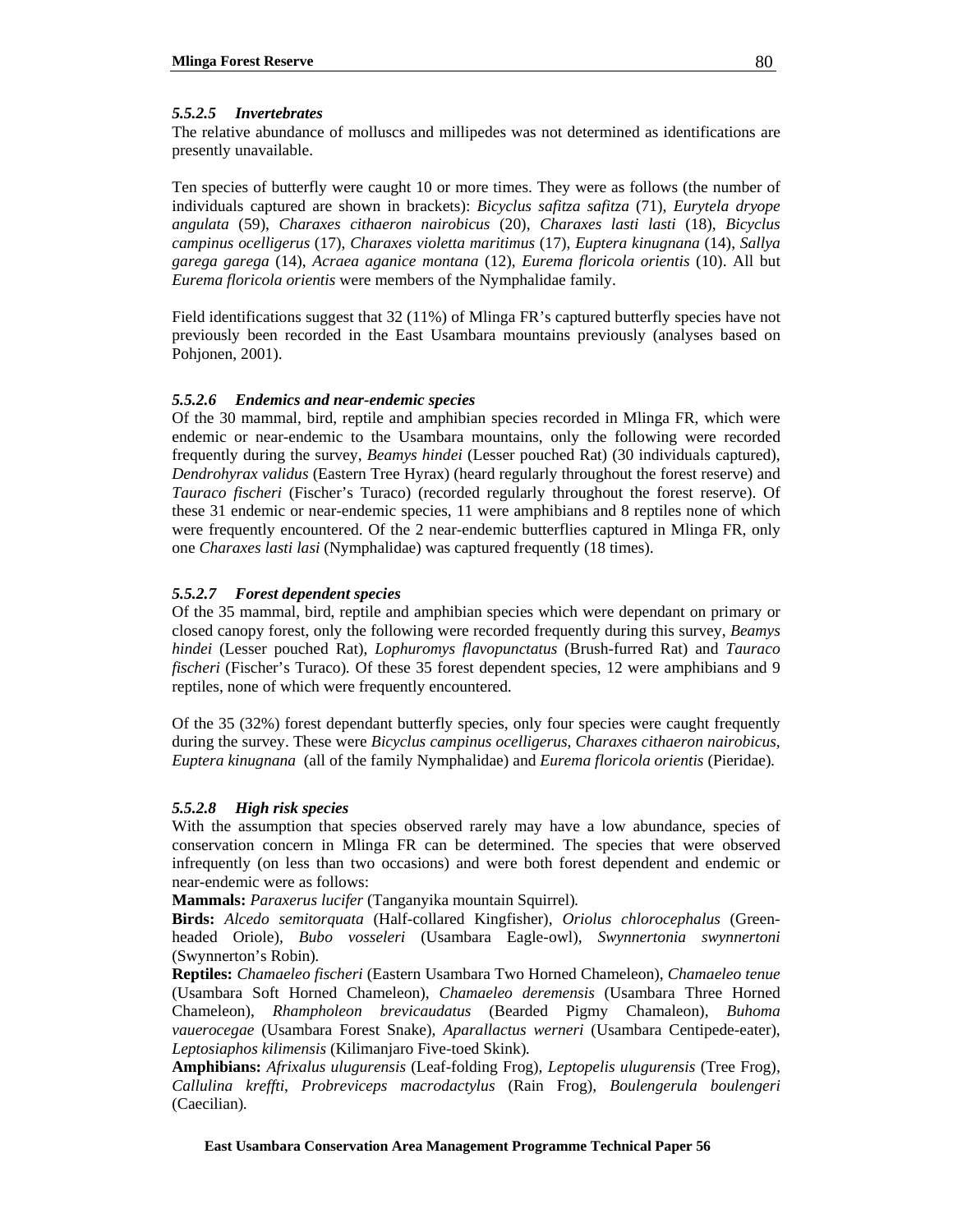## **5.5.3 Ecological Type**

A total of at least 228 faunal species were discovered in Mlinga FR. Of these, 72 species (31%) were classified as forest dependant or forest specialist (Table 38); 9 of these were mammals, 6 birds, 9 reptiles, 11 amphibians and 37 butterflies. A similar number of species were forest dwelling but not forest dependent, and non-forest species (Table 38). A total of 8 species (% of all faunal species) lacked information regarding ecological type (Table 38).

**Table 38** Summary of ecological type of mammal, bird, reptile, amphibian and butterfly species.

| <b>Ecological type</b>                   | No. of species | % of total species<br>recorded |
|------------------------------------------|----------------|--------------------------------|
| Forest dependent                         | 72             | 31                             |
| Forest dwelling but not forest dependent | 72             | 31                             |
| Non-forest species                       | 76             | 33                             |
| Unknown                                  |                |                                |
| Total:                                   | 228            | 100                            |

## **5.5.4 Endemic Status**

Only 1 of the minimum 228 faunal species recorded in Mlinga FR were classified as endemic to the Usambara mountains (Table 39), this was the bird *Emberiza cabanisis* (Emberizidae). Thirty-one faunal species recorded (14%) were classified as near-endemic (Table 39). Of these 5 were mammals, 6 birds, 8 reptiles, 10 amphibians and 2 butterflies. The majority, 192 faunal species (84%) recorded in Mlinga FR had distributions classified as widespread, whilst 4 species (2%) lacked information regarding endemic status (Table 39).

**Table 39** Summary of endemic status of mammal, bird, reptile, amphibian and butterfly species.

| <b>Endemic status</b>                        | No. of species | % of total species<br>recorded |
|----------------------------------------------|----------------|--------------------------------|
| Endemic to the Usambara Mountains            |                |                                |
| Near-endemic: ranges in restricted locations | 31             | 14                             |
| Widespread                                   | 192            | 84                             |
| Unknown                                      | 4              |                                |
| Total:                                       | 228            | 100                            |

## **5.5.5 Threat Status**

## *5.5.5.1 National Biodiversity Database (NBD) of Tanzania*

According to NBD (UDSM 1997) criteria, many species were categorised as endangered, vulnerable, near threatened or data deficient.

Three species from Mlinga FR were categorised as **Endangered** towards extinction by the NBD. These species were *Dendrohyrax validus* (Eastern Tree Hyrax)*, Chamaeleo deremensis*  (Usambara Three-horned Chameleon) and *Mertensophryne micranotis* [Amphibian]*.* 

Nineteen species from Mlinga FR were categorised as **Vulnerable** to extinction by the NBD. These species were *Myonycteris relicta* (Collared Fruit Bat)*, Bubo vosseleri* (Usambara Eagle-owl)*, Swynnertonia swynnertoni* (Swynnerton's Robin)*, Agama montana* (Montane Rock Agama)*, Chamaeleo fischeri* (E.Usambara Two-horned Chameleon)*, Chamaeleo tenue*  (Usambara Soft-horned Chameleon)*, Buhoma vauerocegae* (Usambara Forest Snake)*, Crotaphopeltis tornieri* (Tornier's Cat-snake)*, Leptosiaphos kilimensis* (Kilimanjaro Five-toed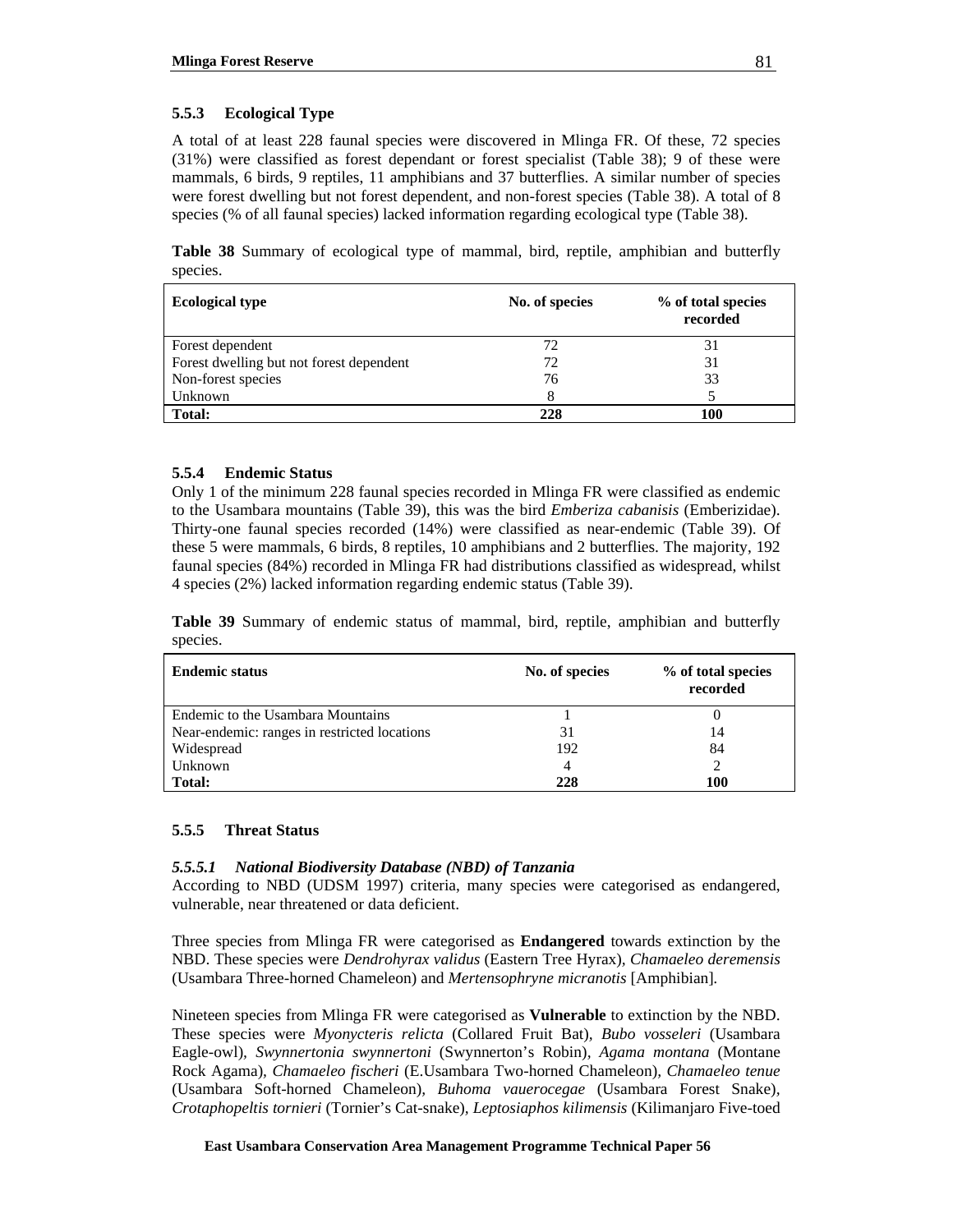Skink)*, Philothamnus macrops* (Usambara Green Snake)*, Arthroleptis xenodactylus*  (Squeaker)*, Bufo brauni* (Dead leaf Toad)*, Nectophrynoides tornieri* [Amphibian]*, Afrixalus ulugurensis* (Leaf-folding Frog)*, Leptopelis parkeri* (Tree Frog), *Leptopelis ulugurensis* (Tree Frog)*, Callulina kreffti* [Amphibian], *Arthroleptides martiensseni* [Amphibian] and *Phrynobatrachus krefftii* (Puddle Frog)*.* 

Four species from Mlinga FR were categorised as **Near threatened** to extinction by the NBD. These species were *Tauraco fischeri* (Fisher's Turaco), *Tauraco hartlaubi* (Hartlaub's Turaco), *Batis mixta* (Forest Batis) and *Probreviceps macrodactylus* (Rain Frog).

One species from Mlinga FR was categorised as **Data deficient** by the NBD, *Beamys hindei*  (Lesser Pouched Rat).

#### *5.5.5.2 IUCN 2000*

According to IUCN 2000 criteria, species were categorised as endangered, vulnerable and lower risk/ near threatened to extinction.

Only one species found in Mlinga FR was listed as **Endangered** to extinction by IUCN 2000. This was *Chamaeleo deremensis* (Usambara Three-horned Chameleon)*.*

Six species found in Mlinga FR, were categorised as **Vulnerable** to extinction by IUCN 2000. These species were *Beamys hindei* (Lesser pouched Rat)*, Dendrohyrax validus* (Eastern Tree Hyrax)*, Paraxerus palliatus* (Tanganika mountain Squirrel)*, Bubo vosseleri* (Usambara Eagle-owl)*, Swynnertonia swynnertoni* (Swynnerton's Robin) and *Rhampholeon brevicaudatus* (Bearded Pigmy Chameleon).

Three species found in Mlinga FR, were categorised as **Lower risk/ near threatened** to extinction by IUCN 2000. These species were *Galagoides zanzibaricus* (Zanzibar Galago), *Miniopterus schriebersi* (Long Fingered bat) and *Tauraco fischeri* (Fisher's Turaco).

#### *5.5.5.3 CITES 2001*

Twenty species recorded during the survey of Mlinga FR were listed within Appendices I and II of CITES 2001.

Two species were listed by **Appendix I**: *Nectophrynoides tornieri* [Amphibian] and *Boulengerula boulengeri* (Caecilian).

Eighteen species were listed by **Append ix II**: *Galagoides zanzibaricus* (Zanzibar Galago), *Otolemur crassicaudatus* (Greater Galago), *Otolemur garnettii* (Small-eared Galago), *Papio cynocephalus* (Yellow Baboon), *Cercopithecus (n.) mitis* (Gentle Monkey)*, Colobus angolensis palliates* (Angolan Pied Colobus)*, Aquila rapax* (Tawny Eagle), *Gypohierax angolensis* (Palm-nut Vulture), *Lophaetus occipitalis* (Long-crested Eagle), *Terathopius ecuadatus* (Bateleur), *Tauraco fischeri* (Fisher's Turaco), *Tauraco hartlaubi* (Hartlaub's Turaco), *Bubo vosseleri* (Usambara Eagle Owl), *Chamaeleo fischeri* (East Usambara Twohorned Chameleon), *Chamaeleo tenue* (Usambara Soft-horned Chameleon), *Chamaeleo dilepis* (Common Flap-necked Chameleon), *Chamaeleo deremensis* (Usambara Three-horned Chameleon) and *Cordylus tropidosternum* (East African Spiny-tailed Lizard).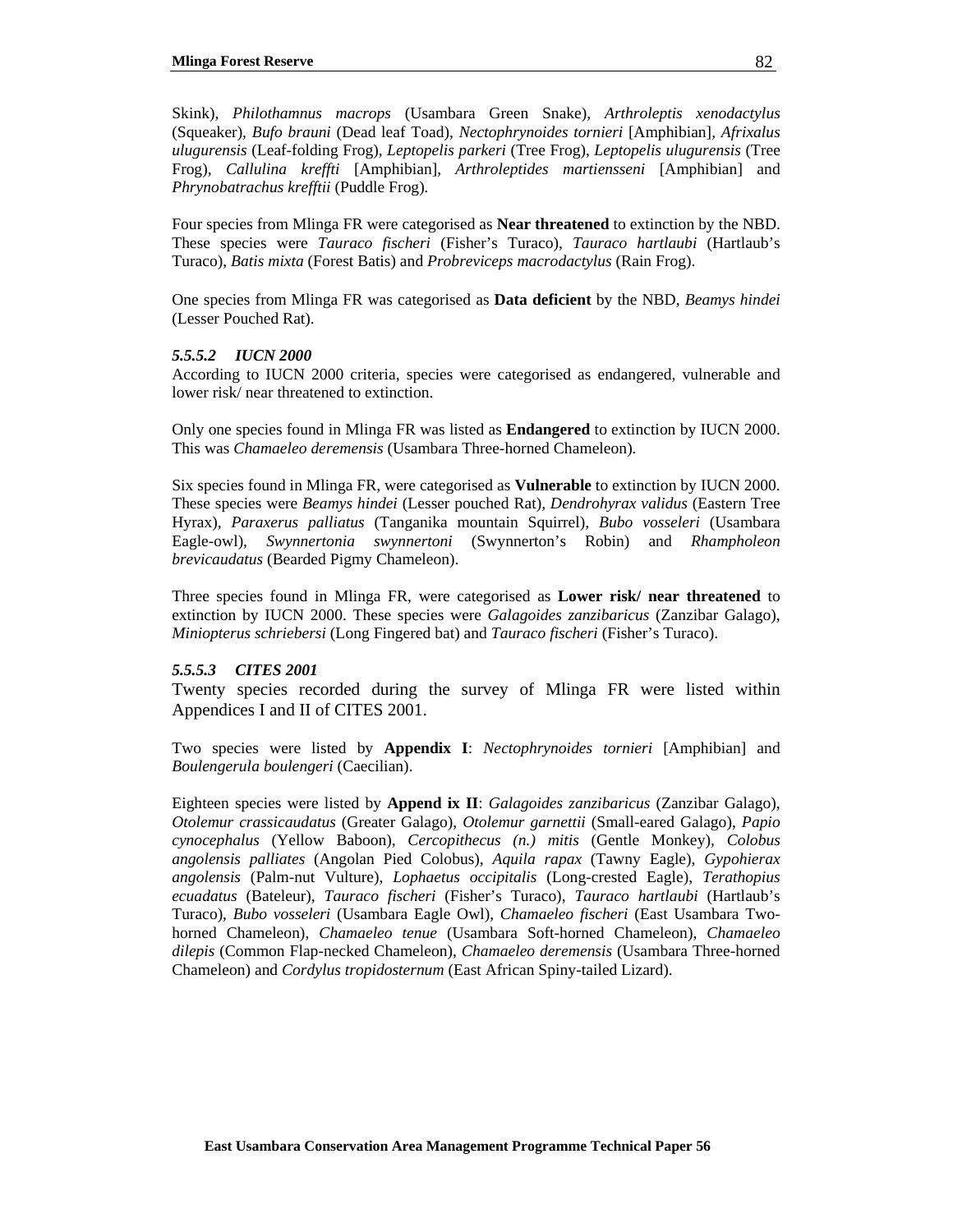## **6.0 CONCLUSIONS**

## **Authors: Hall, S.M. and Oliver, S. pp. 83-84**

This report presents the data collected during the baseline biodiversity survey of Mlinga Forest Reserve. The report presents preliminary checklists of flora and fauna groups and categorises the ecological type, endemic and threat status of species. These two factors provide an indication of three aspects of biodiversity and conservation:

- 1. the relationship between forest dependency and endemism;
- 2. the extent to which non-forest species are established in the reserve; and
- 3. the relationship between disturbance and areas of biological value.

Mlinga Forest Reserve was gazetted in 1996. The gazetted reserve covers an area of 890ha, with an altitude range of 220m to 1069m. The forest reserve has altered significantly in recent years as a consequence of intensive widespread fires and is presently composed of a mixture of lowland forest, submontane forest, open woodland and rocky outcrop/summit habitat, all subject to a variety of different levels of disturbance.

### **6.1 Disturbance**

Fire was the most significant threat to both flora and fauna in Mlinga FR, and was recorded in two thirds of all vegetation plots sampled. A comparison of present figures with those of Johannson and Sandy (1996) suggest that fire has significantly reduced forest area in Mlinga FR. Only six vegetation plots surveyed were recorded with canopy heights greater than 20m. Open grass/bushland and woodland habitats dominated in burnt areas, increasing the susceptibility of the reserve to future fire disturbance.

Other forms of disturbance including pole and timber extraction, animal trapping, cultivation and pitsawing were low in Mlinga FR. Areas of particularly high levels of disturbance were mainly concentrated in north eastern areas of the forest reserve. The invasive species *Maesopsis eminii* was represented in only 1 vegetation plot by 1 individual, and is therefore not considered as a threat to the reserve at present.

## **6.2 Species Richness**

Mlinga FR was found to contain a minimum of 269 species of plant, 23 mammal, 9 bat, 47 bird, 25 reptile, 21 amphibian and 103 butterfly species (figures for molluscs and millipedes have yet to be determined). The number of fauna species found in Mlinga FR was comparable with nearby forest reserves despite its small size (refer to Frontier Tanzania, 1996 a & b and Frontier Tanzania*,* 1999). Relative to the other thirteen forest reserves surveyed by Frontier-Tanzania, Mlinga FR has an average species richness for plants and fauna. Species richness is likely to be associated with forest reserve size and the degree of forest isolation or fragmentation. Mlinga FR is both small in size with patchy distribution of forest habitats that are isolated as a consequence of fire disturbance. Genetic exchange between populations is thought to be limited and the future of all vulnerable and/or restricted range species is of concern.

#### **6.3 Flora**

Six tree and shrub species were recorded in the vegetation plots that were endemic to the Usambara Mountains and 17 had ranges restricted to the Eastern Arc and/or East African lowland forests. 41 species were recorded as dependent on primary or closed canopy forest, and of these species, 5 were endemic and 7 were near-endemic to the Usambara Mountains.

Ten non-forest tree and shrub species had established within the reserve boundaries.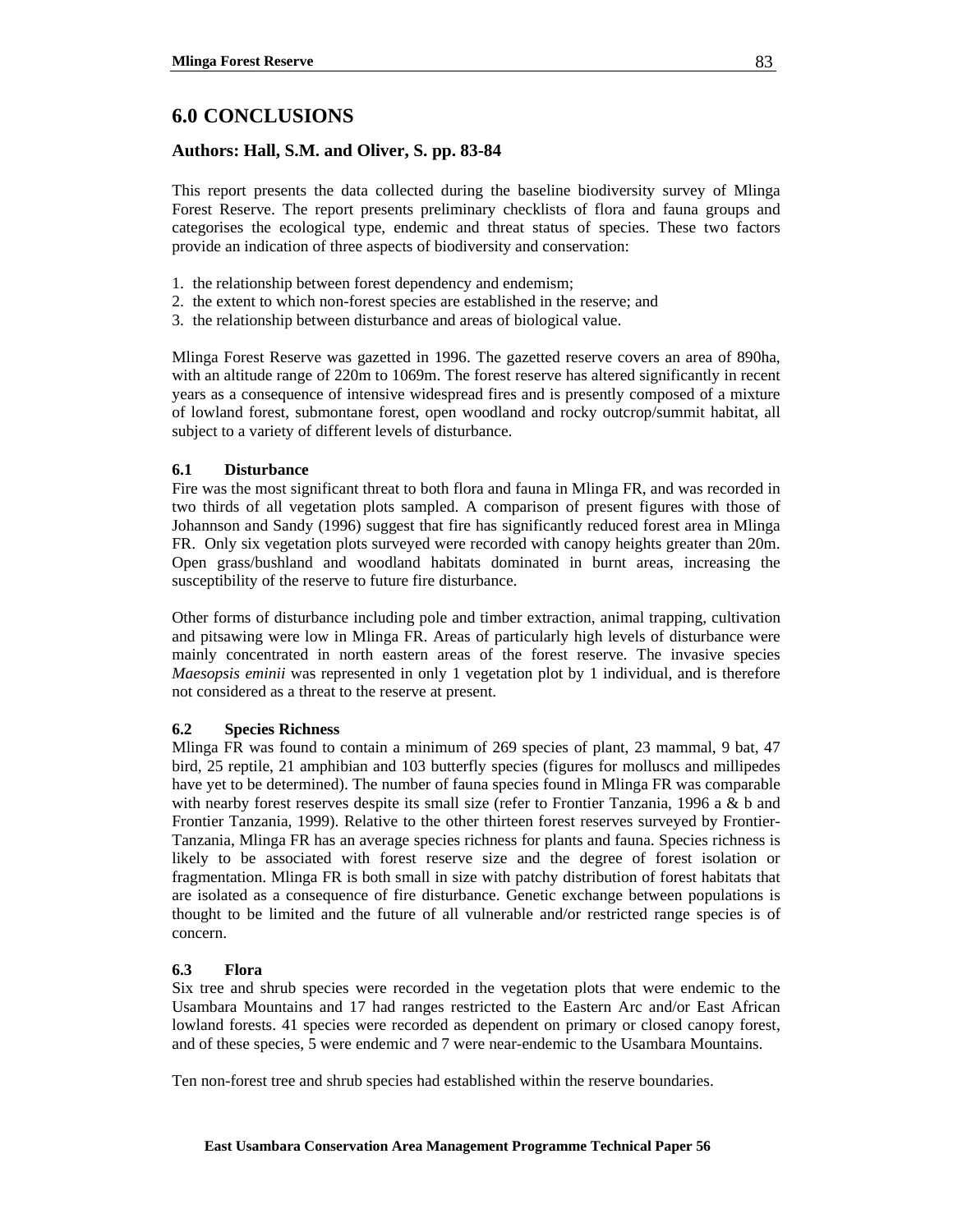### **6.4 Fauna**

One bird sighted in Mlinga FR was categorised as endemic to the Usambara mountains, and thirty-two other faunal species were listed as near-endemic. Seventy-two faunal species were classified as forest dependant or forest specialist, many of which were butterflies.

Three species recorded in Mlinga FR had endangered status (either listed by IUCN, 2000 or UDSM, 1997) these were: *Dendrohyrax validus* (Eastern Tree Hyrax), *Chamaeleo deremensis*  (Usambara Three-horned Chameleon) and *Mertensophryne micranotis* [Amphibian].

## **6.5 Conservation**

The forests of the East Usambara mountains are recognised as being part of a Biodiversity Hotspot (Mittermeier, 1999), an Endemic Bird Area (ICBP, 1992), a Centre of Plant Diversity (WWF and IUCN) and a Globally Important Ecoregion (WWF). They are a conservation priority due to their floral and faunal diversity and to the high number of endemic species. The forests also have a direct value to surrounding communities as a principle water catchment area and as a source of fuel-wood and medicinal plants.

The forests of the East Usambara mountains have been reduced to fragments within a matrix of agricultural land. Little forest remains outside of the gazetted forest reserves. For those species that are forest dependent, the forest reserves now provide almost the only available habitat.

There are differences in the perceived value of the forests between the villagers and the Forest and Beekeeping Division. Alternative sources of building material and fuel are required in order to meet the needs of surrounding villages while ensuring the protection of the forests.

The impact of fire is of serious concern throughout Mlinga Forest Reserve and increased protection is required to prevent future disturbance destroying the patches of forest that remain. Further degradation of forest habitats in Mlinga FR will lead to local population extinctions, particularly of those species identified as being at high risk. The loss of forested areas in Mlinga will also reduce the reliability of the water supply to neighbouring communities.

According to local communities, past hunting has seriously depleted large mammal populations. Present data supports this. Little can presently be done to reverse this problem unless the need for forest meat disappears.

Mlinga FR, as one of the smallest forest blocks in the East Usambara mountains, has a particularly high risk of flora and faunal population extinctions compared to larger forest reserves. Unfortunately since independence, the value of the Mlinga forest has not been so well understood by local communities, possibly as a result of population immigration from other regions of Tanzania. There is a need for older generations and forestry managers to reinstall a sense of responsibility amongst younger and less knowledgeable generations, to ensure the importance of the remaining forest is known. This will go some way towards helping the sustainable management of their forest reserve. Small-scale environmental education activities during the present survey went some way to promote such an idea (refer to Frontier Tanzania, 2002a and Frontier Tanzania, 2002b), but much work remains. Mlinga FR is thought to be a very suitable location for the implementation of Joint Forest Management activities. Surrounding communities have well organised and active village and environmental committees.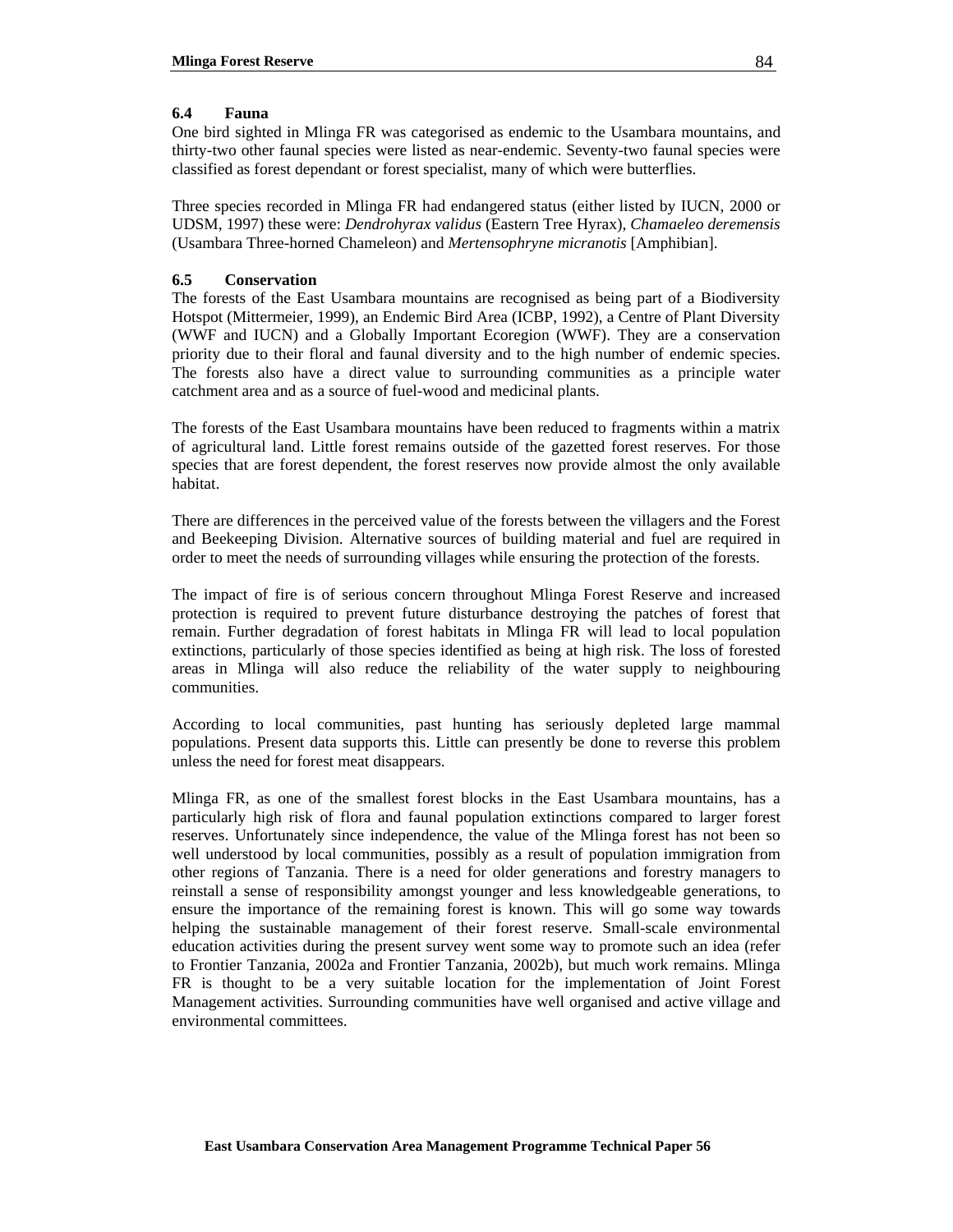## **7.0 REFERENCES**

Beharrell, N. K., Hall, S. M., and Ntemi, S. A. (2002) *Vegetation*: In Nilo Forest Feserve: A biodiversity survey. pp. 12-74. East Usambara Conservation Area Managmenet Programme, Technical Paper 53. Frontier Tanzania; Forestry and Beekeeping Divison and Metsahallitus Consulting, Dar es Salaam, Tanzania and Vantaa, Finland.

Bennum, L.A. Dranzoa, C. and Pomeroy, D.E. (in press) The Forest Birds of Kenya and Uganda. *Journal of East African Natural History Society.* 

Binggeli, P. 1989. The ecology of *Maesopsis* invasion and dynamics of the evergreen forest of the East Usambara Mountains, and their implications for forest conservation and forestry practices. In A.C. Hamilton & R. Bensted-Smith (eds.). *Forest conservation in the East Usambara Mountains Tanzania.*  IUCN, Gland. pp 269-300.

Broadley, D.G. 1995. A new species of *Prosymna* Gray (Serpentes: COLUBRIDAE) from coastal forest in northeastern Tanzania. *Arnoldia Zimbabwe* 10 (4): 29 - 32.

Bruen, M. 1989. Hydrological considerations of development in the East Usambara mountains. In A.C. Hamilton & R. Bensted-Smith (eds.). *Forest conservation in the East Usambara Mountains Tanzania.*  IUCN, Gland. pp 117-139.

CITES listings 2001. Copied from TRAFFIC office, Dar-es-Salaam, Tanzania, March 2001.

Collar, N.J. & Stuart, S.N. 1987. *Priorities for conservation action*. ICBP Monograph No. 3. 1988. Cambridge.

FINNIDA. 1998. *East Usambara Forest and Forestry*. Amani Forest Inventory and Management Plan Project. FINNIDA, Helsinki.

Frontier Tanzania. 1996. Magarotto Forest: A biodiversity survey. Cunneyworth, P. & Stubblefield, L eds. *East Usambara Conservation Area Management Programme Technical Paper No. 30.* Forestry and Beekeeping Division & Metsähallitus Consulting & Society for Environmental Exploration, Dar es Salaam, Vantaa & London.

Frontier Tanzania. 1999. Manga Forest Reserve: A biodiversity survey. Doggart, N., Joseph, L., Bayliss, J. & Fanning, E. eds. *East Usambara Conservation Area Management Programme Technical Paper No. 41.* Forestry and Beekeeping Division & Metsähallitus Consulting & Society for Environmental Exploration, Dar es Salaam, Vantaa & London.

Frontier Tanzania. 2001. Amani Nature Reserve, a biodiversity survey. Doody, K. Z., Howell, K.M. & Fanning, E. eds. *East Usambara Conservation Area Management Programme, Technical Paper 52.* Forestry and Beekeeping Division & Metsähallitus Consulting & Society for Environmental Exploration, Dar es Salaam, Vantaa & London.

Frontier Tanzania. 2002a. Oliver, S.A., Bracebridge, C.E., Ntemi, A.S., Fanning, E., & Howell, K.M. (eds.) Environmental Education Programme, Environmenal Activities within Local Communities. East Usambara Conservation Area Management Programme Working Paper 47. Frontier Tanzania; Forestry and Beekeeping Division and Metsähallitus Consulting , Dar es Salaam, Tanzania and Vantaa, Finland.

Frontier Tanzania 2002b. Oliver, S.A., Hall, S., and Wheeler, J., Muruke, M., Howell, K.M.& E. Fanning (eds.). Resource Pack for Environmental Educators – Activities to Encourage Environmental Awareness for Forest Reserves. East Usambara Conservation Area Management Programme Working Paper No. 48. Frontier Tanzania; Forestry and Beekeeping Division and Metsähallitus Consulting , Dar es Salaam, Tanzania and Vantaa, Finland.

Griffiths, C.J. 1993. The geological evolution of East Africa. In J.C. Lovett, & S.K. Wasser (eds.). *Biogeography and ecology of the rain forests of eastern Africa.* Cambridge University Press, Cambridge. 9-22 pp.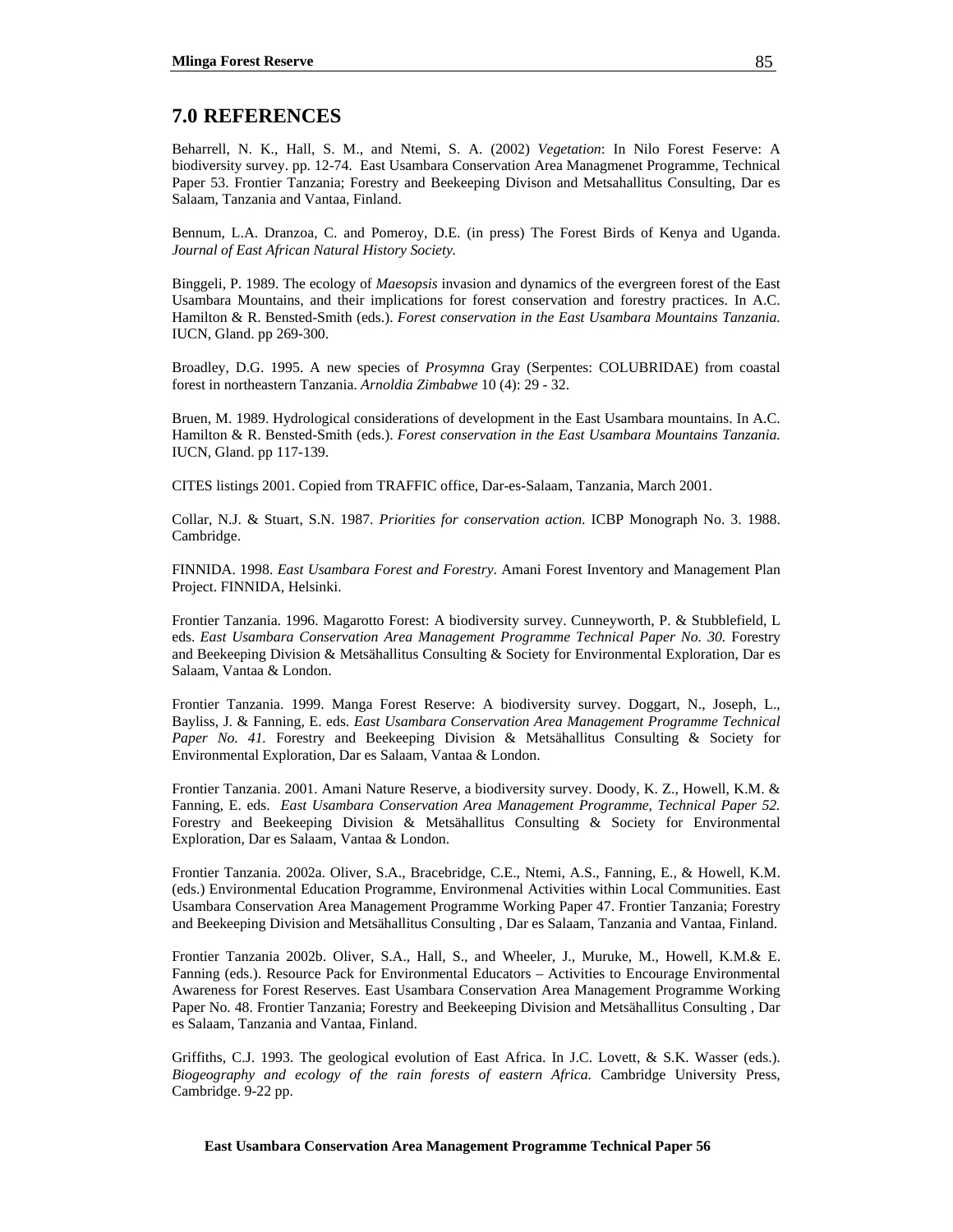Hamilton, A.C. 1989. The place and the problem. A survey of forest types on the East Usambara Mountains using the variable-area tree plot method. In A.C. Hamilton  $\&$  R. Bensted-Smith (eds.). *Forest conservation in the East Usambara Mountains Tanzania.* IUCN, Gland. pp 213-226.

Hilton-Taylor, C. (compiler) 2000. *2000 IUCN Red List of Threatened Species.* IUCN, Gland, Switzerland and Cambridge, UK. xviii+61 pp.

Howell, K.M. 1989. The East Usambara Fauna*.* In A.C. Hamilton & R. Bensted-Smith (eds.). *Forest conservation in the East Usambara Mountains Tanzania.* IUCN, Gland. pp 315-355.

Howell, K.M. 1993. Herpetofauna of the eastern African forests. In J.C. Lovett, & S.K. Wasser (eds.). *Biogeography and ecology of the rain forests of eastern Africa.* Cambridge University Press, Cambridge. pp 173-201.

Hyytiäinen, K. 1995. Land use classification and mapping for the East Usambara mountains. *East Usambara Conservation Area Management Programme.* 

ICBP. 1992. *Putting Biodiversity on the Map: Priority areas for conservation*. Cambridge, UK. International Council for Bird Preservation.

IUCN. 1996. *IUCN Red list of threatened animals*. IUCN, Gland, Switzerland.

IUCN. 2000. *IUCN Red List of Threatened Species.* IUCN, Gland, Switzerland and Cambridge, UK. xviii+61 pp.

Iversen, S.T. 1991a. *The Usambara mountains, NE Tanzania: History, Vegetation and conservation*. Uppsala University, Uppsala.

Iversen, S.T. 1991b. *The Usambara mountains, NE Tanzania: Phytogeography of the vascular plant flora*. Uppsala University, Uppsala.

Johansson S. & Sandy R. 1996. Updated Forest area information in the Usambara mountains. *Working Paper 19, East Usambara Conservation Area Management Programme.* 

Kielland, J. 1990. *Butterflies of Tanzania.* Hill House Publishers (Melbourne & London).

Kikula, I.S. 1989. Spatial changes in forest cover on the East Usambara mountains. In A.C. Hamilton & R. Bensted-Smith (eds.). *Forest conservation in the East Usambara Mountains Tanzania.* IUCN, Gland. Pp 79 - 86.

Kingdon, J. 1974. *East African Mammals. An atlas of evolution in Africa. Vol. 2B: Hares and rodents.* University Chicago Press, Chicago.

Kingdon, J. 1989. *East African mammals. An atlas of evolution in Africa. Vol. 2A: Insectivores and bats*. University of Chicago Press, Chicago.

Kingdon, J. 1997. *The Kingdon field guide to African Mammals*. Academic Press, London. 464 pages.

Kingdon, J & Howell, K. M. 1993. Mammals in the forests of Eastern Africa. In J.C. Lovett, & S.K. Wasser (eds.). *Biogeography and ecology of the rain forests of eastern Africa.* Cambridge University Press, Cambridge. Pp 229-241.

Knox, E.B. 2000. List of East African Plants (LEAP). *Database compiled largely from the Flora of Tropical East Africa (Rotterdam: Balkema) and Beentje (1994)*.

Kokworo, J.O. 1993. *Medicinal Plants of East Africa.* 2nd Edition. Kenya Literature Bureau, Nairobi.

Larsen, T.B. 1996. The Butterflies of Kenya and their Natural History. Oxford University Press, Oxford, UK.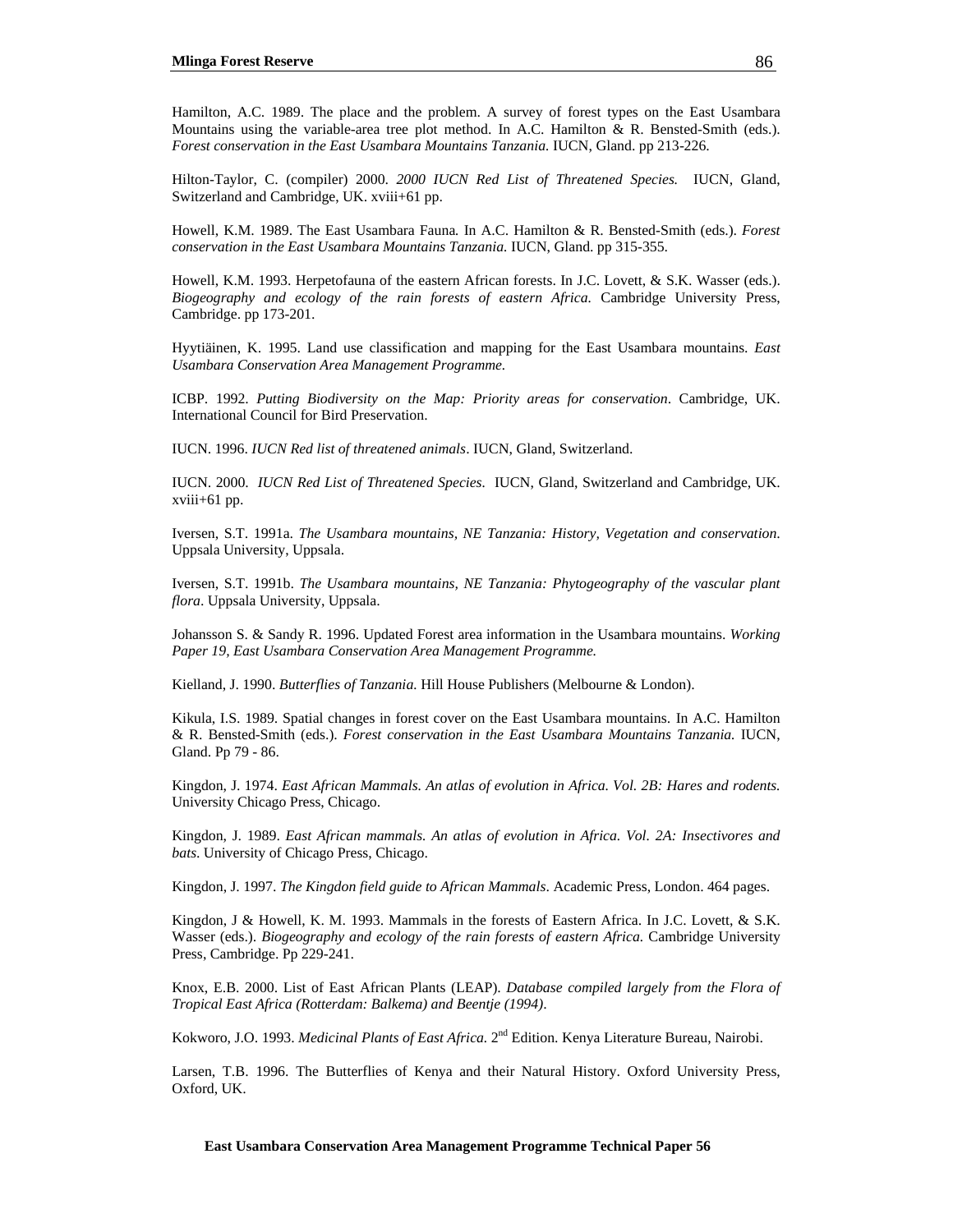Litterick, M. 1989. Assessment of water quality of the Sigi river. In A.C. Hamilton & R. Bensted-Smith (eds.). *Forest conservation in the East Usambara Mountains Tanzania.* IUCN, Gland. Pp 141- 155.

Lovett, J.C. 1989. The botanical importance of the East Usambara forests in relation to other forests in Tanzania. In A.C. Hamilton & R. Bensted-Smith (eds.). *Forest conservation in the East Usambara Mountains Tanzania.* IUCN, Gland. Pp 207-212.

Mittermeier, R. A., Myers, N., Gil, P. R., and Mittermeier, C. G., 1999. *Hotspots: Earth's Biologically Richest and Most Endangered Terrestrial Ecoregions*. CEMEX and Conservation International. Washington DC, USA.

Mlingwa, C.O.F., Waiyaki, E.M., Bennun, L.A. and Burgess, N.D. 2000. Birds. In: Burgess, N.D. and Clarke, G.P. *Coastal Forests of Eastern Africa* xiii +443pp. IUCN, Gland, Switzerland and Cambridge, UK.

Passmore, N. I. And V. C. Carruthers. 1995. *South African frogs: a complete guide*. Southern book publishers.

Pohjonen, V.M. 2001. *East Usambara Biodiversity Database*, EUCAMP, unpublished. 28/10/2001.

Polhill, D. 1988. *Flora of Tropical East Africa. Index of collecting localities*. Royal Botanical Gardens, Kew.

Poynton J.C. & Clarke, B.T. 1999. Two species of *Staphopaedes* (Anura: Bufonidae) from Tanzania, with review of the genus. *African Journal of Herpetology. 48(1&2): 1-14.* 

Poynton J.C. & Broadley, D.G. 1991. Amphibia zambesiaca 5. Zoogeography. *Ann. Natal Mus.* Vol 32:221-277.

Rodgers, W.A. 1996. Biodiversity values of Tanzanian forests: A training and awareness manual for forest managers and conservationists. FAO, Dar es Salaam.

Rodgers, W.A. & Homewood, K.M. 1982. The conservation of the East Usambara Mountains, Tanzania: a review of biological values and land use pressures*. Biol. J. Linn. Soc.* 24: 285-304.

Ruffo. K. 1989. Some useful plants of the East Usambara Mountains. In A.C. Hamilton & R. Bensted-Smith (eds.). *Forest conservation in the East Usambara Mountains Tanzania.* IUCN, Gland. pp 185- 194.

Ruffo, C.K.; Mmari, C.; Kibuwa, S.P.; Lovett, J.; Iversen, S. & Hamilton, A.C. 1989. A preliminary list of the plant species recorded from the East Usambara forests. In A.C. Hamilton & R. Bensted-Smith (eds.). *Forest conservation in the East Usambara Mountains Tanzania.* IUCN, Gland. pp 157-179.

Ruffo, C.K., Mwasha, I.V. and Mmari, C. 1989b. The use of medicinal plants in the East Usambaras. In A.C. Hamilton & R. Bensted-Smith (eds.). *Forest conservation in the East Usambara Mountains Tanzania.* IUCN, Gland. pp 195-202.

Schmidt, P. 1989. Early exploitation and settlement in the Usambara mountains. In A.C. Hamilton & R. Bensted-Smith (eds.). *Forest conservation in the East Usambara Mountains Tanzania.* IUCN, Gland. pp 357-361.

SEE. 1996. Frontier Tanzania Forest Research Programme: Methodology report 'Old and New'. L. Stubblefield & P. Cunneyworth eds. Technical paper of the Society for Environmental Exploration, London.

SEE. 1998. Methodolgy Report: Stubblefield,L. Cunneyworth. P. (eds.) Frontier Tanzania Forest Research Programme. London. ISBN 783070 08X.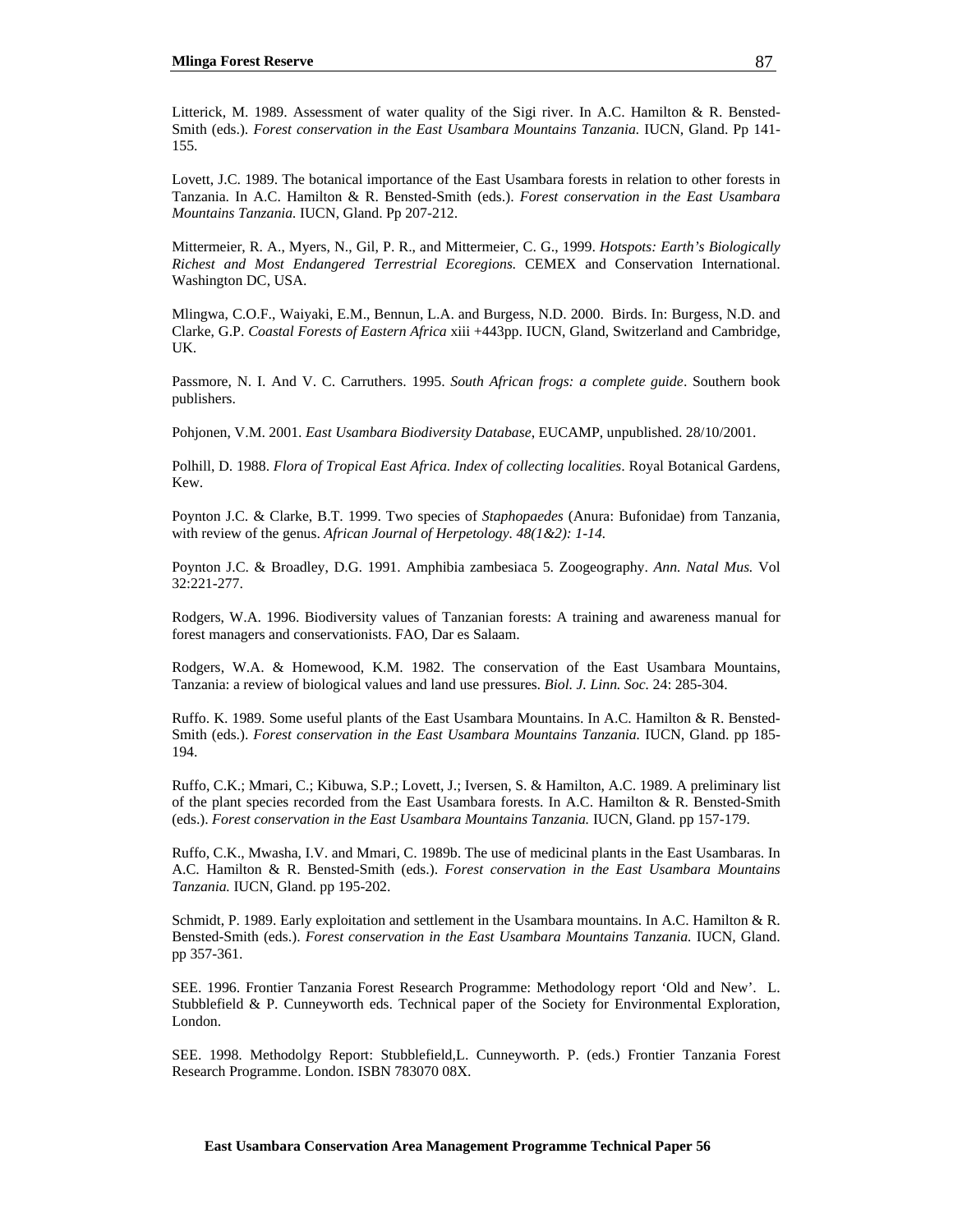Spawls, S., Howell, K., Drewes, R. and Ashe, J. 2002*. A Field Guide to the Reptiles of East Africa.* Academic Press, London, UK.

Stattersfield, A.J., Crosby, M.J., Long, A.J. and Wege, D.C. 1998. *Endemic Bird Areas of the World. Priorities for Biodiversity Conservation.*BirdLife Conservation Series No. 7, BirdLife International

Stuart, S.N. 1989. The avifauna of the East Usambara mountains. Chapter 35 - Forest conservation in the East Usambara mountains Tanzania. In A.C. Hamilton & R. Bensted-Smith (eds.). *Forest conservation in the East Usambara Mountains Tanzania.* IUCN, Gland. pp 357-361.

Tye, A. 1994. *Magarotto rainforest conservation - Proposal for establishment of a new reserve.* EUCDP, IUCN, Amani, Tanzania (unpublished.).

UDSM. 1997. *National Biodiversity Database 1997.* Unpublished. Department of Zoology and Marine Biology, University of Dar es Salaam, Dar es Salaam.

Walker, C. 1996. *Signs of the Wild*. Struik. 215 pages.

Woodcock, K.A. 1995. Local utilisation and indigenous knowledge of forest resources in the East Usambaras, Tanzania. Unpublished report. EUCAMP and Frontier-Tanzania.

Zimmerman, D.A., Turner, D.A. & Pearson, D.J. 1996. *Birds of Kenya and Northern Tanzania.* Russel Friedman Books, South Africa.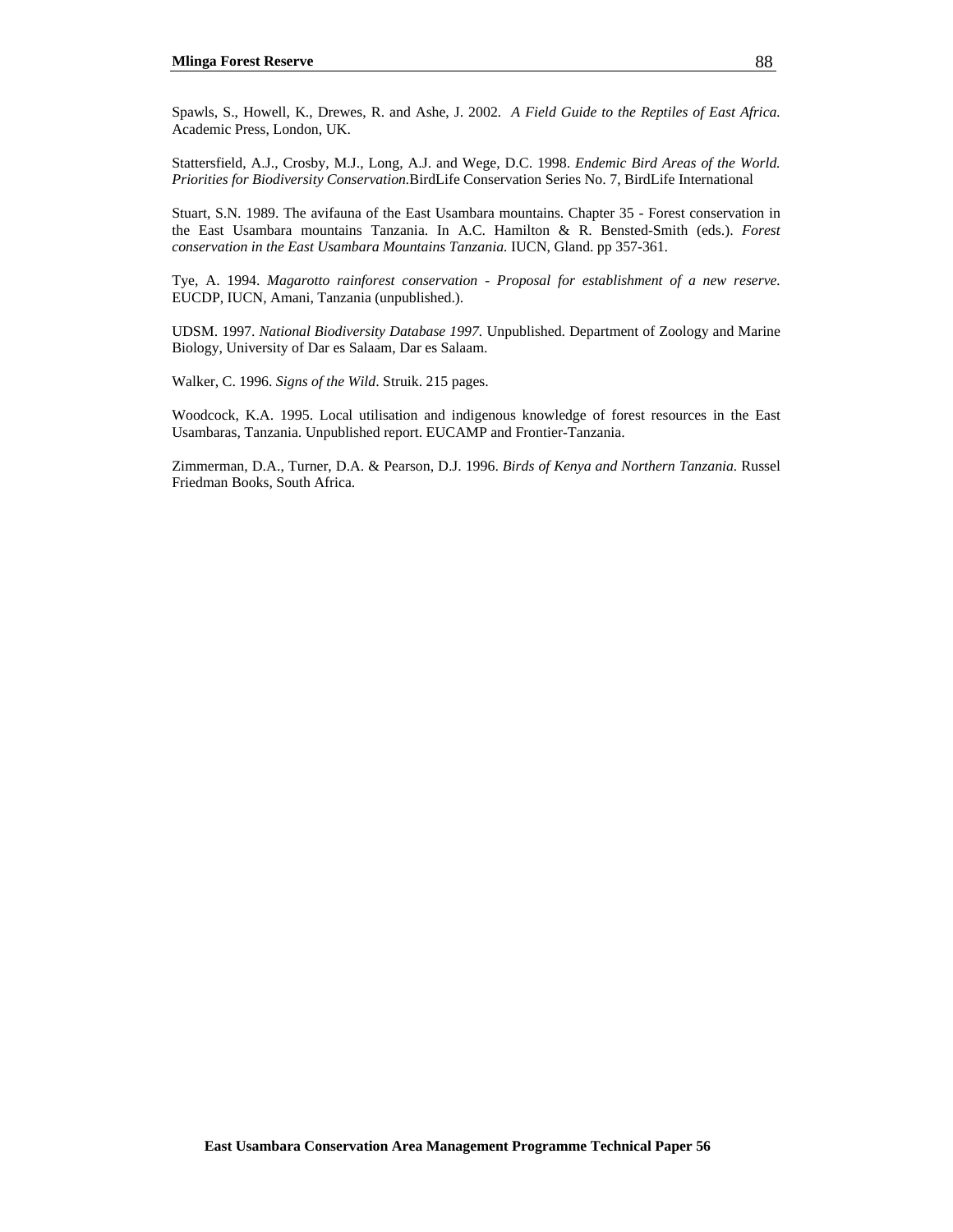## **8.0 APPENDICES**

# **Appendix 1: Taxonomic Verification**

## **BOTANY**

| BOTANY                              |                                       |                                                                                                                         |
|-------------------------------------|---------------------------------------|-------------------------------------------------------------------------------------------------------------------------|
| Albert Ntemi Sallu                  | <b>EUCAMP</b>                         | P.O. Box 5869, Tanga, Tanzania.<br>usambara@twiga.com                                                                   |
| <b>ZOOLOGY</b>                      |                                       |                                                                                                                         |
| <b>Mammals:</b><br>Prof. Kim Howell | <b>UDSM</b> Department of Zoology     | University of Dar es Salaam,<br>P.O. Box 35064, Dar es Salaam,<br>Tanzania<br>khowell@twiga.com                         |
| Dr. Dieter Kock                     | Frankfurt Zoological Museum           | Saugetiere III, Senckenberg,<br>Senckenberganlage 25, 60325<br>Frankfurt am Main, Germany<br>dkock@sng.uni-frankfurt.de |
| <b>Amphibians:</b>                  |                                       |                                                                                                                         |
| Prof. Kim Howell                    | <b>UDSM</b> Department of Zoology     | University of Dar es Salaam,<br>P.O. Box 35064, Dar es Salaam,<br>Tanzania<br>khowell@twiga.com                         |
| Prof. J. Poynton                    | <b>British Natural History Museum</b> | Cromwell Road, South Kensington,<br>London, UK.                                                                         |
| <b>Reptiles:</b>                    |                                       |                                                                                                                         |
| Prof. Kim Howell                    | <b>UDSM</b> Department of Zoology     | University of Dar es Salaam,<br>P.O. Box 35064, Dar es Salaam,<br>Tanzania<br>khowell@twiga.com                         |
| Dr. Don Broadley                    | Natural History Museum, Zimbabwe      | P.O. Box 240,<br>Bulawayo, Zimbabwe<br>bfa@coldfire.dnet.co.zw                                                          |
| <b>Molluscs:</b>                    |                                       |                                                                                                                         |
| C/O Dr N. Scharff                   | Zoological Museum                     | University of Copenhagen,<br>Universitetsparken 15, DK-2100,<br>Copenhagen, Denmark                                     |
| <b>Millipedes:</b>                  |                                       |                                                                                                                         |
| C/O Dr N. Scharff                   | Zoological Museum                     | University of Copenhagen,<br>Universitetsparken 15, DK-2100,<br>Copenhagen, Denmark                                     |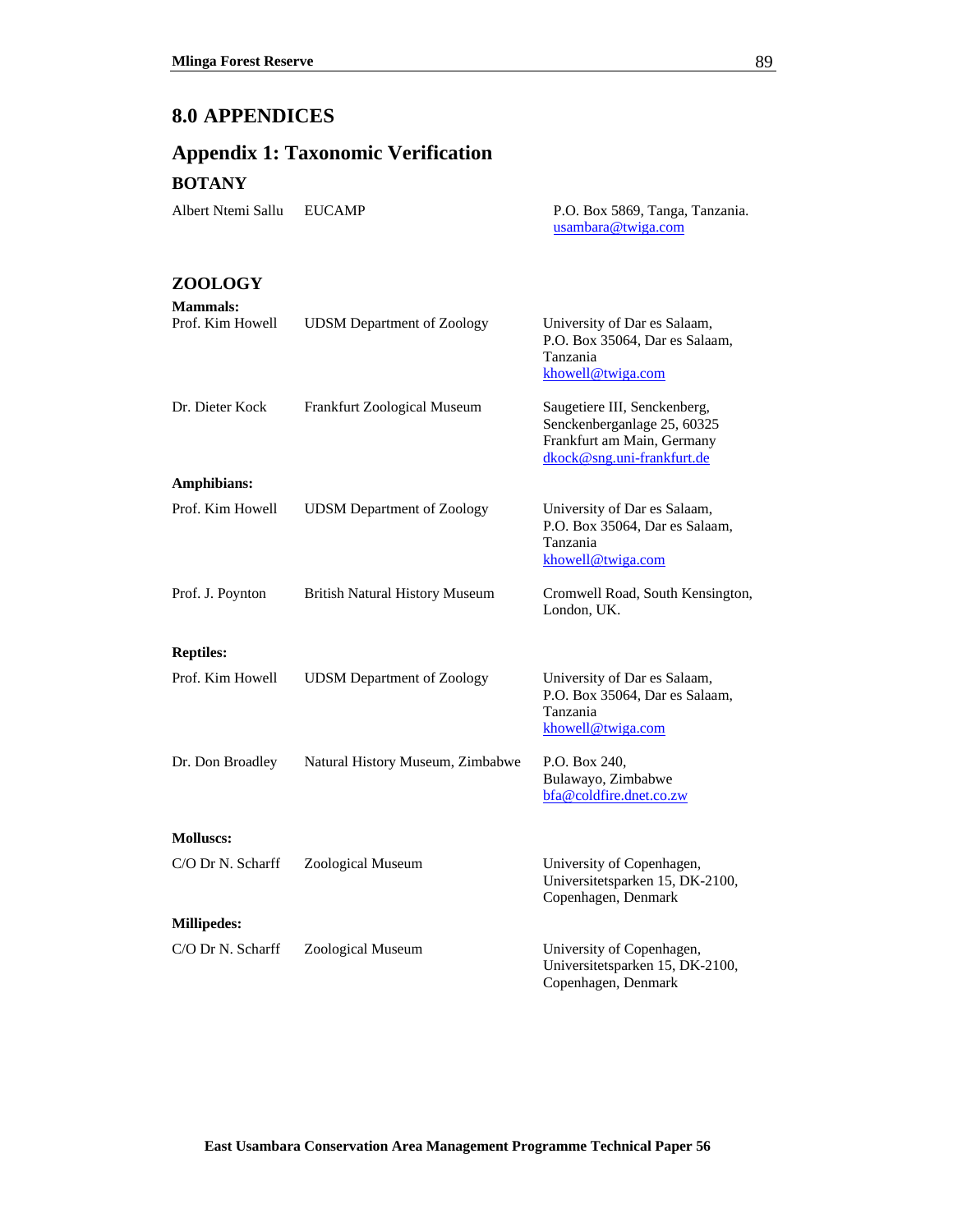## **Appendix 2: GPS Co-ordinates of vegetation plots**

Summary of GPS Coordinates of vegetation plots in Mlinga FR.

| <b>Vegetation Plot</b> | Longitude      | Latitude      | Grid Ref. 37M | Grid Ref. UTM |
|------------------------|----------------|---------------|---------------|---------------|
| $\mathbf{1}$           | E 038°44'51.6" | S 05°03'29.7" | 0472029       | 9440942       |
| $\boldsymbol{2}$       | E 038°45'06.1" | S 05°03'28.5" | 0472496       | 9440941       |
| 3                      | E 038°45'21.1" | S 05°03'29.8" | 0472939       | 9440939       |
| 4                      | E 038°44'36.7" | S 05°03'58.9" | 0471570       | 9440045       |
| 5                      | E 038°44'22.2" | S 05°04'00.4" | 0471125       | 9440001       |
| 6                      | E 038°44'07.5" | S 05°04'00.3" | 0470673       | 9440002       |
| 7                      | E 038°43'53.2" | S 05°03'59.6" | 0470231       | 9440026       |
| $\,8\,$                | E 038°45'35.7" | S 05°03'29.8" | 0473389       | 94404940      |
| 9                      | E 038°45'35.7" | S 05°03'59.2" | 0473389       | 9440039       |
| 10                     | E 038°44'50.8" | S 05°03'57.4" | 0472005       | 9440092       |
| 11                     | E 038°44'21.8" | S 05°03'28.4" | 0471112       | 9439131       |
| 12                     | E 038°44'36.6" | S 05°04'28.2" | 0471570       | 9439145       |
| 13                     | E 038°44'49.9" | S 05°04'28.9" | 0471979       | 9439125       |
| 14                     | E 038°45'35.8" | S 05°03'15.1" | 0473389       | 9441390       |
| 15                     | E 038°45'21.9" | S 05°03'14.9" | 0472962       | 9441399       |
| 16                     | E 038°45'07.3" | S 05°03'15.1" | 0472513       | 9441390       |
| 17                     | E 038°45'35.7" | S 05°03'44.5" | 0473389       | 9440490       |
| 18                     | E 038°45'21.5" | S 05°03'44.6" | 0472952       | 9440485       |
| 19                     | E 038°44'50.7" | S 05°03'47.0" | 0472002       | 9440412       |
| 20                     | E 038°44'36.9" | S 05°03'44.5" | 0471578       | 9440489       |
| 21                     | E 038°44'22.7" | S 05°03'45.6" | 0471141       | 9440453       |
| $22\,$                 | E 038°44'08.2" | S 05°03'46.4" | 0470698       | 9440437       |
| 23                     | E 038°43'53.6" | S 05°03'46.3" | 0470245       | 9440433       |
| 24                     | E 038°43'36.0" | S 05°03'47.0" | 0469703       | 9440411       |
| 25                     | E 038°45'35.2" | S 05°04'13.0" | 0473372       | 9439614       |
| 26                     | E 038°45'21.1" | S 05°04'13.8" | 0472939       | 9439589       |
| 27                     | E 038°44'36.6" | S 05°04'13.6" | 0471570       | 9439595       |
| $28\,$                 | E 038°44'07.4" | S 05°04'13.1" | 0470671       | 9439609       |
| 29                     | E 038°44'22.0" | S 05°04'13.6" | 0470215       | 9439606       |
| 30                     | E 038°44'36.6" | S 05°04'42.9" | 0471570       | 9438695       |
| 31                     | E 038°44'37.1" | S 05°04'57.3" | 0471584       | 9438254       |
| 32                     | E 038°44'49.8" | S 05°04'57.4" | 0471976       | 9438252       |
| 33                     | E 038°45'05.7" | S 05°04'27.6" | 0472464       | 9439164       |
| 34                     | E 038°45'24.2" | S 05°04'30.5" | 0473034       | 9439075       |

*Italic font:* questionable GPS co-ordinate as a result of poor satellite response.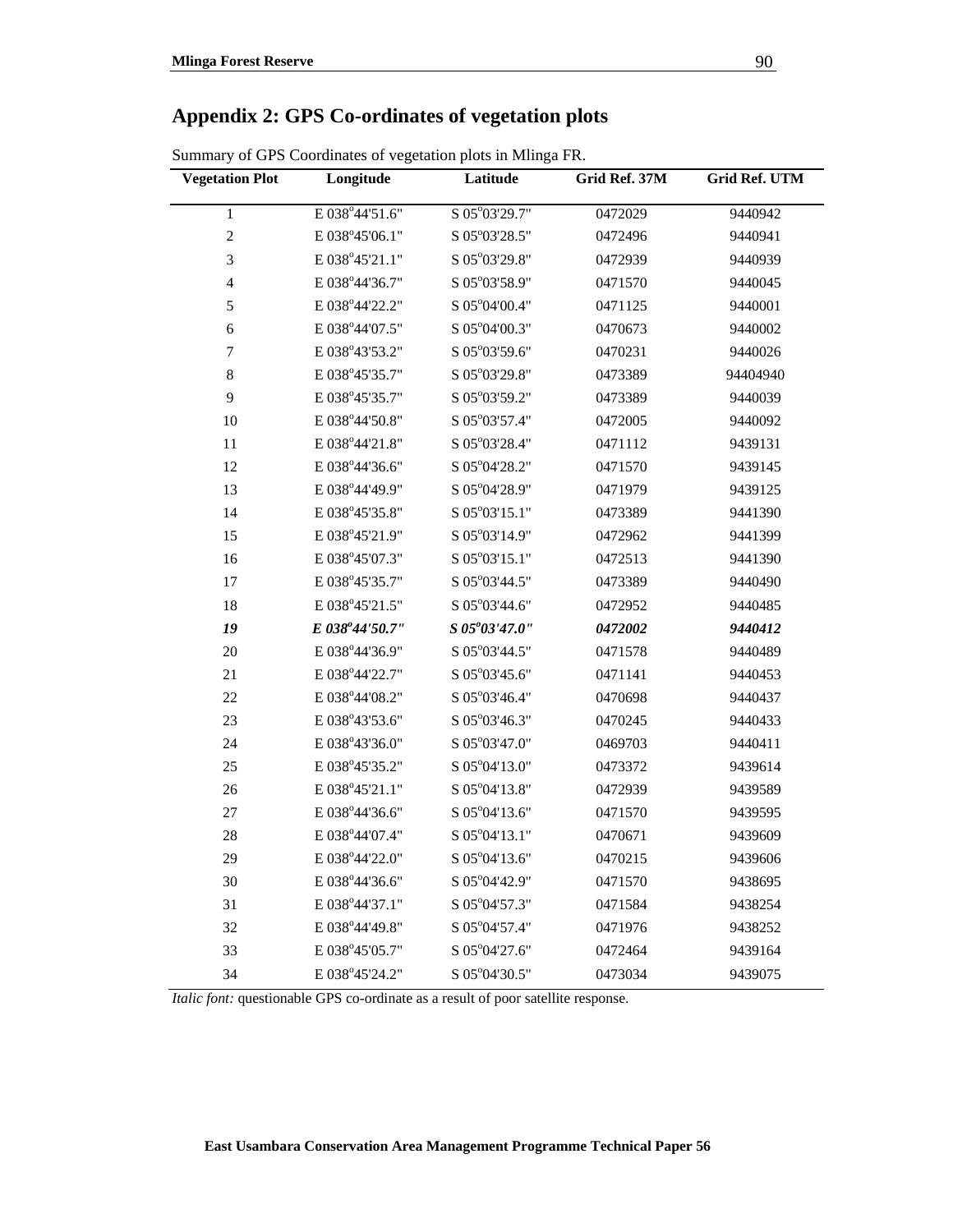# **Appendix 3: General vegetation plot descriptions**

Summary of vegetation plot descriptions in Mlinga FR.

| Plot<br><b>Number</b> | Topography | Altitude<br>(masl) | <b>Slope</b><br>(degrees) | <b>Vegetation</b><br>Condition    | <b>Canopy Height</b><br>(m) | <b>Disturbance Category</b>   | <b>Features of Interest</b>  | No.<br>species   | No.<br><b>Indivs</b> | Dominant sp.                                     |
|-----------------------|------------|--------------------|---------------------------|-----------------------------------|-----------------------------|-------------------------------|------------------------------|------------------|----------------------|--------------------------------------------------|
|                       | <b>GLS</b> | 280                | 16                        | Open woodland                     | <10                         | Cultivation (old)             | Rock outcrops                | 6                | 6                    |                                                  |
| 2                     | <b>GMS</b> | 380                | 30                        | Open woodland                     | $<$ 10                      | Cultivation (old), Fire (old) | Jackfruit trees              | 13               | 18                   |                                                  |
| 3                     | <b>SMS</b> | 340                | 41                        | <b>Lowland Forest</b>             | $10 - 20$                   | Fire                          | Rock outcrops                | 9                | 35                   | Mesogyne insignis & Anglocalyx braunii           |
| $\overline{4}$        | <b>SLS</b> | 440                | 30                        | Open woodland                     | $10 - 20$                   | Fire                          | Rock outcrops                | 3                | 19                   | Stereospermum kunthianum                         |
| 5                     | <b>SLS</b> | 360                | 22                        | Open woodland                     | <10                         | Fire(old)                     | None                         | $\overline{4}$   | 28                   | Stereospermum kunthianum                         |
| 6                     | <b>GLS</b> | 280                | 15                        | <b>Lowland Forest</b>             | $10 - 20$                   | None                          | Rock outcrops                | 12               | 22                   | Cynometra brachyrrhachis                         |
| $\overline{7}$        | <b>GMS</b> | 380                | 10                        | Open woodland                     | $10 - 20$                   | None                          | None                         | 11               | 22                   |                                                  |
| 8                     | <b>GLS</b> | 340                | 28                        | Grassland                         | <10                         | Fire                          | Rock outcrops                | $\mathbf{0}$     | $\overline{0}$       |                                                  |
| 9                     | <b>SMS</b> | 300                | 33                        | Scrub/Grassland                   | <10                         | Fire                          | None                         | $\boldsymbol{0}$ | $\mathbf{0}$         |                                                  |
| 10                    | <b>GMS</b> | 440                | 3                         | <b>Lowland Forest</b>             | $10 - 20$                   | None                          | Rock outcrops                | 8                | 40                   | Tabernamontana verticosa, Rothmania<br>manganjae |
| 11                    | Ridge top  | 740                | $\overline{7}$            | <b>Lowland Forest</b>             | <10                         | Fire                          | None                         | 10               | 18                   | Rhus natalensis                                  |
| 12                    | <b>GMS</b> | 880                | 12                        | Submontane Forest                 | 20-30                       | None                          | Maesopsis eminii present     | 20               | 34                   | Macaranga capensis                               |
| 13                    | <b>GMS</b> | 960                | 29                        | <b>Submontane Forest</b>          | $10 - 20$                   | Fire                          | Rock outcrops                | 13               | 26                   |                                                  |
| 14                    | <b>GMS</b> | 360                | 21                        | Scrub/Grassland                   | <10                         | Fire                          | Rock outcrops                | -1               | 3                    | Sponia orientalis                                |
| 15                    | <b>GLS</b> | 260                | 15                        | Open woodland                     | <10                         | Fire                          | None                         | 6                | 15                   | Annona senegalensis                              |
| 16                    | <b>GLS</b> | 240                | 4                         | Open woodland                     | <10                         | Fire (old)                    | <b>Forest Reserve Border</b> | 3                | $\overline{4}$       |                                                  |
| 17                    | <b>GLS</b> | 520                | 27                        | Scrub/Previously<br>disturbed     | $<$ 10                      | Fire                          | None                         | 6                | 14                   |                                                  |
| 18                    | <b>GUS</b> | 330                | 30                        | <b>Lowland Forest</b>             | $20 - 30$                   | None                          | Rock outcrops                | 18               | 36                   |                                                  |
| 19                    | <b>GUS</b> | 380                | 10                        | <b>Lowland Forest</b>             | $20 - 30$                   | Cutting (old), Fire (old)     | Rock outcrops                | 19               | 33                   | Tabernamontana verticosa                         |
| 20                    | <b>GLS</b> | 340                | 10                        | Lowland Forest &<br>Open woodland | $10 - 20$                   | None                          | Rock outcrops                | $\,8\,$          | 28                   | Stereospermum kunthianum                         |
| 21                    | <b>GLS</b> | 240                | 6                         | <b>Lowland Forest</b>             | $10-20$                     | Fire (old)                    | None                         | 19               | 53                   | Tabernamontana verticosa                         |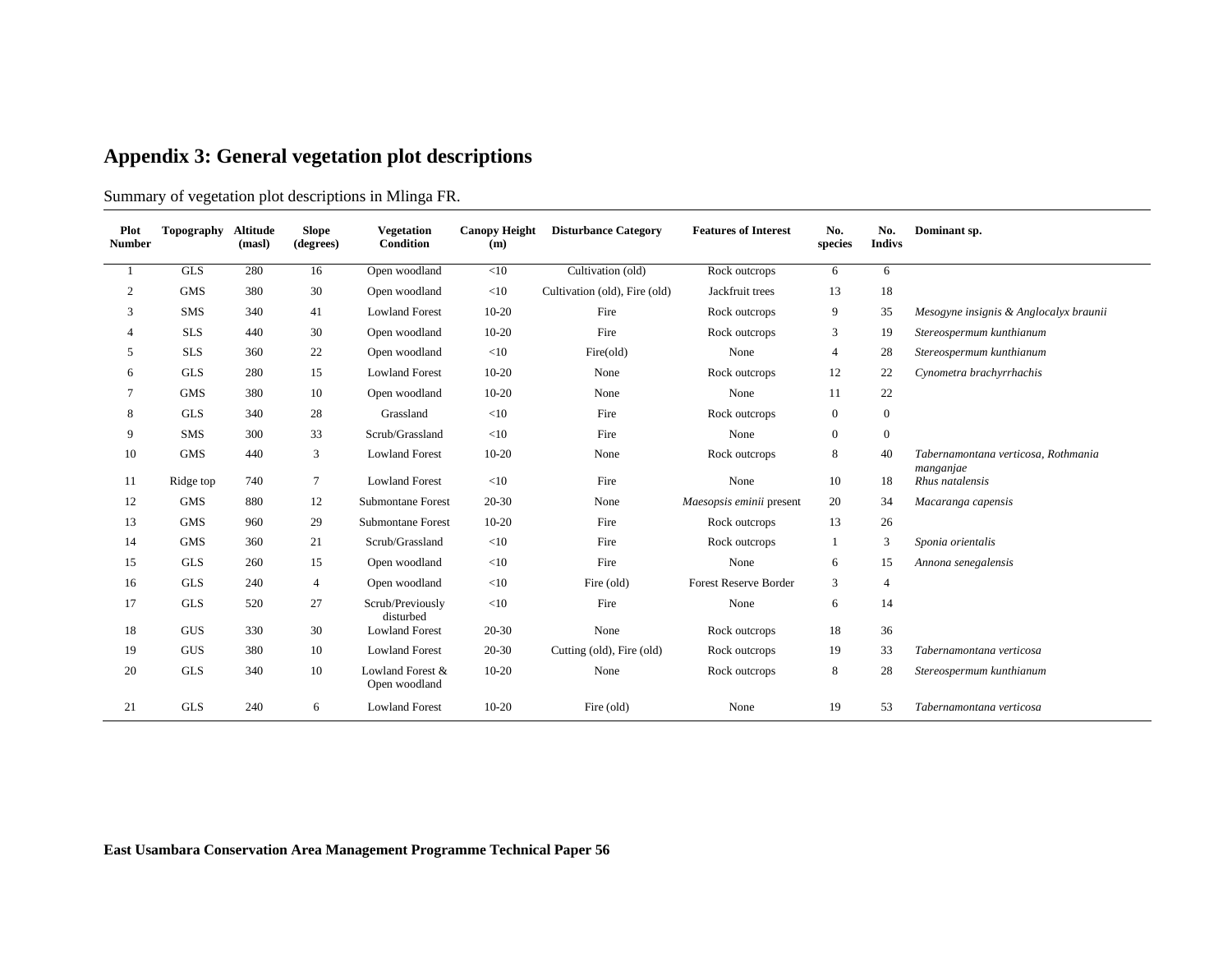|  |  | Appendix 3 continued. |
|--|--|-----------------------|
|  |  |                       |

| <b>Plot</b><br><b>Number</b> | <b>Topography</b> | Altitude<br>(masl) | Slope<br>(degrees) | <b>Vegetation</b><br><b>Condition</b>         | <b>Canopy Height</b><br>(m) | <b>Disturbance Category</b>          | <b>Features of Interest</b> | No.<br>species   | No.<br><b>Indivs</b> | Dominant sp.                                                            |
|------------------------------|-------------------|--------------------|--------------------|-----------------------------------------------|-----------------------------|--------------------------------------|-----------------------------|------------------|----------------------|-------------------------------------------------------------------------|
| 22                           | <b>GLS</b>        | 360                | 15                 | <b>Lowland Forest</b>                         | $10-20$                     | Fire                                 | None                        | 8                | 28                   | Stereospermum kunthianum                                                |
| 23                           | <b>GLS</b>        | 360                | 12                 | Open woodland                                 | <10                         | Fire                                 | None                        | 4                | 14                   | Dombeya shupangae & Annona senegalensis,                                |
| 24                           | <b>GLS</b>        | 280                | 12                 | Open woodland                                 | <10                         | Fire                                 | None                        | 8                | 28                   | Stereospermum kunthianum & Annona<br>senegalensis                       |
| 25                           | <b>GLS</b>        | 290                | 10                 | Previously Disturbed<br><b>Lowland Forest</b> | <10                         | Fire                                 | Rock outcrops               | 5                | 8                    | Sponia orientalis                                                       |
| 26                           | SMS               | 410                | 35                 | Previously Disturbed<br><b>Lowland Forest</b> | <10                         | Fire                                 | Rock outcrops               | 5                | 17                   | Sponia orientalis                                                       |
| 27                           | <b>GLS</b>        | 610                | 4                  | <b>Lowland Forest</b>                         | $20 - 30$                   | None                                 | Rock outcrops               | 18               | 57                   | Strombosia scheffleri & Funtumia africana                               |
| 28                           | <b>GLS</b>        | 460                | 19                 | <b>Lowland Forest</b>                         | $20 - 30$                   | Cutting (old), Fire (old)            | Rock outcrops               | 28               | 53                   | Celtis africana etc.                                                    |
| 29                           | Gully             | 440                | 14                 | <b>Lowland Forest</b>                         | $10 - 20$                   | Fire (old)                           | Dry stream valley           | 22               | 39                   |                                                                         |
| 30                           | GUS/Ridge<br>top  | 960                | 25                 | Submontane Forest<br>& Scrub                  | $10 - 20$                   | Fire                                 | Rock outcrops               | 6                | 11                   |                                                                         |
| 31                           | GUS/Ridge<br>top  | 980                | 22                 | Submontane Forest                             | $20 - 30$                   | Fire                                 | Rock outcrops               | 16               | 58                   | Bridelia micrantha, Tarenna pavettoides, Maesa<br>lanceolata, Ficus sur |
| 32                           | <b>GMS</b>        | 760                | 22                 | Disturbed<br>Submontane Forest                | $10-20$                     | Cultivation (old), grazing<br>nearby | Rock outcrops               | 10               | 11                   |                                                                         |
| 33                           | <b>SMS</b>        | 600                | 40                 | Rock                                          | <10                         | Fire                                 | Rock outcrops               |                  |                      |                                                                         |
| 34                           | <b>SMS</b>        | 370                | 35                 | Rock, Previously<br>Disturbed                 | <10                         | Fire                                 | Rock outcrops               | $\boldsymbol{0}$ | $\mathbf{0}$         |                                                                         |

#### **KEY TO ABBREVIATIONS FOR APPENDIX 3**

Topography:

GLS – Gentle lower slope

GMS – Gentle mid-slope

GUS – Gentle upper slope

SLS – Steep lower slope

SMS – Steep mid slope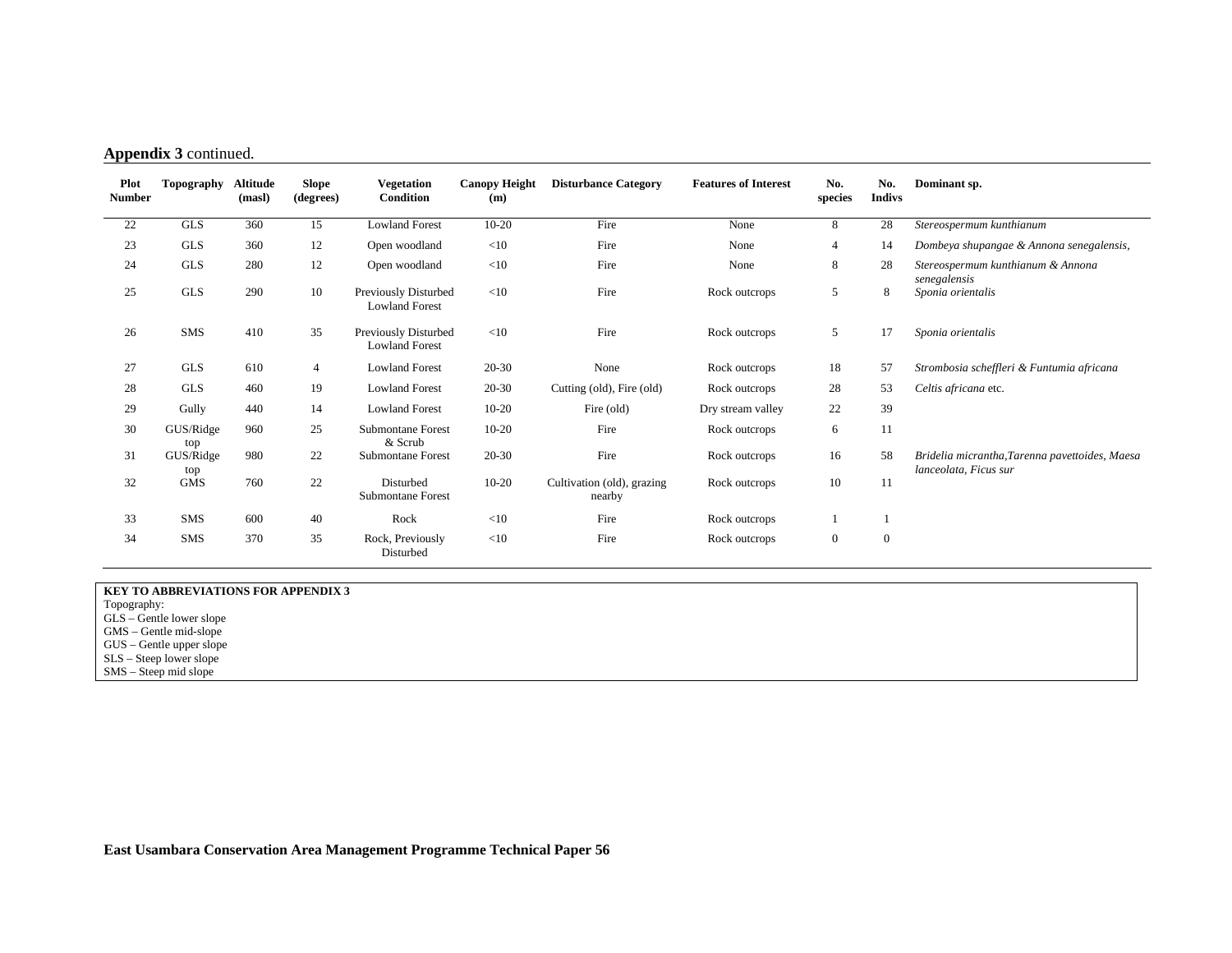## **Appendix 4: New flora for the East Usambara plant biodiversity database**

Summary of new flora records for the East Usambara Plant Biodiversity Database (Pohjonen, 2001) from vegetation plots and opportunistic collection, Mlinga FR.

### **VEGETATION PLOT TREES AND SHRUBS**

| <i>Pycnocoma littoralis Pax 1894</i>           |
|------------------------------------------------|
| Warneckea schliebenii (Markgr.) Jacq.-Fel 1978 |
| <i>Ficus holstii</i> Warb 1894                 |
| <i>Sterculia rogersii</i> N.E.Br. 1921         |
|                                                |

#### **OPPORTUNISTIC COLLECTION AND OBSERVATION**

| Angiospermae - Dichotyledonae |                                                          |  |  |  |  |  |
|-------------------------------|----------------------------------------------------------|--|--|--|--|--|
| <b>CAPPARIDACEAE</b>          | Ritchiea albersii Gilg 1903                              |  |  |  |  |  |
| <b>COMPOSITAE</b>             | Aspilia abyssinica Vatke 1875                            |  |  |  |  |  |
| <b>CONNARACEAE</b>            | <i>Rourea coccinea</i> (Schumach. & Thonn.) Roberty 1954 |  |  |  |  |  |
| <b>EUPHORBIACEAE</b>          | Acalypha forbesii S. Moore 1914                          |  |  |  |  |  |
| <b>EUPHORBIACEAE</b>          | Erythrococca fischeri Pax 1894                           |  |  |  |  |  |
| <b>EUPHORBIACEAE</b>          | <i>Pycnocoma littoralis Pax 1894</i>                     |  |  |  |  |  |
| <b>EUPHORBIACEAE</b>          | Tragia benthamii Baker 1901                              |  |  |  |  |  |
| <b>LABIATAE</b>               | <i>Plectranthus lactiflorus</i> (Vatke) Agnew 1974       |  |  |  |  |  |
| <b>MALVACEAE</b>              | <i>Hibiscus micranthus</i> L.f. 1781                     |  |  |  |  |  |
| <b>MELASTOMATACEAE</b>        | Memecylon deminutum Brenan 1947                          |  |  |  |  |  |
| <b>RHIZOPHORACEAE</b>         | Anisophyllea stuhmanii                                   |  |  |  |  |  |
| <b>RUBIACEAE</b>              | Polysphaeria lanceolata Hiern 1877                       |  |  |  |  |  |
| VITACEAE                      | Cyphostemma adenocaule (Steud. Ex A. Rich.) Desc. 1967   |  |  |  |  |  |

#### **Angiospermae – Monocotyledonae**

GRAMINEAE *Ophiurus exaltatus* (L.) Kuntze 1891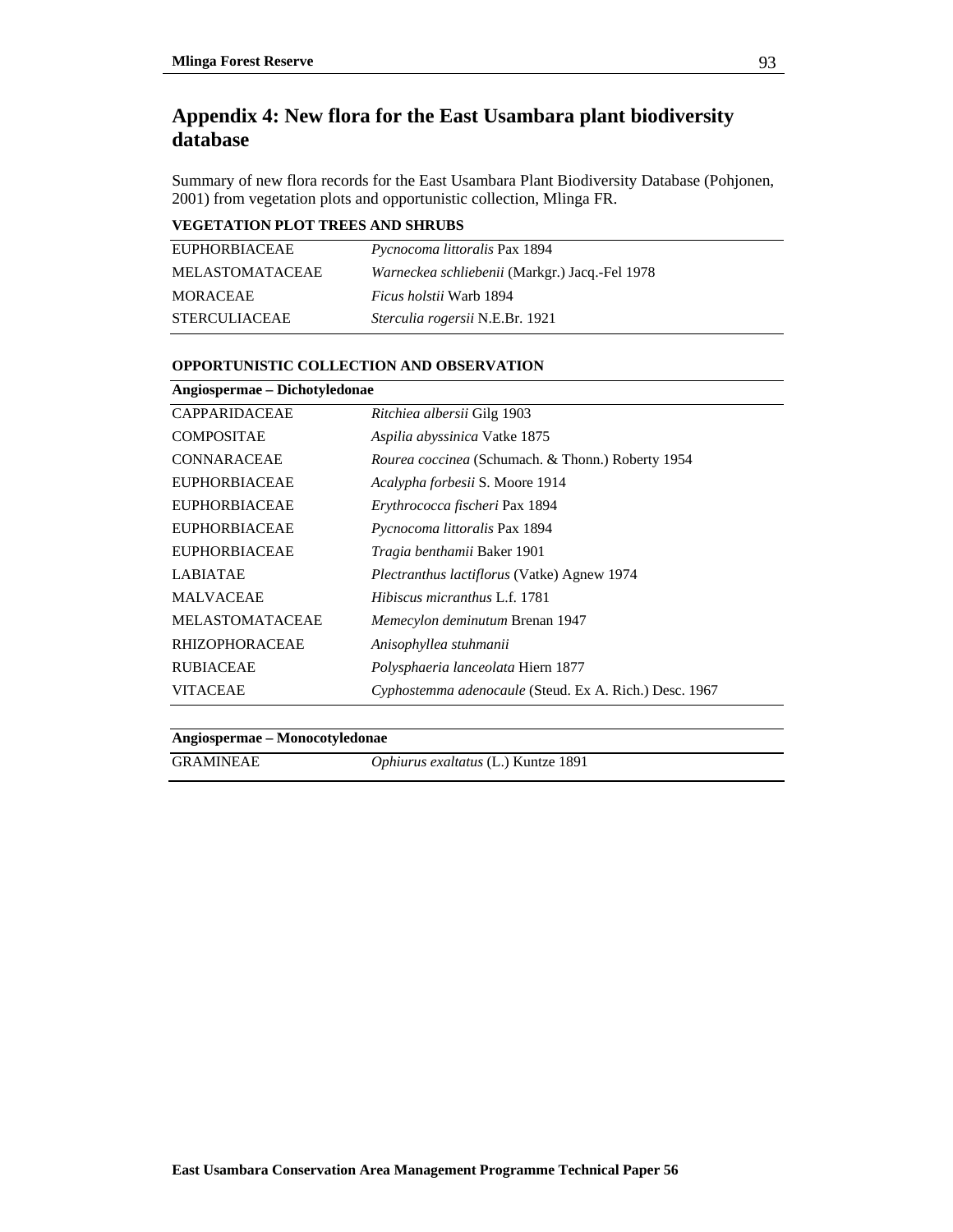# **Appendix 5: Useful plants**

A summary of useful plants sampled systematically in vegetation plots and opportunistically in Mlinga FR (based on Ruffo, 1989).

|                                        | <b>Building Poles</b>            | Fuelwood                         | <b>Tool handles</b> | <b>Pestles</b>  | <b>Mortars</b>  | Ornamental | <b>Dyes</b> | <b>Honey</b>      | Edible<br>fruits | Other         |
|----------------------------------------|----------------------------------|----------------------------------|---------------------|-----------------|-----------------|------------|-------------|-------------------|------------------|---------------|
| <b>ANACARDIACEAE</b>                   |                                  |                                  |                     |                 |                 |            |             |                   |                  |               |
| Sorindeia madagascariensis*            |                                  | $+$                              | $+$                 |                 | $\, +$          |            |             |                   | $^{+}$           | Wooden spoons |
| <b>APOCYNACEAE</b>                     |                                  |                                  |                     |                 |                 |            |             |                   |                  | Wooden cups   |
| Rauvolfia caffra*                      |                                  |                                  |                     |                 | $^+$            |            |             | $\! + \!\!\!\!$   |                  |               |
| <b>BORAGINACEAE</b>                    |                                  |                                  |                     |                 |                 |            |             |                   |                  |               |
| Cordia Africana                        |                                  |                                  | $+$                 |                 | $\! + \!\!\!\!$ | $^{+}$     |             |                   |                  |               |
| Fernandoa magnifica                    |                                  |                                  |                     |                 |                 |            |             |                   |                  |               |
| <b>COMBRETACEAE</b>                    |                                  |                                  |                     |                 |                 |            |             |                   |                  |               |
| Combretum schumannii                   | $+$                              | $^+$                             |                     |                 |                 |            |             | $\! + \!\!\!\!$   |                  |               |
| Terminalia sambesiaca                  |                                  |                                  |                     | $\! + \!\!\!\!$ |                 |            |             | $+$               |                  |               |
| <b>EBENACEAE</b>                       |                                  |                                  |                     |                 |                 |            |             |                   |                  |               |
| Diospyros abyssinica                   | $+$                              |                                  |                     | $+$             |                 |            |             |                   |                  |               |
| <b>EUPHORBIACEAE</b>                   |                                  |                                  |                     |                 |                 |            |             |                   |                  |               |
| Bridelia micrantha*                    | $+$                              | $+$                              | $+$                 | $+$             |                 |            | $+$         | $\qquad \qquad +$ |                  |               |
| <b>GUTTIFERAE</b>                      |                                  |                                  |                     |                 |                 |            |             |                   |                  |               |
| Allanblackia stuhlmannii*              |                                  |                                  |                     |                 | $^{+}$          |            | $^{+}$      | $^{+}$            | $+$ (fat)        |               |
| Haronga madagascariensis               | $^{+}$                           | $\begin{array}{c} + \end{array}$ |                     | $^{+}$          |                 |            | $^{+}$      | $^{+}$            |                  |               |
| LEGUMINOSAE subfamily: CAESALPINOIDEAE |                                  |                                  |                     |                 |                 |            |             |                   |                  |               |
| Cynometra sp. A (of FTEA)              | $\begin{array}{c} + \end{array}$ | $^{+}$                           | $\! + \!\!\!\!$     |                 | $^{+}$          |            |             | $\! + \!\!\!\!$   |                  |               |
| Dialium holtzii                        |                                  |                                  |                     |                 |                 |            |             |                   |                  |               |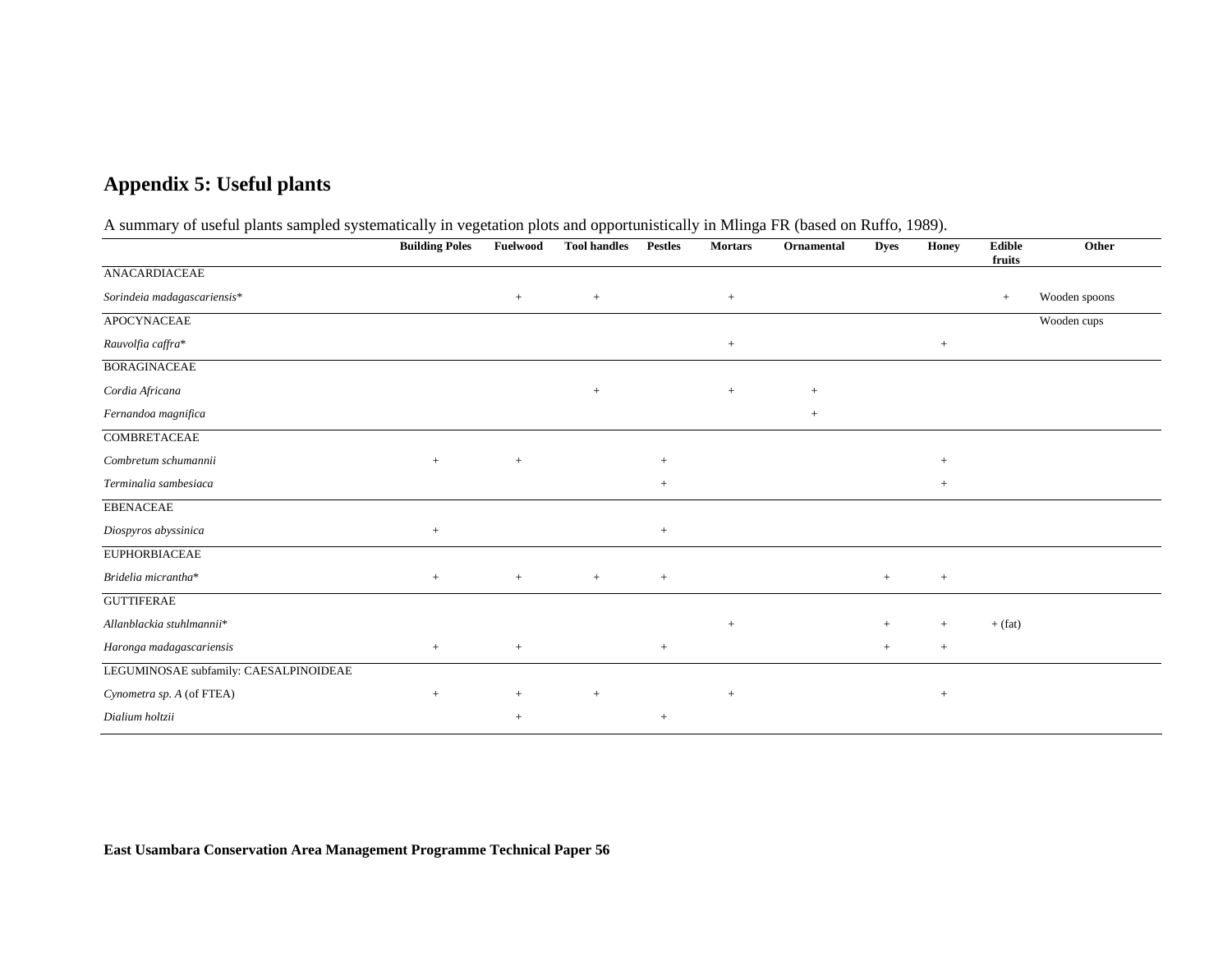## **Appendix 5** continued.

| <b>Species</b>                                             | <b>Building</b><br><b>Poles</b> | Fuelwood        | <b>Tool handles</b> | <b>Pestles</b> | <b>Mortars</b>                   | Ornamental | <b>Dyes</b>                      | Honey                            | Edible<br>fruits | Other             |
|------------------------------------------------------------|---------------------------------|-----------------|---------------------|----------------|----------------------------------|------------|----------------------------------|----------------------------------|------------------|-------------------|
| LEGUMINOSAE subfamily: MIMOSOIDEAE                         |                                 |                 |                     |                |                                  |            |                                  |                                  |                  |                   |
| Inga glaberrima (bas. Albizia glaberrima)*                 |                                 | $\! + \!\!\!\!$ |                     |                | $\begin{array}{c} + \end{array}$ |            |                                  | $\begin{array}{c} + \end{array}$ |                  |                   |
| Albizia gummifera*                                         |                                 |                 |                     |                |                                  |            |                                  |                                  |                  |                   |
| Newtonia buchananii*                                       |                                 |                 |                     |                | $\qquad \qquad +$                |            | $^{+}$                           | $^{+}$                           |                  |                   |
| Newtonia paucijuga*                                        |                                 |                 |                     |                |                                  |            |                                  |                                  |                  |                   |
| Parkia filicoidea                                          |                                 |                 |                     |                |                                  | $+$        |                                  |                                  |                  |                   |
| <b>LOGANIACEAE</b>                                         |                                 |                 |                     |                |                                  |            |                                  |                                  |                  |                   |
| Anthocleista grandiflora*                                  |                                 |                 |                     |                |                                  |            |                                  | $+$                              |                  |                   |
| MELIANTHACEAE                                              |                                 |                 |                     |                |                                  |            |                                  |                                  |                  |                   |
| Bersama abyssinica*                                        |                                 |                 |                     |                | $+$                              |            |                                  |                                  |                  |                   |
| <b>MORACEAE</b>                                            |                                 |                 |                     |                |                                  |            |                                  |                                  |                  |                   |
| Antiaris toxicaria*                                        |                                 |                 |                     |                |                                  |            |                                  | $\begin{array}{c} + \end{array}$ |                  | Balls & bird line |
| Ficus exasperata*                                          |                                 |                 |                     |                |                                  |            |                                  |                                  |                  | Balls & bird line |
| Ficus sur                                                  |                                 |                 |                     |                |                                  |            |                                  |                                  |                  | Balls & bird line |
| Milicia excelsa                                            |                                 |                 |                     |                | $+$                              |            | $\begin{array}{c} + \end{array}$ |                                  |                  |                   |
| <b>MYRSINACEAE</b>                                         |                                 |                 |                     |                |                                  |            |                                  |                                  |                  |                   |
| Baeobotrys lanceolata (bas. Maesa lanceolata)*             |                                 |                 |                     |                |                                  |            |                                  | $\begin{array}{c} + \end{array}$ |                  |                   |
| <b>MYRTACEAE</b>                                           |                                 |                 |                     |                |                                  |            |                                  |                                  |                  |                   |
| Eugenia guineensis (syn. Synzigium guineense afromontanum) |                                 | $+$             |                     |                |                                  |            |                                  |                                  | $+$              |                   |
| <b>OLACACEAE</b>                                           |                                 |                 |                     |                |                                  |            |                                  |                                  |                  |                   |
| Strombosia scheffleri*                                     |                                 |                 |                     |                |                                  |            | $^{+}$                           | $^{+}$                           |                  |                   |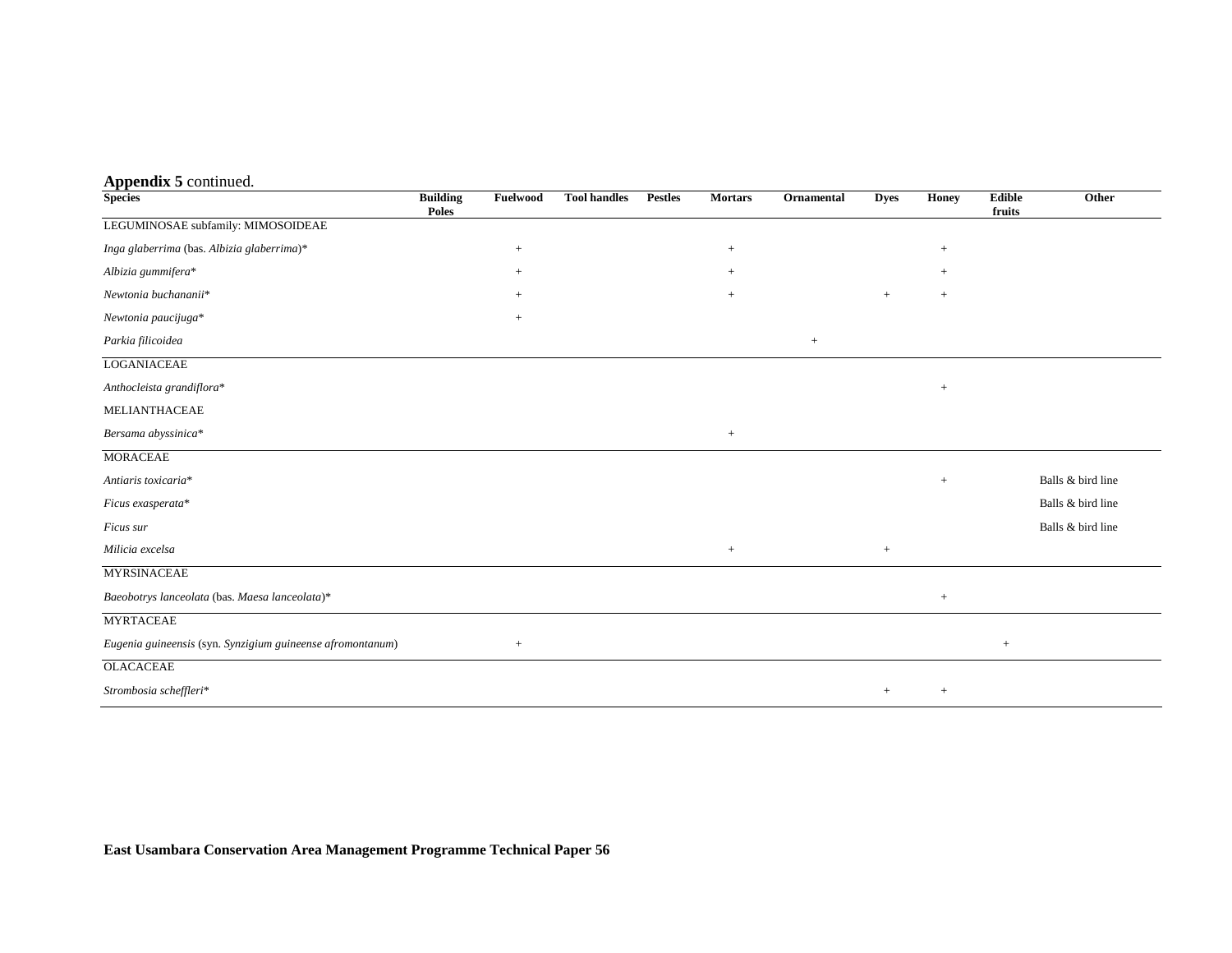## **Appendix 5** continued.

| <b>Species</b>                                          | <b>Building</b><br><b>Poles</b> | Fuelwood | <b>Tool handles</b> | <b>Pestles</b> | <b>Mortars</b> | Ornamental | <b>Dyes</b> | Honey | Edible<br>fruits | Other         |
|---------------------------------------------------------|---------------------------------|----------|---------------------|----------------|----------------|------------|-------------|-------|------------------|---------------|
| <b>RUBIACEAE</b>                                        | $^{+}$                          |          | $^{+}$              |                |                |            |             |       |                  |               |
| Oxyanthus speciosus                                     |                                 |          |                     |                |                |            |             |       |                  |               |
| Vangueria infausta                                      |                                 |          |                     |                |                |            |             |       | $+$              |               |
| SAPINDACEAE                                             |                                 |          |                     |                |                |            |             |       |                  |               |
| Phialodiscus unijugatus (bas. Blighia unijugata)*       | $^{+}$                          |          | $^{+}$              | $+$            |                |            |             |       |                  |               |
| Zanha golungensis*                                      |                                 |          |                     |                |                |            |             | $+$   |                  |               |
| SAPOTACEAE                                              |                                 |          |                     |                |                |            |             |       |                  |               |
| Synsepalum cerasiferum (syn. Afrosersalisia cerasifera) |                                 |          |                     |                |                |            |             |       |                  | Wooden cups   |
| <b>STERCULIACEAE</b>                                    |                                 |          |                     |                |                |            |             |       |                  |               |
| Cola clavata*                                           | $^{+}$                          |          | $^{+}$              |                |                |            |             |       |                  | Wooden spoons |
| Cola scheffleri*                                        |                                 |          |                     |                |                |            |             |       | $+$              |               |
| Leptonychia usambarensis                                |                                 |          |                     |                |                |            |             |       |                  | Wooden spoons |
| <b>ULMACEAE</b>                                         |                                 |          |                     |                |                |            |             |       |                  |               |
| Celtis mildbraedii                                      | $^{+}$                          |          | $^{+}$              | $^{+}$         |                |            |             |       |                  |               |

\* Species also recorded in the regeneration layer.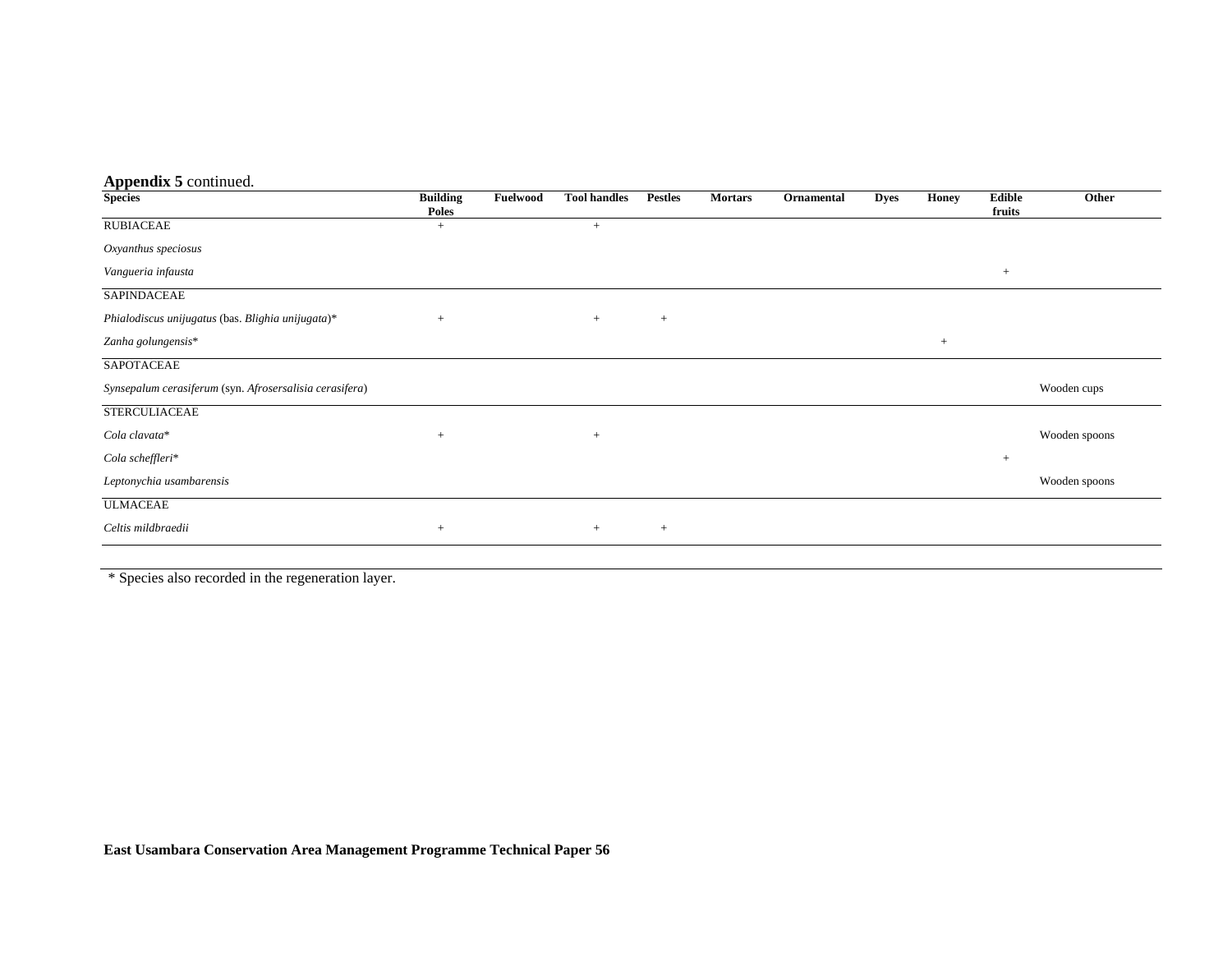# **Appendix 6: Medicinal plants**

Summary of Medicinal Plants recorded in Mlinga FR (base on Ruffo *et al.*, 1989b).

| Family                                         | <b>Species</b>                                                          | Local name<br>(kisambaa) | <b>Treatments</b>                                                                                                      |
|------------------------------------------------|-------------------------------------------------------------------------|--------------------------|------------------------------------------------------------------------------------------------------------------------|
| <b>ARISTOLOCHIACEAE</b>                        | Aristolochia densivenia                                                 | Unkuhe                   |                                                                                                                        |
| <b>BASELLACEAE</b>                             | Basella alba                                                            | Ndelema                  | Frigidity                                                                                                              |
| <b>BURSERACEAE</b>                             | Commiphora zimmermannii                                                 | Mnyakwa                  | Preventing abortion                                                                                                    |
| <b>CARICACEAE</b>                              | Cylicomorpha parviflora                                                 | Mtondo                   |                                                                                                                        |
| <b>COMPOSITAE</b>                              | Crassocephalum bojeri<br>Baccharoides lasiopus (bas. Vernonia colorata) | Eza<br>Hasanda           | Stomachache, dementia<br>Generalized body pains, hernia, rhematism                                                     |
| <b>EUPHORBIACEAE</b>                           | Tragia benthamii                                                        | mbawa                    |                                                                                                                        |
| <b>LABIATAE</b>                                | Hoslundia opposita                                                      | Mshwee                   | Infertility, stomach ache, impotence, generalised body pains,<br>malaria, wounds, chronic cough and colds, convulsions |
| LEGUMINOSAE: subfamily<br><b>PAPILIONACEAE</b> | Mucuna pruriens                                                         | Upupu                    |                                                                                                                        |
|                                                | Phaseolus unguiculatus (syn. Vigna unguiculata)                         | Mkunde                   |                                                                                                                        |
| MENISPERMACEAE                                 | Triclisia sacleuxii                                                     | Usisi                    |                                                                                                                        |
| PIPERACEAE                                     | Piper capensis                                                          | ng'oko                   | Epilepsy, infertility                                                                                                  |

**East Usambara Conservation Area Management Programme Technical Paper 56**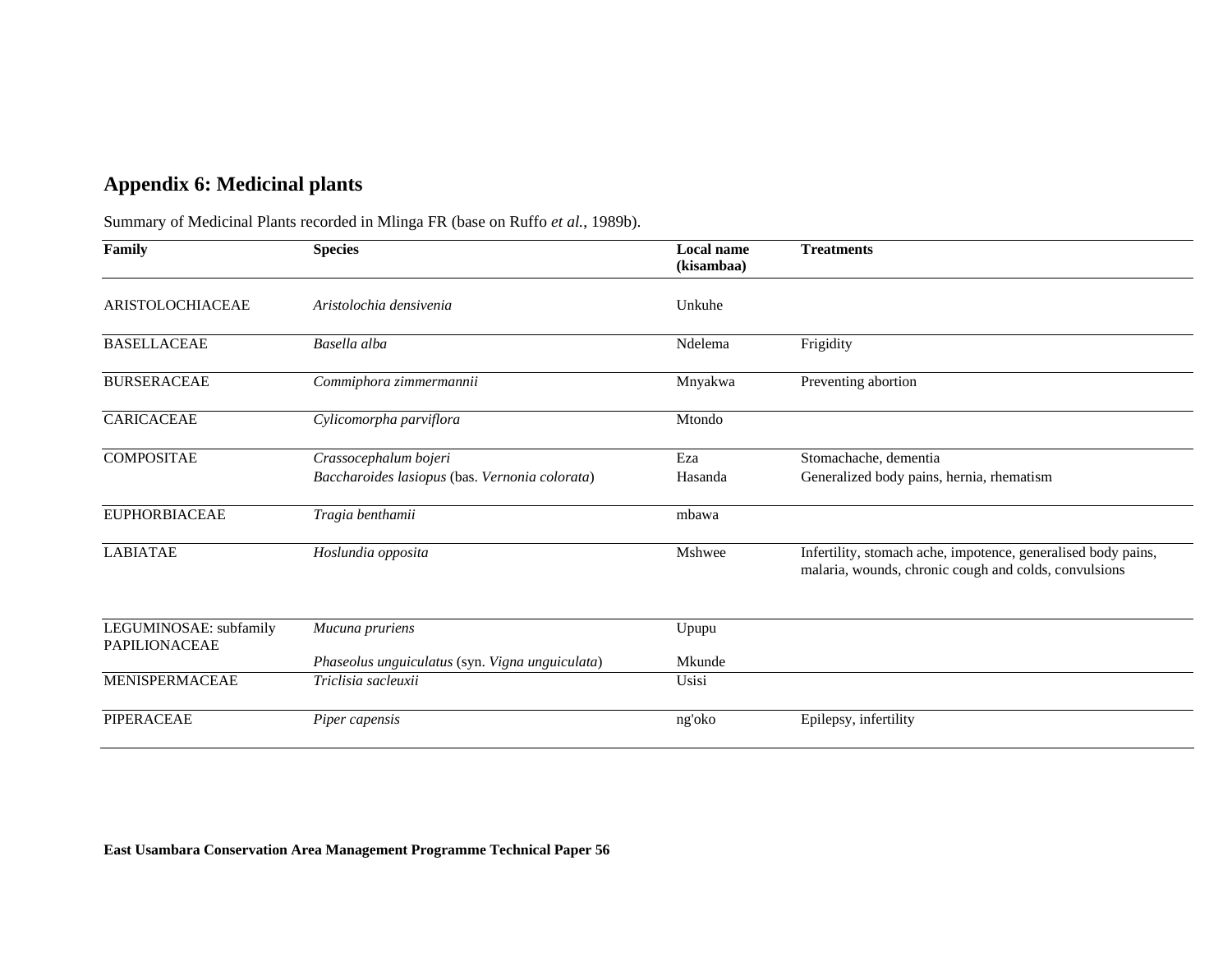| Appendix 6 continued.          |                                                |                          |                                                                                                                 |
|--------------------------------|------------------------------------------------|--------------------------|-----------------------------------------------------------------------------------------------------------------|
| Family                         | <b>Species</b>                                 | Local name<br>(kisambaa) | <b>Treatments</b>                                                                                               |
| <b>RUBIACEAE</b>               | Pentas bussei                                  | Mnyampome                | Infertillity, kidney troubles especially in women, pneumonia                                                    |
| <b>RUTACEAE</b>                |                                                |                          |                                                                                                                 |
|                                | Citrus aurantifolia                            | Ushuza                   | Headache, dementia, generalized body pains, hernia, reumatism                                                   |
|                                | Clausena anisata                               | Mjavikavi                | Infertility, leprosy, dementia, madness, gonorrhoea                                                             |
|                                | Toddalia asiatica                              | Mdongonyezi              | Generalized body pains, chronic coughs and colds, tuberculosis                                                  |
| <b>SAPOTACEAE</b>              | Afrosersalicia cerasifera                      | Muhoe                    |                                                                                                                 |
|                                |                                                |                          |                                                                                                                 |
| <b>SIMAROUBACEAE</b>           | Harrisonia abyssinica                          | Mdadai                   | Kidney troubles especially in women                                                                             |
| <b>SOLANACEAE</b>              | Capsicum sp.                                   | Mpilipili kisaka         |                                                                                                                 |
|                                | Solanum incanum                                | Mtua                     | Bewitchment, convulsions in children, hernia, madness, infertility,<br>stomach ache in adults only, aphrodisiac |
| Angiospermae - Monocotyledonae |                                                |                          |                                                                                                                 |
| <b>GRAMINEAE</b>               | Stipa latifolia (bas. Olyra latifolia)         | Ufiha                    | Allergy, convulsions, constipation, stomach ache                                                                |
|                                | Ophiurus exaltatus (syn. Rottboellia exaltata) | Ushushi                  | Allergy, prevention of abortion, convulsions, epilepsy, rashes                                                  |
| <b>DRACAENACEAE</b>            | Dracaena deremensis                            | Ung'weng'we              |                                                                                                                 |
| ZINGIBERACEAE                  | Aframomum angustifolium                        | Samaka                   | Schistomiasis, infertility                                                                                      |

**East Usambara Conservation Area Management Programme Technical Paper 56**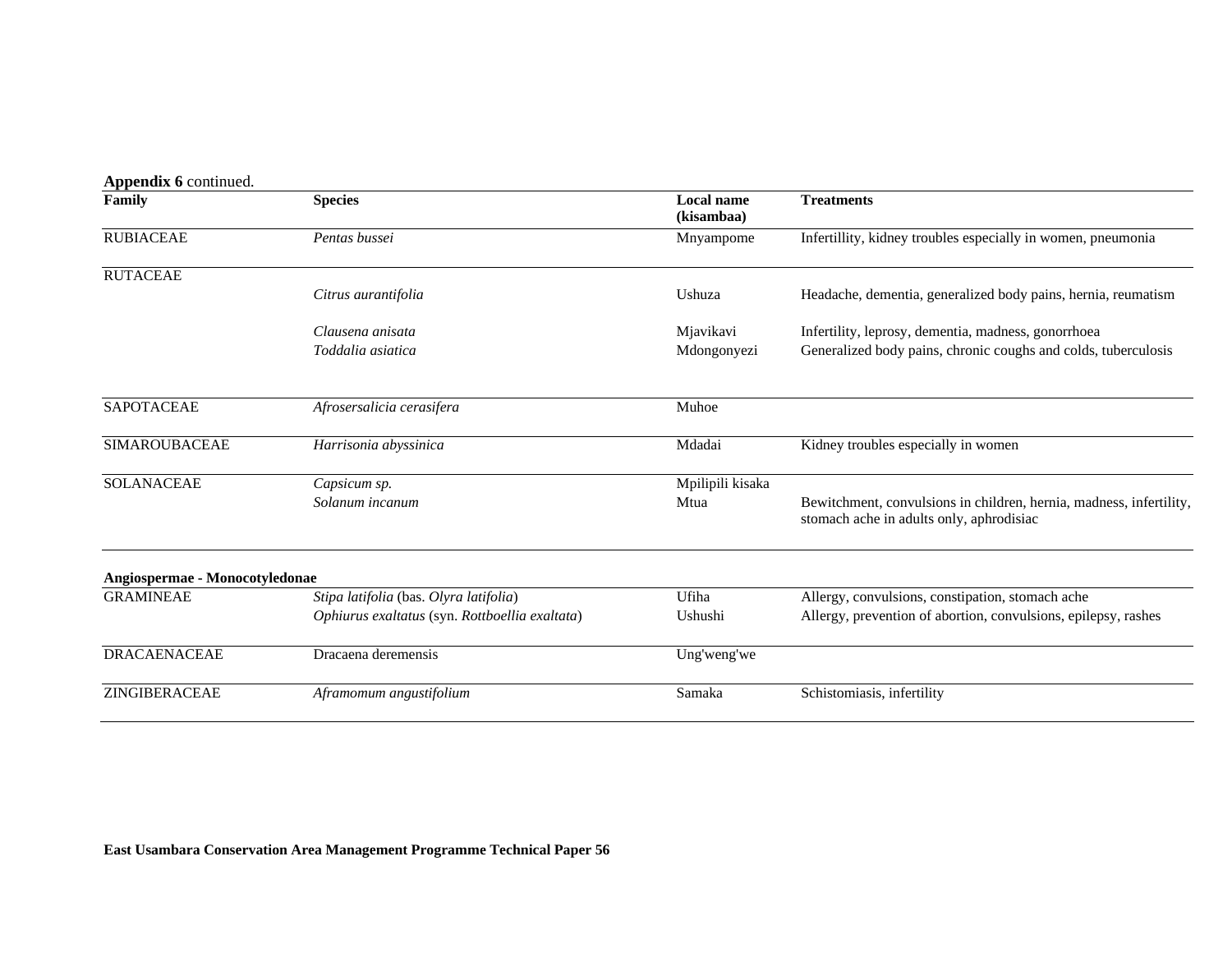# **Appendix 7: Regeneration plot descriptions**

Summary of rgenereration plot descriptions in Mlinga FR.

|                | Regen. Habitat               |                                 | Ground cover $(\% )$          |                |                | Dominance (%)  |                |                                 |                  | Soil Texture Soil Colour |              | No. Individuals No. species |                |                |                |
|----------------|------------------------------|---------------------------------|-------------------------------|----------------|----------------|----------------|----------------|---------------------------------|------------------|--------------------------|--------------|-----------------------------|----------------|----------------|----------------|
| plot           |                              | <b>Herbaceous</b><br>vegetation | <b>Bare soil Litter Rocks</b> |                |                | <b>Grasses</b> | Forbs          | <b>Mosses</b> Ferns<br>/lichens |                  |                          |              | 3x3m                        | 6x6m           | 3x3m           | 6x6m           |
|                | Woodland                     | 90                              | $\theta$                      | 10             | $\Omega$       | 80             | 20             | $\Omega$                        | $\overline{0}$   | Loamy-clay               | <b>Brown</b> |                             | $\mathbf{1}$   |                |                |
| $\mathfrak{2}$ | Woodland                     | 60                              | 20                            | 20             | $\Omega$       | 70             | 30             | $\overline{0}$                  | $\overline{0}$   | Sandy-clay               | Red brown    | 15                          | 17             | 5              | 5              |
| 3              | <b>Lowland Forest</b>        | 80                              | 10                            | 10             | $\Omega$       | 70             | 30             | $\mathbf{0}$                    | $\overline{0}$   | Loamy-clay               | <b>Brown</b> | 23                          | 57             | 5              | 11             |
| 4              | Woodland                     | 20                              | 5                             | 5              | 50             | 80             | 20             | $\boldsymbol{0}$                | $\Omega$         | Loamy-clay               | Dark grey    | 14                          | 17             | 3              | 3              |
| 5              | Woodland                     | 90                              | 10                            | $\overline{0}$ | $\Omega$       | 80             | 20             | $\overline{0}$                  | $\overline{0}$   | Sandy-loam               | Dark grey    | 9                           | 24             | $\overline{4}$ | 5              |
| 6              | <b>Lowland Forest</b>        | 40                              | 10                            | 30             | 20             | 5              | 95             | $\overline{0}$                  | $\overline{0}$   | Sandy-loam               | <b>Black</b> | 4                           | 4              | $\overline{2}$ | 2              |
| 7              | Woodland                     | 95                              | 5                             | 80             | $\Omega$       | 80             | 20             | $\boldsymbol{0}$                | $\overline{0}$   | Sandy-clay               | Dark brown   | 2                           | 2              |                |                |
| 8              | Grassland                    | 70                              | $\overline{0}$                | 10             | 20             | 95             | 5              | $\mathbf{0}$                    | $\overline{0}$   | Rocky                    | <b>Brown</b> | $\overline{0}$              | $\Omega$       | $\Omega$       | $\Omega$       |
| 9              | Scrub/Grassland              | 80                              | $\overline{0}$                | 20             | $\theta$       | 90             | 10             | $\boldsymbol{0}$                | $\Omega$         | Sandy-loam               | Dark grey    | $\overline{0}$              | $\theta$       | $\Omega$       | $\Omega$       |
| 10             | <b>Lowland Forest</b>        | 20                              | 20                            | 30             | 40             | 20             | 80             | $\mathbf{0}$                    | $\overline{0}$   | Sandy-loam               | Dark grey    | 10                          | 13             | 6              |                |
| 11             | Lowland Forest/<br>Grassland | 90                              | 5                             | 20             | $\Omega$       | 70             | 30             | $\overline{0}$                  | $\overline{0}$   | Loamy-clay               | <b>Brown</b> |                             | 3              |                | 2              |
| 12             | Sub-montane Forest           | 95                              | 5                             | 20             | $\theta$       | 80             | 20             | $\overline{0}$                  | 10               | Sandy-clay               | Red brown    | 3                           | 5              | $\overline{2}$ | 3              |
| 13             | <b>Sub-montane Forest</b>    | 40                              | 20                            | 20             | 20             | 90             | 10             | $\overline{0}$                  | $\overline{0}$   | Sandy-loam               | Light grey   | 5                           | 8              | $\overline{2}$ | 3              |
| 14             | Scrub/Grassland              | 70                              | 10                            | 20             | $\overline{0}$ | 80             | 20             | $\boldsymbol{0}$                | $\overline{0}$   | Sandy-clay               | Dark brown   | 4                           | 6              | $\overline{2}$ | 2              |
| 15             | Woodland/Grassland           | 40                              | 30                            | 30             | $\Omega$       | 80             | 20             | $\boldsymbol{0}$                | $\overline{0}$   | Loamy-clay               | Dark brown   | 3                           | 3              | $\overline{2}$ | $\overline{c}$ |
| 16             | Woodland/Grassland           | 70                              | $\overline{0}$                | 30             | $\overline{0}$ | 80             | 20             | $\overline{0}$                  | $\overline{0}$   | Loamy-clay               | <b>Brown</b> | $\overline{c}$              | $\overline{2}$ | $\overline{2}$ | $\overline{c}$ |
| 17             | Scrub                        | 60                              | 30                            | 10             | $\Omega$       | 95             | 5              | $\theta$                        | $\overline{0}$   | Loamy-clay               | Light grey   | 10                          | 10             | $\overline{2}$ | $\overline{c}$ |
| $18\,$         | <b>Lowland Forest</b>        | 40                              | 30                            | 10             | 20             | 20             | 80             | $\boldsymbol{0}$                | $\boldsymbol{0}$ | Sandy-loam               | Dark grey    | $\boldsymbol{0}$            | $\Omega$       | $\Omega$       | $\Omega$       |
| 19             | Lowland Forest/Scrub         | 70                              | 20                            | 80             | 5              | 95             | $\overline{0}$ | $\mathbf{0}$                    | $\Omega$         | Loamy-clay               | Red brown    | 3                           | 19             | 3              | 6              |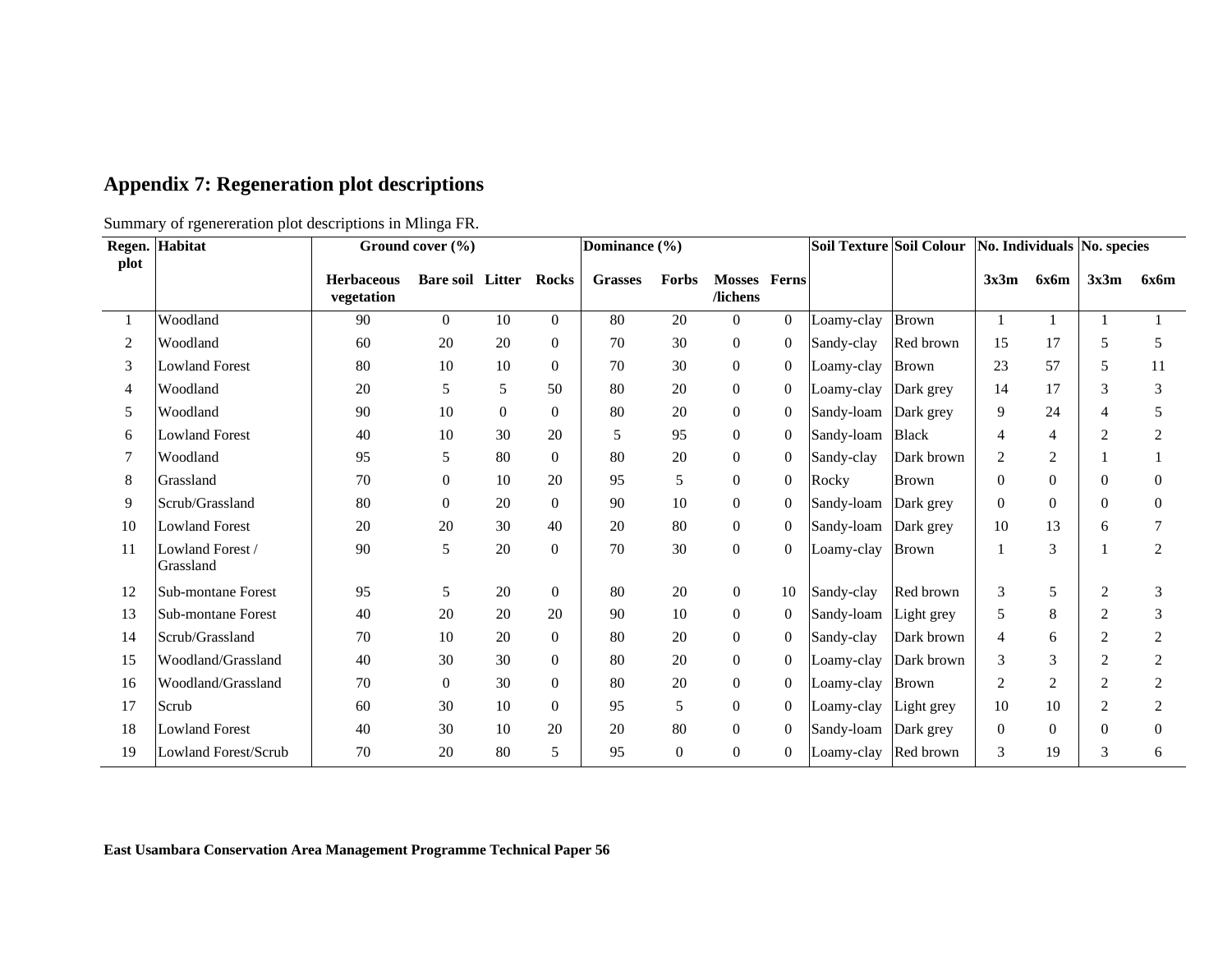|      | хррения теопиниси.<br>Regen. Habitat |                                 | Ground cover (%)              |                |                |                | Dominance (%) |                           |                | Soil Texture Soil Colour |              |                  | No. Individuals |                | No. species |
|------|--------------------------------------|---------------------------------|-------------------------------|----------------|----------------|----------------|---------------|---------------------------|----------------|--------------------------|--------------|------------------|-----------------|----------------|-------------|
| plot |                                      | <b>Herbaceous</b><br>vegetation | <b>Bare soil Litter Rocks</b> |                |                | <b>Grasses</b> | Forbs         | <b>Mosses</b><br>/lichens | Ferns          |                          |              | 3x3m             | 6x6m            | 3x3m           | 6x6m        |
| 21   | <b>Lowland Forest</b>                | 50                              | $\overline{0}$                | 100            | $\overline{0}$ | 10             | 90            | $\Omega$                  | $\overline{0}$ | Sandy-clay               | Red brown    | 13               | 34              | 5              | 6           |
| 22   | Lowland<br>Forest/Grassland          | 90                              | 40                            | 60             | $\Omega$       | 95             | 5             | $\theta$                  | $\overline{0}$ | Sandy-loam               | Dark brown   |                  | 6               |                | 2           |
| 23   | Woodland/Grassland                   | 80                              | $\overline{0}$                | 20             | $\theta$       | 90             | 10            | $\mathbf{0}$              | $\Omega$       | Sandy-clay               | Dark brown   | $\overline{c}$   | $\tau$          | $\overline{2}$ |             |
| 24   | Woodland/Grassland                   | 90                              | 5                             | 5              | $\Omega$       | 95             | 5             | $\mathbf{0}$              | $\Omega$       | Loamy-clay               | Dark grey    | $\overline{0}$   | $\theta$        | $\Omega$       | $\Omega$    |
| 25   | Disturbed Lowland<br>Forest          | 100                             | $\mathbf{0}$                  | 20             | 80             | 90             | 10            | $\overline{0}$            | $\overline{0}$ | Sandy-loam               | Dark brown   |                  | 13              |                |             |
| 26   | Disturbed Lowland<br>Forest          | 100                             | $\mathbf{0}$                  | $\mathbf{0}$   | 60             | 50             | 50            | $\overline{0}$            | $\overline{0}$ | Sandy-loam               | Dark grey    | 3                | 8               |                |             |
| 27   | <b>Lowland Forest</b>                | $\boldsymbol{0}$                | 10                            | 90             | 25             | $\overline{0}$ | 10            | 20                        | $\overline{0}$ | Sandy-clay               | <b>Brown</b> | 59               | 86              | 5              | 8           |
| 28   | <b>Lowland Forest</b>                | 30                              | 40                            | 20             | 10             | 60             | 20            | $\mathbf{0}$              | 20             | Sandy-clay               | Red brown    | 8                | 12              | Δ              |             |
| 29   | <b>Lowland Forest</b>                | 70                              | 10                            | 20             | $\theta$       | 80             | 20            | $\mathbf{0}$              | $\overline{0}$ | Loamy-clay               | <b>Brown</b> | 21               | 22              |                |             |
| 30   | Sub-montane<br>Forest/Scrub          | 20                              | 70                            | 10             | 15             | 10             | 90            | $\overline{0}$            | $\overline{0}$ | Loamy-clay               | Dark brown   | 3                | 6               | $\overline{2}$ | 2           |
| 31   | <b>Sub-montane Forest</b>            | 10                              | 40                            | 50             | $\Omega$       | $\Omega$       | 90            | $\Omega$                  | 10             | Loamy-clay               | <b>Brown</b> | 19               | 34              | 8              | 12          |
| 32   | Disturbed Sub-montane<br>Forest      | 30                              | 20                            | 60             | 10             | 30             | 70            | $\Omega$                  | $\Omega$       | Loamy-clay               | Dark brown   | $\overline{c}$   | 2               | 2              | 2           |
| 33   | Rock                                 | 80                              | $\boldsymbol{0}$              | $\overline{0}$ | 20             | 60             | 20            | 10                        | 10             | Rocky                    |              | $\boldsymbol{0}$ | $\overline{0}$  | $\mathbf{0}$   | $\Omega$    |
| 34   | Rock                                 | 20                              | 20                            | $\overline{0}$ | 60             | 80             | 10            | 10                        | $\Omega$       | Rocky                    |              | $\mathbf{0}$     | $\Omega$        | $\Omega$       | $\theta$    |
|      | <b>MEAN</b>                          | 61.18                           | 14.26                         | 28.24          | 13.38          | 64.85          | 30.59         | 1.18                      | 1.47           |                          |              | 7.18             | 12.50           | 2.41           | 3.18        |
|      | <b>Standard Deviation</b>            | 29.70                           | 16.15                         | 27.10          | 21.10          | 32.04          | 29.92         | 4.09                      | 4.36           |                          |              | 11.18            | 17.92           | 2.12           | 3.09        |

### **Appendix 7** continued.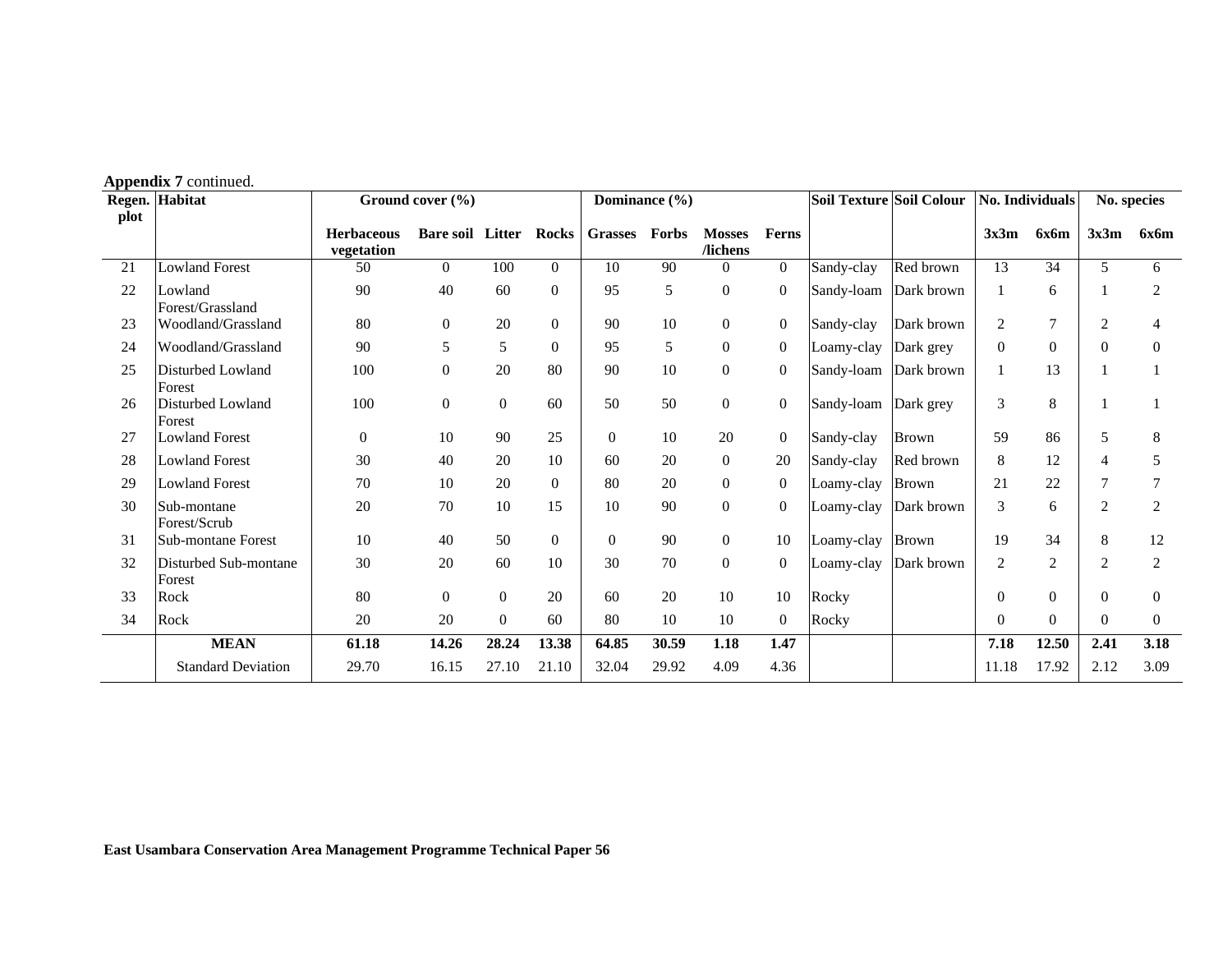## **Appendix 8: Mammal capture data**

**8a** Summary of small mammal capture at zoological trapsites in Mlinga FR (refer to Tables 18 and 19 for trapsite locations, descriptions and sampling intensity).

| <b>Species</b>            |        |                | Sherman trap nights) | Number of individuals caught in<br>trapsites 1-5 (sampling intensity in |                | No. of<br>individual<br>s<br>captured | No. of<br>recaptures | <b>Total</b><br>specimens<br>taken |
|---------------------------|--------|----------------|----------------------|-------------------------------------------------------------------------|----------------|---------------------------------------|----------------------|------------------------------------|
|                           | 1      | 2              | 3                    | 4                                                                       | 5              |                                       |                      |                                    |
|                           | (1000) | (1000)         | (1000)               | (1000)                                                                  | (98)           | (4098)                                |                      |                                    |
| <b>SORICIDAE</b>          |        |                |                      |                                                                         |                |                                       |                      |                                    |
| Crocidura flavescens      |        |                |                      |                                                                         |                |                                       |                      |                                    |
| Crocidura hildegardeae    | 4      |                |                      |                                                                         |                |                                       |                      |                                    |
| Crocidura sp.             | 1      | 1              | 1                    | $\overline{2}$                                                          |                | 6                                     |                      | 10                                 |
| <b>CRICETOMYINAE</b>      |        |                |                      |                                                                         |                |                                       |                      |                                    |
| Beamys hindei             | 1      |                |                      | 29                                                                      |                | 11                                    | 19                   | $\mathbf{1}$                       |
| <b>MURIDAE</b>            |        |                |                      |                                                                         |                |                                       |                      |                                    |
| Acomys spinosissimus      | 2      | $\overline{2}$ | 2                    |                                                                         |                | 6                                     |                      | 3                                  |
| Acomys sp.                | 1      |                |                      |                                                                         |                | 1                                     |                      | 1                                  |
| Lophuromys flavopunctatus |        |                |                      | 15                                                                      | $\overline{c}$ | 10                                    | 7                    | $\overline{c}$                     |
| Praomys delectorum        |        |                |                      | 26                                                                      |                | 14                                    | 12                   | 5                                  |
| Praomys sp.               |        |                |                      |                                                                         |                | 1                                     |                      | 1                                  |
| Grammomys ibeanus         | 1      | 1              |                      | 1                                                                       |                | 3                                     |                      | $\overline{\mathbf{c}}$            |
| Grammomys macmillani      | 1      |                | 1                    | 1                                                                       |                | 3                                     |                      | 3                                  |
| Rattus rattus             | 1      |                |                      |                                                                         |                |                                       |                      |                                    |
| Unknown sp. 1             | 1      |                |                      |                                                                         |                |                                       |                      |                                    |
| Unknown sp. 2             | 1      |                |                      |                                                                         |                | 1                                     |                      | 1                                  |
| <b>GALAGONIDAE</b>        |        |                |                      |                                                                         |                |                                       |                      |                                    |
| Galago zanzibaricus       |        | 1              |                      |                                                                         |                | 1                                     |                      |                                    |
| <b>TOTAL</b>              | 14     | 5              | $\overline{4}$       | 74                                                                      | 3              | 100                                   | 38                   | 31                                 |

#### **8b** Summary of bat capture at bat-netting sites in Mlinga FR (refer to Table 20).

| <b>Species</b>               | Number of individuals caught in bat net | Total no.      | <b>Total</b>                                |        |       |                         |                    |
|------------------------------|-----------------------------------------|----------------|---------------------------------------------|--------|-------|-------------------------|--------------------|
|                              | meter hours)                            |                | sites 1-5 (sampling intensity in net square |        |       | individuals<br>captured | specimens<br>taken |
|                              |                                         |                | 3                                           | 5      |       |                         |                    |
|                              | (294)                                   | (735)          | (1087)                                      | (1015) | (131) | (3262)                  |                    |
| <b>NYCTERIDAE</b>            |                                         |                |                                             |        |       |                         |                    |
| Nycteris grandis             |                                         |                |                                             |        |       | 1                       |                    |
| <b>PTEROPODIDAE</b>          |                                         |                |                                             |        |       |                         |                    |
| Lissonycteris angolensis     |                                         |                |                                             |        | 4     |                         |                    |
| Myonycteris relicta          |                                         |                |                                             |        |       |                         |                    |
| <b>RHINOLOPHIDAE</b>         |                                         |                |                                             |        |       |                         |                    |
| Hipposideros caffer          |                                         | $\mathfrak{D}$ |                                             | 3      |       | 9                       |                    |
| Hipposideros ruber           | 9                                       | 9              |                                             | 9      | າ     |                         |                    |
| Hipposideros sp.             |                                         | 2              |                                             |        |       |                         |                    |
| Rhinolophus clivosus         | 2                                       |                |                                             |        | 2     |                         |                    |
| Rhinolophus fumigatus        |                                         | 2              |                                             |        |       |                         |                    |
| <i>Rhinolophus</i> sp.       |                                         |                |                                             |        |       |                         |                    |
| <b>VESPERTILIONIDAE</b>      |                                         |                |                                             |        |       |                         |                    |
| Miniopterus schriebersi      |                                         |                |                                             |        |       |                         |                    |
| Pipistrellus kuhli/rueppelli |                                         |                |                                             |        |       |                         |                    |
| <b>TOTAL</b>                 | 5                                       | 8              | $\theta$                                    | 6      | 9     | 29                      | 18                 |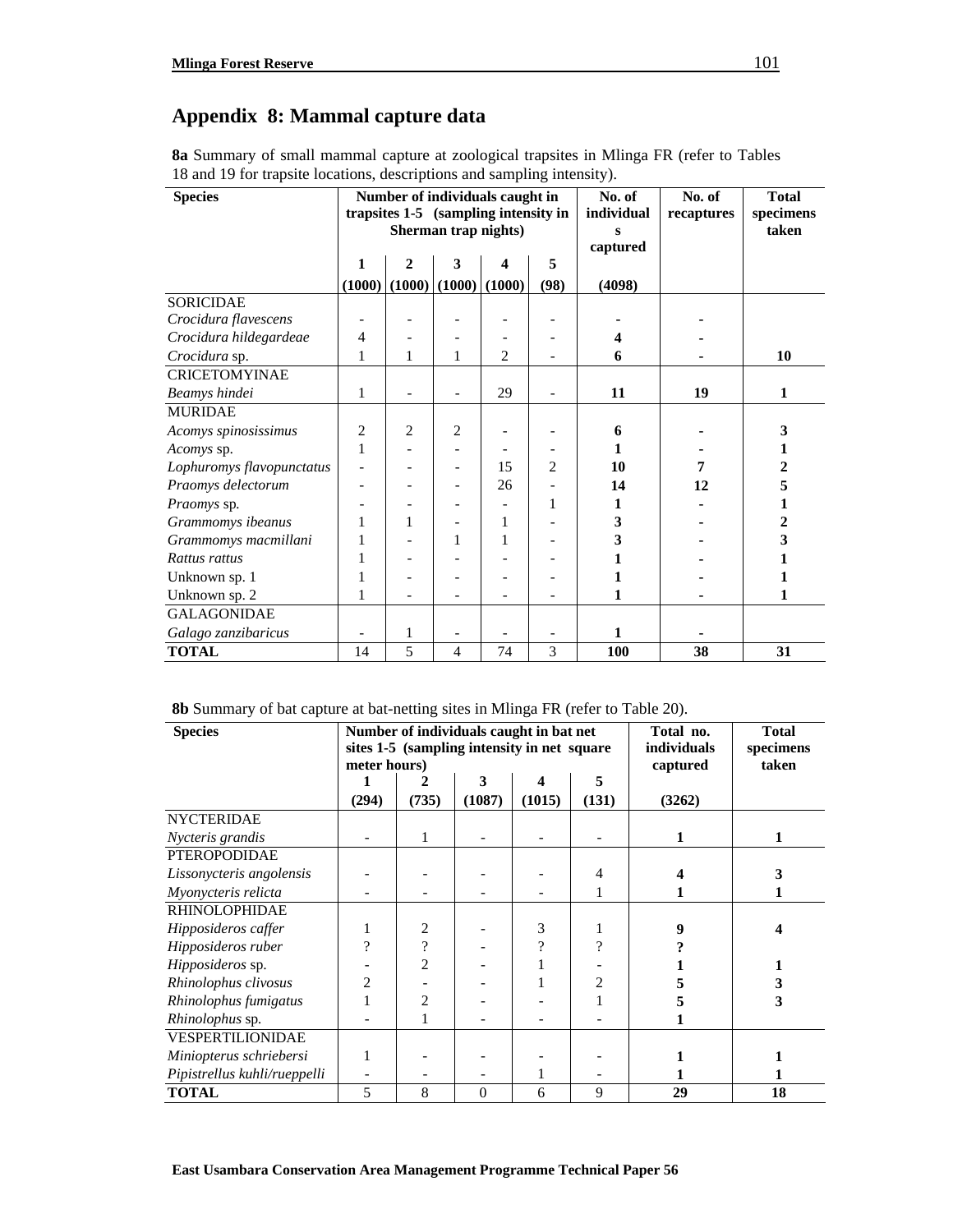## **Appendix 9: Reptile capture data**

Summary of reptile capture at zoological trapsites and during opportunistic collection in Mlinga FR (refer to Tables 18 and 19 for trapsite locations, descriptions and sampling intensity).

| <b>Species</b>           | Number of individuals caught |                           |                     | Casual                   | Total no.   | <b>Total</b>   |                |
|--------------------------|------------------------------|---------------------------|---------------------|--------------------------|-------------|----------------|----------------|
|                          |                              | in traps at trapsites 1-4 |                     |                          | collections | individual     | specimens      |
|                          |                              | (SAMPLING INTENSITY IN    |                     |                          |             | s captured     | taken          |
|                          |                              |                           | <b>TRAP NIGHTS)</b> |                          |             |                |                |
|                          | 1                            | 2                         | 3                   | 4                        |             |                |                |
|                          | (330)                        | (330)                     | (330)               | (330)                    |             |                |                |
| <b>AGAMIDAE</b>          |                              |                           |                     |                          |             |                |                |
| Agama montana            |                              |                           |                     |                          | 1           | $\mathbf{1}$   | 1              |
| <b>CHAMAELEONIDAE</b>    |                              |                           |                     |                          |             |                |                |
| Chamaeleo* fischeri      |                              |                           |                     |                          | 1           | $\mathbf{1}$   | 1              |
| Chamaeleo* tenue         |                              |                           |                     |                          |             | 1              | 1              |
| Chamaeleo dilepis        |                              |                           |                     |                          | 1           | 1              | 1              |
| <b>COLUBRIDAE</b>        |                              |                           |                     |                          |             |                |                |
| Dasypeltis medici        |                              | 1                         |                     |                          | 1           | $\mathbf{2}$   | 2              |
| Lamprophis capensis      |                              |                           |                     |                          |             | $\overline{c}$ | $\overline{c}$ |
| Lamprophis fuliginosus   | 1                            |                           |                     |                          |             | $\overline{2}$ | $\overline{2}$ |
| Buhoma vauerocegae       |                              |                           |                     | 1                        |             | 1              | $\mathbf{1}$   |
| Aparallactus werneri     |                              | 1                         |                     |                          |             | $\overline{2}$ | $\overline{2}$ |
| Philothamnus sp.         |                              |                           |                     |                          |             | 1              | 1              |
| Philothamnus macrops     |                              |                           |                     |                          |             | 1              | 1              |
| Crotaphopeltis hotambeia | $\mathbf{1}$                 |                           |                     |                          |             | 1              | 1              |
| Crotaphopeltis tornieri  |                              |                           |                     |                          | 1           | 1              | 1              |
| Thelotornis usambaricus  | 1                            |                           |                     |                          |             | $\overline{2}$ | $\overline{2}$ |
| <b>CORDYLIDAE</b>        |                              |                           |                     |                          |             |                |                |
| Cordylus tropidosternum  | $\overline{\phantom{0}}$     | 1                         |                     | $\overline{\phantom{a}}$ |             | $\mathbf{1}$   | 1              |
| <b>GEKKONIDAE</b>        |                              |                           |                     |                          |             |                |                |
| Hemidactylus mabouia     | 1                            |                           |                     |                          |             | $\mathbf{1}$   | 1              |
| <b>SCINCIDAE</b>         |                              |                           |                     |                          |             |                |                |
| Mabuya maculilabris      | 1                            |                           |                     |                          |             | $\mathbf{1}$   | 1              |
| Lygosoma afrum           | 1                            |                           |                     |                          |             | 1              | 1              |
| Leptosiaphos kilimensis  |                              |                           |                     | 1                        |             | 1              | 1              |
| <b>TOTAL</b>             | 6                            | 3                         | $\mathbf{0}$        | $\overline{2}$           | 12          | 24             | 24             |

\*previously *Bradypodion*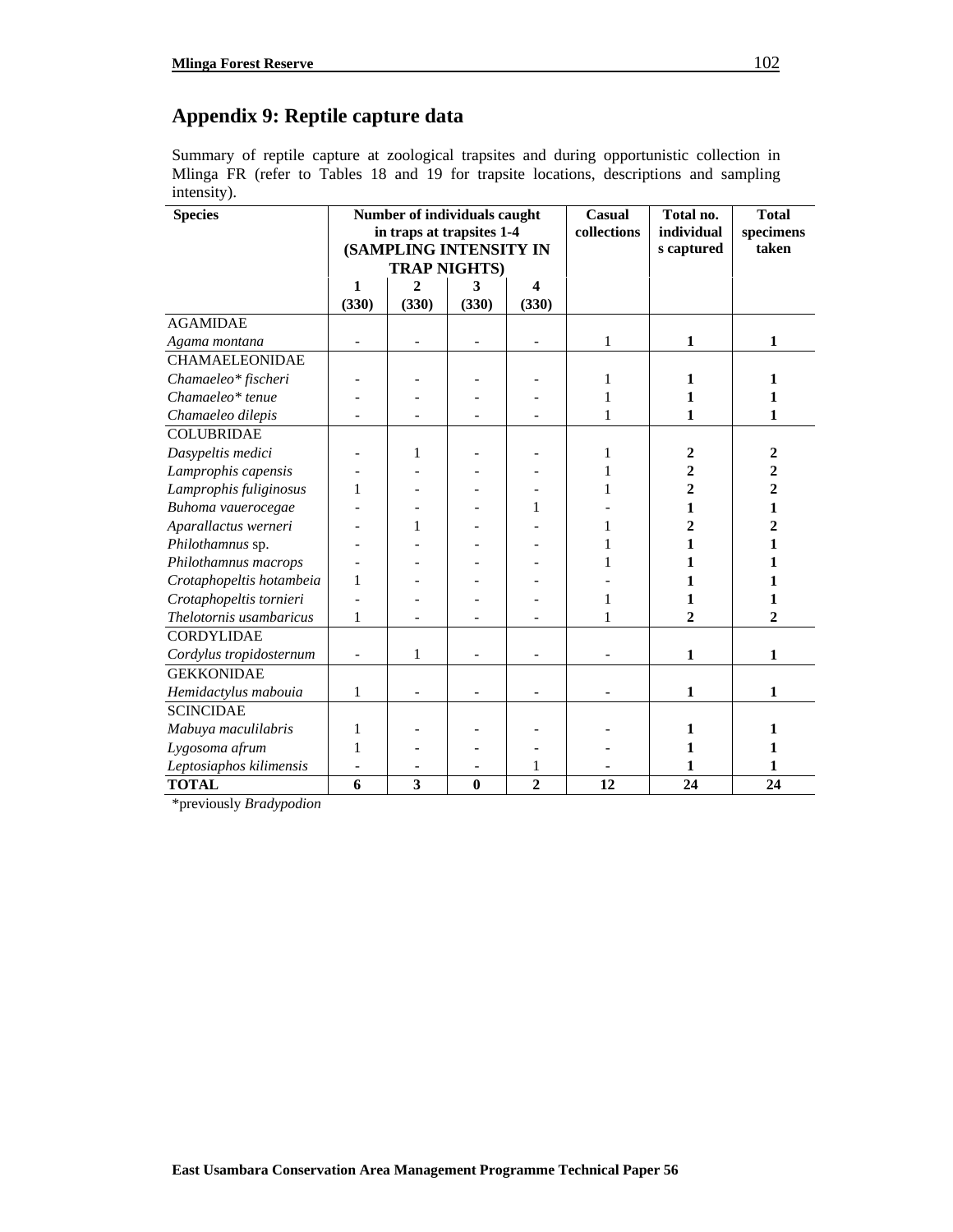## **Appendix 10 : Amphibian capture data**

Summary of amphibian capture at zoological trapsites and during opportunistic collection in Mlinga FR (refer to Tables 18 and 19 for trapsite locations, descriptions and sampling intensity).

| <b>Species</b>                       | Number of individuals caught in<br>traps Trapsites 1-4 (sampling |                                     | Casual | Total no.      | <b>Total</b>   |                        |                    |
|--------------------------------------|------------------------------------------------------------------|-------------------------------------|--------|----------------|----------------|------------------------|--------------------|
|                                      |                                                                  | intensity in bucket pitfall nights) |        |                | collections    | indivuals<br>captured* | specimens<br>taken |
|                                      | 1                                                                | $\mathbf{2}$                        | 3      |                |                |                        |                    |
|                                      | (330)                                                            | (330)                               | (330)  | (330)          |                |                        |                    |
| <b>ARTHROLEPTIDAE</b>                |                                                                  |                                     |        |                |                |                        |                    |
| Arthroleptis stenodactylus           | 37                                                               | 12                                  |        | 9              | 1              | 59                     | $\mathbf{1}$       |
| Arthroleptis xenodactyloides         | 571                                                              | 11                                  | 195    | 4              | $\overline{c}$ | 783                    | 10                 |
| Arthroleptis sp. (cf. xenodactylus)^ | 18                                                               | 8                                   | 70     | $\overline{2}$ |                | 98                     | $\bf{0}$           |
| <b>BUFONIDAE</b>                     |                                                                  |                                     |        |                |                |                        |                    |
| <b>Bufo</b> maculatus                |                                                                  |                                     |        |                | 1              | 1                      | 1                  |
| Nectophrynoides tornieri             |                                                                  |                                     |        |                | 2              | $\mathbf 2$            | 2                  |
| Mertensophryne micranotis            |                                                                  | 1                                   |        |                | 1              | $\overline{c}$         | $\overline{2}$     |
| Schismaderma carens                  | 1                                                                |                                     |        | $\gamma$       | $\overline{2}$ | 3                      | 3                  |
| <b>HYPEROLIIDAE</b>                  |                                                                  |                                     |        |                |                |                        |                    |
| Afrixalus brachycnemis               |                                                                  |                                     |        |                | 1              | 1                      | 1                  |
| Afrixalus ulugurensis                |                                                                  |                                     |        |                |                | 1                      | 1                  |
| Hyperolius tuberilinguis             |                                                                  |                                     |        |                | 1              | 1                      | 1                  |
| Leptopelis barbouri                  |                                                                  |                                     |        |                | 1              | 1                      | 1                  |
| Leptopelis flavomaculatus            |                                                                  |                                     |        |                | 1              | 1                      | 1                  |
| Leptopelis ulugurensis               |                                                                  |                                     |        |                | $\overline{c}$ | 2                      | $\overline{2}$     |
| <b>MICROHYLIDAE</b>                  |                                                                  |                                     |        |                |                |                        |                    |
| Callulina kreffti                    |                                                                  |                                     |        | 1              |                | 1                      | 1                  |
| Probreviceps macrodactylus           |                                                                  |                                     |        | 3              |                | 3                      | 1                  |
| <b>RHACOPHORIDAE</b>                 |                                                                  |                                     |        |                |                |                        |                    |
| Chiromantis xerampelina              |                                                                  |                                     |        |                | 1              | 1                      | 1                  |
| <b>RANIDAE</b>                       |                                                                  |                                     |        |                |                |                        |                    |
| Arthroleptides martiensseni          |                                                                  |                                     |        |                | 3              | 3                      | 3                  |
| Phrynobatrachus krefftii             |                                                                  |                                     |        | 1              | 4              | 5                      | 3                  |
| Phrynobatrachus acridoides           |                                                                  |                                     |        |                | 1              | 1                      | 1                  |
| <b>TOTAL</b>                         | 627                                                              | 32                                  | 265    | 20             | 25             | 969                    | 37                 |

\*May include recaptures

^ Questionable field identification – potentially *Arthroleptis xenodactyloides.*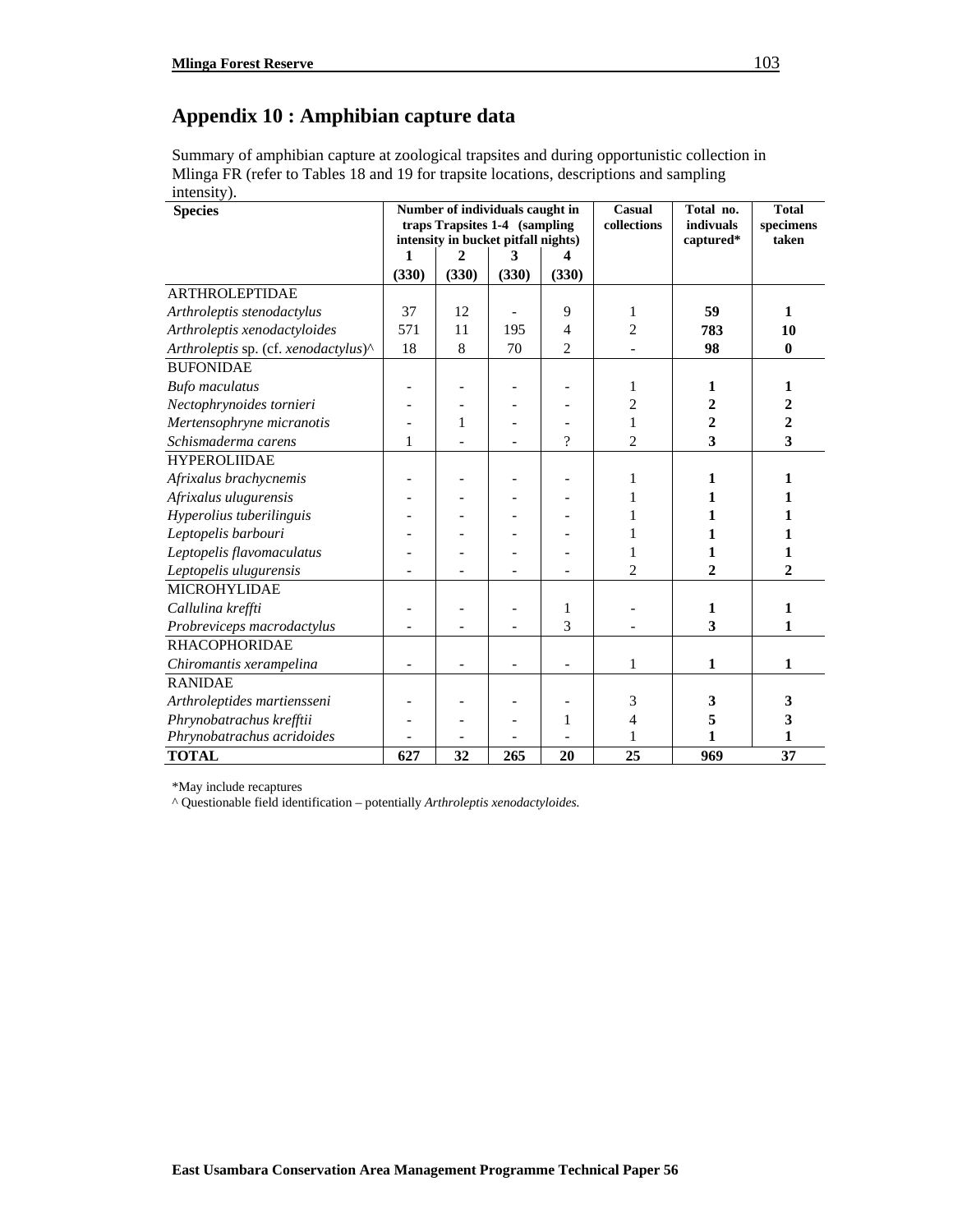## **Appendix 11: Butterfly capture data**

**11a** Summary of butterfly capture in canopy traps at zoological trapsites 1 to 4 in Mlinga FR (refer to Tables 18 and 19 for trapsite locations, descriptions and sampling intensity).

| <b>Species</b>                   |                | Number of individuals caught in<br>canopy traps Trapsites 1-4<br>(sampling intensity in butterfly<br>trap days) |                |                | Total no.<br>individual<br>s captured | No. of<br>specimens<br>taken |
|----------------------------------|----------------|-----------------------------------------------------------------------------------------------------------------|----------------|----------------|---------------------------------------|------------------------------|
|                                  | 1              | 2                                                                                                               | 3              | 4              |                                       |                              |
| <b>LYCAENIDAE</b>                | (50)           | (50)                                                                                                            | (50)           | (50)           |                                       |                              |
| Unknown sp.                      |                |                                                                                                                 |                | $\mathbf{1}$   | 1                                     | 1                            |
| <b>NYMPHALIDAE</b>               |                |                                                                                                                 |                |                |                                       |                              |
| Acraea satis                     |                | 1                                                                                                               |                |                | 1                                     | $\bf{0}$                     |
| Amauris niavius dominicanus      |                |                                                                                                                 | 1              |                | 1                                     | 1                            |
| Apaturopsis cleochares schulzei  | $\overline{2}$ | $\overline{2}$                                                                                                  |                |                | 4                                     | $\mathbf{2}$                 |
| Bicyclus auricrudus fulgidus     | 1              |                                                                                                                 |                |                | 1                                     | 1                            |
| Bicyclus campinus carcassoni     | 2              | 1                                                                                                               |                |                | 3                                     | 0                            |
| Bicyclus campinus ocelligerus    | 11             |                                                                                                                 | 6              |                | 17                                    | 3                            |
| Bicyclus safitza safitza         | 12             | 14                                                                                                              | 32             |                | 58                                    | 1                            |
| Bicyclus sp.                     | 1              | 1                                                                                                               |                |                | $\overline{2}$                        | 1                            |
| Byblia ilithyia                  | 1              |                                                                                                                 | 1              |                | $\overline{2}$                        | $\mathbf{1}$                 |
| Byblia sp.                       |                |                                                                                                                 | 1              |                | $\mathbf{1}$                          | 1                            |
| Charaxes sp.                     | 2              | 1                                                                                                               | $\overline{2}$ |                | 5                                     | 5                            |
| Charaxes bohemani                |                |                                                                                                                 | $\mathbf{1}$   |                | 1                                     | $\mathbf{1}$                 |
| Charaxes brutus natalensis       |                |                                                                                                                 | 3              |                | 3                                     | $\overline{2}$               |
| Charaxes candiope candiope       | 2              |                                                                                                                 |                | 1              | 3                                     | 1                            |
| Charaxes castor castor           |                |                                                                                                                 | 1              |                | 1                                     | $\mathbf{1}$                 |
| Charaxes chepalungu              |                |                                                                                                                 | 1              |                | 1                                     | $\bf{0}$                     |
| Charaxes cithaeron nairobicus    |                | 4                                                                                                               | 16             |                | 20                                    | 1                            |
| Charaxes contrarius              | 1              |                                                                                                                 |                |                | 1                                     | $\mathbf{1}$                 |
| Charaxes jahlusa kenyensis       |                |                                                                                                                 | 1              |                | 1                                     | 1                            |
| Charaxes lasti kimbozae          | 1              | 1                                                                                                               |                |                | 2                                     | 1                            |
| Charaxes lasti lasti             | 1              | 9                                                                                                               | 8              |                | 18                                    | 1                            |
| Charaxes pollux mirabilis        |                |                                                                                                                 | 1              |                | 1                                     | 1                            |
| Charaxes protoclea azota         |                |                                                                                                                 | 1              |                | 1                                     | 1                            |
| Charaxes smaragdalis kigoma      |                |                                                                                                                 | 1              |                | 1                                     | 1                            |
| Charaxes smaragdalis homonymus   | 2              |                                                                                                                 |                |                | $\overline{2}$                        | 1                            |
| Charaxes varanes vologese        |                | 1                                                                                                               |                | 1              | $\overline{2}$                        | 1                            |
| Charaxes violetta                | 1              |                                                                                                                 |                |                | 1                                     | 1                            |
| Charaxes violetta maritimus      | $\overline{2}$ | 15                                                                                                              |                |                | 17                                    | $\bf{0}$                     |
| Charaxes xiphares                | 3              |                                                                                                                 |                |                | 3                                     | 2                            |
| Danaus chrysippus/dorippus       |                |                                                                                                                 | 1              |                | 1                                     |                              |
| Euptera kinugnana                | 1              | 5                                                                                                               | 8              |                | 14                                    | 1                            |
| Euryphura achlys                 |                | 3                                                                                                               |                |                | 3                                     | $\mathbf{1}$                 |
| Eurytela sp.                     | 1              |                                                                                                                 |                |                | 1                                     | $\mathbf{1}$                 |
| Eurytela dryope angulata         | 13             | 17                                                                                                              | 28             | 1              | 59                                    | 4                            |
| Eurytela hiarbas lita            |                |                                                                                                                 |                | $\overline{c}$ | 2                                     | 1                            |
| Euxanthe wakefieldi              |                | 1                                                                                                               |                |                | 1                                     | 1                            |
| Gnophodes betsimena diversa      | 2              |                                                                                                                 |                |                | $\overline{2}$                        | 1                            |
| Henotesia perspicua              |                |                                                                                                                 | 3              |                | 3                                     | 0                            |
| Henotesia phaea phaea            | 1              |                                                                                                                 |                |                | 1                                     | 1                            |
| Melantis leda leda               | $\overline{2}$ | 3                                                                                                               | 1              |                | 6                                     | $\mathbf{1}$                 |
| Neptidopsis fulgurata platyptera |                |                                                                                                                 | $\mathbf{1}$   |                | $\mathbf{1}$                          | $\mathbf{1}$                 |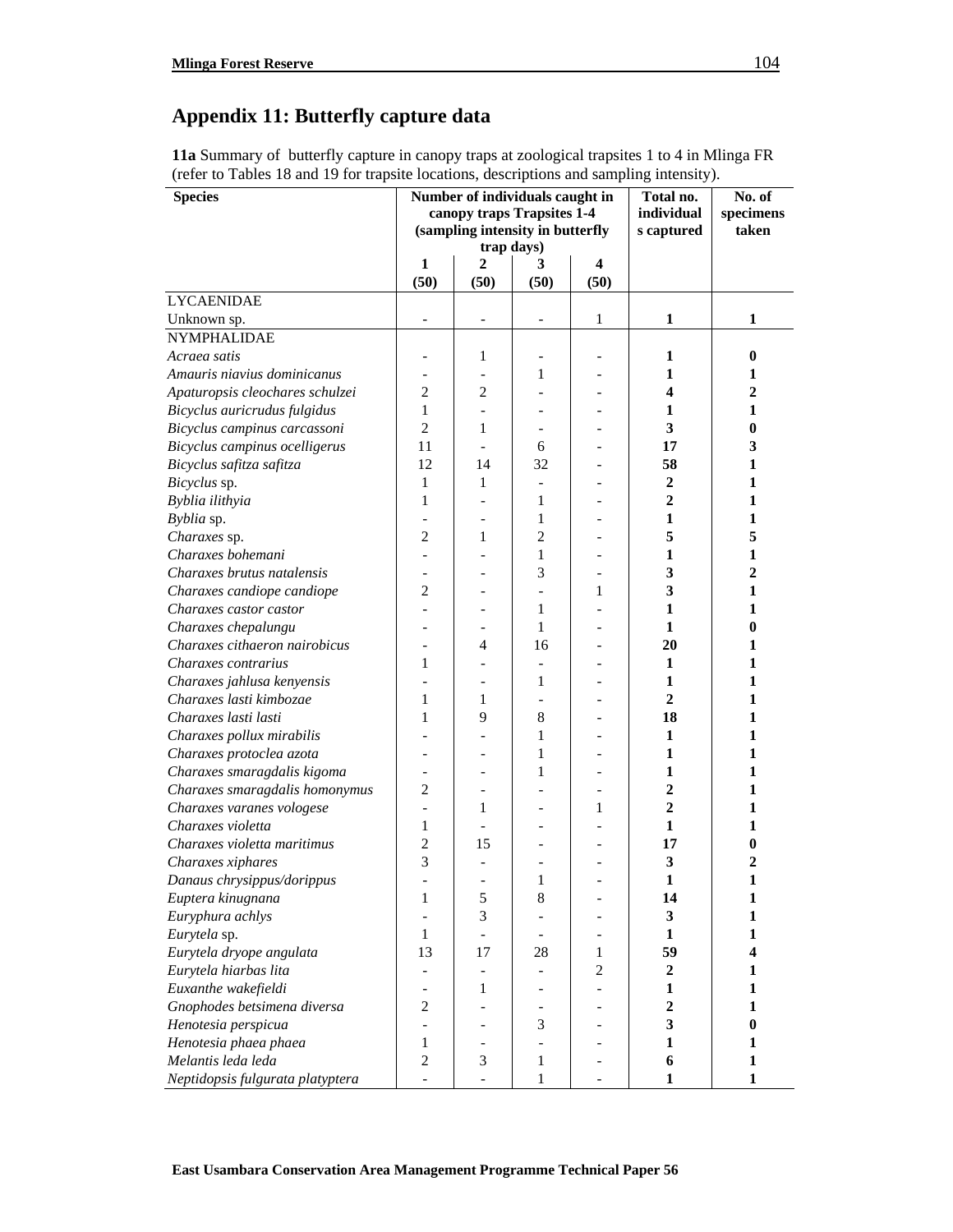| <b>Species</b>                   |      | Number of individuals caught in<br>canopy traps Trapsites 1-4<br>(sampling intensity in butterfly trap)<br>days) | Total no.<br>individuals<br>captured | No.<br>specimens<br>taken |     |          |
|----------------------------------|------|------------------------------------------------------------------------------------------------------------------|--------------------------------------|---------------------------|-----|----------|
|                                  |      | 2                                                                                                                | 3                                    | 4                         |     |          |
|                                  | (50) | (50)                                                                                                             | (50)                                 | (50)                      |     |          |
| NYMPHALIDAE continued.           |      |                                                                                                                  |                                      |                           |     |          |
| Neptidopsis ophione velleda      |      |                                                                                                                  |                                      |                           |     |          |
| Neptis carcassoni                |      |                                                                                                                  |                                      |                           |     |          |
| Neptis rogersi                   |      |                                                                                                                  |                                      |                           |     |          |
| Neptis saclava marpessa          |      |                                                                                                                  |                                      |                           |     |          |
| Neptis serena serena             |      |                                                                                                                  |                                      |                           |     |          |
| Neptis trigonophora trigonophora |      |                                                                                                                  |                                      |                           |     |          |
| Pseudacraea lucretia protracta   |      |                                                                                                                  |                                      |                           |     |          |
| Pseudathyma plutonica            |      |                                                                                                                  |                                      |                           |     |          |
| Sallya boisduvali omissa         |      |                                                                                                                  |                                      |                           |     |          |
| Sallya garega garega             |      | $\mathfrak{D}$                                                                                                   | 11                                   |                           | 14  |          |
| Sallya natalensis                |      |                                                                                                                  | 1                                    |                           | 2   | $\bf{0}$ |
| <b>PAPILIONIDAE</b>              |      |                                                                                                                  |                                      |                           |     |          |
| Papilio dardanus polytrophus     |      |                                                                                                                  |                                      |                           | 1   | 1        |
| <b>UNKNOWN</b>                   |      |                                                                                                                  |                                      |                           |     |          |
| Unknown sp.                      | 4    |                                                                                                                  |                                      |                           | 4   | 4        |
| <b>TOTALS</b>                    | 76   | 82                                                                                                               | 136                                  | 6                         | 300 | 61       |

#### **Appendix 11a** continued.

**11b** Summary of butterflies caught sweepnetting at zoological trapsites and casually in Mlinga FR (refer to Tables 18 and 19 for trapsite locations, descriptions and sampling intensity).

| <b>Species</b>           | <b>Number of individuals</b> |                                                    | Casual | Total no.      | No. of   |              |           |
|--------------------------|------------------------------|----------------------------------------------------|--------|----------------|----------|--------------|-----------|
|                          |                              | caught in systematic<br>sweepnetting Trapsites 1-4 |        |                | sweepne  | individual   | specimens |
|                          |                              |                                                    |        |                |          | s captured   | taken     |
|                          |                              | (sampling intensity in                             |        |                | captures |              |           |
|                          | 1                            | sweepnet hours)<br>$\mathbf{2}$                    | 3      | 4              |          |              |           |
|                          |                              |                                                    |        |                |          |              |           |
|                          | (20)                         | (20)                                               | (20)   | (20)           |          |              |           |
| <b>HESPERIIDAE</b>       |                              |                                                    |        |                |          |              |           |
| Pardaleodes incerta      | $\overline{2}$               |                                                    |        |                |          | $\mathbf{2}$ |           |
| Sarangesa maculata       |                              |                                                    |        |                |          | 1            |           |
| Tagiades flesus          |                              |                                                    |        |                |          |              |           |
| Teniorhinus herilus      |                              |                                                    |        |                |          |              |           |
| Unknown sp.              |                              |                                                    |        | 1              |          | 1            | 1         |
| <b>LYCAENIDAE</b>        |                              |                                                    |        |                |          |              |           |
| Alaena picata            | $\overline{2}$               | $\overline{2}$                                     |        | $\overline{c}$ |          | 6            | 2         |
| Axiocerses punicea       |                              |                                                    |        |                |          |              |           |
| Azanus moriqua           |                              |                                                    | 1      |                |          |              |           |
| Eicochrysops hippocrates |                              |                                                    |        |                |          |              |           |
| Eicochrysops masai       |                              |                                                    |        |                |          |              |           |
| Lampides boeticus        |                              |                                                    |        |                |          |              |           |
| Leptotes pirithous       |                              |                                                    |        |                |          |              |           |
| Unknown sp.              |                              |                                                    |        |                |          |              |           |
| Pentila tropicalis       |                              |                                                    | 1      |                |          | 2            |           |
| Pilodeudorix rodgersi    |                              |                                                    |        |                |          |              |           |
| Teriominia subpunctata   |                              | 1                                                  |        |                |          | 1            |           |
| Tuxentius margaritaceus  |                              |                                                    | 1      |                |          | 1            |           |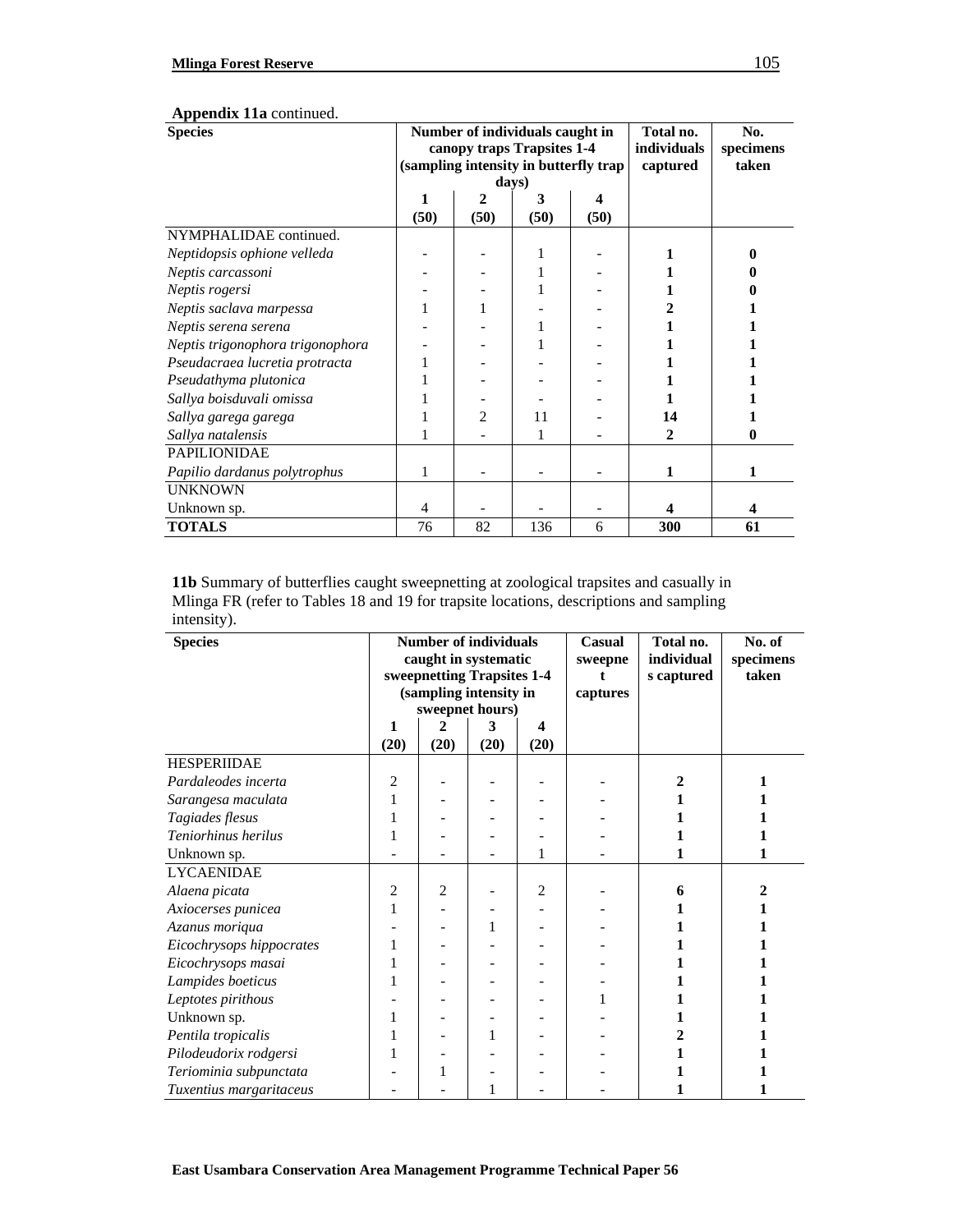#### **Appendix 11b** continued.

| <b>Species</b>                |                | Number of individuals caught |                          |                          | Casual   | No.                     | No. of         |
|-------------------------------|----------------|------------------------------|--------------------------|--------------------------|----------|-------------------------|----------------|
|                               |                | in systematic sweepnetting   |                          |                          | sweepnet | individuals             | specimens      |
|                               |                | Trapsites 1-4 (sampling      |                          |                          | captures | captured)               | taken          |
|                               |                | intensity in sweepnet hours) |                          |                          |          |                         |                |
|                               | 1              | 2                            | 3                        | 4                        |          |                         |                |
|                               | (20)           | (20)                         | (20)                     | (20)                     |          |                         |                |
| <b>NYMPHALIDAE</b>            |                |                              |                          |                          |          |                         |                |
| Acraea sp.                    | 1              |                              | $\overline{\phantom{a}}$ | $\overline{2}$           | 1        | $\overline{\mathbf{4}}$ | 4              |
| Acraea acara                  |                | 1                            | $\overline{\phantom{a}}$ |                          |          | 1                       | 1              |
| Acraea acrita                 |                |                              | 1                        |                          |          | 1                       | $\mathbf{1}$   |
| Acraea aganice montana        | 5              | 3                            | 3                        | 1                        |          | 12                      | $\overline{2}$ |
| Acraea alcinoe camerunica     |                |                              | 3                        |                          |          | 3                       | $\overline{2}$ |
| Acraea boopis ama             | 1              |                              | L,                       |                          |          | 1                       | 1              |
| Acraea cerasa cerasa          |                | 1                            | $\overline{\phantom{0}}$ |                          |          | 1                       | 1              |
| Acraea egina egina            |                | $\overline{a}$               | $\overline{\phantom{a}}$ | 1                        |          | 1                       | 1              |
| Acraea eponina eponina        |                | $\overline{\phantom{a}}$     | 1                        |                          |          | 1                       | 1              |
| Acraea macaria hemileuca      | 1              | 2                            |                          |                          |          | 3                       | $\mathbf{2}$   |
| Acraea natalica natalica      | 2              |                              | 1                        |                          | 1        | 4                       | 3              |
| Acraea quirina rosa           |                |                              |                          | 8                        |          | 8                       | 1              |
| Acraea satis                  |                | 3                            |                          |                          |          | 3                       | $\mathbf{1}$   |
| Acraea servona kenya          |                |                              |                          | 2                        |          | $\overline{2}$          | $\overline{2}$ |
| Acraea uvui uvui              | 1              |                              |                          |                          |          | $\mathbf{1}$            | 1              |
| Amauris sp.                   | 2              | $\overline{a}$               | $\overline{\phantom{a}}$ | $\overline{\phantom{a}}$ |          | $\overline{2}$          | 1              |
| Amauris niavius dominicanus   |                | $\overline{\phantom{0}}$     | 1                        | 2                        | 1        | $\overline{\mathbf{4}}$ | $\bf{0}$       |
| Amauris niavius niavius       | 4              |                              |                          |                          |          | 4                       | 1              |
| Bicyclus campinus carcassoni  |                |                              | 1                        |                          |          | 1                       | $\bf{0}$       |
| Bicyclus safitza safitza      | 2              | 2                            | 9                        |                          |          | 13                      | 1              |
| Byblia ilithyia               | 1              |                              |                          |                          |          | 1                       | 1              |
| Danaus chrysippus/dorippus    |                | 1                            |                          |                          |          | 1                       | 1              |
| Euphaedra neophron littoralis | 1              |                              |                          |                          |          | 1                       | 1              |
| Eurytela dryope angulata      | $\overline{2}$ | $\overline{a}$               | 1                        |                          |          | 3                       | 1              |
| Henotesia perspicua           | 1              | $\overline{\phantom{a}}$     | $\overline{\phantom{a}}$ |                          |          | $\mathbf{1}$            | 1              |
| Hypolimnas anthedon anthedon  |                |                              | 1                        |                          | 1        | $\overline{2}$          | 1              |
| Junonia oenone oenone         | 1              |                              |                          |                          |          | 1                       | 1              |
| Junonia terea elgiva          | 1              | $\overline{a}$               | $\overline{a}$           |                          |          | $\mathbf{1}$            | 1              |
| Neptidopsis ophione velleda   | 3              |                              | ۰                        | $\overline{2}$           | 1        | 6                       | 3              |
| Neptis sp.                    | $\overline{c}$ |                              |                          | 1                        |          | 3                       | $\overline{2}$ |
| Neptis carcassoni             | 1              |                              |                          |                          |          | 1                       | 1              |
| Neptis jordani                | 1              |                              |                          |                          |          | 1                       | 1              |
|                               | 3              |                              |                          |                          |          |                         | 1              |
| Neptis laeta                  |                |                              |                          |                          |          | $\mathbf{3}$<br>1       |                |
| Neptis melicerta              |                |                              |                          | 1                        |          |                         | 1              |
| Neptis rogersi                | 1              |                              |                          |                          |          | 1                       | 1              |
| Neptis saclava marpessa       |                | 1                            |                          |                          |          | 1                       | $\bf{0}$       |
| Unknown sp.                   | 1              |                              |                          |                          |          | 1                       | 1              |
| Phalanta eurytis eurytis      |                |                              |                          |                          | 1        | 1                       | $\mathbf{1}$   |
| Physcaeneura leda             | 4              |                              | 1                        |                          |          | 5                       | $\overline{2}$ |
| Sallya garega garega          |                | $\overline{\phantom{a}}$     | $\overline{a}$           | $\overline{a}$           | 1        | 1                       | $\mathbf{1}$   |
| <b>PAPILIONIDAE</b>           |                |                              |                          |                          |          |                         |                |
| Catopsilia florella           | 1              |                              |                          |                          |          | 1                       | 1              |
| Papilio dardanus polytrophus  | 1              | 5                            |                          |                          |          | 6                       | $\bf{0}$       |
| Papilio ophidicephalus        |                |                              | 1                        | $\overline{2}$           |          | 3                       | 0              |
| <b>PIERIDAE</b>               |                |                              |                          |                          |          |                         |                |
| Appias lasti lasti            |                |                              |                          | 3                        |          | 3                       | 1              |
| Belenois creona severina      | 1              |                              |                          |                          |          | 1                       | 1              |
| Belenois thysa thysa          | $\overline{4}$ | 1                            | $\overline{2}$           |                          |          | 7                       | 3              |

**East Usambara Conservation Area Management Programme Technical Paper 56**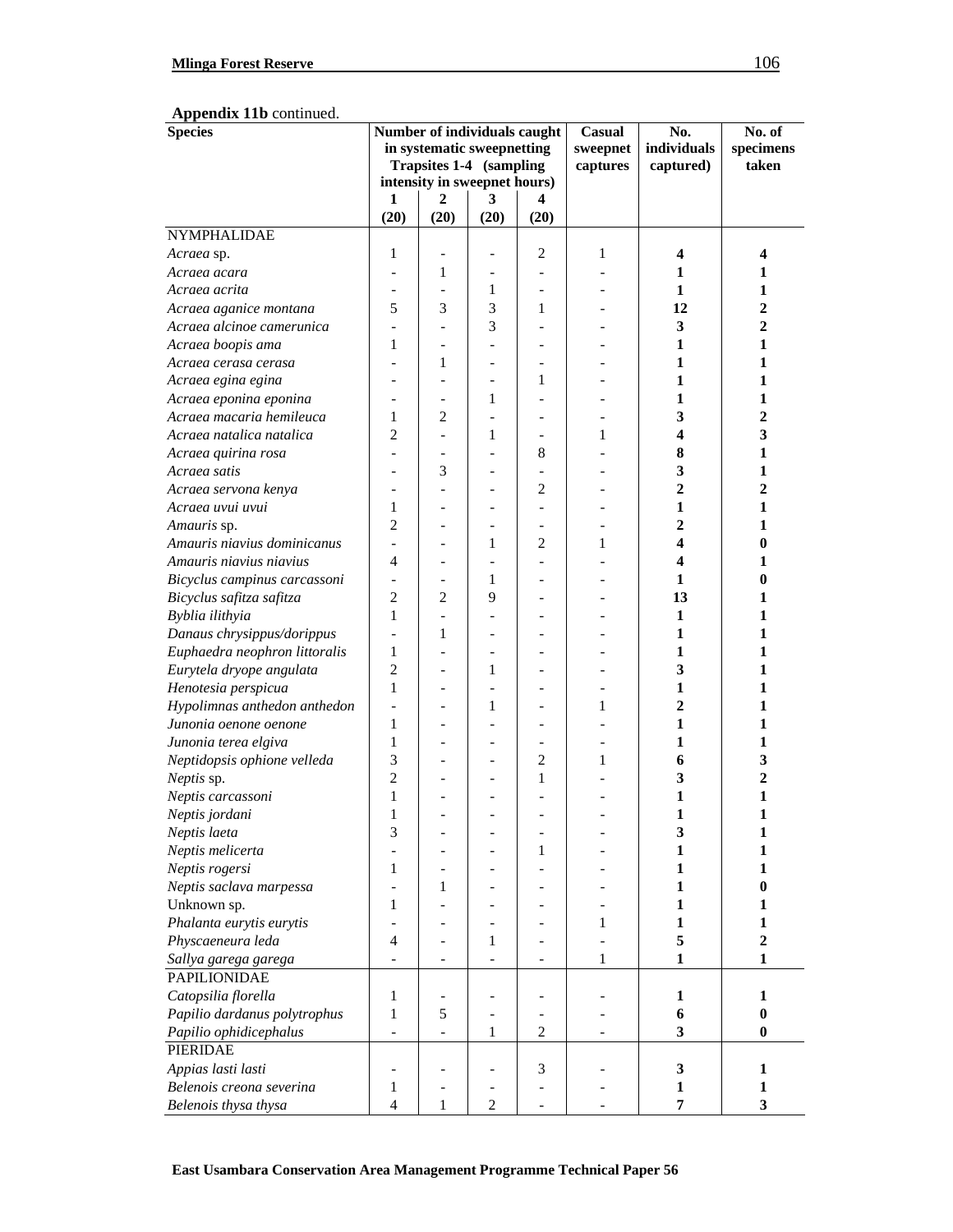| <b>Species</b>             | Number of individuals caught    |      |                |          |          | Total no.   | No. of    |
|----------------------------|---------------------------------|------|----------------|----------|----------|-------------|-----------|
|                            | in systematic sweepnetting      |      |                |          | sweepnet | individuals | specimens |
|                            | <b>Trapsites 1-4</b> (sampling) |      |                | captures | captured | taken       |           |
|                            | intensity in sweepnet hours)    |      |                |          |          |             |           |
|                            |                                 | 2    | 3              |          |          |             |           |
|                            | (20)                            | (20) | (20)           | (20)     |          |             |           |
| PIERIDAE continued         |                                 |      |                |          |          |             |           |
| Colotis sp.                |                                 |      |                |          |          |             |           |
| Colotis euippe omphale     | 2                               |      | 1              |          |          | 3           |           |
| Dixeia charina             |                                 |      |                |          |          |             |           |
| Eronia cleodora            | 2                               |      |                |          |          | 2           |           |
| Eurema floricola orientis  | 3                               |      | 4              |          | 3        | 10          |           |
| Eurema sp.                 | 2                               |      |                |          |          | 3           |           |
| Eurema hapale              |                                 | 1    | $\overline{c}$ |          |          |             |           |
| Eurema regularis regularis | 2                               |      |                |          |          | 2           |           |
| Eurema senegalensis        | 8                               |      |                |          |          | 8           |           |
| Leptosia alcesta inalcesta | 5                               |      | $\overline{c}$ |          |          | 8           |           |
| Nepheronia argia argia     | 2                               |      |                |          |          | 3           |           |
| Nepheronia thalassina      | 1                               |      |                |          |          |             |           |
| <b>UNKNOWN</b>             |                                 |      |                |          |          |             |           |
| Unknown sp.                | 2                               |      |                | 2        |          | 4           | 2         |
| <b>TOTAL</b>               | 94                              | 26   | 39             | 31       | 11       | 202         | 91        |

#### **Appendix 11b** continued.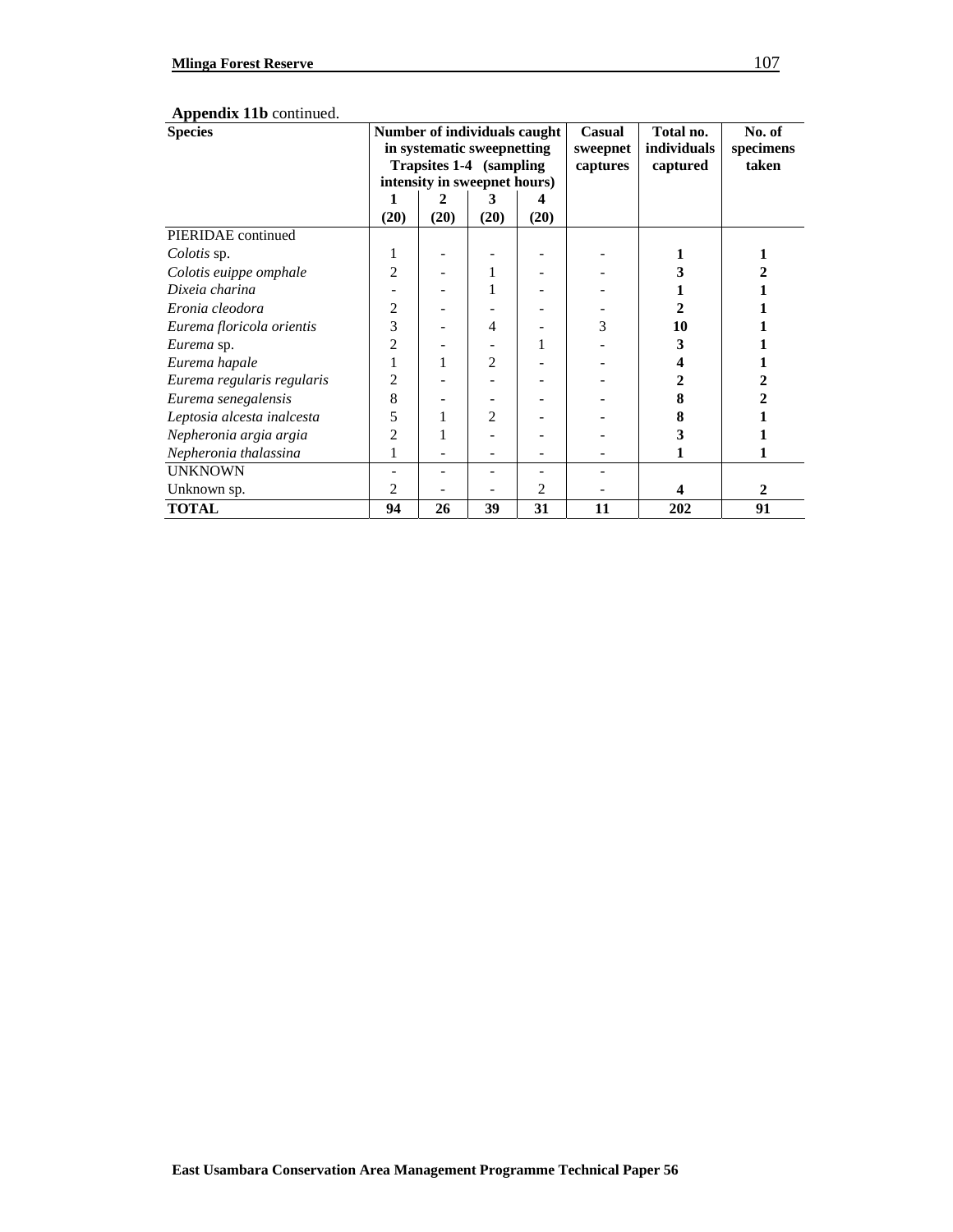### **Appendix 12: Photographs**



Photograph taken from northern border of Mlinga FR, grassland in foreground at the border, woodland transition into lowland and submontane forest on slopes and ridge respectively.



Photograph from noth western border of Mlinga FR, looking south. *Stereospermum kunthiam*  with pink flowers in foreground.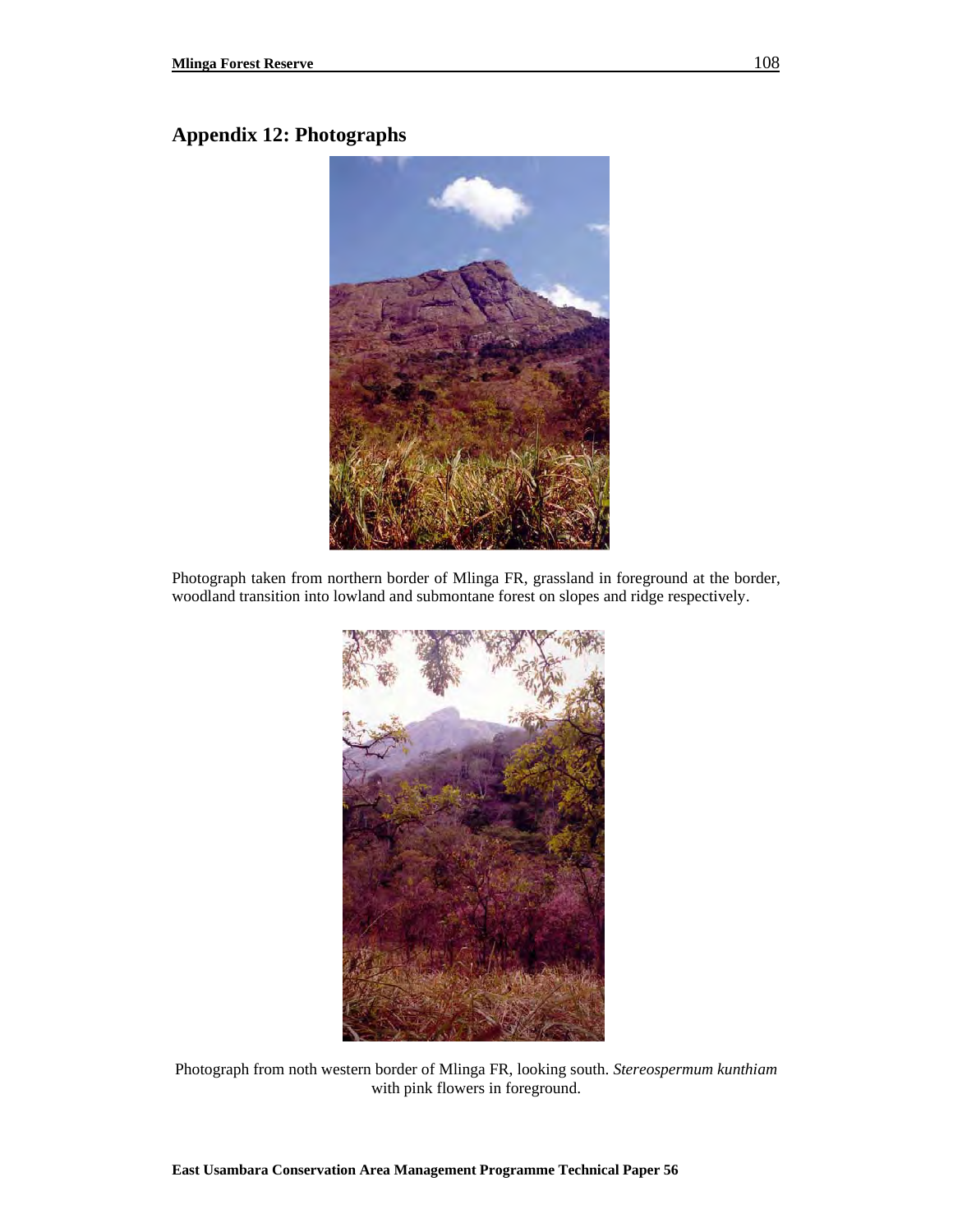### **Appendix 13: East Usambara Conservation Area Management Programme Technical Paper Series**

#### (ISSN 1236-620X)

The East Usambara Conservation Area Management Programme Technical Papers Series consists of reports on forestry issues in the East Usambara Mountains. This series started in 1991. These reports aim to make information more widely available to staff members of the East Usambara Conservation Area Management Programme, to the Forestry and Beekeeping Division, and to other institutions and individuals concerned and interested in the conservation of the East Usambara forests.

The reports are prepared by staff members of the East Usambara Conservation Area Management Programme or by other researchers, consultants and interested individuals. The views expressed in the reports are those of the author(s).

#### **Current titles in the series are:**

- 1. Mwihomeke, S.T. 1991. Some notes to identify and discuss cooperation in forestry research in the East Usambara mountains.
	- Räsänen, P.K. 1991. Outline of a research planning programme for the East Usambara Catchment Forest Project.
- 2. Hyytiäinen, K. 1992. Forest management plan for Longuza teak plantations.
- 3. Seymour, M. 1992. Manual harvesting of *Maesopsis eminii* in the East Usambara mountains, Tanzania.
- 4. Newmark, W.D. 1992. Recommendations for wildlife corridors and the extension and management of forest reserves in the East Usambara mountains, Tanzania.
- 5. Häkkinen, I. & Wambura, M. 1992. A Frame plan for the Amani Nature Reserve.
- 6. Masilingi, W.M.K. 1992. Consultancy report on the legal establishment of the Amani Nature Reserve.
- 7. Binagi, E.R. 1992. Consolidation of environmental education for adults: critique of FINNIDAfunded forestry projects in Tanzania. A case study of the East Usambara Catchment Forest Project.
- 8. Tuominen, V. 1993. Marking of the forest reserve boundaries in the East Usambara mountains.
- 9. Pirttilä, I. 1993. The discharge of Sigi River as an indicator of water catchment value of the East Usambara mountains in Tanzania.
- 10. Hyytiäinen, K. 1993. Combined seed and timber production in Longuza Teak plantations, Tanzania.
- 11. Kajembe, G.C. & Mwaseba, D. 1994. The extension and communication programme for the East Usambara Catchment Forest Project.
- 12. Hyytiäinen, K. 1995. Land use classification and mapping for the East Usambara Mountains.
- 13. Hall, J.B. 1995. *Maesopsis eminii* and its status in the East Usambara Mountains.
- 14. Heinonen, P. 1995. PSPs in East Usambara Mountains: present findings and future
- recommendations.
- 15. Mnyuku, F.C.N. 1995. Report on an inventory of selected proposed forest reserves in Muheza District, Tanga Region.
- 16. Kamugisha, S.M. & Materu, E.M.A. 1995. Preliminary results from a study on water flow and in Sigi and Bombo rivers in the East Usambara mountains.
- 17. Ellman, A., Tye, A., Rwamugira, S., Mallya, B., Mahenge, F. and Mndolwa, A. 1995. Development of forest trails and drive routes in the Amani Nature Reserve.
- 18. Ellman, A.E. 1996. Handing over the stick? Report of a village forest management and farm forestry consultancy
- 19. Kigula, J.J., Kijazi, M., Nyangasa, H., Mtango, J., Mahenge, F. 1998. Local communities aspirations and needs.
- 20. Fowler, S. & Nyambo, B. 1996. Report of a short consultancy on the potential of biological control of invasive species in Amani Nature Reserve. International Institute for Biological Control & EUCFP.